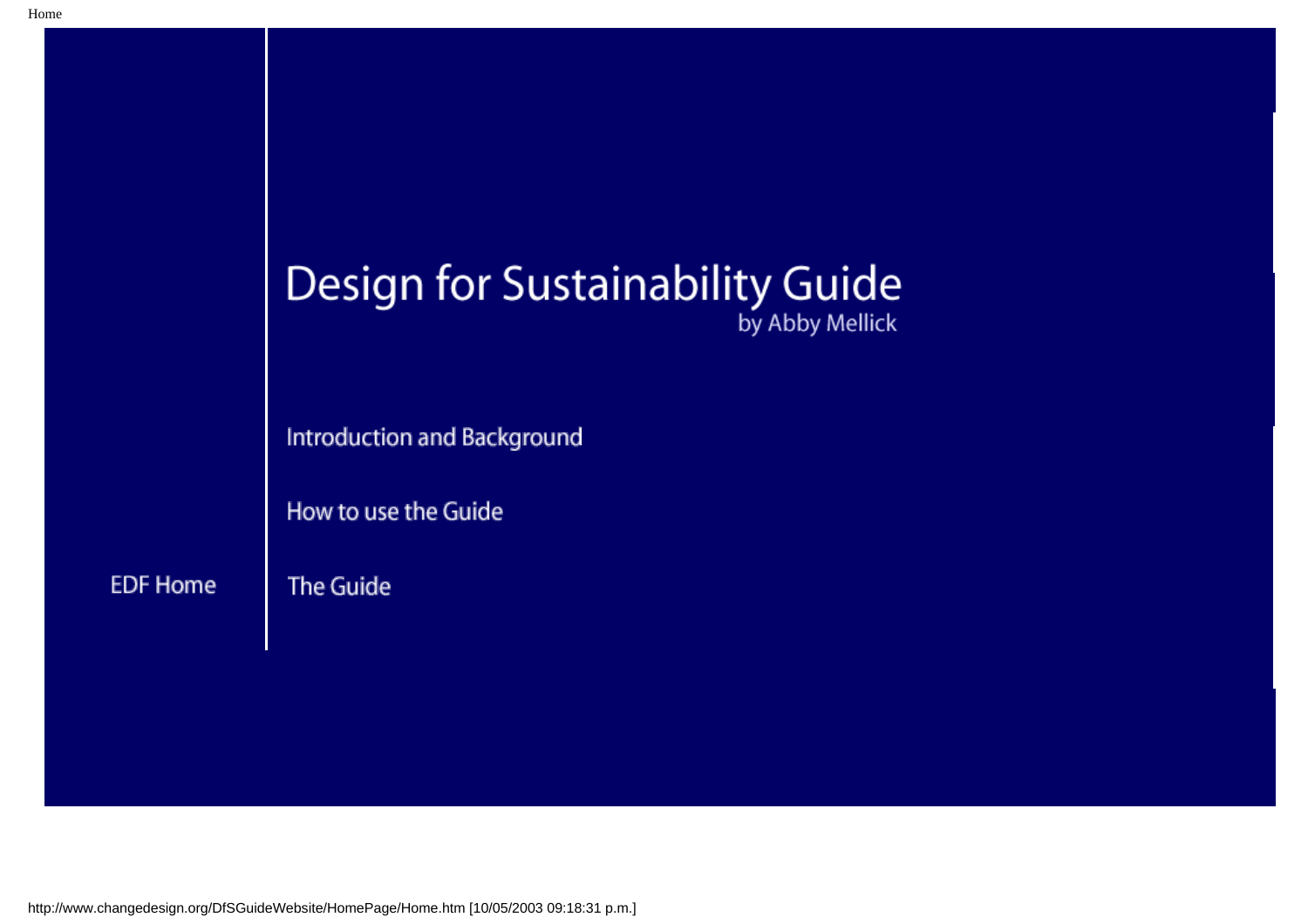<span id="page-1-0"></span>**Further Int** 

#### Design for Sustainability Guide **EDF Home**

Introduction and Background . How to use the Guide . The Guide

|                            | <b>Introduction</b>                                                                                                                                                                                                                                                                                                                                                                                                                                                                                                                                                                                                                                      |
|----------------------------|----------------------------------------------------------------------------------------------------------------------------------------------------------------------------------------------------------------------------------------------------------------------------------------------------------------------------------------------------------------------------------------------------------------------------------------------------------------------------------------------------------------------------------------------------------------------------------------------------------------------------------------------------------|
| Introduction               | The DfS Guide is a 10 stage introduction to Sustainment Design for all design disciplines. This guide will help<br>you gain insights into the cultural agency of design: the ability of design to help shape the values, expectations,                                                                                                                                                                                                                                                                                                                                                                                                                   |
| <b>Irther Introduction</b> | desires, habits and behaviours of people. Its main purpose is to develop your intuitive sense for sustainability<br>and to encourage you to discover the potential of your design projects to contribute to more sustainable ways of<br>living and working. The idea is to get you to think comprehensively about the entire life cycle of designed                                                                                                                                                                                                                                                                                                      |
| <b>Relational Design</b>   | things—production and user side—as well as about your own design process.                                                                                                                                                                                                                                                                                                                                                                                                                                                                                                                                                                                |
| <b>Product Life Cycle</b>  | While this guide will provide you with practical information, it is not a 'cookbook' for sustainable design. There is<br>no ulitmate guide for sustainable design, nor are any true 'experts' in it. Sustainable design involves issues of<br>material impacts, but it also involves value judgements, observation, self-reflection and collaboration. More than<br>anything, design for sustainability requires a 'learning' disposition. We all have to learn to conduct design activity<br>differently to how we have in the past. This means identifying problems that we have sometimes not even                                                    |
| <b>Industrial Ecology</b>  | thought about before, creating new concepts in light of what we have learnt through research, re-negotiating<br>design briefs with clients to introduce them to these concepts and finally, applying these concepts in the design<br>delivery process.                                                                                                                                                                                                                                                                                                                                                                                                   |
| Recycling                  | Most of what needs to change about how we do design happens in what is usually called the 'pre-design' or<br>research phase. This guide is therefore focussed on what you need to think about, do, ask and research before<br>designing anything. It is a design planning tool that will help you to lay out the key issues and impacts associated<br>with the life cycle of your product—whether it be a graphic icon, item of clothing, appliance or a building—in this<br>first phase of designing. This will enable you to see problems and find opportunities to create sustainment<br>through what you design at the 'front-end', where it counts. |
|                            | Over the next year, you will be able to source examples of products developed using this guide at the Product<br>Portfolio page on this website.                                                                                                                                                                                                                                                                                                                                                                                                                                                                                                         |
|                            | As this is the first version of the DfS Guide, we would welcome and value your questions, comments and<br>feedback on this guide.                                                                                                                                                                                                                                                                                                                                                                                                                                                                                                                        |
|                            | Use this guide to:<br>• work out and source design problems and opportunities<br>• explore ideas for new products<br>· design a 'return brief' to introduce sustainable options to your client.                                                                                                                                                                                                                                                                                                                                                                                                                                                          |
|                            | Go straight to the Guide.                                                                                                                                                                                                                                                                                                                                                                                                                                                                                                                                                                                                                                |
|                            | Find out How to Use the Guide.                                                                                                                                                                                                                                                                                                                                                                                                                                                                                                                                                                                                                           |

Or, find out more about the theory behind the guide by choosing from the menu on the left.

http://www.changedesign.org/DfSGuideWebsite/IntroBackg/IntroFrameset.htm (1 de 2) [10/05/2003 09:18:44 p.m.]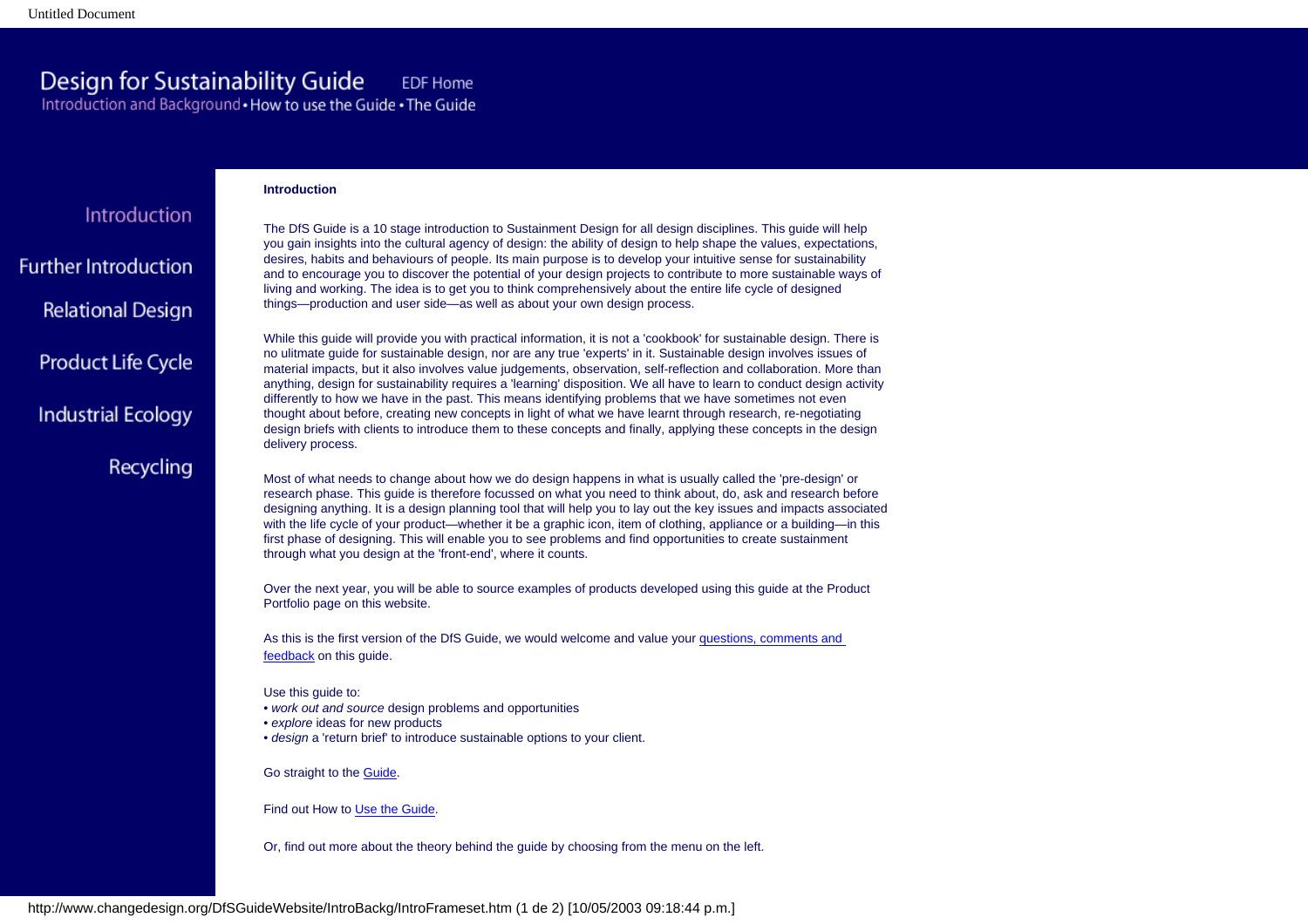Untitled Document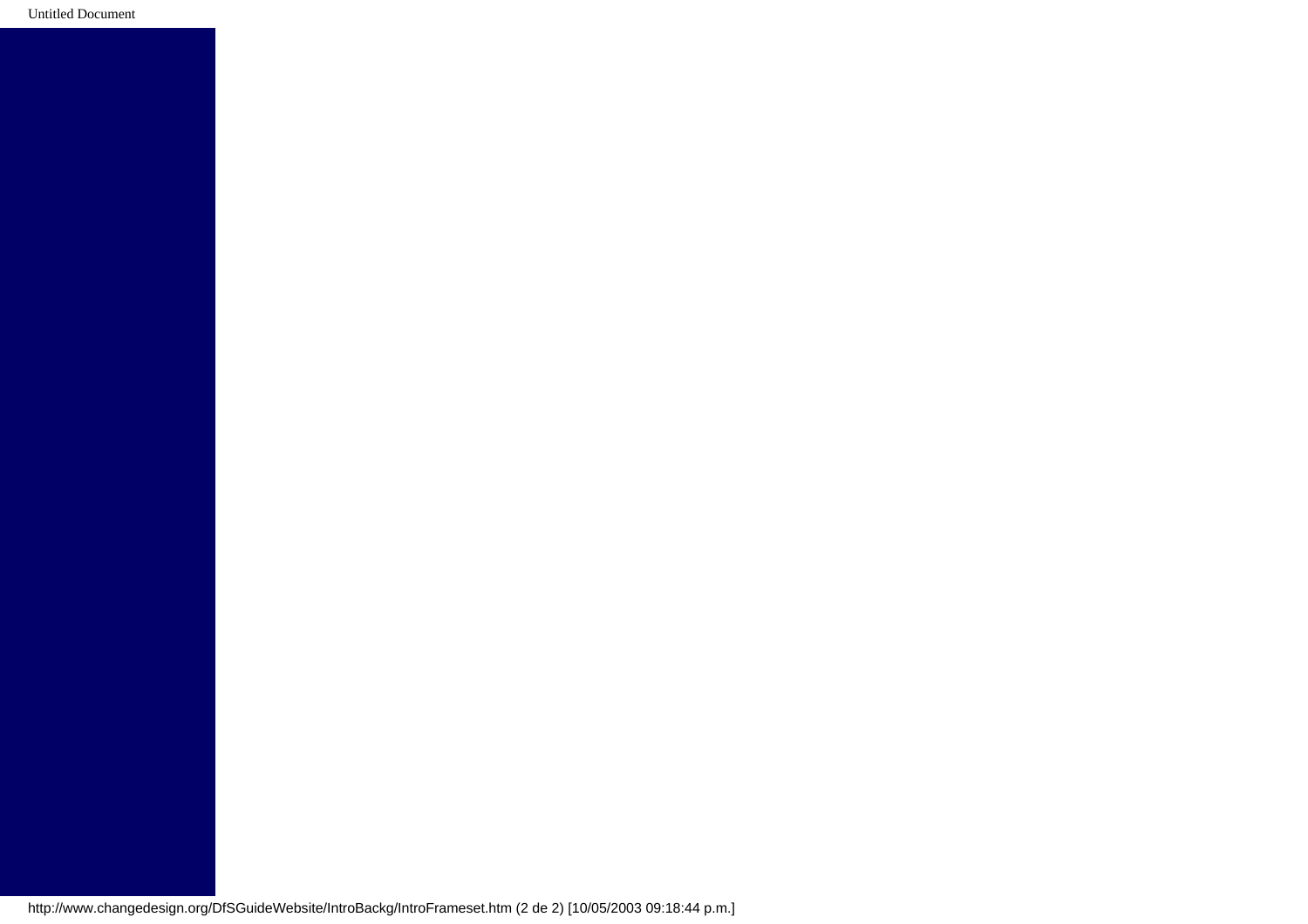FurtherText

#### **Further Introduction**

Making products that demand different kinds of industrial, social and cultural relations can be as powerful an instigator of change as lobbying industries and governments to adopt more stringent environmental policies. There is, however, a strong resistance to thinking about product design in this way, in particular the idea that products themselves have design agency—not as projections of the designer's intent (though this is part of the process), but *in themselves*, in direct response to the environments they are taken up in. Products are generally understood as the end point of the design process rather than its beginning. But products change culture (just think of the mobile phone) and we think this cultural aspect of design is the most creative and important part of the design process.

This guide seeks to elaborate on this aspect of designing by extending your sense of what design is both responsible for and what it can make possible. It goes further 'upstream' than most 'how-to's'—in fact right back before the 'drawing board', so to speak, to consider the pre-design stage of the design process. This stage focuses on cultural knowledge, habits and senses—those aspects of design we don't generally notice or that at best play a performative role in the 'game' of consumerism.

This guide also goes further 'downstream', which might at first seem unpragmatic. Instead of the design process ending when you deliver your design to the client, this guide assumes that your responsibility for your product will extend right through the product's life cycle. In line with this, you will notice that this guide asks you to assume you won't encounter obstructions such as stubborn clients or resistant manufacturers. You will be making 'as if' decisions that are usually 'outsourced' regarding materials, manufacture, marketing and end-of-life. You might be thinking that 'in the real world' this doesn't happen. But this too is strategically important.

Unless you give yourself the possibility of exploring the best-case scenario, make leaps of faith and imagine different, more environmentally responsible industrial worlds, you will be less likely to come up with ideas innovative, viable and exciting enough to sell to those stubborn, resistant clients. The point is that it is extremely important for you, as a designer, to map the territory of your design before the details get filled in by others, to understand the problems and claim your responsibility in line with your recognition of the generative agency of design.

#### *Extended Designer Responsibility?*

This idea of *extended responsibility* is drawn from an industrial environmental management strategy called Extended Producer Responsibility (EPR). EPR attributes the burden of responsibility for the environmental consequences of products to their producers. Rather than just managing the 'downstream' effects of products when they become 'waste', the idea is to encourage more sustainable 'upstream' design decisions in relation to appropriate design, material choices, product life-span, energy efficiency, improved reuse potential, labelling of components to aid reclaiming materials for remanufacture or reuse, and establishing appropriate infrastructure to support both distribution and take-back programs.

In most high polluting countries such as the US and Australia, EPR is a voluntary arrangement because mandated EPR schemes have been deemed 'too costly'. But in northern Europe and some parts of Asia, EPR and product 'take back' are becoming common, particularly in the packaging and electrical and electronic sectors. There is, however, an increasing urgency to the issue of compulsory producer responsibility. This is in part due to the relation between the increasing cost and frustrating ineffectuality of 'end of pipe' municipal strategies such as curbside recycling and drop-off programs, and the accelerating flood of materially complex but

http://www.changedesign.org/DfSGuideWebsite/IntroBackg/FurtherIntro/FurtherText.htm (1 de 2) [10/05/2003 09:18:49 p.m.]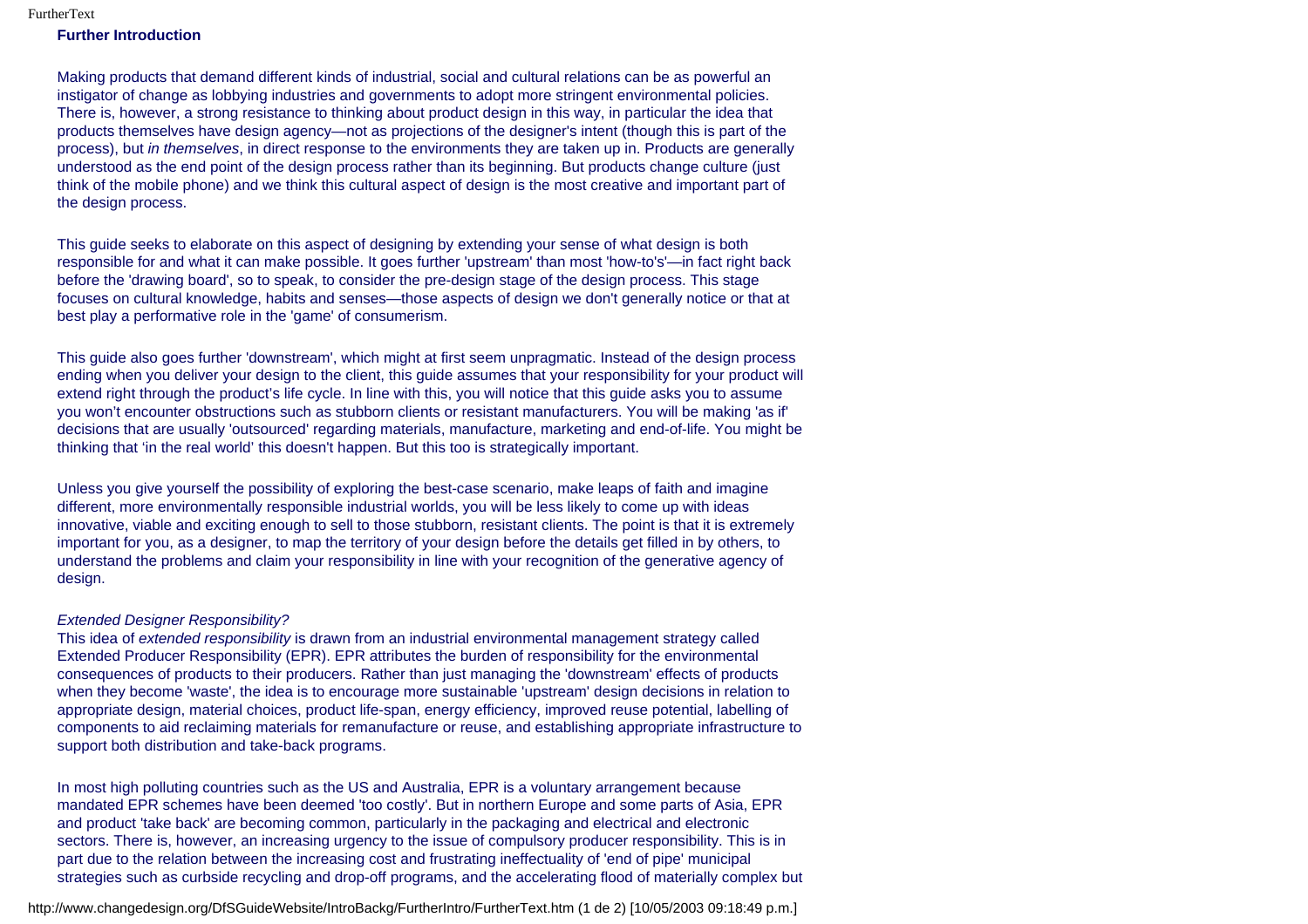FurtherText

short-life products (particularly packaging and electronic gadgets).

*For further reading on EPR see:* The [EPR](http://www.uneptie.org/pc/pc/tools/epr.htm) section of UNEP's site. [Centre for Design](http://www.cfd.rmit.edu.au/) at RMIT's Return to Sender Program (Go to Sustainable Products, then to Product Stewardship). Environment Science and Technology [Feature article](http://pubs.acs.org/hotartcl/est/00/apr/hanis.html). [SEEBA's EPR resource](http://www.cfsd.org.uk/seeba/index.htm) - this is particularly good on the electronics sector.

UNEP's *[Ecodesign: A Promising Approach](http://design.ntnu.no/fag/ecodesign/)* elaborates eight ecodesign strategies that have been very significant in our thinking through the cultural context of how to design for sustainability. These strategies extend from the 'pre-design' phase right through the life-cycle of the product. We recommend that you read this publication. In terms of this particular guide, it is worth detailing their pre-design phase called *New Concept Development*. These strategies provide food for thought in exploring design ideas, but should not be blindly adhered to—such ideas depend for their success on appropriate application and how users will respond to them. UNEP's New concept strategies are:

a) *Dematerialisation*. This is the replacement of a material product with an 'immaterial' substitute which fulfils the same need (email replaces paper-based communications). The [EcoDesign Foundation](http://www.edf.edu.au/) has been doing some research into Dematerialisation strategies;

b)*Shared use of the product*. Such as when several people make joint use of a product without actually owning it (such as with car pooling);

c) *Integration of functions*. The idea here is that materials and space are saved if several functions or products can be integrated into a single product;

d) *Functional optimization of product (components)*. 'Auxiliary' functions, such as the quality or status that the product expresses, may be realisable in an improved and less polluting way. For example the over-elaborate packaging of luxury goods.

We would add here the need to make products *appropriately adaptable* to changing circumstances in terms of their purpose, meanings, material composition, functionality and structure. Clues as to how to do this are provided throughout the design stages of the Guide.

http://www.changedesign.org/DfSGuideWebsite/IntroBackg/FurtherIntro/FurtherText.htm (2 de 2) [10/05/2003 09:18:49 p.m.]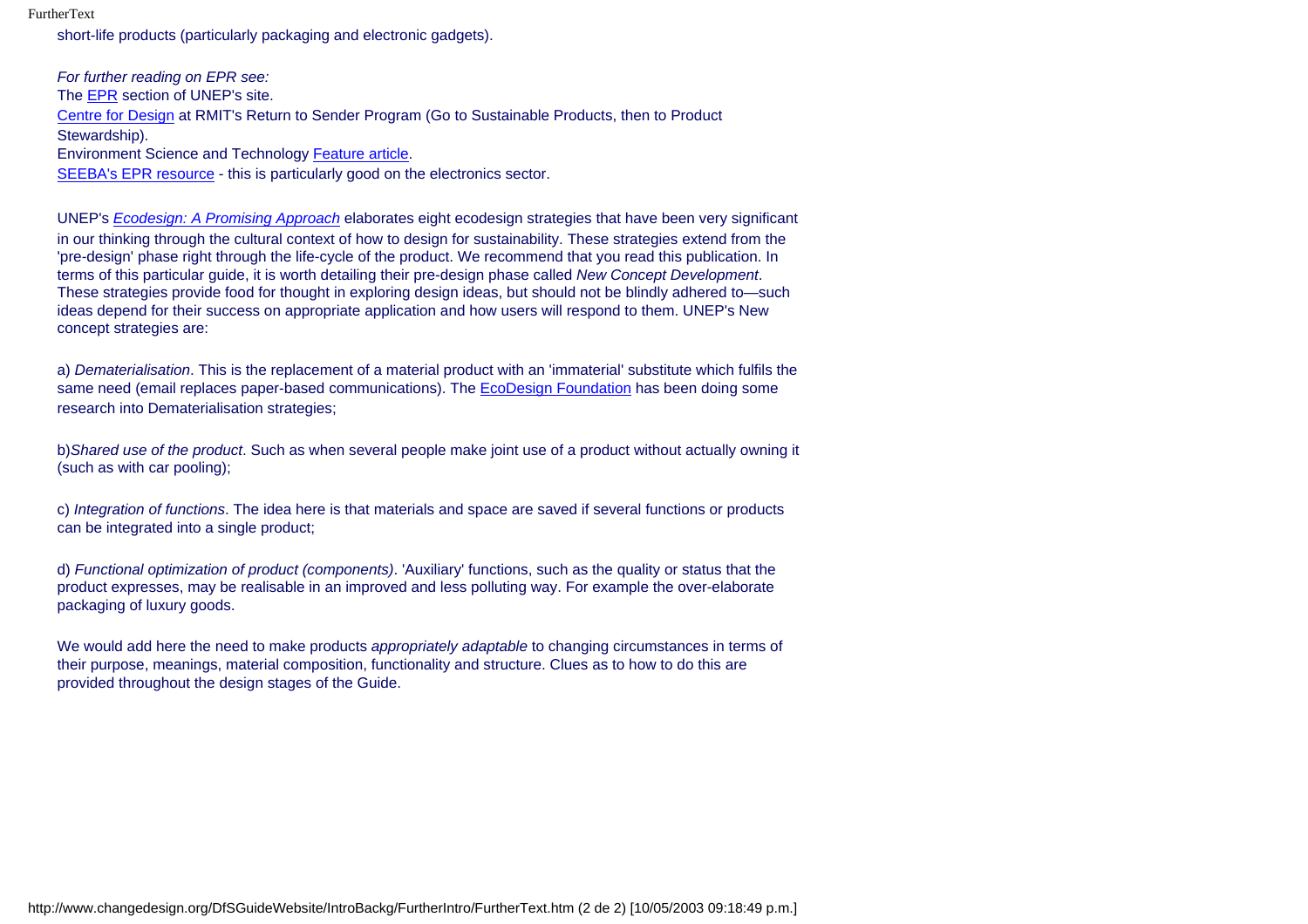RelationText

#### **Focus on Relational Design**

Sustainment design is about integrating the projection of what you are designing with *how* and *why* you are designing it. The assumption is that every product of design exists in a system of relations that exist 'before' and 'after' any specific product. This system includes the product, its users, the environments it depends upon and of course you, the designer. It is the interrelations of these aspects that are modified by design and cause far reaching cultural and environmental effects. The focus of this guide is therefore on working out and designing these relationships as much as it is on the product *per se*—in fact they are considered 'part' of the product. Considering a product as a system of relations is very useful in drawing attention to the cultural context as well as the material consequences of your designs.

The word design is translated in Latin-based languages with a word that is very similar to project, (for instance *progetto* in Italian). This word comes from the Latin *pro-jectum*, that means 'thrown towards'\*. Think of your product-to-be as a pebble being thrown in a pond. As it hits the water, it creates a 'ripple effect' that moves outwards in all directions. Now run this image backwards. The ripples move inwards, toward the pebble. Sustainment design requires you to jump back and forth between these two dynamics: what your 'pebble' will generate and what generated your 'pebble'. Designing in this relational way is not easy, as there are many variables that will have to be taken into account along the way; the ripple effect always depends for example on a range of other things, like the condition of the water. You are not however striving to make your product 'perfect'. This is impossible, as the stupidity of even the highest-end 'smart' machines when faced with the normal unpredictability of life, show. What you *are* trying to do is to understand what you are sending out into the world, and using this understanding to design more sustainably.

The additional knowledge you secure in the process of relational design can open up choices and opportunities that weren't previously available to you. You can, for example expend your effort in designing more short-life products, giving new ephemeral form to the old, unsustainable habits of our 'throw-away' culture, or you can explore the creation of new forms that embody and communicate sustainment like adaptable, modifiable and modular designs. The process can also sometimes have unexpected results. It is not assumed, for example, that some thing must be designed (though this goes against the grain of *product*ivist logic). It may be more appropriate in a given situation to design a different way of doing things that doesn't actually require new material forms, such as designing a strategy for the co-operative use and maintenance of products. Arriving at such a design decision would only be possible as a result of understanding the designing relations a product exists within. More radically, this could lead to the 'un-designing' or elimination of a product. (On elimination design see [Sustainments](http://www.edf.edu.au/Sustainments/Newsletter/Issues/Srnapr02.htm) newsletter for April 2002).

Go to [Examples](http://www.changedesign.org/DfSGuideWebsite/HowTo/HowToFrameset.htm) for 'snapshots' of relational design scenarios.

\* From editorial note in [Ezio Manzini](http://www.changedesign.org/Pathfinding/Manzini/Manzini.htm) 'Prometheus of the Everyday' *Discovering Design: Explorations in Design Studies* Richard Buchanan and Victor Margolin eds. (Chicago and London: University of Chicago Press, 1997) 221.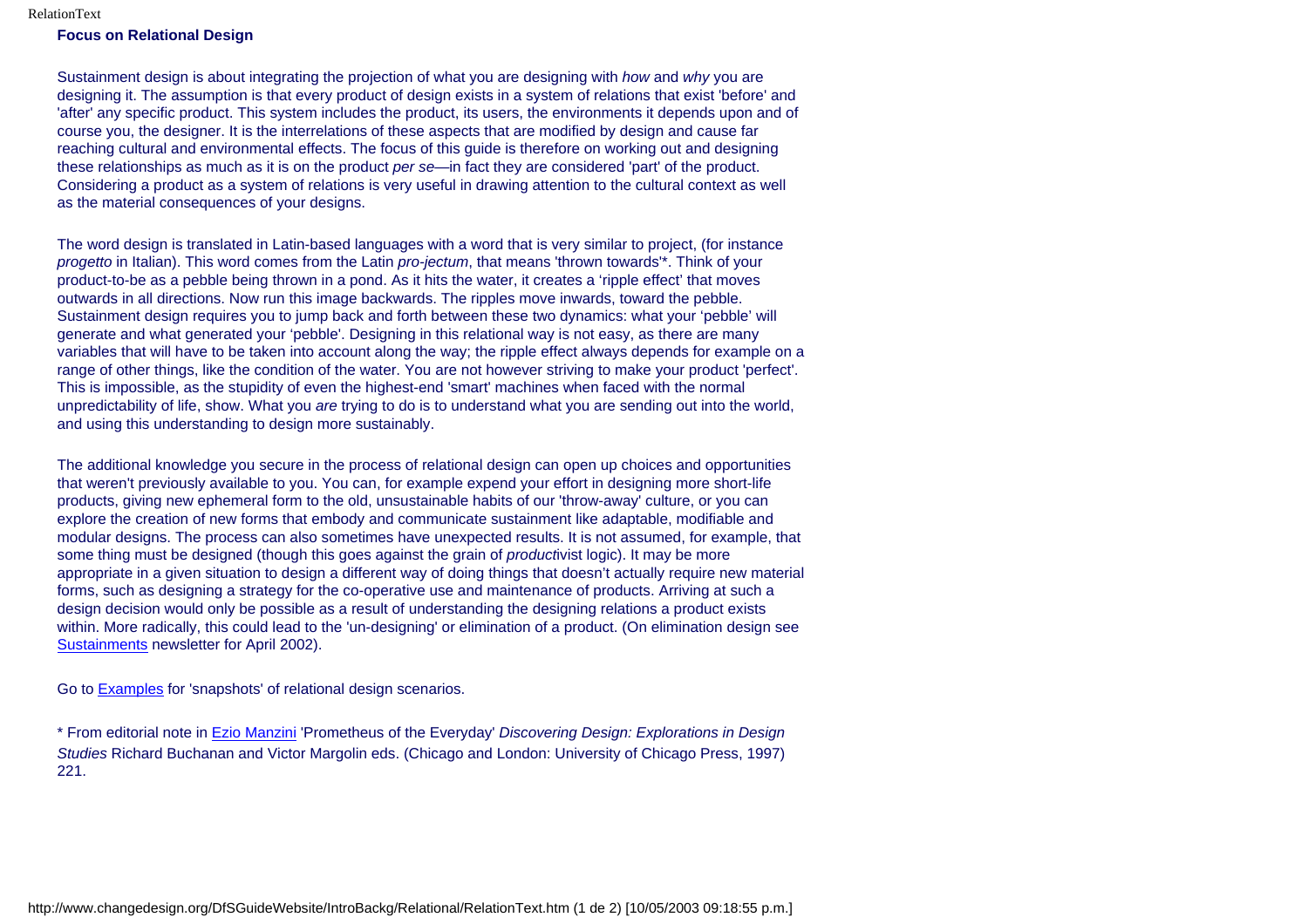RelationText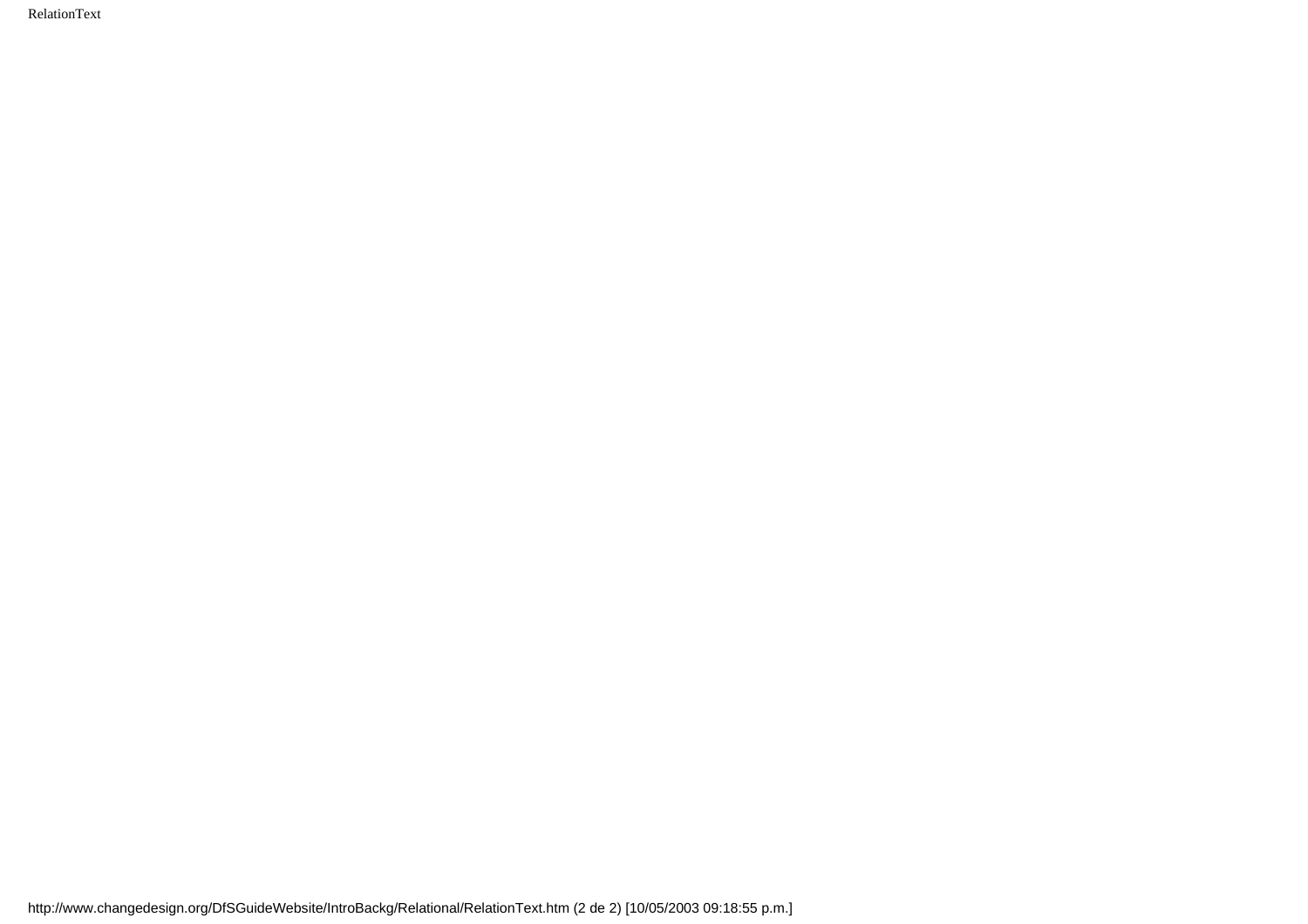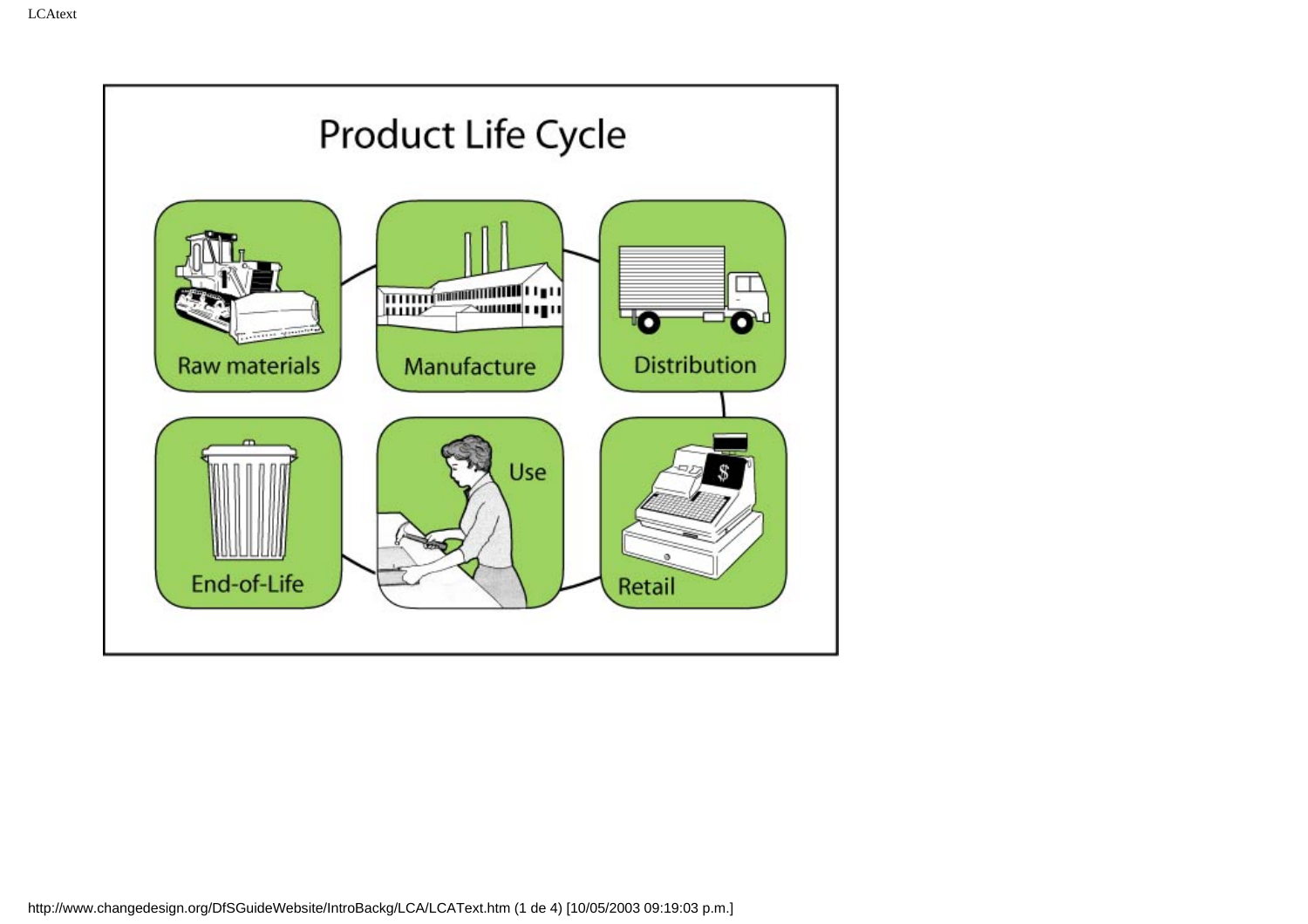The **Product Life-Cycle** maps the basic stages of a designed product's life from raw materials (recovery or extraction), through manufacturing, distribution, retail and promotion, use and end of life. This mapping is useful in learning that each designed thing has a past and a future as well as being inseparable from numerous processes. It also lays the groundwork for understanding how all of the material 'inputs' and 'outputs' associated with a product are part of the design of that product, and how understanding those inputs and outputs can contribute to more sustainable designing. The Product Life Cycle forms the basis of Life Cycle Assessment (LCA), a methodology that seeks to understand the main impacts associated with each stage of a product's life. LCA is generally used as a tool to compare the relative environmental merits of similar products or services. Some of the key benefits of LCA however, are in the learning potential of the process rather than the outcome, which invariably and necessarily provides a selective picture. For example, LCA entails communication and collaboration between stakeholders and informs the development of an intuitive sense for the dynamics of the product system ('life cycle thinking'). LCA is part of the International Standard Organisations suite of voluntary Environmental Management Systems called the 14000 standards. For further information on this system of environmental management, visit the [International Standards Organisation](http://www.iso.ch/iso/en/ISOOnline.openerpage).

Impact Assessment (IA), which makes up a stage of the LCA process (LCIA), is about evaluating life-cycle inputs and outputs in terms of the significance of their environmental impacts (measured in terms of 'impact categories' such as 'global warming potential' or 'human toxicity'). Like all standardised tools that have grown out of the Ecologically Sustainable Development (ESD) charter, there are many problems associated with accounting for situational differences. The attempt to standardise impact measurements along scientific criteria is also thwarted by the inevitable value-choices involved in the selection of impact categories as they apply to any one product system. Furthermore, the impacts associated with one output, say a particular chemical, will likely impact on air, water, land and animals differently and at different rates.

IA is perhaps more effective as a planning tool used to predict the impacts associated with an activity, say a major building development or even the planning of a city. Again, however, while impact assessment looks and sounds scientific, it is always to some degree a work of interpretation, and can (and has) been used to justify projects that are fundamentally unsustainable. Despite these problems, Impact Assessment is one of the most useful concepts we have encountered because it shows that each designed thing always has effects beyond itself and can be used to promote relational thinking. This guide draws on both the practices of LCA and IA.

*For further reading on LCA and IA:* [The Centre for Design at RMIT](http://www.cfd.rmit.edu.au/) is the key locus for LCA activity in Australia. The [UNEP Production and Consumption Unit](http://www.uneptie.org/pc/home.htm) provides a comprehensive and useful set of resources on the history, processes and application of Environmental Impact Assessment. For a look at ways the concept of 'impacts' has been employed as a planning tool to promote design for sustainability, visit the publications archive on the [Team DES](http://www.teamdes.com.au/) website.

#### **The Relational Product System**

The Product Life Cycle offers a very good way of reading products and mapping their impacts, but it does not

http://www.changedesign.org/DfSGuideWebsite/IntroBackg/LCA/LCAText.htm (2 de 4) [10/05/2003 09:19:03 p.m.]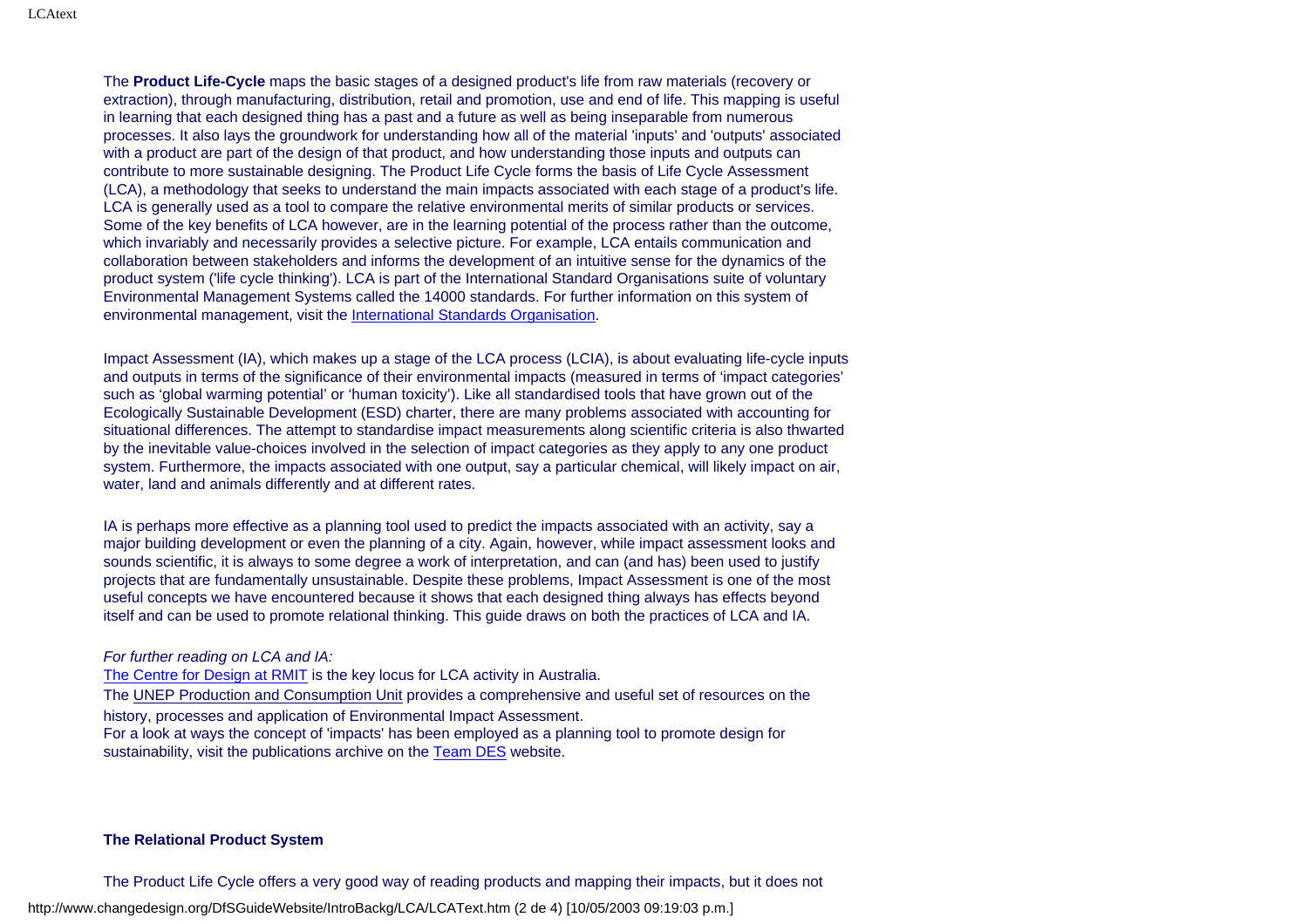#### LCAtext

situate products within their functioning environments, which is where most of their impacts occur and where the greatest opportunities can be created for designing sustainments. By focussing too hard on the product and not enough on the product's environments of use or even cultural meanings, overarching problems, like the far too short lifetimes of products, are not addressed.



http://www.changedesign.org/DfSGuideWebsite/IntroBackg/LCA/LCAText.htm (3 de 4) [10/05/2003 09:19:03 p.m.]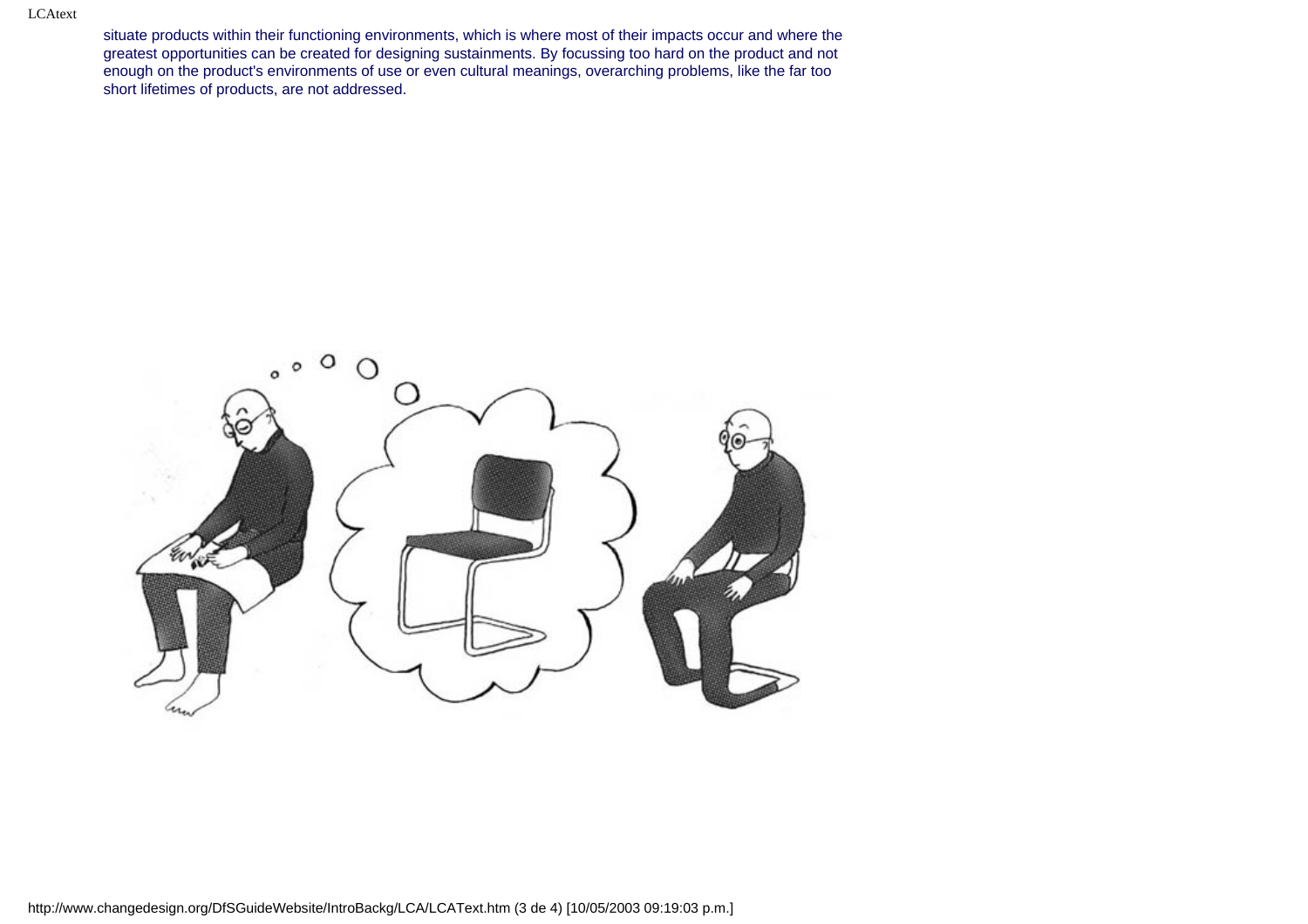LCAtext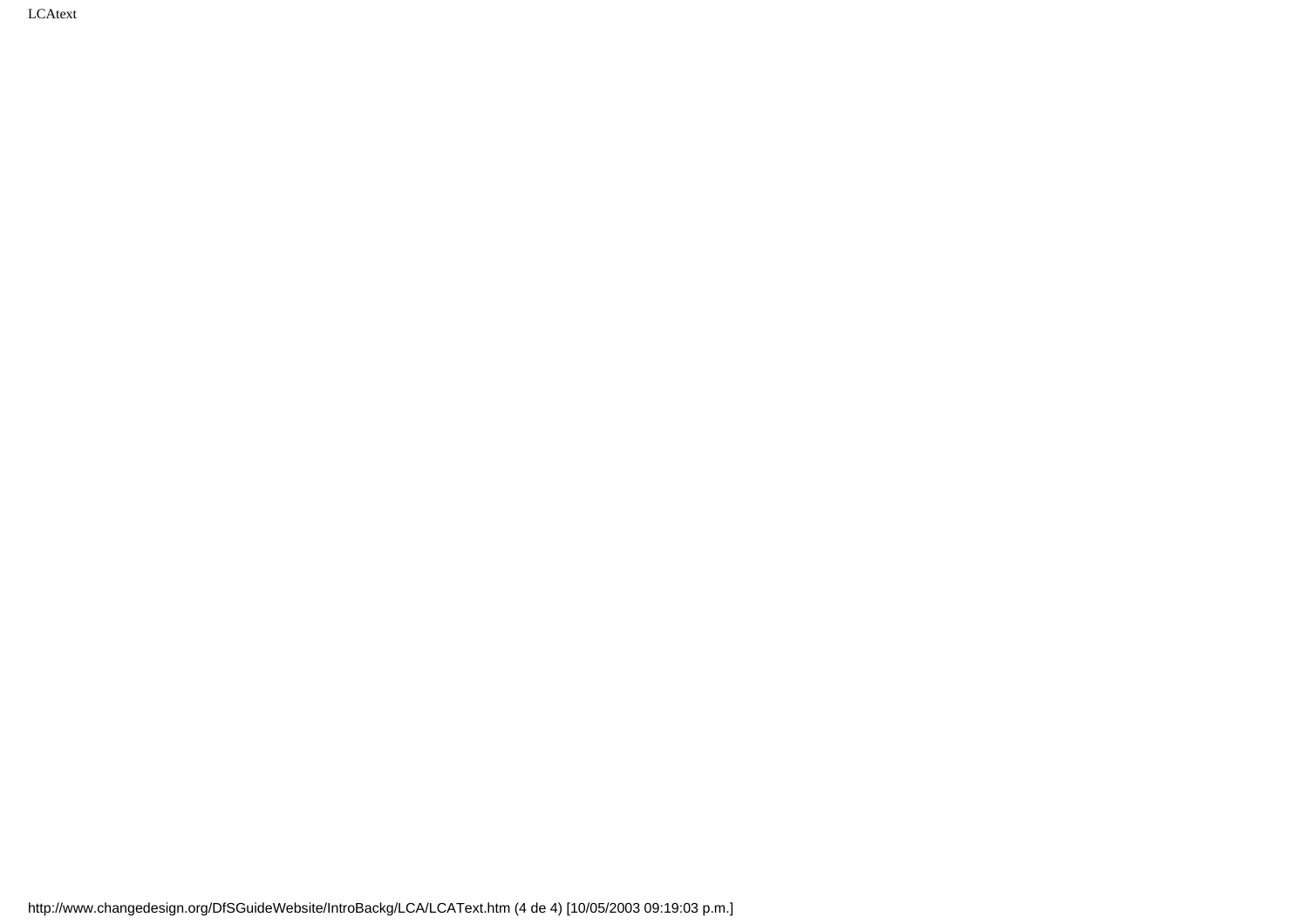#### IEtext

#### **Industrial Ecology**

Industrial ecology is a relatively new field of study and practice that focuses on the relations between industry and the environment and redressing the failures of industry to relate production processes to environmental consequences. It is therefore an important contributor to working toward more sustainable economies and cultures. Growing out of the sciences, industrial practice and policy design, Industrial Ecology focuses on DfE, materials selection, LCA, materials and energy flow analysis, industrial park and organisational design.

For general information on Industrial Ecology, visit [International Society for Industrial Ecology](#page-13-0) at Yale University. It has an international quarterly journal published by MIT Press with IE news and information, a forum and peer reviewed papers.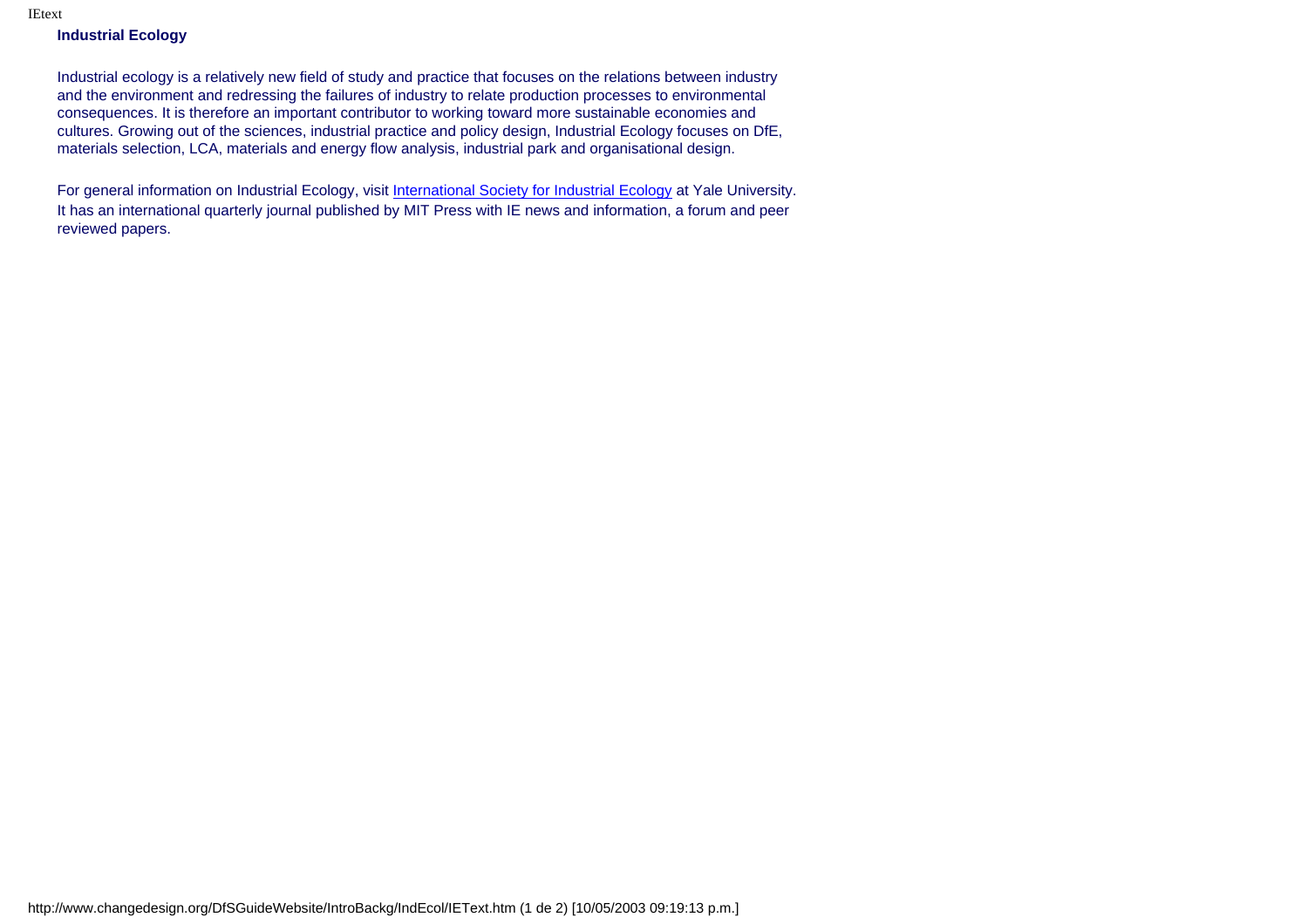IEtext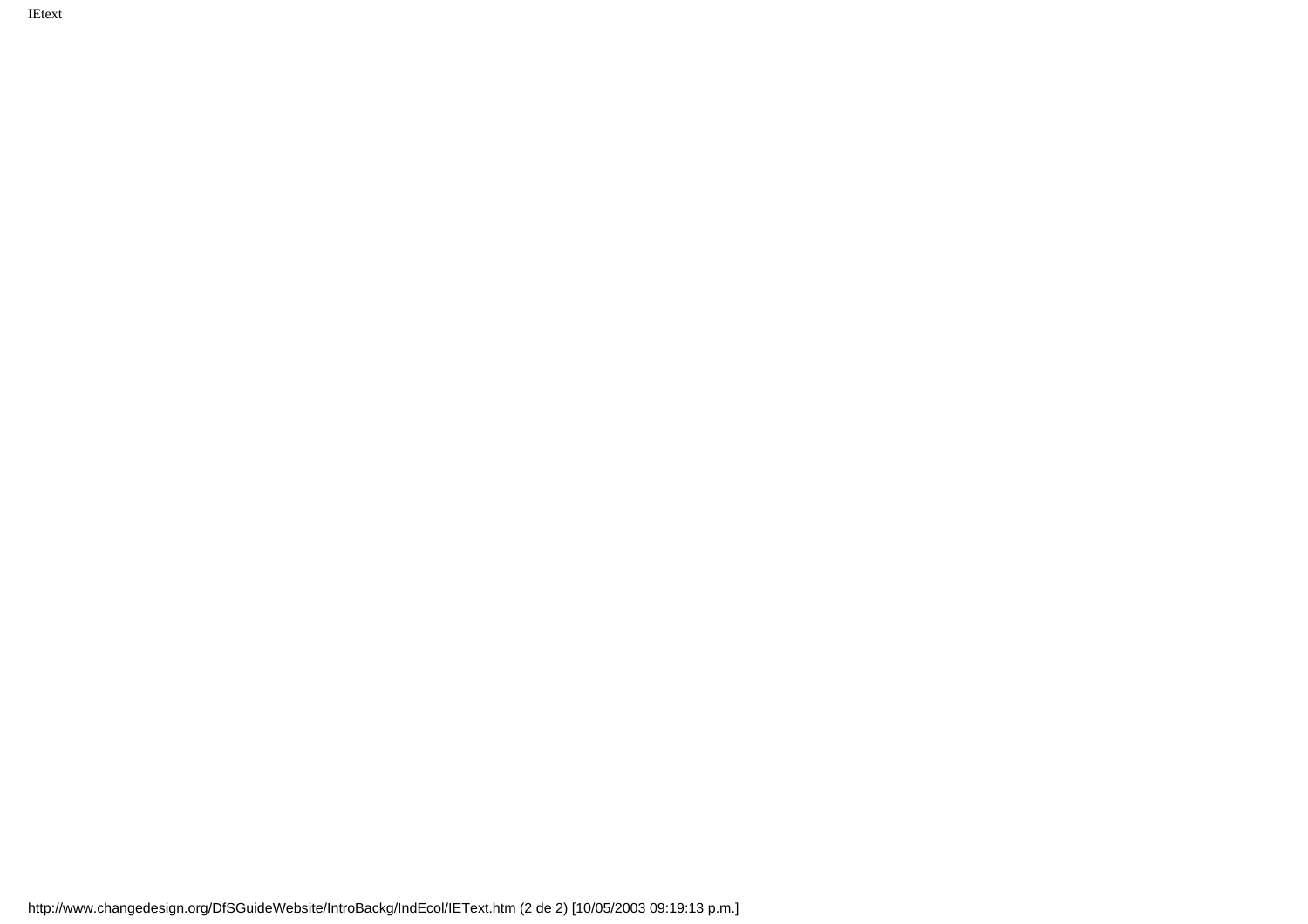<span id="page-13-0"></span>IE Resources

#### International society for industrial ecology

governance publications ISIE events home

Welcome to the home page for the International Society of Industrial Ecology (ISIE). ISIE is a new society that promotes industrial ecology as a way of finding innovative solutions to complicated environmental problems and facilitates communication among scientists, engineers, policymakers, managers and advocates who are interested in how environmental concerns and economic activities can be better integrated.

>> [ISIE INTERNATIONAL CONFERENCE EXPANDED](http://css.snre.umich.edu/isie2003/)

- >> [ISIE STUDENT CHAPTER](http://www.yale.edu/is4ie/students.htm)
- >> [INDUSTRIAL ECOLOGY IN HIGHER EDUCATION](http://css.snre.umich.edu/3_1_IEeducation.htm)
- >> [NEW JOBS POSTED](http://bin.yale.edu/%7Eise3/cgi-bin/jobs.php)
- >> [ISIE WEBSITE IN JAPANESE](http://www.su.rcast.u-tokyo.ac.jp:8004/)

>> MEMBERS-ONLY SECTION -- ISIE MEMBERS [LOG IN HERE](http://bin.yale.edu/%7Eise3/cgi-bin/members/login.php)

International Society for Industrial Ecology | Yale School of Forestry and Environmental Studies<br>Yale University | 205 Prospect Street | New Haven, CT 06511-2189 | U.S.A.<br>Phone: (203) 436-4835 | Fax: (203) 432-5912 Pvale.edu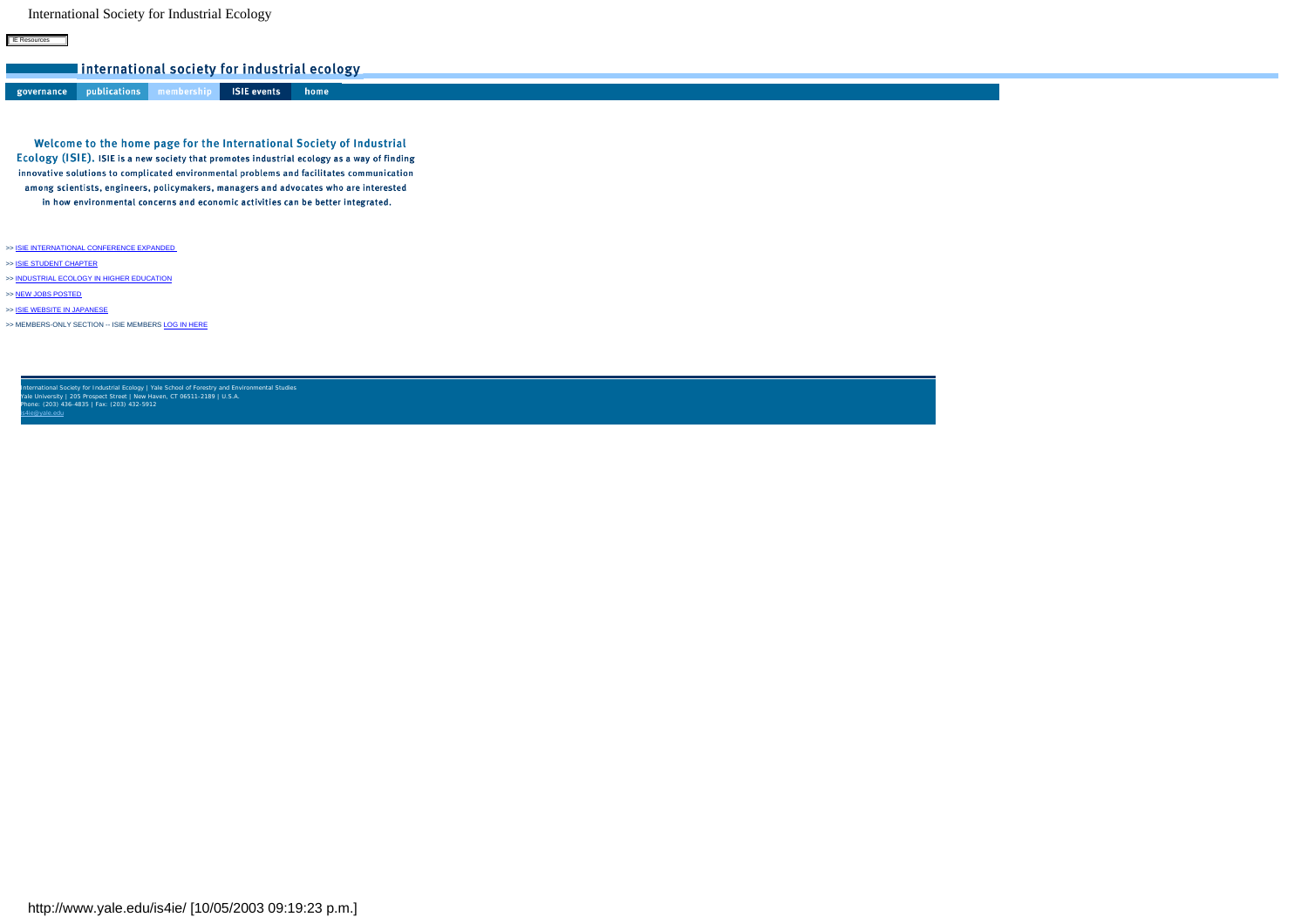## **Publications**

Each member of ISIE receives the society's newsletter as well as a subscription to the *[Journal](http://mitpress.mit.edu/JIE) [of Industrial Ecology](http://mitpress.mit.edu/JIE)*, an international, peer-reviewed, multi-disciplinary quarterly published by MIT Press for [Yale University](http://www.yale.edu/) and headquartered at the [Yale University School of Forestry &](http://www.yale.edu/environment) [Environmental Studies](http://www.yale.edu/environment).

- The *Journal of Industrial Ecology* is designed to foster both understanding and practice in the emerging field of industrial ecology. Since its premiere in spring 1997, the *Journal* has provided a forum for continuing exchange of information and opinions through contributions from scholars, environmental managers and policymakers, and advocates involved in environmental science, management, and policy.
- The *ISIE newsletter* is a members-only publication dedicated to providing insider news and information about the ISIE and the field of industrial ecology. If you are a member and would like to contribute news or a letter to the editor please send email to [isienews@rci.rutgers.edu.](mailto:isienews@rci.rutgers.edu)

ISIE Newsletter, Volume 2

[Issue 1 \(February 2002\)](http://www.yale.edu/is4ie/images/Volume%202,%20Issue%201.pdf)

[Issue 2 \(June 2002\)](http://www.yale.edu/is4ie/images/Volume%202,%20Issue%202.pdf)

[Issue 3 \(October 2002\)](http://www.yale.edu/is4ie/images/v2i3a.pdf)

[Issue 4 \(December 2002\)](#page-15-0)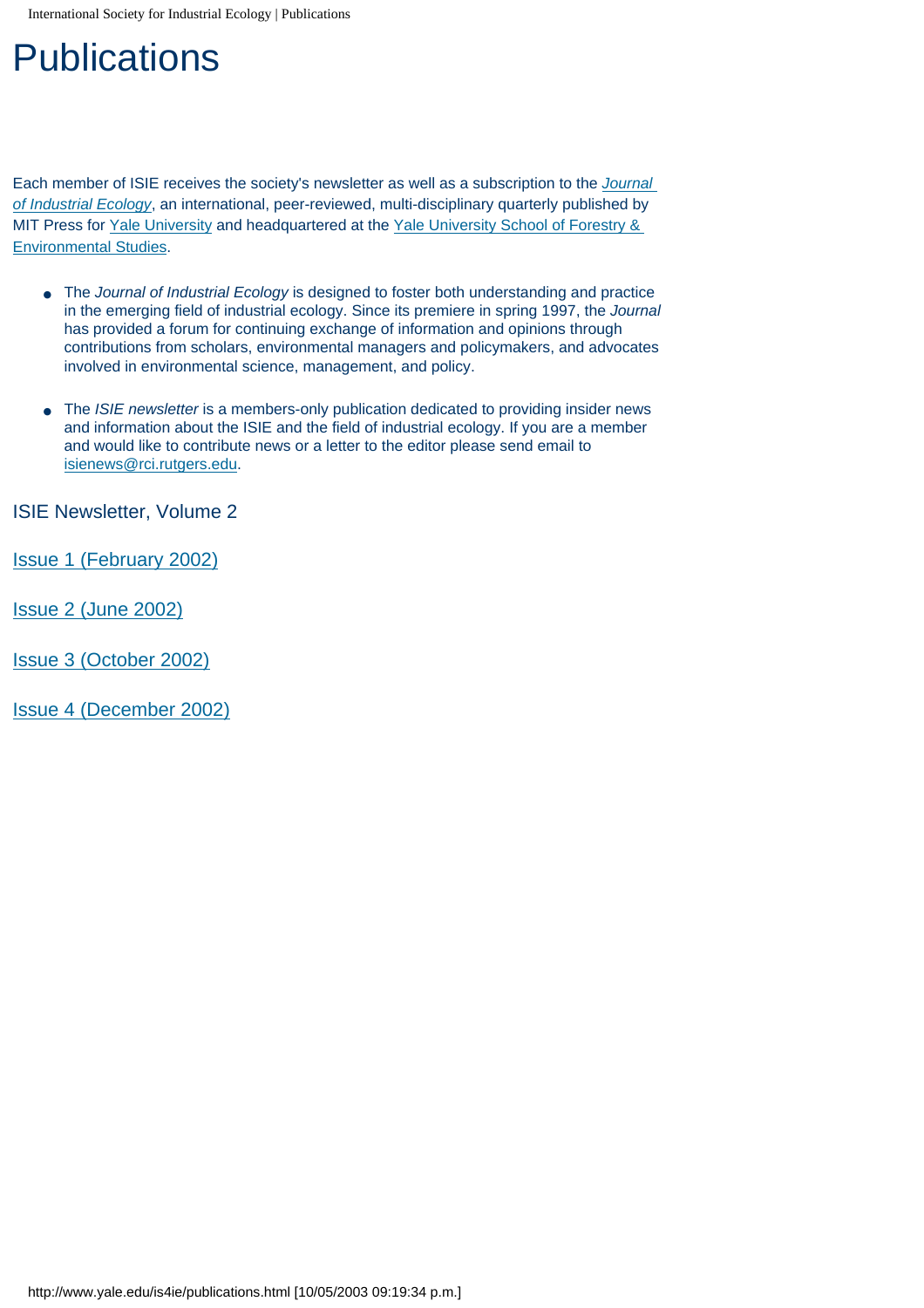<span id="page-15-0"></span>December 2002

# ISIE News

- Catch up on activities in Brazil and Russia
- Read conference reviews and new conference listings
- Attend ISIE II: *Industrial Ecology for a Sustainable Future* 29 June – 2 July 2003

| 2nd International ISIE Conference |  |
|-----------------------------------|--|
| Director's Message                |  |
| <b>Editor's Corner</b>            |  |
| <b>ISIE Elections</b>             |  |
| New Members                       |  |
| Conference Listings               |  |
| Regional Report                   |  |
| ISIE/SETAC Conference Report      |  |
| <b>Conference Reports</b>         |  |
| <b>Job Postings</b>               |  |
| <b>Student Chapter</b>            |  |

Inside this issue:

## Attention Industrial Ecologists<br>Attention Industrial Ecologists<br>Attention Industrial Ecologists<br>Attention Industrial Ecologists<br>Attention Industrial Ecologists

#### **Hundreds of Abstracts Have Been Submitted**

More than 350 abstracts have been submitted to date for the Society's 2nd major conference. Planners had anticipated space for less than half that number of presentations during concurrent conference sessions. They are now organizing additional paper and poster session opportunities, given the large number of excellent submissions.

Organized by The International Society for Industrial Ecology and The Center for Sustainable Systems (CSS) at the University of Michigan's School of Natural Resources & Environment, the second International ISIE Conference will be held in Ann Arbor, Michigan from 29 June—2 July 2003.

Titled *Industrial Ecology for a Sustainable Future*, the conference will highlight the contributions that industrial ecology can make towards attaining a sustainable future for the planet and its population. Short courses will provide an opportunity to learn about different IE techniques. Poster and platform presentations will introduce

research. Exhibitors will showcase products and services. Ample opportunity will be provided to network and exchange ideas.

Conference co-chairs are Gregory Keoleian of the University of Michigan and Edgar Hertwich, of the Norwegian University of Science and Technology.

**Register Early for the 2nd ISIE Conference in Ann Arbor, Michigan, USA (29 June-2 July, 2003). www.yale.edu/is4ie**

## Director's Message: Moving Forward

#### **John Ehrenfeld, executive director**

As I write this column, 2002 is rapidly drawing to a close. 2002 has been a very good and important year for the ISIE. A few words on what has happened seem appropriate for this issue. The major event for the Society this year was the appointment and election of the individuals and committees that will form the leadership of the ISIE as it continues its move from a fledgling, somewhat informal organization to a more established institution. And not a moment to soon. As Executive Director, I have watched the demands grow well beyond what Beverly Chevalier, the ISIE Program Coordinator, and I can handle.

The ISIE office at Yale can manage the everyday

activities pretty well, but the development of policies and a long-range strategy to put the Society on an even keel for the long term needs strong governance. We now have a Council in place to act as the policy-setting leadership together with the President. They face a number of important issues including our relationships with other societies, and developing a strategy for fostering industrial ecology in academia and in its practical counterparts in industry and government. Sorting out the place of industrial ecology in an intellectual world with many overlapping ideas and practices is a daunting, but important task, and one that needs the best thinking our

 *(continued on page 10)*

#### **The International Society for Industrial Ecology**

c/o Yale School of Forestry and Environmental Studies, 205 Prospect Street, New Haven, CT 06511-2189 USA Tel +1-203-436-4835 Fax +1-203-432-5912 Email is4ie@yale.edu URL http://www.yale.edu/is4ie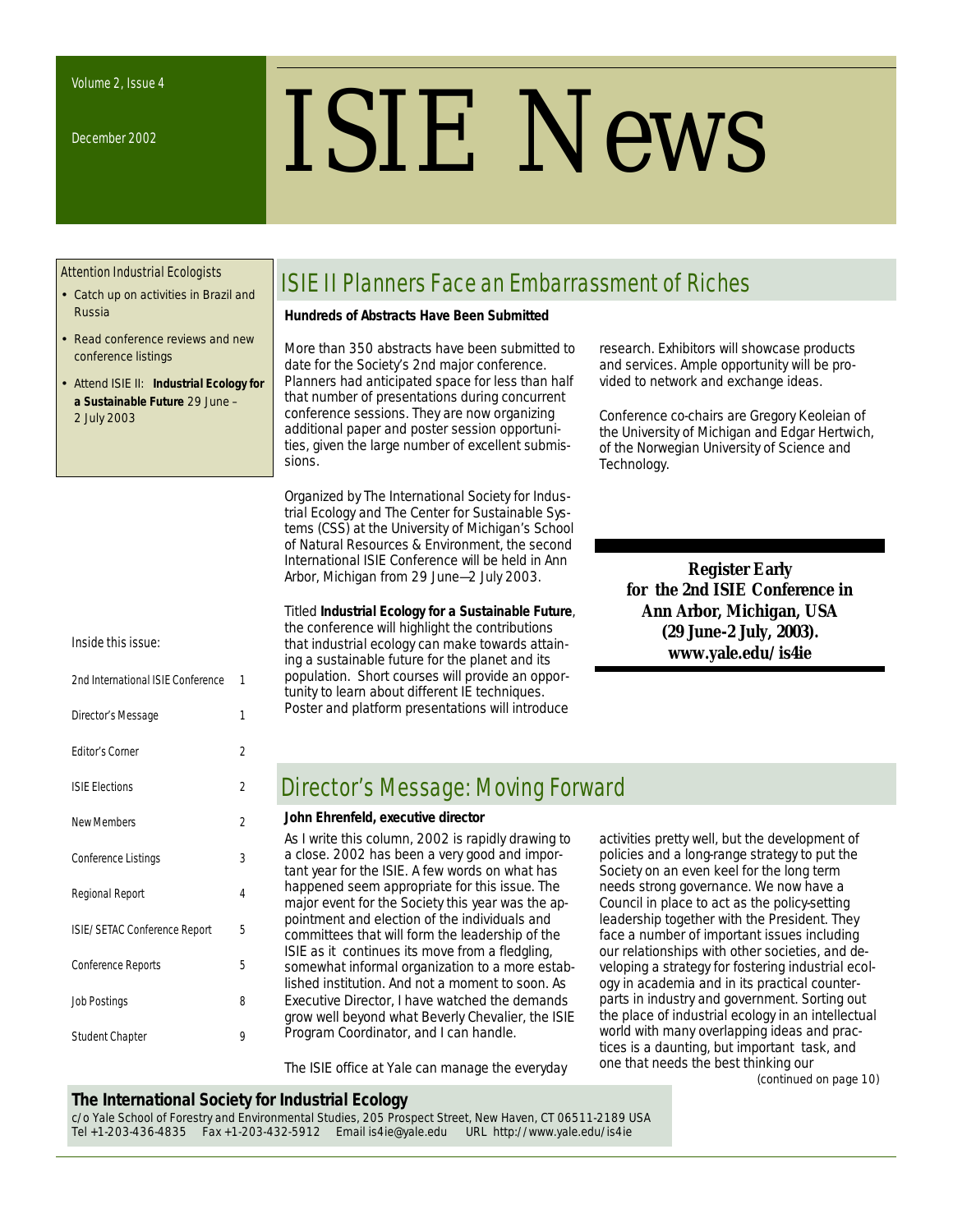## Editor's Corner

#### *Closing the Loop* **Clint Andrews, editor**

During the past few months I've had an opportunity to visit several universities whose faculty and students participate in the industrial ecology community. I've been particularly impressed with the Ph.D. students I've met.

Some, such as the Clarkson University program in upstate New York, USA, work within a discipline-plus tradition, where they are, say, chemical engineers first, and industrial ecologists second. Others, such as those at Yale University and the Norwegian University of Science and Technology, work in a more purely multidisciplinary environment centered on industrial ecology. Still others, such as those at the Helsinki University of Technology in Finland, study in related fields like environmental management and environmental sociology, but are fascinated by industrial ecological ideas.

These students share a common concern for

their professional futures. Discipline-plus students will clearly be the best situated for traditional academic jobs. Multidisciplinary students can do well in industry, government, or the nonprofit sectors. But I have a sense that our community is attracting more good students than good jobs. We need to redress this imbalance, preferably by identifying opportunities for bright new Ph.D.s to continue working in this field.

I will continue to visit European colleagues this Spring as my sabbatical continues, so let me know what's up. Email me, or find me in person at the Science Policy Research Unit, University of Sussex, England.

*Send your letters to the editor and news about ISIE members to:*

*Clint Andrews at <isienews@rci.rutgers.edu>*

1-year Stefan Bringezu and Barbara Karn

Councilor, ex officio.

Executive Director.

In addition to the officers elected, the governing body of the Society includes Kristan Cockerill, Secretary; Mak Dehejia, Treasurer; and a sixperson nominating committee (Valerie Thomas, John Holmberg, Claudia Binder, Yuichi Moriguti, Ray Cote, and Anthony Chiu). The editor of the Journal of Industrial Ecology also serves as a

John Ehrenfeld will continue to serve as ISIE's

## ISIE Leadership Elected

The polls closed on 16 December 2002 for the election of the International Society for Industrial Ecology's first elected President and Councilors. The roster of candidates read like a Who's Who of industrial ecology.

Thomas Graedel will serve as the Society's first President for a two-year term. Braden Allenby will serve as President-elect and will assume the presidency when Graedel's term expires.

Elected Council members are: 3-years René Kleijn and Clinton Andrews 2-years David Allen and Helge Brattebø

#### **New Members of ISIE**

Julian Allwood, United Kingdom Tony Baptista, USA Sarah Boyd, USA Tapas Das, USA Angeline de Beaufort-Langeveld, Netherlands Panagiotis Deriziotis, USA Ann Dougherty, USA Deborah Gallagher, USA Charles Griffith, USA Ling Han, China

Ermelinda Harper, USA Paul Holle, Netherlands Jennifer Howard-Grenville, **TISA** Danielle Kahn, USA Gareth Kane, United Kingdom Sang Yong Kim, South Korea Cheryl Laskowski, USA Kwiho Lee, South Korea Jens Legarth, Denmark Michael Lemon, USA Kim Lenti, USA

Thomas McKone, USA Daniel Müller, USA Uyiosa Omoregie, Nigeria Nigel Potter, Canada Jean-Daniel Saphores, USA Graham Street, United Kingdom Tomhiro Tasaki, Japan Eino Timola, Finland Ronald Turco, USA Melissa Vernon, USA Joe Wong, Canada Chunyou Wu, China

**Submit Member News notes to ISIE@yale.edu**

#### **ISIE II**

The International Society for Industrial Ecology invites you to join us at the 2nd International ISIE Conference: Industrial Ecology for a Sustainable Future 29 June - 2 July, 2003 The University of Michigan Ann Arbor, Michigan USA

Special issues to be highlighted are sustainable transportation and sustainable consumption. These will be addressed in special discussions and dedicated discussions.

Find more conference details at the ISIE website

**www.yale.edu/isie.**

Click the link for 2nd ISIE INTERNATIONAL CONFERENCE .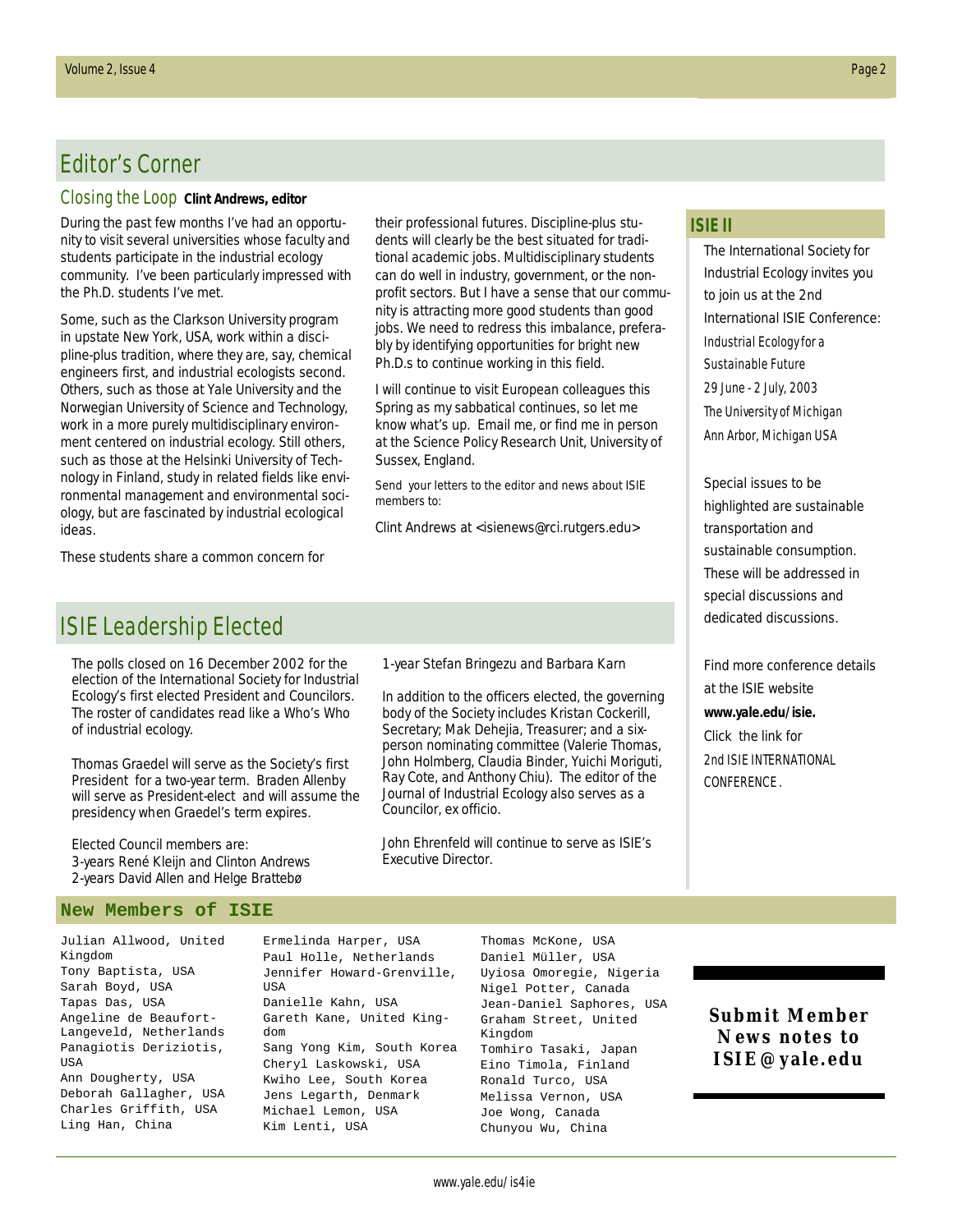## Conference Listings

*Greentech 2002 Conference & Exhibition on Environment Management* January 31-February 1, 2003, Le Meridien, New Delhi, India

*Internet Conference on Ecocity Development* February - June 2003, http://seagate.sunet.se/archives/et-frej. html

*Fifth International Conference of the European Society for Ecological Economics: "Frontiers 2: European Applications in Ecological Economics"* February 12-15, 2003, Tenerife, Canary Islands, Spain

*Final Conference of the Eco-Effizienz Project* February 13-14, 2003, Ausburg, Germany

*Take it Back! 2003: Stewardship in the New Economy* February 24-26, 2003, Alexandria, VA

*Ninth International Conference on Urban Transport and The Environment in the 21st Century* March 10-12, 2003, Crete, Greece

*Eighteenth International Conference on Solid Waste Technology and Management* March 23-26, 2003, Pittsburgh, PA, USA

*CERES 2003 Conference: Advancing Sustainable Governance* April 1-2, 2003, New York, NY, USA

*Orbit 2003* April 30 - May 2, 2003, Perth, Australia

*International Conference on Sustainable Energy, Planning & Technology in Relationship to the Environment* May 14-16, 2003, Halkidiki, Greece

*Green Engineering: Defining the Principles* May 18-22, 2003, Sandestin, Florida, USA

*2003 IEEE International Symposium on Electronics and the Environment*  May 19-22, 2003, Boston, MA, USA

*Fourth International Conference on Ecosystems and Sustainable Development* June 4-6, 2003, Siena, Italy

*National Association of Environmental Professionals 28th Annual Conference* June 23-26, 2003, San Antonio, Texas, USA

*SSGRR 2003 Summer Conference* July 28 - August 3, 2003, L'Aquila, Italy

**Second International Society for Industrial Ecology Conference June 29-July 2, 2003, Ann Arbor, Michigan, USA**

*Logistics Management 2003* September 24-26, 2003, Braunschweig, Germany

*Eleventh International Conference on Modelling, Monitoring and Management of Air Pollution* September 17-19, 2003, Catania, Italy

*2003 IEEE International Symposium on Technology and Society* September 24-26, 2003, Amsterdam, Netherlands

*International Conference on Sustainable Planning & Development* October 1-3, 2003, Skiathos, Greece

*GIN2003: The 11th International Conference of the Greening of Industry Network* October 12-15, 2003, San Francisco, California, USA

*2003 Open Meeting of the Human Dimensions of Global Environmental Change Research Community* October 16-18, 2003, Montreal, Canada

> **Visit the ISIE Web Site for Details About Listed Conferences www.yale.edu/is4ie**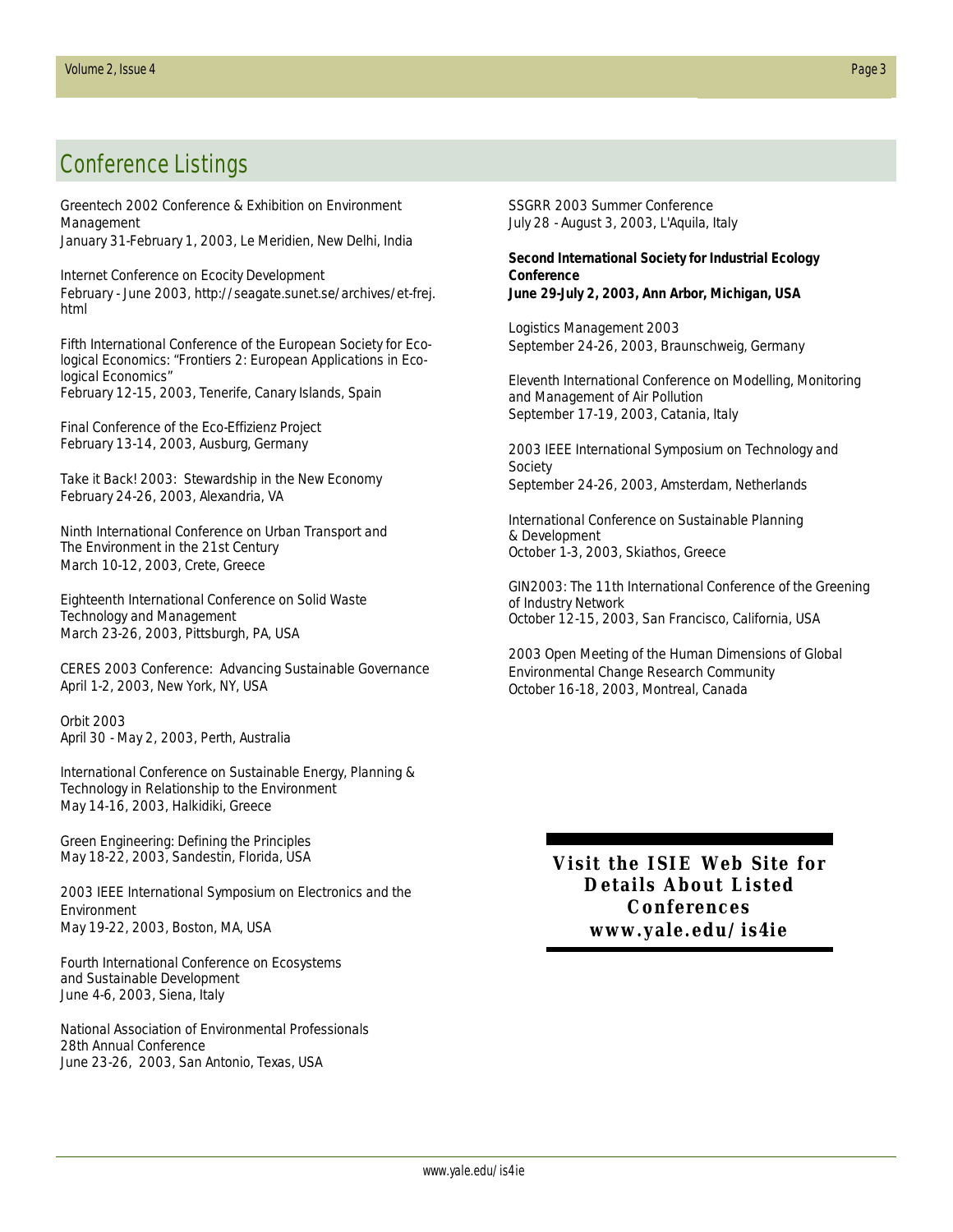## Regional Reports: Tropical and Arctic Industrial Ecology

**New Environmental Initiatives in Brazil**

#### **Flávio de Miranda Ribeiro**

In spite of living in a developing country, Brazilians are becoming very sensitive to environmental issues. Improvements in environmental legislation, increasing numbers of firms using certified environmental management systems, growing interest in cleaner technologies and increasing educational opportunities in the area show that the Brazilian government, production sectors and people in general are aware of the importance of being earnest, in environmental terms.

Nevertheless, in Brazil industrial ecology is still just a concept, taught at universities and present as a theme in academic research. There is growing curiosity within some industries, the most *pro-active* ones, on what it means and how they can take advantage of its new ideas.

Moreover there are several initiatives to use advanced environmental management concepts that move production (and consumption) towards more sustainable patterns. One of these are the establishment of ecoparks (called *Ecopolos*) in Rio de Janeiro State. Stimulated by tax reductions 14 firms joined their strengths to reduce waste and consumption of water and energy. Two of these ecoparks already have been inaugurated, and the expectation is to involve 110 firms in 6 different districts.

Another important enterprise was the creation of the São Paulo Cleaner Production Roundtable, a multisectorial forum to discuss and disseminate related concepts, including industrial ecology. Headquartered at CETESB, the São Paulo State environmental agency (the only Brazilian institution to sign the International Declaration on Cleaner Production, in 1998), this roundtable comprises five working groups that come together periodically.

Yet another important initiative is the Brazilian Life Cycle Institute, a non-government organisation that congregates firms, universities, research institutes, NGOs and government to foster LCA use in the country. Indeed, a great number of research institutes and consultant companies are appearing, suggesting that a great market for advanced environmental practices is emerging.

My colleagues and I in the pollution prevention group at the Universidade de São Paulo believe that promoting pollution prevention techniques, LCA, cleaner production processes and industrial ecological systems are highly effective means to protect our environment and save natural resources. These measures are becoming even more important in countries like Brazil, where there is so much natural richness, or in other words, so much to lose.

*Flávio de Miranda Ribeiro<flavio.miranda@poli.usp.br>*

**"[We]** need to develop industrial ecology further as a management science rather than a curiosity-driven enterprise"

#### **Ecological Modernization in the Barents Region of Russia**

#### **Clinton Andrews**

This frigid northwestern corner of the former Soviet Union is a hinterland with a difference: not only is it a mining center, where towns have utilitarian names like *Nickel* and *Apatite*, but it was a closed military region throughout the Cold War. The recent tragic sinking of the submarine *Kursk*, off Murmansk, symbolizes the origins and nature of the region's current environmental problems.

The good news is that there are serious efforts underway to improve the environmental situation in the Barents region. Indigenously, the Kola Science Center of the Russian Academy of Sciences (which has had an Industrial Ecology Institute, so-named, since 1989) has completed a remarkably thorough baseline characterization of environmental conditions in the region, responding in part to allegations by Scandinavian countries of

transboundary pollution. Radiological maps clearly identify a few military hotspots such as the nuclear submarine base in Murmansk, but they also identify mining enterprises as an important source. Air pollution maps show the devastating effect of nickel smelting on downwind landscapes (also familiar to North Americans who have visited Sudbury, Ontario). Yet counts of flora and fauna—and of hunting and fishing takes—seem to suggest that the environmental damage has a relatively small geographic range.

More problematic for today's Russians is the economic status of the Barents region, which has lost military significance and remains vulnerable to the boom-bust cycles associated with the mining industry. A multi-country research consortium has been created to strengthen regional economic ties and to invent new development strategies. The Barents Euro-Arctic Council includes Russia, Finland, Sweden, Norway, Denmark, Iceland, and the European Commission. Recent efforts have documented that there are relatively weak and unidirectional links, involving primarily Russian retailers distributing foreign products to Barents markets.

A workshop organized by Janne Hukkinen at the Helsinki univer- *(continued on page 7)*

## Membership Renewal

If you haven't already done so, be sure to renew your ISIE membership.

Renew online at www.yale.edu/is4ie/onlinemember.html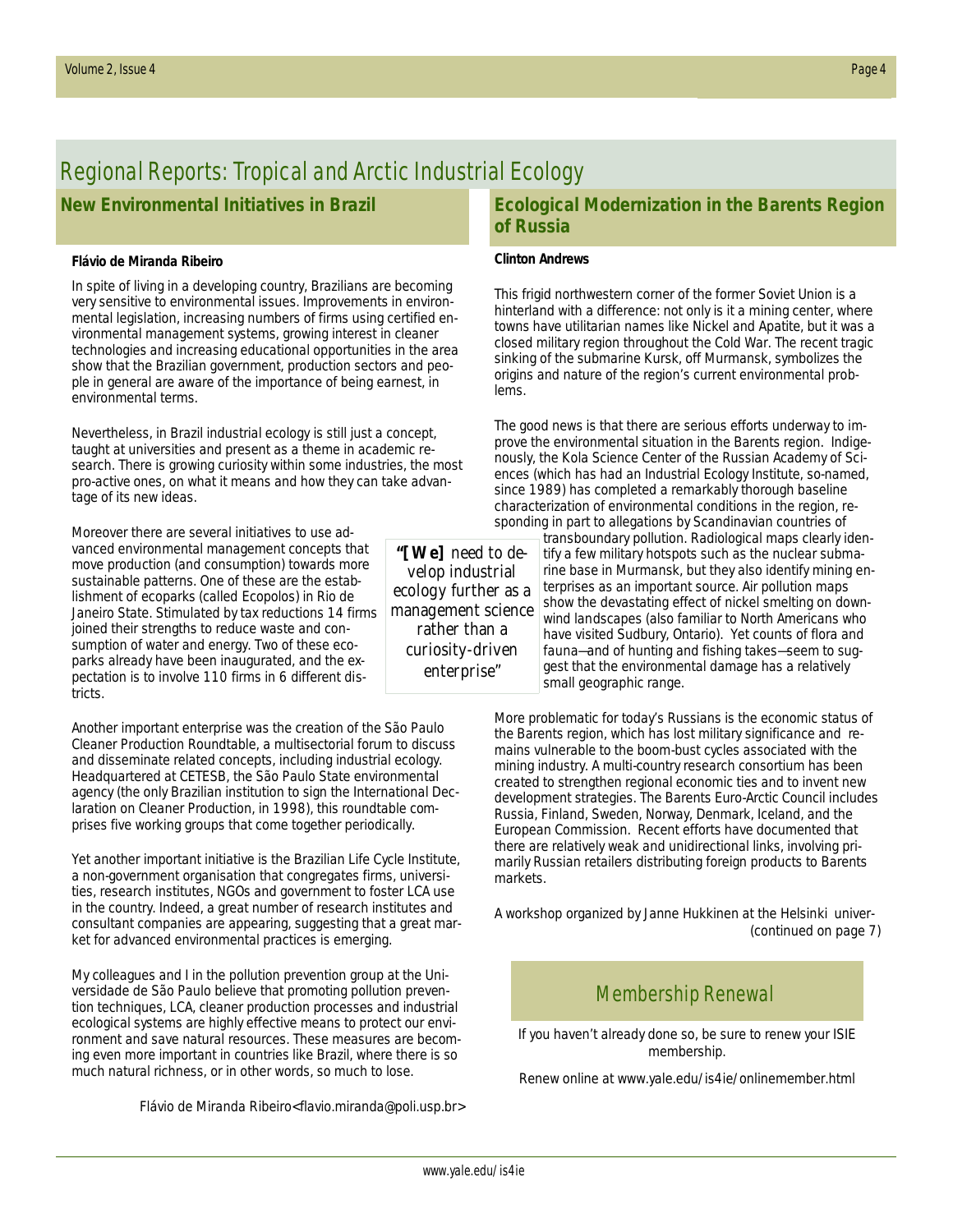## Special Report from the Joint ISIE/SETAC Symposium

#### **Ottar Michelsen**

ISIE joined with the Society for Environmental Toxicology and Chemistry (SETAC) to organize a conference in Barcelona, Spain on 3-4 December 2002. This was the second time around for the two organizations.

In November last year, SETAC held the 9th LCA case symposium in connection with the first conference for ISIE in the Netherlands. The intention was, of course, to enable people to take part in both conferences and to generate closer connections between the two organisations.

This year a majority of participants took part in both conferences and it seemed like most appreciated the joint event.

SETAC held the 10<sup>th</sup> LCA case symposium with emphasises on recycling, close-loop economy and secondary resources. Reuse of construction materials turned out to be a hot topic at the moment and several studies were presented. An ever-returning question was how to include land-use changes and impact on biodiversity. There seem to be a striking need to work further on this topic.

In the ISIE meeting the scope broadened out, and it is obvious that most people working with IE regard LCA as only a part of the field. The topic of the meeting was "Industrial Ecology: From theory to practice" and included aspects such as chain management, closing loops, use of environmental indicators, mapping of material flows and organisational dilemmas in environmental work.

More information about the joint symposium is available at the SETAC web pages: http://www.setac.org/lca10.html

*Ottar Michelsen <ottar.michelsen@iot.ntnu.no>*

## Lifecycle Approaches to Sustainable Consumption

#### **Edgar Hertwich**

Sustainable consumption is an issue that receives increasing attention of both the scientific and the policy community. It was a confluence of research and policy interests that brought together a diverse group of researchers for a successful workshop titled "Lifecycle approaches to sustainable consumption." The workshop, held on 22 Nov. 2002 at the *International Institute for Applied Systems Analysis* (IIASA, Laxenburg, Austria), was supported by the Japanese *National Institute for Advanced Industrial Science and Technology* (AIST) and endorsed by the *United Nations Environment Programme* (UNEP). The workshop was a first of a series of workshops to be organized by the research center for life-cycle assessment of AIST as part of a 3-year research project designed to help Japan meet its CO2 targets under the Kyoto protocol in part through efficiency increases and changes in consumption and use patterns on part of consumers.

The workshop was organized as a staccato of short presentations. The presenters came from a wide range of backgrounds, including energy analysis, life cycle assessment, consumer economics, and marketing. The first session focused on methods to assess the environmental burden from household consumption. The second session focused on economic and social aspects of consumption. Communication and consumer behavior was the focus of the next session. The last session focused on the life cycle of products and services.

Here are a few highlights. Mark Goedkoop and Durk Nijham presented an analysis of the environmental load of Dutch households. The work presented is, to my knowledge, the first analysis of this type to take into account the differences between the emissions intensity of products produced domestically and those imported. Harald Thorne-Host, using Norwegian cars to illustrate, questioned whether efficiency increases were sufficient to achieve sustainable consumption, given the rebound effect and

*(continued on page 8)*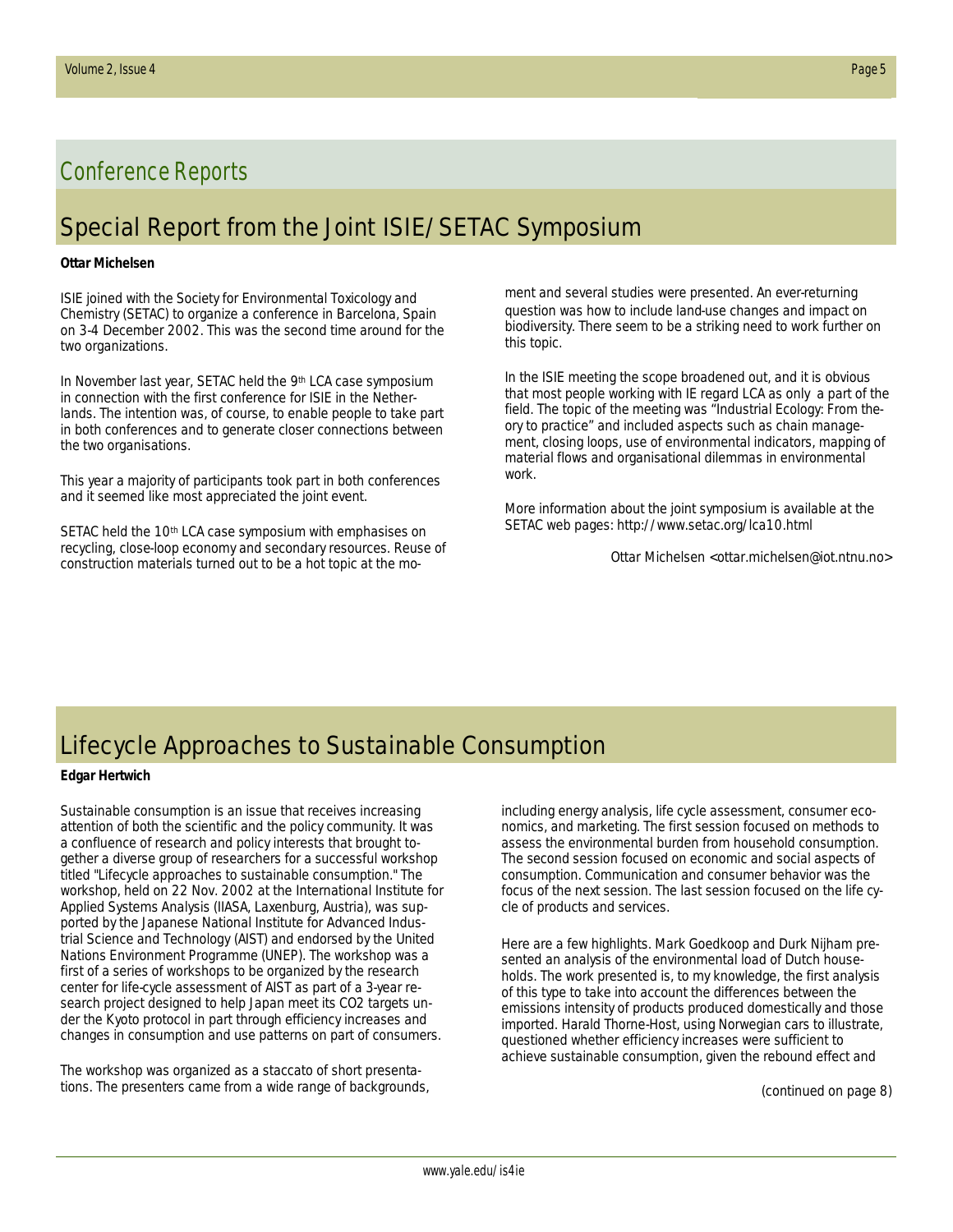#### Industrial Ecology Shows Strong Presence at NATO Workshop on Sustainability

#### **Kristan Cockerill**

In October 2002 NATO sponsored a workshop in Maribor, Slovenia on Technological Choices for Sustainability. Explicitly and implicitly, industrial ecology was a prominent feature at the meeting. Although seeing NATO and sustainability in the same title seems a bit odd at first, it reflects the growing understanding that the idea of sustainability is far reaching and has relevance for all organizations and all issues.

The meeting prompted lively discussion about what questions we need to address and generated ideas for integrating sustainability in unique ways. While the meeting was intended to focus on how scientists and engineers can contribute to sustainability efforts, many of the speakers acknowledged that tech-

nological choices cannot be segregated from social and cultural issues.

The workshop emphasized sustainability metrics and presentation topics ranged from thermodynamics to pedagogy to tapping new food supplies. The diversity was reminiscent of the 2001 ISIE meeting in the Netherlands (although on a much smaller scale!). Two talks included industrial ecology explicitly as the subject matter. Scott Butner from Pacific Northwest National Laboratory presented a paper suggesting that industrial ecology has become synonymous with industrial symbiosis and that there are gains to be had by extending the metaphor to other ecologic concepts such as biomimicry and temporal progression to address sustainability concerns. I presented the results from my research documenting that industrial ecology is being introduced in higher education largely in technical disciplines and the implications that this continued focus on technical aspects may have on IE's ability to advance ideas in sustainability.

While not explicitly using the moniker industrial ecology, numerous talks were clearly IE-relevant. David Shonnard at Michigan Technical University presented the Green Engineering textbook project that he has developed with David Allen at University of Texas and with the U.S. Environmental Protection Agency. Peter Salinger, representing multi-national corporation BASF, discussed their program to include eco-efficiency analysis in making decisions about products and processes. Alexander Komarov of the Russian Academy of Science presented a model for analyzing various silvicultural regimes to develop sustainable forest management practices. Roland Clift of the University of Surrey talked about the tendency for supply chains to "export unsustainability" and metrics for ensuring that social benefits are included in sustainability assessments. Other papers covered ecoefficiency reporting, cleaner production strategies, and environmetric strategies.

Meeting organizers, Subhas Sikdar at the US Environmental Protection Agency, Peter Glavic at the University of Maribor, and Ravi Jain at the University of the Pacific, did an excellent job in ensuring that attendees represented the diversity within NATO,

including nations recently invited to join the alliance. Structured much like Gordon Conferences with everyone present for all sessions, the gathering provided tremendous opportunity for attendees to interact and to learn about research being conducted and applications being developed throughout Europe –east and west.

The intersections between industrial ecology and making technological choices seem obvious to researchers and practitioners who have positioned themselves within industrial ecology. Seeing industrial ecology as an integral part of a meeting focused on sustainability reflects IE's growing presence as a tool for achieving a sustainable future. The workshop's lively discussions about what it will take to make sound technological choices reflected clear links to the ongoing discussions about what industrial ecology is and what it should and can do to promote sustainability. Workshop products will be published.

*Kristan Cockeril <kmcockerill@dowbiggin.com>*

#### **"seeing NATO and sustainability in the same title seems a bit odd at first**"

#### NATO Workshop on Environmental Risk Comparisons Inspires Collaborations

#### **Clint Andrews**

Comparative risk analysis was the focus of another NATO workshop in Anzio, Italy on 13-16 October 2002. With 22 participants representing 19 nations, there was a broad range of opinions and experience regarding risk assessment. Where other forums have pitted advocates of risk assessment against advocates of the precautionary principle, this group reframed the problem. Their recommendations focused on balancing the demands for both substantive and procedural rationality, or put differently, for recognizing that risk assessment and communication are interdependent.

Participants from the Mediterranean and Black Sea regions saw their cultural diversity and similar environmental problems as a research opportunity: Italian, Greek, Spanish, Turkish, Bulgarian, Russian, Jordanian, Israeli, and Egyptian scientists have inaugurated efforts to compare how their populations respond to similar water supply problems.

The systemic approach and long term perspective for which industrial ecology is known were present at this workshop, accompanied by a focus on what it takes to turn environmental knowledge into sound public and private decisions. For more, contact workshop organizer Igor Linkov <igor.linkov@icf.com>.

*Clint Andrews <isienews@rci.rutgers.edu>*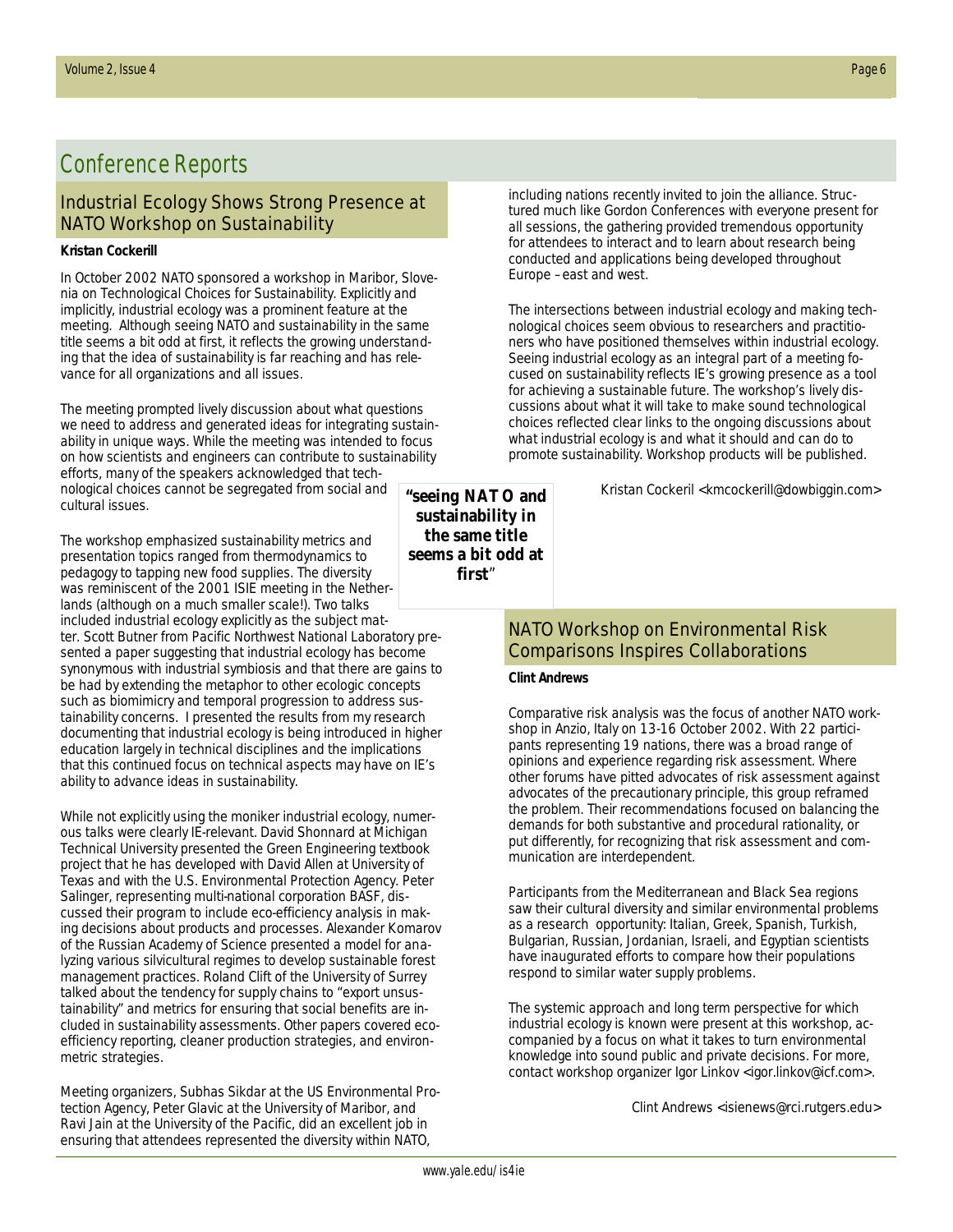## Environmental CyberInfrastructure Planning

#### **H. Scott Matthews**

This workshop took place on 30 October-1 November 2002 in Boulder, Colorado, USA, and it was sponsored by the U.S. National Science Foundation and the National Center for Atmospheric Research. For those of you unfamiliar with the terminology, CyberInfrastructure (CI) is an NSF/research community buzzword for the development of a near-term hierarchy of support for everything from operating systems, through software and instrumentation, all the way up to complex computer modeling. In effect, CI will be a significant focus of future U.S. NSF funding as they try to ensure that the necessary 'basic needs' of the research community are being met. Nearly all of these activities will be relevant to those of us doing research in industrial ecology. Our work depends on understanding the links between identified environmental or ecological stressors and their impacts.

The environmental component of 'CI' is effectively everything from sampling up to climate change models (that's obviously quite a large range). NSF has already prepared white papers on the needs and requirements of CI, and the purpose of this workshop was partially to develop a white paper specific to environment.

There's the obvious concern within the community that the 'environmental' component will not get its fair share, and that Information Technology Research-type programs will result that tend to be dominated by purely technical and generic network and computational proposals - and that those are what will be funded. Thus the goals were to identify the low-hanging fruit as well as the longerterm issues and approaches to support them.

The invited audience of roughly 100 people - mostly environmental science/ecological types, I might add - really covered the spectrum. The workshop really depended on the work of 4 working groups: Collecting and Making Data Available, Generating and Using Data, Collaboration Tools and Strategies, and Creating a New Kind of Environmental Scientist.

I chose the fourth group, which was basically an educational panel (I.e. 'How to educate the next generation?'). Our working group really tackled the educational issues. You'll all be happy to hear that interdisciplinary efforts are one of the main impetus behind the push to realizing progress in ECI. However, there will remain a large fundamental computer/technology component of all work. Another major part of our discussions was the need to link the entire "K-16" educational system, in many cases by infiltrating the existing overloaded curriculum rather than creating new courses.

Highlighted needs from the other three other groups include: global

support for data archiving and interconnection; citation rules for constantly-evolving datasets; hierarchical plans of funding responsibilities from all federal agencies; the need for structure, process, and protocol in data development and access; biodiversity data and analysis; funding support for digital libraries; computer model code sharing; and access to supercomputing power and processes for data analysis.

This was a very high-level workshop, and I was pleased to participate. The initial draft of the working paper should be coming out soon, but if you are interested in seeing the complete agenda of the meeting, or the ongoing progress, you can track that at the website:http://www.ncar.ucar.edu/cyber/index.htm

*H. Scott Matthews <hsm@cmu.edu>*

#### Barents Region Industrial Ecology

*(continued from page 4)*

sity of Technology on 9-10 December 2002 focused explicitly on industrial ecological approaches to the problems of the Barents region. A small, high-level group investigated descriptive issues (what's known, what's not) and prescriptive issues (what should be done). Workshop participants identified several potential technical projects to develop optimal multi-mineral extraction and processing schemes, find uses for mine tailings, and manage market volatility. They also recognized that the Barents region is a perfect natural experiment on how institutional context (Soviet communism vs Russian capitalism) affects industrial ecosystem structure.

Among the important findings for the broader research community were the need to develop industrial ecology further as a management science rather than a curiosity-driven enterprise, and to recognize that the industrial ecology field contains several distinct learning communities with equally valid research agendas on environmental, technological, and socioeconomic issues. For more go to http://www.hut.fi/Units/Civil/EM/BarentsWorkshop.html.

*Clint Andrews <isienews@rci.rutgers.edu>*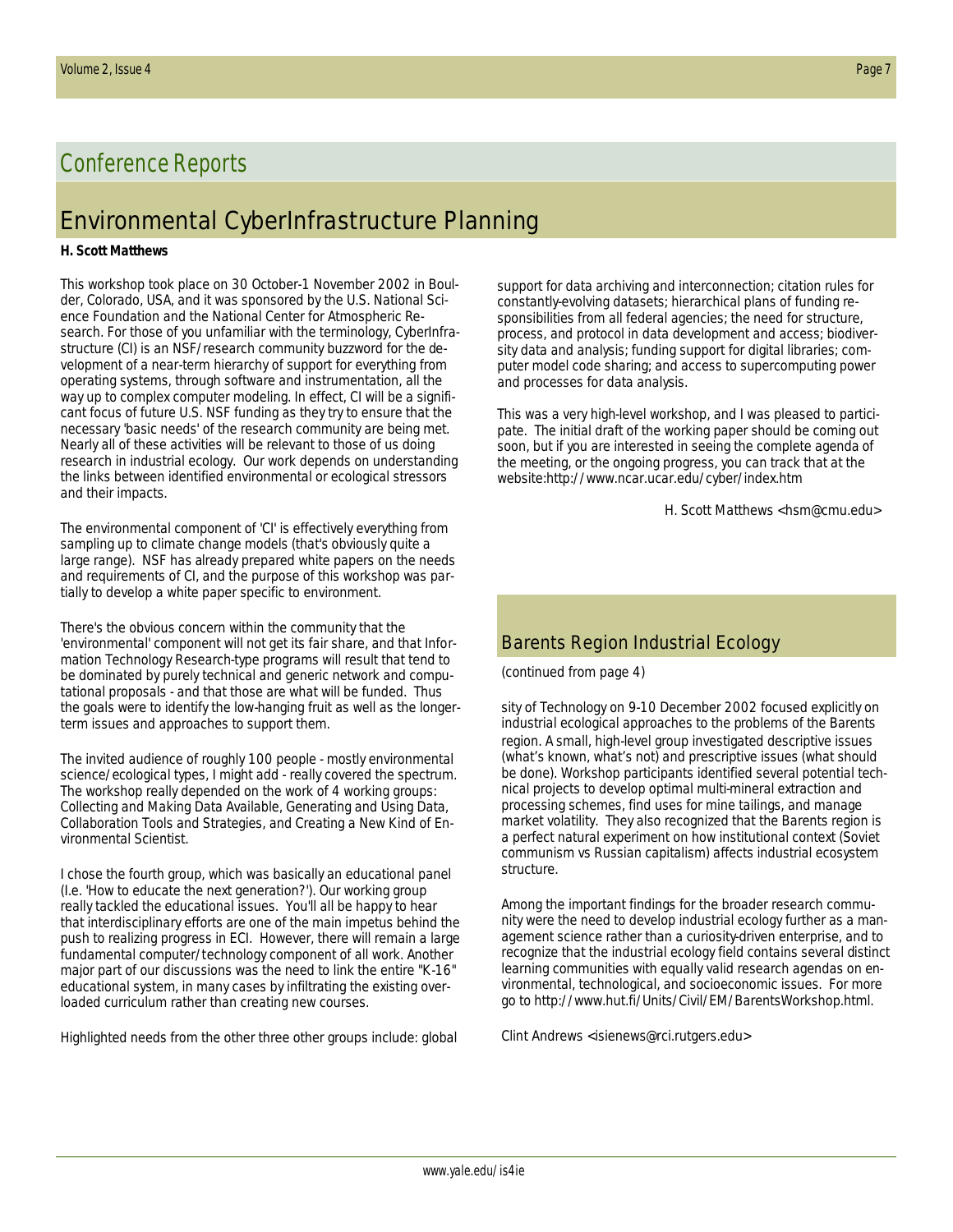## Lifecycle Approaches to Sustainable Consumption

#### *(continued from page 5)*

rising affluence. Faye Duchin extended the metaphor of product-life cycle and applied it to social life cycles, showing the environmental importance of social transitions, such as going from being a student to starting a family. Pål Strandbakken and Eivind Stø introduced an investigation of the importance of ecolabels in five European countries. While most respondents in Germany and Norway would identify their national labels, the type I eco-label (the Blue Angel and White Swan, respectively), they did not know the EU flower eco-label. They actively consider eco-labels in decision making about consumer products such as toilet paper. In Italy and Spain, the most of the respondents

did not know the eco-labels, but were interested in the environmental impacts of hotels and vacations. Andreas Biel presented evidence that negative ecolabels were universally effective, while only environmentally concerned groups responded to positive ecolabels. Kirsten Gram-Hanssen showed that the energy use of identical row houses or flats in Denmark can vary up to a factor of 3, confirming the importance of user behaviour.

For more information go to http://www.iiasa.ac.at/~hertwich/. For information on future workshops and activities, try http:// www.uneptie.org/sustain and http://unit.aist.go.jp/lca-center/ english/top.htm.

*Edgar Hertwich <Hertwich@iiasa.ac.at>*

#### **Job Postings**

**Endowed Professorship** Holcim (US) Inc. Professorship of Sustainable Enterprise, and Faculty Director of the Corporate Environmental Management Program. University of Michigan Business School, Ann Arbor, MI, USA.

**Faculty Position** in Life Cycle Assessment. Iowa State University, Ames, Iowa, USA.

**Fellowships** in Science, Technology and Public Policy , Kennedy School of Government, Harvard University, Cambridge, MA, USA

**Professor** of Environmental Policy Sciences, Institute for Environmental Studies of the Faculty of Earth and Life Sciences. Vrije Universiteit Amsterdam, Amsterdam, The Netherlands.

**Research Assistant** (Ph.D. student) for agent-based modeling of industrial ecosystems, E.J. Bloustein School of Planning and Public Policy. Rutgers University, New Brunswick, New Jersey, USA.

> **Visit the ISIE Website for Details About Listed Job Positions www.yale.edu/is4ie**

#### **ISIE Website Features**

#### *General Features*

- Conference Listings & CFP Announcements
- Dissertation Listings
- *ISIE News* Back Issues
- Job Postings

#### *Members Only Features*

- Membership Directory
- **Membership Statistics**
- Special offers for ISIE members
- **Announcements**
- Latest issue of *ISIE News*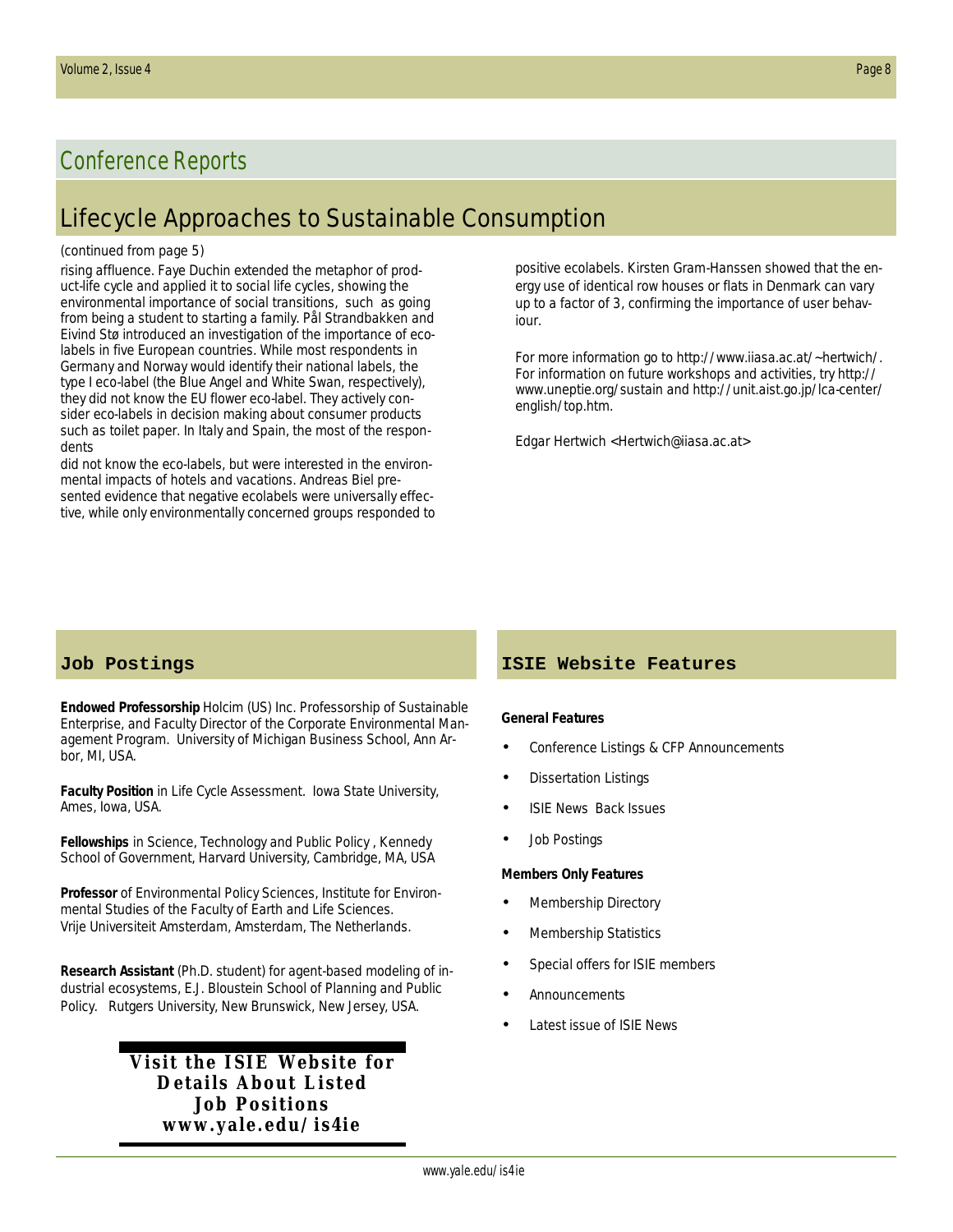## New Tools & Websites

#### Linking To (and From) Industrial Ecology

#### **Reid Lifset**

Lists of links to websites are so ubiquitous as to be annoying. Yet, well focused and annotated lists can be useful and stand out from the crowded world that is the Internet. Thus, it has always been a challenge for the *Journal of Industrial Ecology* (*JIE*) to identify appropriate links to carry on its website. Exacerbating this predicament has been a steady flow of requests to carry links to other websites. Given industrial ecology's vast topical interests, deciding which links belong and which do not, could be a full time job all by itself—and one that could make as many enemies as friends.

In addition to the central website maintained for the *JIE* by MIT Press at <http://mitpress.mit.edu/JIE>, the *JIE* maintains an ancillary website at <www.yale.edu/jie>. This latter website contains information that does not fit well into main website because of the constraints of the format used by MIT Press for its journals. It is on this ancillary site, for example, that the list of IE-related dissertations (that is now on the ISIE web site) was launched. This website contains—with a little trepidation— several sets

of links thought to be of interest to the industrial ecology community:

- Bibliographies of industrial ecology publications,
- Published research agendas related to the field,
- Special issues of other journals on topics related to industrial ecology,
- Manufacturing and environmental management information by industry sector,
- On-line environmental calculators, and
- Group and member lists of environmental experts

Given the porous boundaries of the field, no effort has been made to make the set of lists all-encompassing as this would be a quixotic task. Instead, categories of links that have well defined boundaries and appear to have specific value to the industrial ecology community, or not be duplicated elsewhere, have been chosen. Some of these categories of links are experimental. The *JIE* and the ISIE are looking at how to better coordinate their respective web resources as part of the overall evolution and integration of the two. Please contact the *JIE* if you have suggestions of links to add to the list.

> Reid Lifset, Journal of Industrial Ecology <indecol@yale.edu>

## ISIE Student Chapter: Get to Know Us

#### **Anahita Ahmadi**

Industrial Ecology graduate students are enrolled in a real diversity of doctoral programs. Get to know a few of them by reading below. We will update the ISIE student chapter website soon after the holidays with all of our members' information, including their research interests. The Student Chapter wishes you all the best during the Holiday Season!

Amit Kapur is an advanced doctoral student at Center for Industrial Ecology, Yale University. His research focuses on building scenarios for copper use to estimate future developments on regional and global levels with respect to resource use, environmental burdens, and technical advances. The scenarios would serve as a benchmark tool to define indicators and formulate possible policy and technological interventions to address sustainable management of copper. Amit's dissertation builds on the extensive work done on the contemporary global copper cycle as part of the Stocks and Flows project at Yale.

Anup Bandivadekar is pursuing the Technology and Policy Program (TPP) at Massachusetts Institute of Technology (MIT). The mission of TPP is to provide an integrative education to scientists and engineers who wish to lead in the development and implementation of responsible strategies & policies for exploitation of

technology for the benefit of their communities. Anup is working with Professor John Heywood in the Sloan Automotive Laboratory on assessment of technology alternatives and policy options, on both the demand and supply side of the automobile market, in order to reduce the fuel consumption of the U.S. light-duty vehicle fleet. He believes that the IE framework provides a great deal of insight in studying complex policy problems such as this.

Brendan Williamson is a Chemical Engineering Ph.D. candidate in the Environmental Manufacturing Management (EvMM) program at Clarkson University. EvMM promotes the development of a research topic by the student in conjunction with an industrial internship. Brendan's cohorts (including myself) went to Xerox in the summer of 2000. From this came a co-authored publication presenting a life-cycle inventory of black toner, which showed significant gains in the recycling of toner both within the manufacturing process and from consumer waste returns. Future research will focus on toner particle separation by density. Particle separation is a key to recycling toner from increasingly ubiquitous color copiers and printers.

Next time we will profile students in programs outside the USA.

 *Anahita Ahmadi <ahmadia@clarkson.edu>*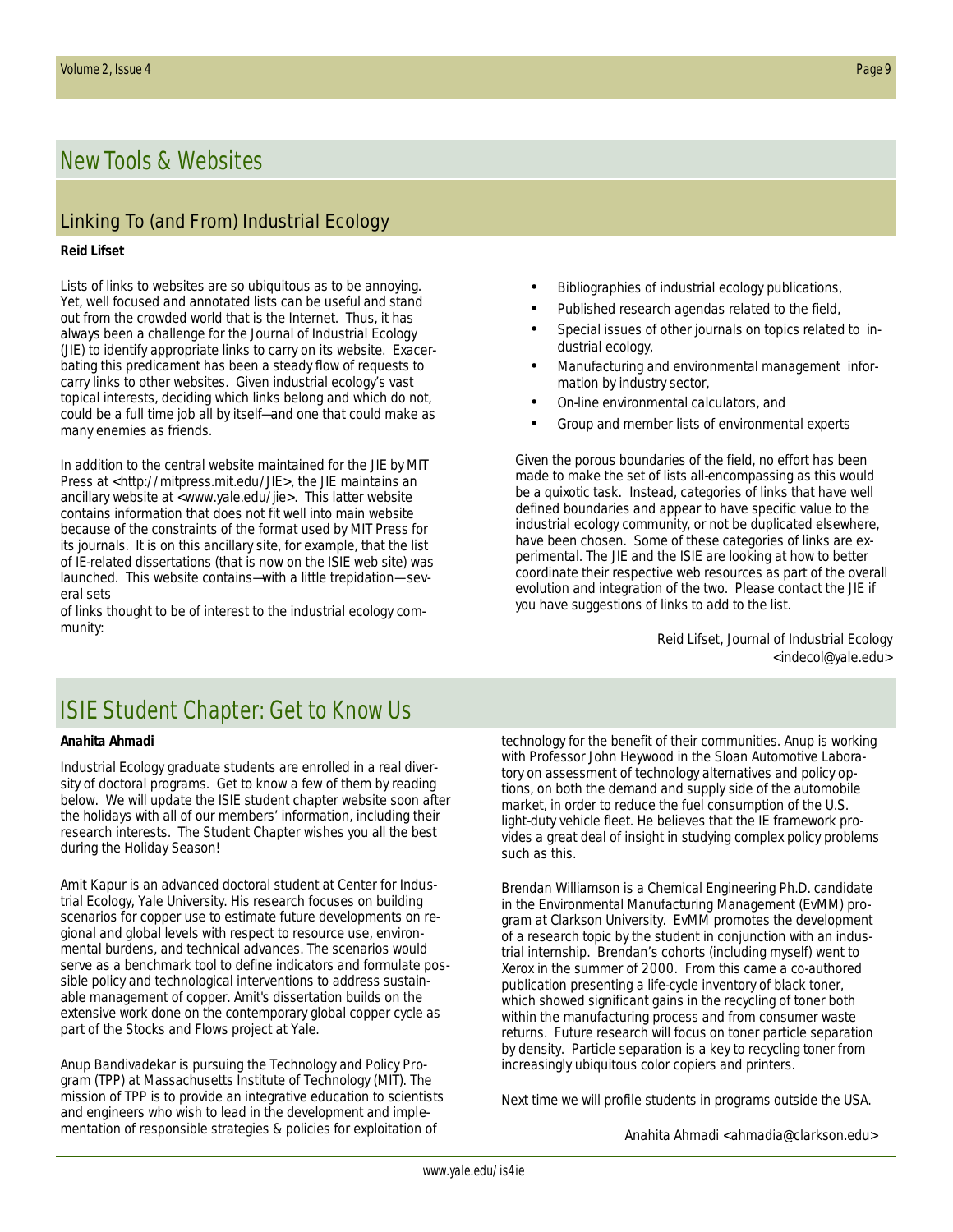



#### International Society for Industrial Ecology

#### Steering Committee

| David Allen         |
|---------------------|
| Braden Allenby      |
| Helge Brattebø      |
| Stefan Bringezu     |
| <b>Faye Duchin</b>  |
| Marina Fischer-Kowa |
| <b>Tom Graedel</b>  |
|                     |

Barbara Karn René Kleijn Reid Lifset Yuichi Moriguchi Robert Pfahl Iski Greg Pitts Tadatomo Suga

John Ehrenfeld, Executive Director

International Society for Industrial Ecology c/o Yale School of Forestry and Environmental Studies 205 Prospect Street New Haven, CT 06511-2189 USA Tel +1.203.436.4835

*Industrial ecology has been defined as "the study of the flows of materials and energy in industrial and consumer activities, of the effects of these flows on the environment, and of the influences of economic, political, regulatory, and social factors on the flow, use, and transformation of resources" (White 1994).*

*The International Society of Industrial Ecology (ISIE) promotes industrial ecology as a way of finding innovative solutions to complicated environmental problems and facilitates communication among scientists, engineers, policymakers, managers and others who are interested in how environmental concerns and economic activities can be better integrated.*

#### ISIE Newsletter

**Clinton Andrews,** Editor: isienews@rci.rutgers.edu **Scott Matthews**, Conference Reports: hsm@cmu.edu **Helga Weisz**, Conference Reports: helga.weisz@univie.ac.at **Frank Boons**, Research Reports: frankboons@hotmail.com **Ray Côté**, New Tools & Websites: rcote@is.dal.ca **Edgar Hertwich**, New Tools & Websites: hertwich@design.ntnu.no

## Director's Message: Moving Forward *(continued from page 1)*

community can provide.

We continue to grow by about 10 new members a month. Slow but steady. As we grow in numbers, we also grow in interests. There are now several smaller informal 'work groups' formed or forming around sub-topics of industrial ecology. We will need to develop a policy and mechanisms to support these groups beyond the ad hoc way we have addressed their needs so far. The unexpectedly large number of abstracts submitted (over 350) and requests for time for side meetings for the 2003 meeting raise questions about the need for extending the meeting or perhaps holding it annually. We are continually adding functions to the ISIE website. But now after a few years we need a more formal plan. Our 2002 experiments with joint meetings in Japan and Europe were quite successful, and we need to think about more formal arrangements.

Then there is the always present concern about financial stability. We have in place a Treasurer and Finance Committee to produce a financial strategy that will keep us healthy once the grants that were instrumental in getting us going run out in 2003. Their task is also daunting, as our present dues structure cannot support the activities of the Society including the bundling of the *Journal*.

Finally, many of you have asked me what the new governance structure means for my continuing involvement. I do not see much change and look forward to continuing for at least a couple more years. I accepted this job always expecting to work with an elected body and look forward to working with them. In any case, I have been working from the start under the guidance of our ad hoc Steering Committee which now dissolves. Let me finish this note by expressing my personal thanks and those for the membership at large to the members of the Steering Committee, which has provided the policy and strategic guidance in anticipation of the formal structure we now have. So as it is said, "Ca plus le change, ca plus le meme."

John Ehrenfeld <john.ehrenfeld@alum.mit.edu>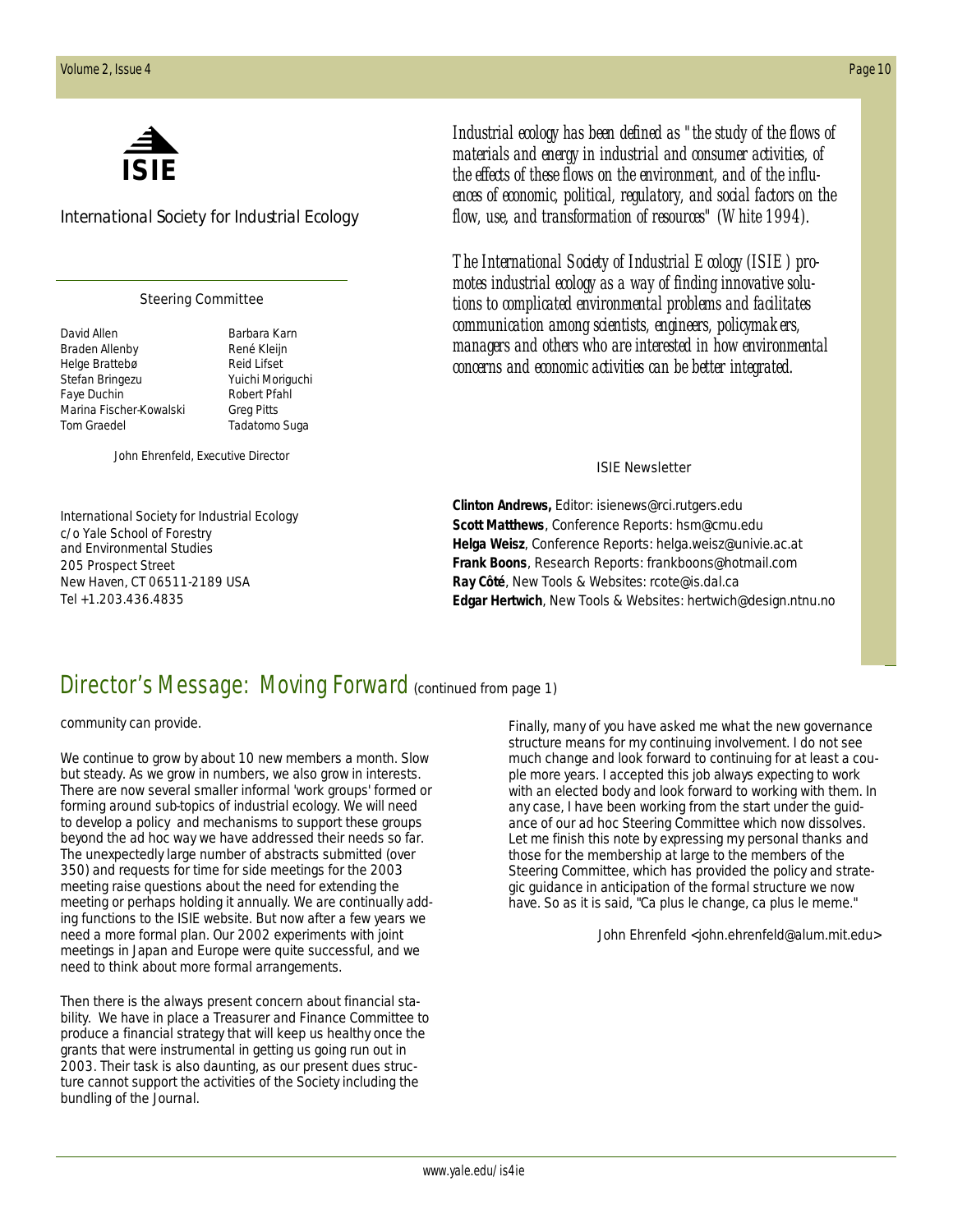#### Recycling

#### **Recycling**

Recycling has been criticised in recent years for being quite an energy intensive process (particularly when there is a demand to 'conceal' the first life of a product, as with pure white, recycled office paper), and for not having enough impact on the unsustainable expansion of material culture. In the case of the increase in 'recyclable' disposable products like cameras, it could be argued that it is even promoting this expansion. Recyclate should be treated as a scarce resource, certainly not as a justification for a new product. If you are interested in the recycling debate, see Tim Cooper's *[Beyond Recycling](#page-27-0)* paper.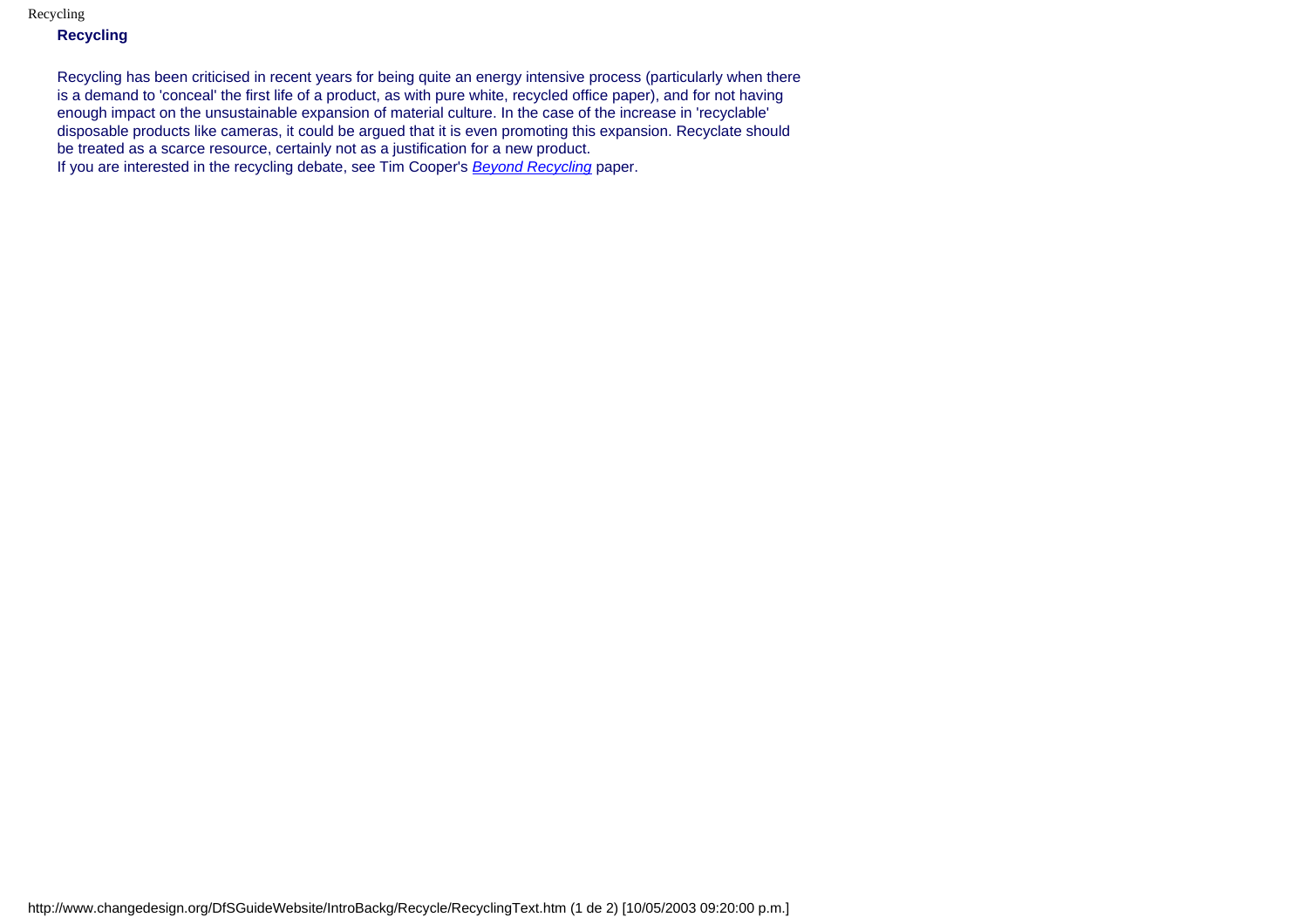Recycling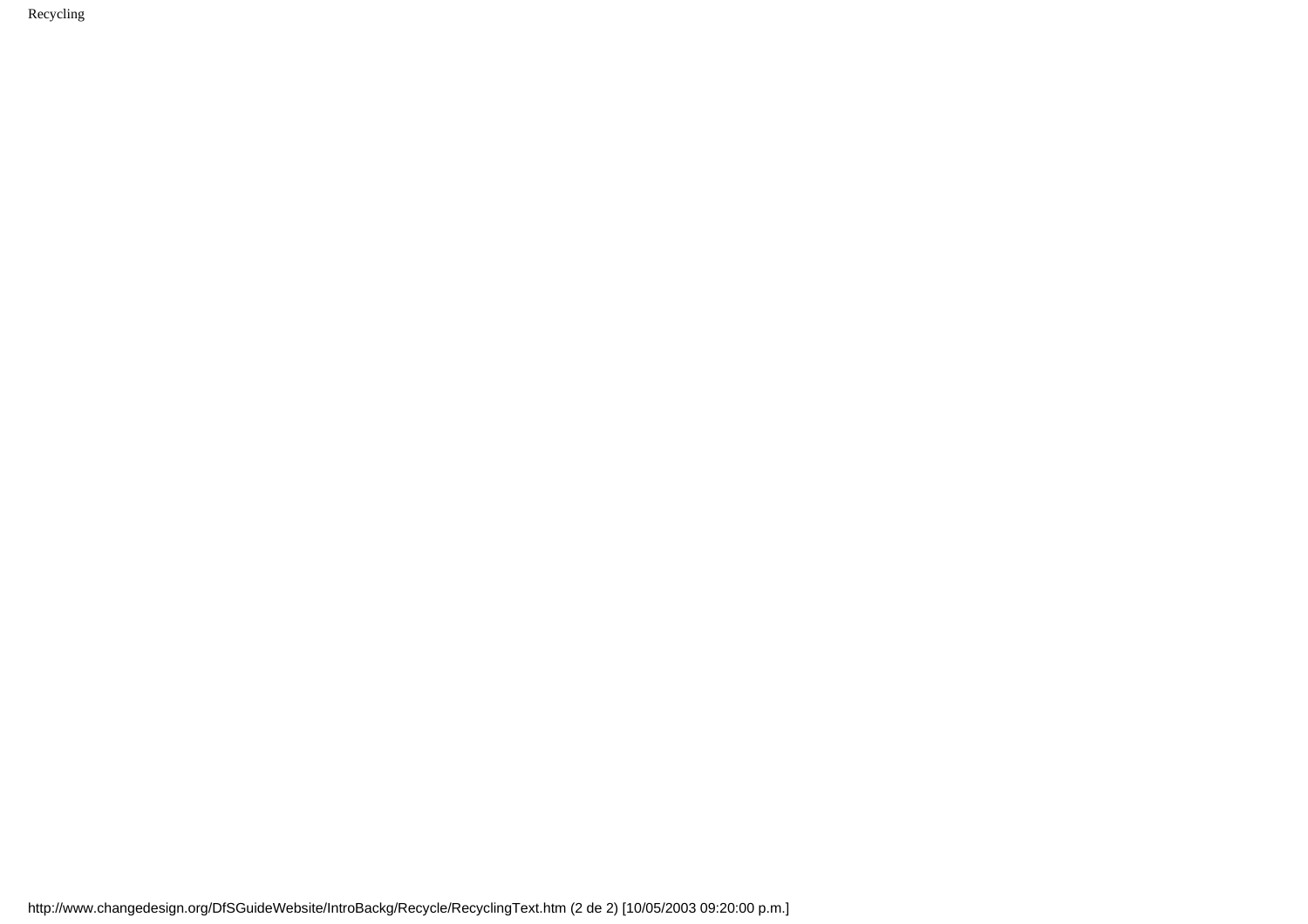<span id="page-27-0"></span>Centre for Sustainable Consumption

**Sheffield Hallam University** 

## Food

## **School of Sport and** Leisure Management

- [Home](http://www.shu.ac.uk/schools/slm/index.html)
- **[Courses](http://www.shu.ac.uk/schools/slm/courses.html)**
- [Research](http://www.shu.ac.uk/schools/slm/research.html)
- [Open days](http://www.shu.ac.uk/schools/slm/open.html)
- [About SLM](http://www.shu.ac.uk/schools/slm/about.html)
- [Where to find us](http://www.shu.ac.uk/schools/slm/where.html)
- [Contact us](http://www.shu.ac.uk/schools/slm/contact.html)
- [Staff contacts](http://www.shu.ac.uk/schools/slm/staff.html)
- Subject areas
- • [Environment](http://www.shu.ac.uk/schools/slm/subjectareas/environ.html)
- • [Food](http://www.shu.ac.uk/schools/slm/subjectareas/food.html)
- • [Hospitality](http://www.shu.ac.uk/schools/slm/subjectareas/hosp.html)
- • [Sport](http://www.shu.ac.uk/schools/slm/subjectareas/sport.html)
- • [Tourism](http://www.shu.ac.uk/schools/slm/subjectareas/tourism.html)

[Online Prospectus](http://www.shu.ac.uk/prospectus/) [Search the SHU site](http://www.shu.ac.uk/services/marketing/corporate/core/search.html) [Back to SHU home](http://www.shu.ac.uk/)

## Centre for Sustainable **Consumption**

## **The Centre for Sustainable Consumption**

was established to respond to the need for greater understanding of sustainable consumption. Its research focuses on consumer behaviour and the environmental impact of household goods.

[Product Life and](http://www.shu.ac.uk/schools/slm/seminar.html) [the Throwaway](http://www.shu.ac.uk/schools/slm/seminar.html)  [Society Seminar,](http://www.shu.ac.uk/schools/slm/seminar.html) 21st May 2003, Sheffield Hallam University

## **What do we offer?**

- **• consultancy services** for industry on consumer attitudes and household behaviour, to assist in new **product development** and effective **waste management**
- **• expert advice** for government and non-governmental organisations (NGOs) on strategy and policy relating to sustainable consumption, waste and the environmental impact of consumer products
- **•** increased public understanding through high quality **research and teaching**, often in collaboration with other academic institutions

One of our primary areas of expertise is in the **life span of household goods**. Staff contributed to the 1994 New Economics Foundation report *[Beyond Recycling](http://www.shu.ac.uk/schools/slm/Beyond%20Recycling.pdf)*, the 1997 *Eternally Yours Congress* in the Netherlands, and the E-SCOPE report *Prospects for Household Appliances* (summary *here*, copies available on request). Staff will be speaking at the Eternally Yours conference *[Time in Design](http://www.eternally-yours.org/)* in October 2003.

We have a research programme on product-service systems, and in 2000 produced a report, *[Products to Services](http://www.shu.ac.uk/schools/slm/products_services.pdf)*, for Friends of the Earth.

An interdisciplinary seminar exploring the relationship between consumption and Christianity in the context of sustainable development was held in 2002. The proceedings are available, price £10, from Danielle Green at the address at the foot of this webpage.

In recent years, we've worked for a wide range of private and public sector clients, including companies, local authorities and environmental organisations. Centre leader Dr Tim Cooper acted as Specialist Advisor to the House of Commons Environment Select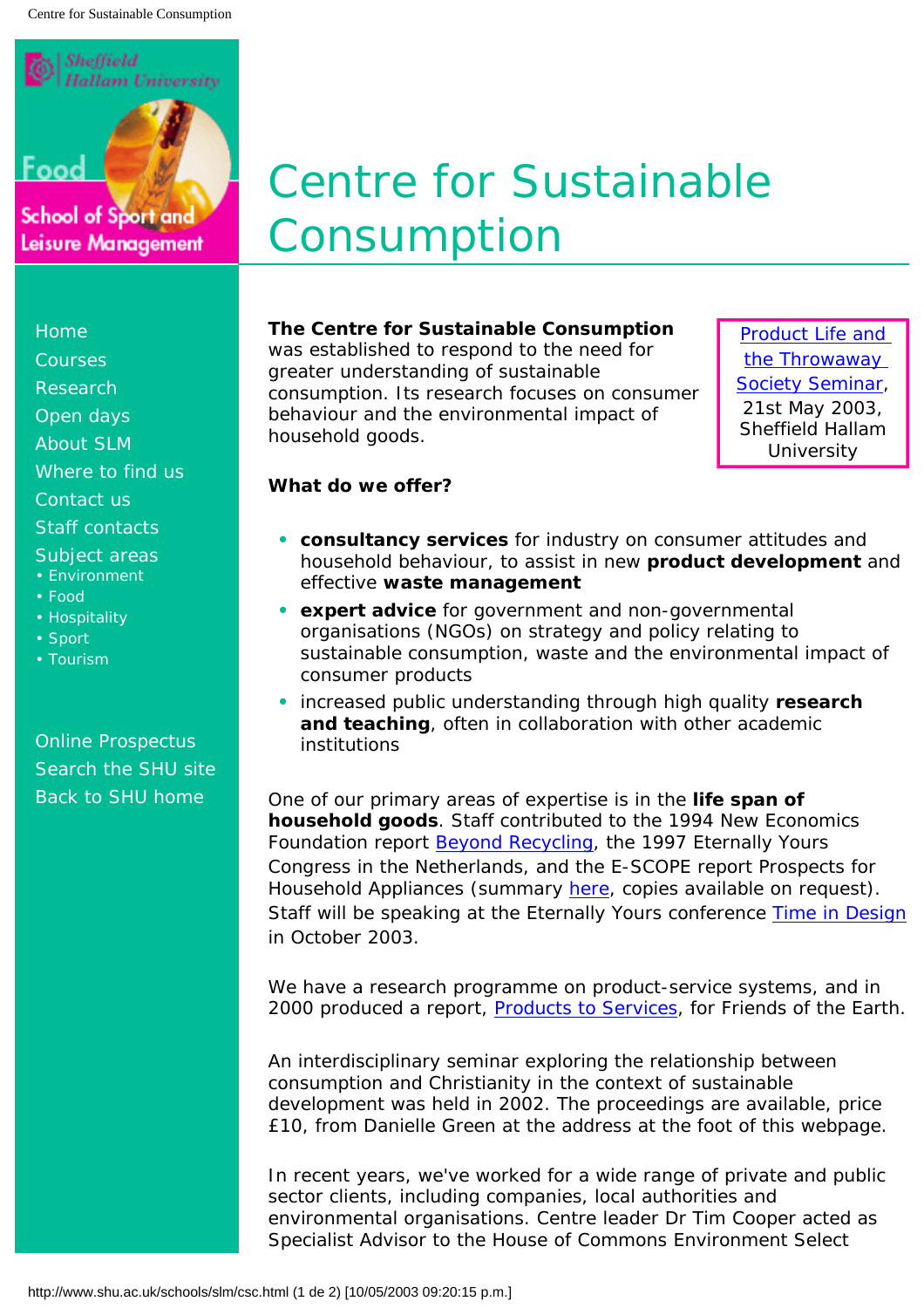Committee for its enquiry *Reducing the Environment Impact of Consumer Products*.

#### **Our current work includes:**

- **•** a European Commission project on consumer acceptance of product-service systems
- **•** a project using quantitative and qualitative methods to investigate the impact of consumers on product life spans
- **•** a series of case studies on the UK market for the repair of household goods
- **•** a study of the potential for product life span labelling
- **•** delivering postgraduate and undergraduate teaching programmes

The Centre is supported by the [School of Sport and Leisure](http://www.shu.ac.uk/schools/slm/index.html)  [Management](http://www.shu.ac.uk/schools/slm/index.html) and partly funded by the [Art and Design Research Centre](http://www.shu.ac.uk/schools/cs/cri/adrc/research2/index.html)  [\(ADRC\)](http://www.shu.ac.uk/schools/cs/cri/adrc/research2/index.html) of the [School of Cultural Studies.](http://www.shu.ac.uk/schools/cs/) Its output formed part of the ADRC's submission in the last Research Assessment Exercise, which was ranked 5.

Due to the multidisciplinary nature of our work, staff involved in projects include specialists in consumer behaviour, design, engineering, economics, food, energy and environmental management.

#### Further information is available from **Tim Cooper**





- 0114 225 2881
- ▽ [t.h.cooper@shu.ac.uk](mailto:t.h.cooper@shu.ac.uk)

**[Leisure Industries Research Centre](http://www.shu.ac.uk/schools/slm/lirc.html)** 

- **[Food staff biographies](http://www.shu.ac.uk/schools/slm/cfoodstf.html)**
- [Back to Food home](http://www.shu.ac.uk/schools/slm/subjectareas/food.html)

School of Sport and Leisure Management, 1140 Owen Building, City Campus, Howard Street, Sheffield S1 1WB Telephone **0114 225 3506** Fax **0114 225 2881** E-mail [slminfo@shu.ac.uk](mailto:slminfo@shu.ac.uk)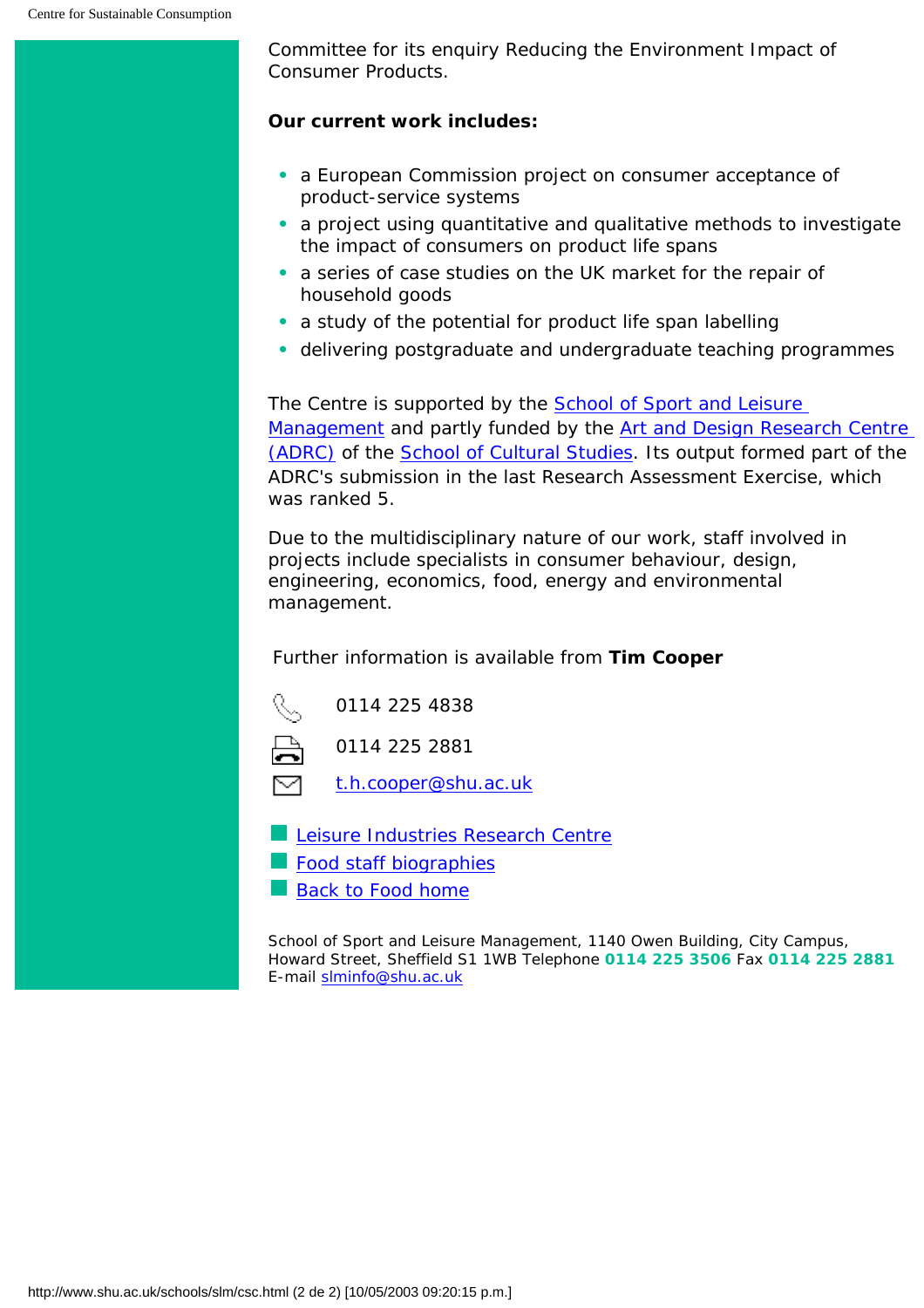#### <span id="page-29-0"></span>Design for Sustainability Guide **EDF Home**

Introduction and Background . How to use the Guide . The Guide

#### **The Guide Stages**

- Design Precedents 1
- **Secondary Products**  $\overline{2}$
- Questioning Needs  $\overline{3}$
- Projected Use Life 4
	- Lean Design - 5
- Manufacturing Issues  $-6$ 
	- **Product Styling** - 7
	- **Distribution Issues**  $\mathbf{8}$ 
		- Retail & Use-Life 9
			- Post-Use 10

#### **Resources**

#### **User Research**

- Data Collection 1
- User Engagement

#### Evaluation  $\overline{3}$

 $\overline{2}$ 

#### **Seven Tips for** a Return Brief

#### **1. Design Precedents**

Because we need to understand more about how we have designed in the past in order to design more sustainably in the future, we need to start the design process with an understanding of what kinds of things have a determining influence on our designing. This might sound a bit nonsensical, but it really isn't. No design is 'original' in the sense that it has no heritage. Everything we design has some design precedent in the world and in our minds. For example, even if a piece of music sounds entirely new, with careful listening a mix of recognisable elements will emerge that nonetheless together in this new form might 'break new ground'. So before we begin designing anything, we have to carefully consider these precedents and what we can learn from them.

*Exercises:*

- 1 Create 3 headings across a page: Me; Product; Uses.
- 2 Under 'Me' write a short (20 word) statement about why you are designing this product. Then list all of the ideas you have or are starting to assemble related to this task: other designs you have seen and your impressions of them; elements you want to incorporate but you are not yet sure how to; influential images and other cultural forms. What is your overall impression of your product-to-be, what do you want it to communicate to the world?
- 3 Thinking about what needs your product must serve, what it must be able to do (function) and over what period of time, list under 'Product' as many specific products as you can that already do some or all of these things, even if not made specifically for the intended purpose. So for example, if you are designing a display for notes, messages, reminders (noticeboard) you might also list 'refrigerator' as a precedent.
- Under 'Uses' list all the ways that you know people use the above products: how often and when are they used, are they used differently in different environments? What habits have they created: do people use them carefully and look after them or are they run fast and hard until they fall apart? You may need to interview users of these products to get a good picture of the range of these uses (See User Research on the left menu).
- 5 Select a 'proxy' product to work with. If possible, it should be nearing the end of its use-life. This product should be a 'benchmark' that is, what you consider to be the next best product around to what you are designing, perhaps a 'competitor'. By the time you finish this guide, you will know this product inside out and rather than replicating its successes, should be aiming to learn from its errors. The point here is to support front-end decisions by learning more about their consequences.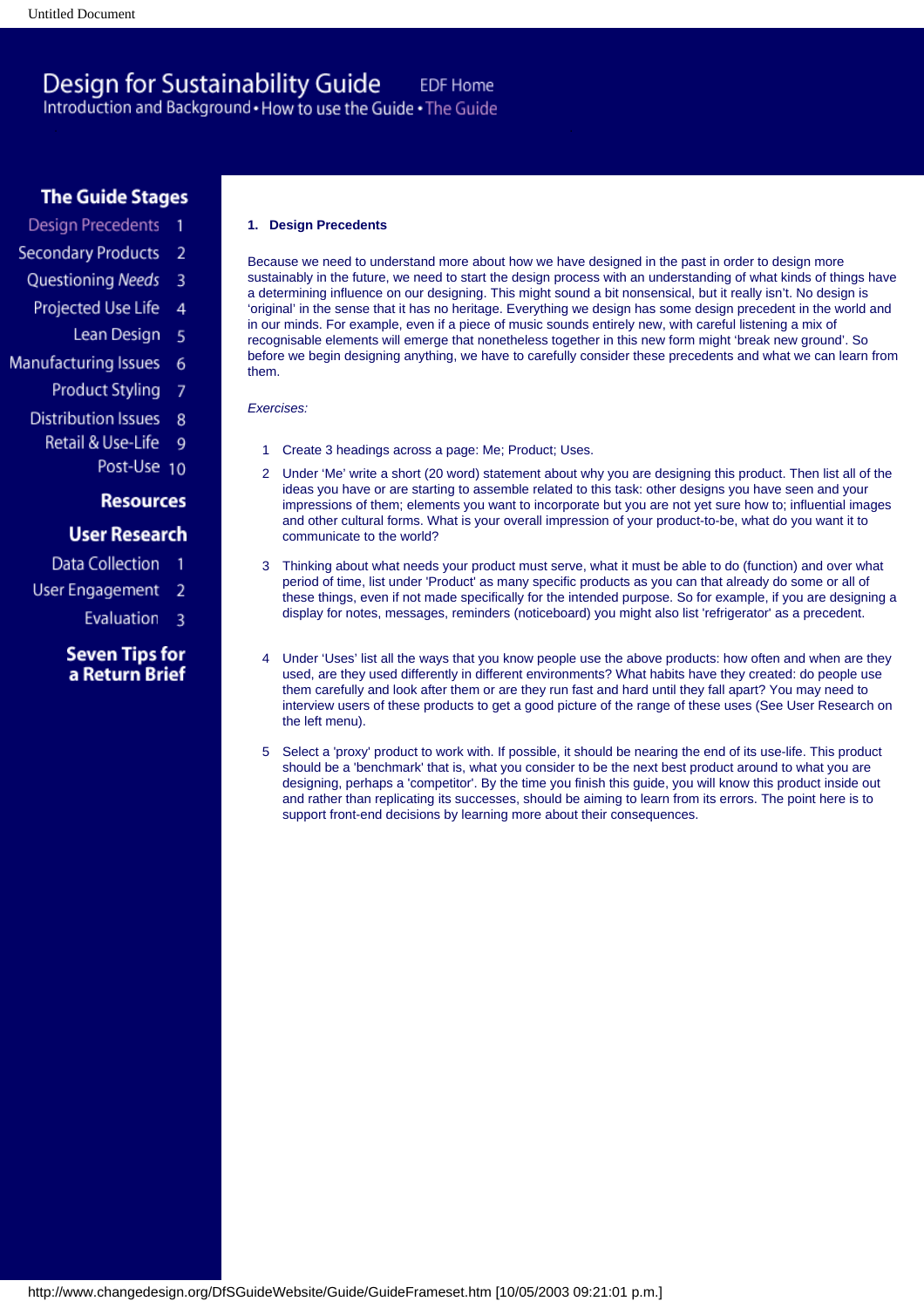#### **2. Secondary Products**

One way of understanding the idea that design itself designs both in terms of and beyond its designated function [\(see Relational Design\)](#page-1-0), is to think of these aspects as 'secondary products' that bear material implications. What we now need to do is use the information we gathered in the previous exercise for some future planning. What will your design in turn, design? This is how we start to discover impacts and what we need to find out about them. We can then use this information to reflect upon on our design plans.

#### *Exercises:*

- 1 Create three headings across the page: Materials; Meanings; Uses.
- 2 Using your proxy product, list under 'Materials' as many of the material relations this product depends upon as you can. Leaving aside for the moment what the product itself is made out of and the impacts associated with that, here we are concentrating on the use-phase of your product's life and the reference material flows it entails. What resources will your product itself need in order to operate (energy sources, water, cleaning products, labour) and at what rate over time; what other associated products will it need (for example notice-boards need pins or magnets; pens need paper, refills, pen holders, pencil cases, liquid paper etc.)?
- 3 The category of 'Meanings' is a little less straight forward. Meanings depend on the relationship between a product and its users: it refers to the perceptions your product will generate and depends upon over its life.
	- How do you think the designer of your proxy product would have answered the following questions?
	- What will your product be valued for?
	- What kinds of feelings do you want it to create in its users?
	- What do you want to be remembered about your product?
	- How do you want the relationship between your product and its user/s to evolve?
	- Now how would you answer them about your product?

As a starting point, go back to Step 1 where you listed impressions about what you want your product to communicate and why. In Stage 7 we will take the idea of designing meanings further, into the category of product styling.

4 The category of 'Uses' in this stage refers to the practical relations your product will create over its useful life. Who will use your product and how/why will they use it? Imagine a specific user, perhaps your 'ideal' user and describe them in as much detail as possible. As you discovered in Step 1, product users intervene in the intended design of products and create their own uses, which can radically alter the impacts of the product. You are now in a position to double guess some of the unintended interventions of users and increase the *usability* of your product, which has materials circumvention or 'Dematerialisation' potential. Looking carefully at your proxy product, Are there any uses that you think its designer failed to account for and what tells you this? What secondary uses do you think your product might invite?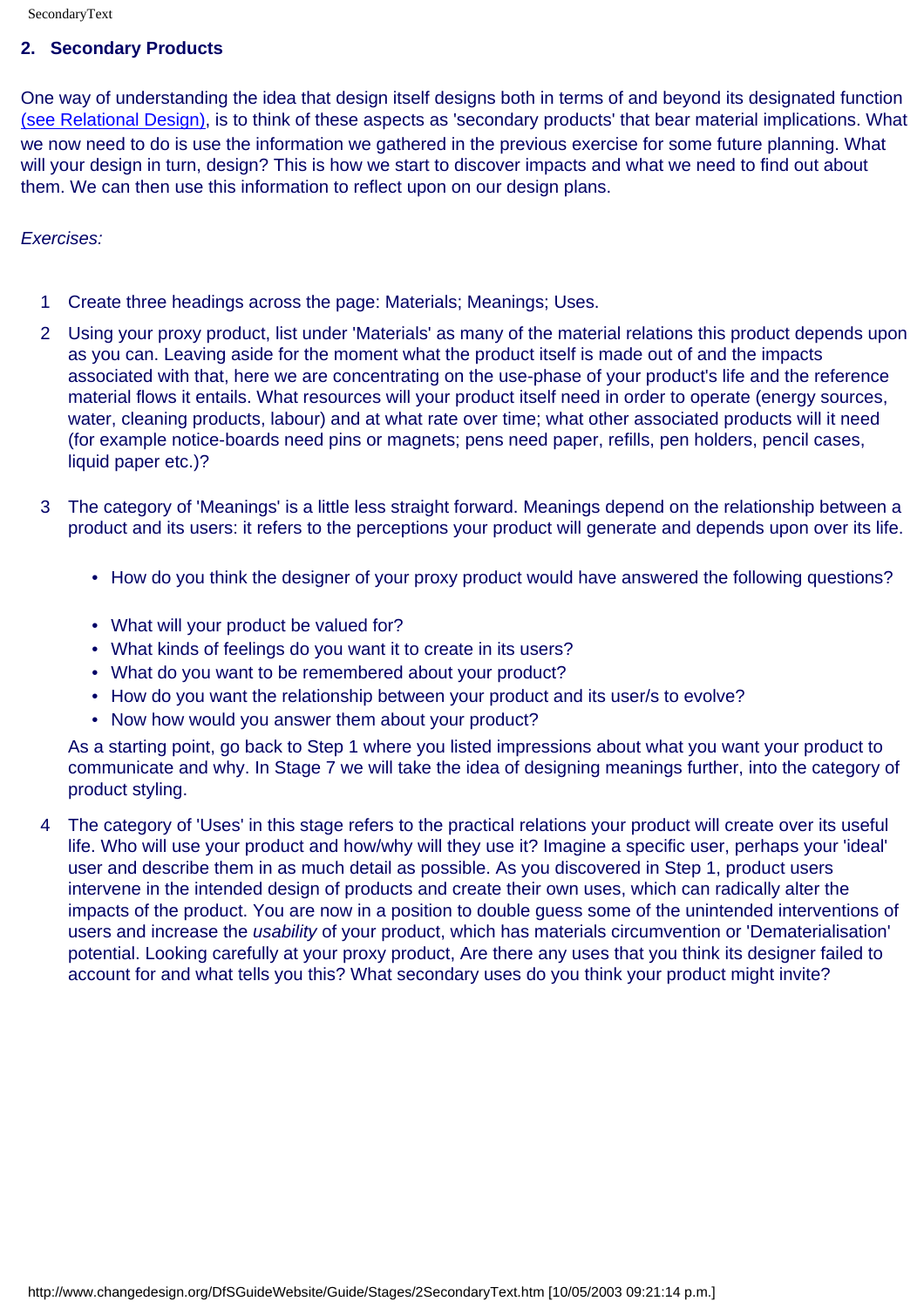#### **3. Some Questions about** *need*

This step is about justifying the existence of your product. This is probably the most difficult stage, because we are usually itching to get to the making of things. So why should you have to do this? Partly because, as strategic designer Professor Ezio Manzini has said, the world is full of too much making and not enough designing. In other words, we live in a world abundant with unsustainable products that are half thought through at best, mostly designed on 'autopilot'. Software encourages the full rendering of partly realised ideas and the time frame between concept and manufacturing has become shorter and shorter. In these conditions, we have to think much more carefully about needs.

The question about what we need is a very difficult one to answer in our consumer-driven culture because *wants* have become indistinguishable from *needs*. A successful product sets up new parameters of need, but with far too many products, the needfulness of these needs falls apart under the most cursory consideration (you would have noticed, for example, the almost hysterical ergonomics of recent toothbrush design, and perhaps asked yourself do we really need such multi-textured, multi-coloured, hyper-flexible toothbrushes? Not only do these toothbrushes have a bigger bill of materials, require more manufacturing, marketing and packaging, but suddenly, they make a plain handled toothbrush, even one with a replaceable 'head', look 'poor quality'!). We need to learn what it is we need—we can't just rely on our intuitive feelings about needfulness.

The ways in which we currently meet our need to 'create' or 'make' for example, also adds to the problem of over production. Our current ecological circumstances clearly indicate that we need to learn to design for less materially intensive ways of living and working. So you need to ask yourself: is your product needed, why is it needed, can this need be met in other ways that reduce the need for yet another product in the world? Design for sustainability means asking yourself these questions and finding new ways of answering them. This implies a process of reflection, discovery and change.

#### *Exercises:*

- 1 List the needs your proxy product meets.
- 2 Briefly indicating the implications of each of the following, consider how else these needs could be met, for example:
- 3 Could these needs be met by a *service* rather than a product?
- 4 Could these needs be met by *sharing* an existing product?
- 5 Could these needs be met by *modifying* an existing product?
- 6 In Step 1 you were asked what needs your product will serve and what products already meet these needs. Now go back to your response and think about these needs again. List them in priority.
- 7 Are all of these needs clearly needed? Why?
- 8 How will your product meet each of these needs more effectively and successfully than previous products?
- 9 What needs not being met by other products will your product meet?
- 10 What future 'needs' might your product *invent*?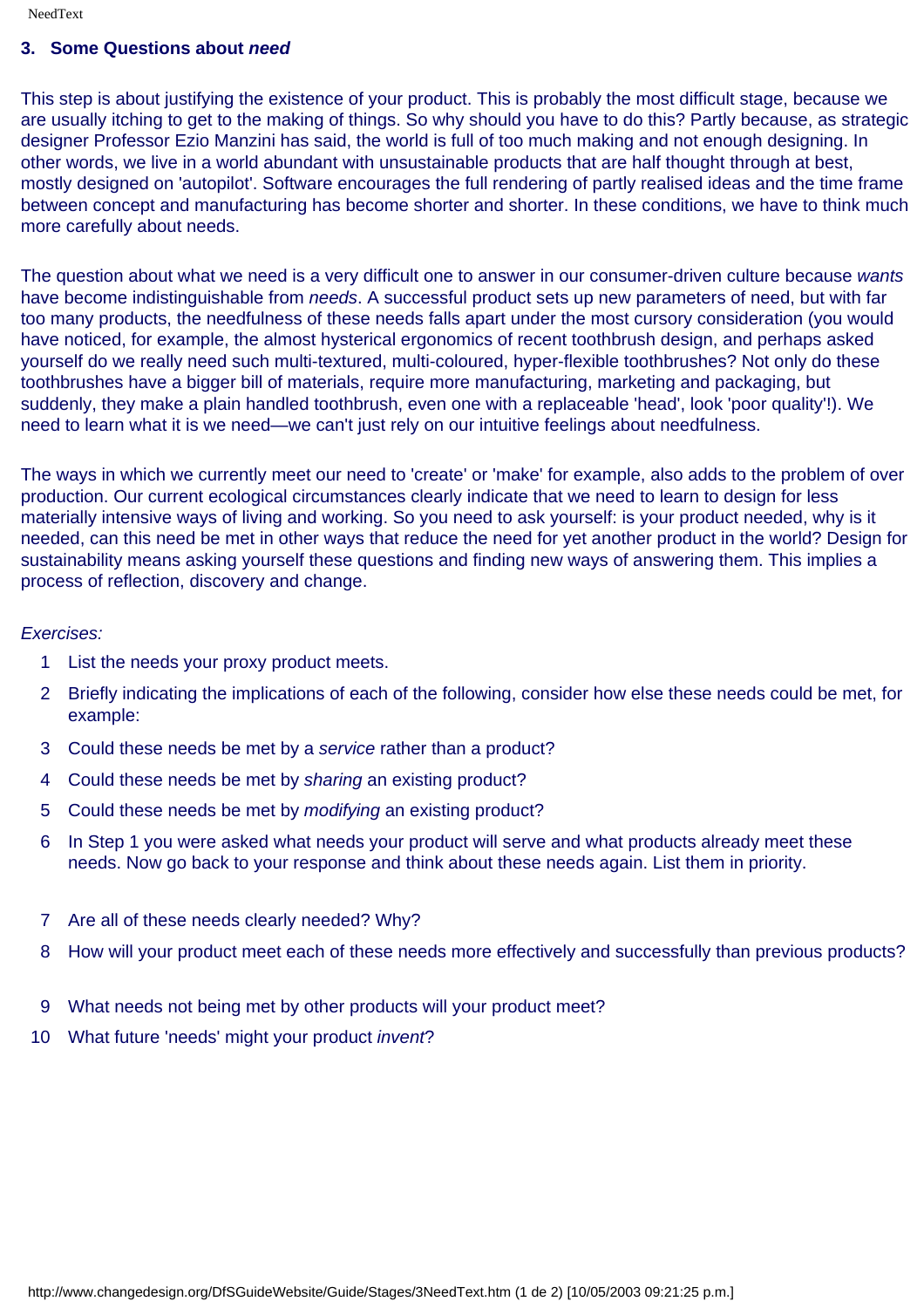NeedText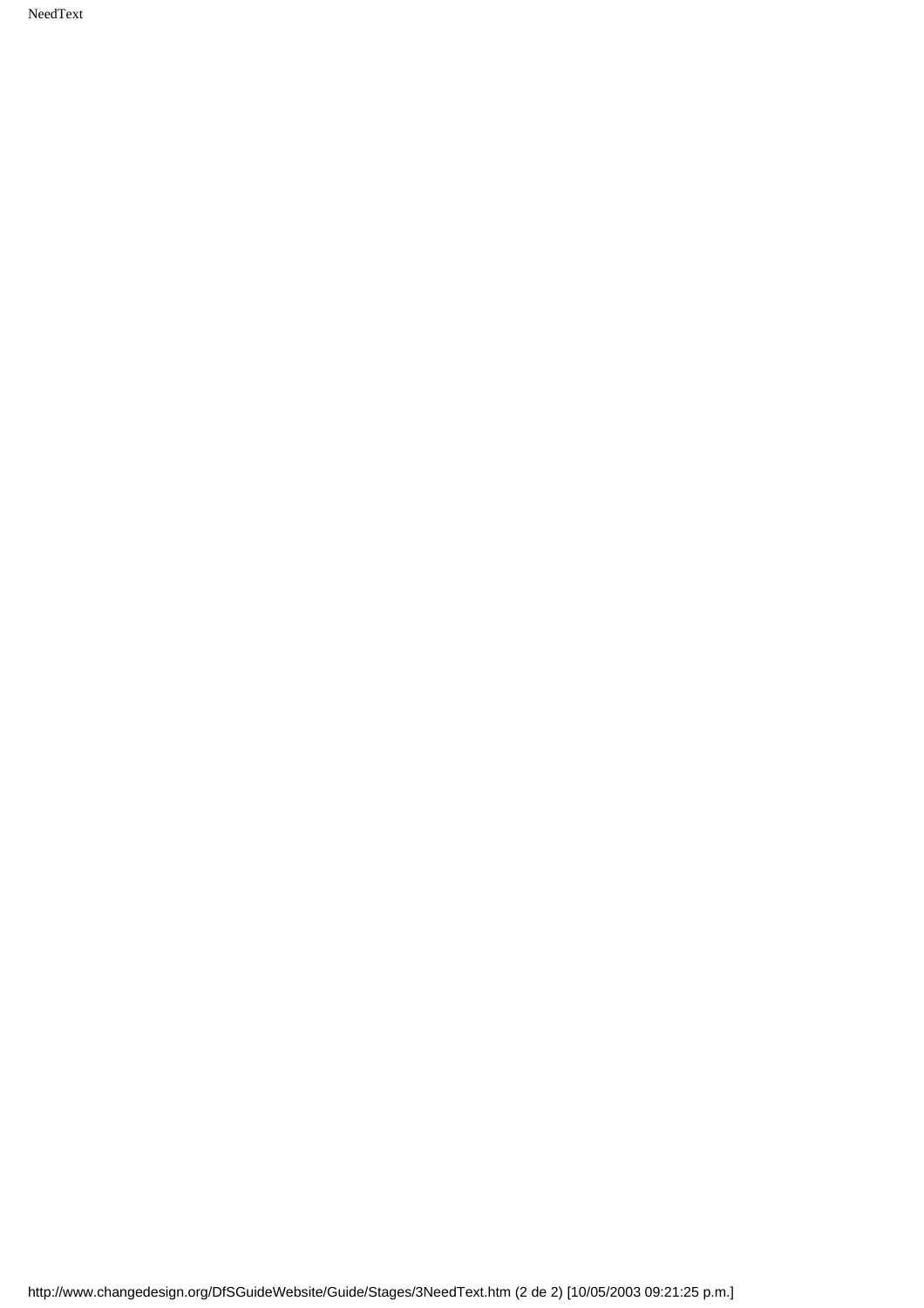UseLifeText

#### **4. Projected Use-Life**

Many life cycle analyses demonstrate that the most materially and energy intensive part of the product's life is the use phase. (If you have not yet done so, look at [Product Life Cycle](#page-1-0) for the methodology of LCA). In fact, the use phase of a product's life is crucial to consider for several key reasons.

Product lives are mostly determined by how long we use them for. But this is often more a measure of how they look than their usefulness. Our cultural habit of throwing things away before their material lives are over ripples back to the production side, encouraging the design of short-life, 'disposable' products. Short-life products are also the result of comparative functional obsolescence, particularly with technologies. So we are encouraged to buy 'the latest' technologies, even if we never take advantage of their suites of new 'whiz bang' functions. Carefully considering how products are used provides a designer with a lot of cultural information, which can lead to the emergence of new product concepts. How we use designed things determines how we value them, how long they will last and what kinds of products we will want to buy in the future. A careful consideration of these factors in the design process can even circumvent the need for environmental management strategies like recycling, by putting design for reuse first.

This stage is particularly concerned with what we can learn about designing for use-life from a *materials*  perspective. In Stages 7 and 9 we incorporate other use-life considerations, like interface semantics and semiotics, though as you will see these aspects need to be considered in relation.

#### *Exercises:*

- 1 Following on from what you noted about your proxy in Stage 2, answer the following, as applicable:
- 2 What does the appearance of the product tell you about its handling, i.e. what parts look most worn out, what parts look unused?
- 3 Are the worn parts of the product integrated or are they able to be replaced?
- 4 Do you think this product has been shared or mainly used by a single user?
- 5 Do you think the product has been well cared for? Why?
- 6 Is the product hard to clean or care for?
- 7 Do you think the materials chosen for this product support or detract from its durability in use?
- 8 What amendments might you make from a materials perspective, to extend the product's life?
- 9 How long do you think your proxy product was designed to last for? What tells you this?
- 10 Is the product reusable, upgradable, disassemblable?
- 11 Does the product indicate to you how to manage its materials at the end of its life?
- 12 Now referring back to 'Uses' in Stage 1 and 2, map out the intended or 'ideal' first and subsequent uselives of your product, for example it is a short-term product that can be reused several times for the same purpose (e.g. most baby products) or perhaps a long-life, adjustable product (e.g. some baby products: chairs and beds)? Considering what you have learnt above, write a general description of the material requirements needed to support this and subsequent use-lives of your product, for example, "my product needs to be made from durable, non-toxic materials that do not scratch easily, maintain their appearance and that are easy to clean. The least durable parts (for example, fabrics, foam backings) need to be easily and entirely removable, surface fabrics need to be dark and reinforced in certain areas. All materials need to be joined without adhesives so they can be easily pulled apart at end-of-life. Now consider the following:
- 13 How will you ensure your product is resource efficient during its use i.e., how will you design it to use less or no energy, water, chemicals for its operation and maintenance?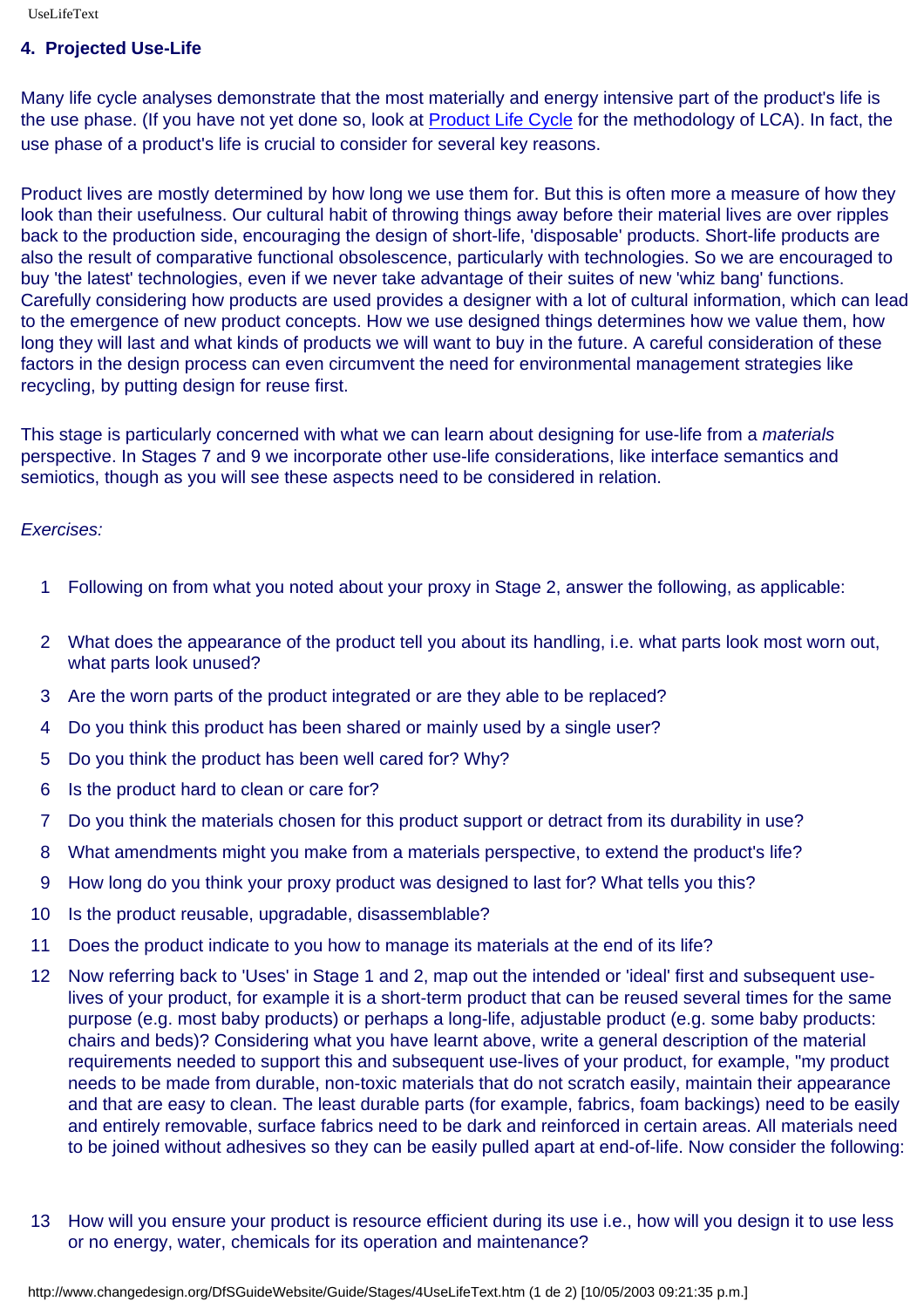- 14 Can you design out the need for exterior sources of energy (e.g. utilise manual pumps or passive body heat?)
- 15 Will the product be at all hazardous to its users and in what circumstances? Will it give off fine particles or fibres, off-gas VOCs, emit endocrine disrupters? How can you modify any hazards this product may pose to users, or how can these be made obvious to users?
- 16 How will users learn how to best use, maintain, repair, reuse and prepare your product for end-of-life processing? What if any of these instructions will be embedded into the product materials; will you employ labels, embossing, manuals or ongoing support services?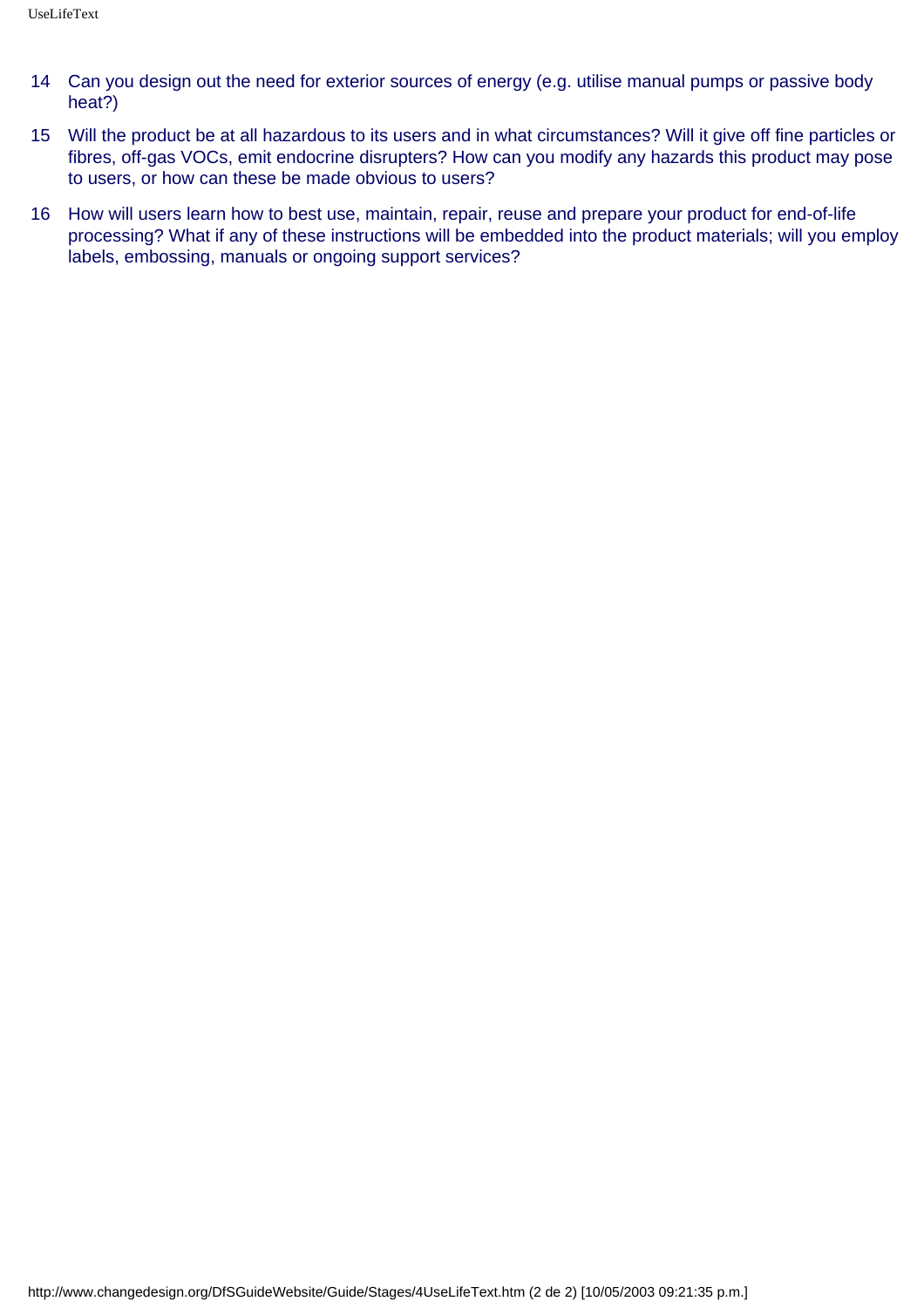LeanText

#### **5. Lean Design**

One of the biggest problems we face is the inappropriate application of materials, i.e. high quality, highly environmentally impacting plastics making up mostly short-life, 'disposable' products. These materials are being wasted. Following on from the requirements you have established in projected use-life, this stage asks you to carefully consider the material commensurability of your product: how appropriate are the materials chosen for this product? Lean design is not, as the term might suggest, simply about production-side 'lightweighting'—which is often cited as a way to slash the energy bill of products (embodied and/or in use-life) as well as the overall costs of manufacture, transport and end-of-life materials 'output'. While important, this is only part of the picture if the overall volume of products continues to increase, if production and end-of-life management is more environmentally costly, or if these products afford more materials intensive uses. And there might in fact be good reasons to create a comparatively materials intensive product (for example replacing a lightweight, recyclable product package with a long-life, durable, multi-use product dispenser or container). This stage is about getting you to start to think more 'culturally' about materials: how certain materials tend to 'communicate' certain meanings. The choice of materials in a product can, for example, play a major role in whether users will bother to care for it and consequently how long it will 'live' for. This process can also be habit changing: it can circumvent the need for a user to purchase a range of similar products. A key ambition of the lean design principle is to modify the desire for the accumulation of lots of things as well as encourage a more careful, forward-thinking 'consumption'. The following questions should be answered intuitively. Make a note of what you can't answer as Step 6 is a more detailed materials research exercise.

#### *Exercises:*

- 1 Compile a materials audit of your proxy product including if possible packaging, noting any materials that you do not recognise or know about.
- 2 What is the nature of your knowledge about these materials—why do you think these materials have they been used in this particular product?
- 3 What kinds of inherent qualities do these materials possess?
- 4 What do they 'say' or mean to you, what do they bring to mind?
- 5 How does the product packaging relate to the actual product: are product and packaging materially and/or symbolically commensurable (e.g. a 'green' cleaning product packaged in durable, reusable cleaning gloves; a paper product that doubles as its own envelope or package)? If not, can you see how product and packaging might be integrated?
- 6 How else do you think the number and amount of materials used in this product be could be minimised?
- 7 Can the product be made to fold, nest or otherwise reduce in transport volume (related to Stage 8)?
- 8 Do you know whether the materials in this product include heavy metals, toxic substances, persistent organic compounds?
- 9 How do the materials in this product interface with each other—for example are components glued together, welded, snap-locked, and how do these interfaces impact on the end of life management of this product (this relates to Steps 7 and 10)?
- 10 Could the product be made more lightweight—does it need to be so big, heavy or materially complex? Why?
- 11 What will happen to the materials at the end of the use-life of the product, for example can they be recycled into another product or are they only able to be down-cycled to a lesser quality product, thus merely delaying landfilling?
- 12 What are some of the alternative materials that might have been considered for this product (e.g.bamboo for timber products)?
- 13 Are any of the materials to your knowledge derived from renewable sources (plantation products, soybased inks and dyes, starch or sugar-based plastics)? Might they have been?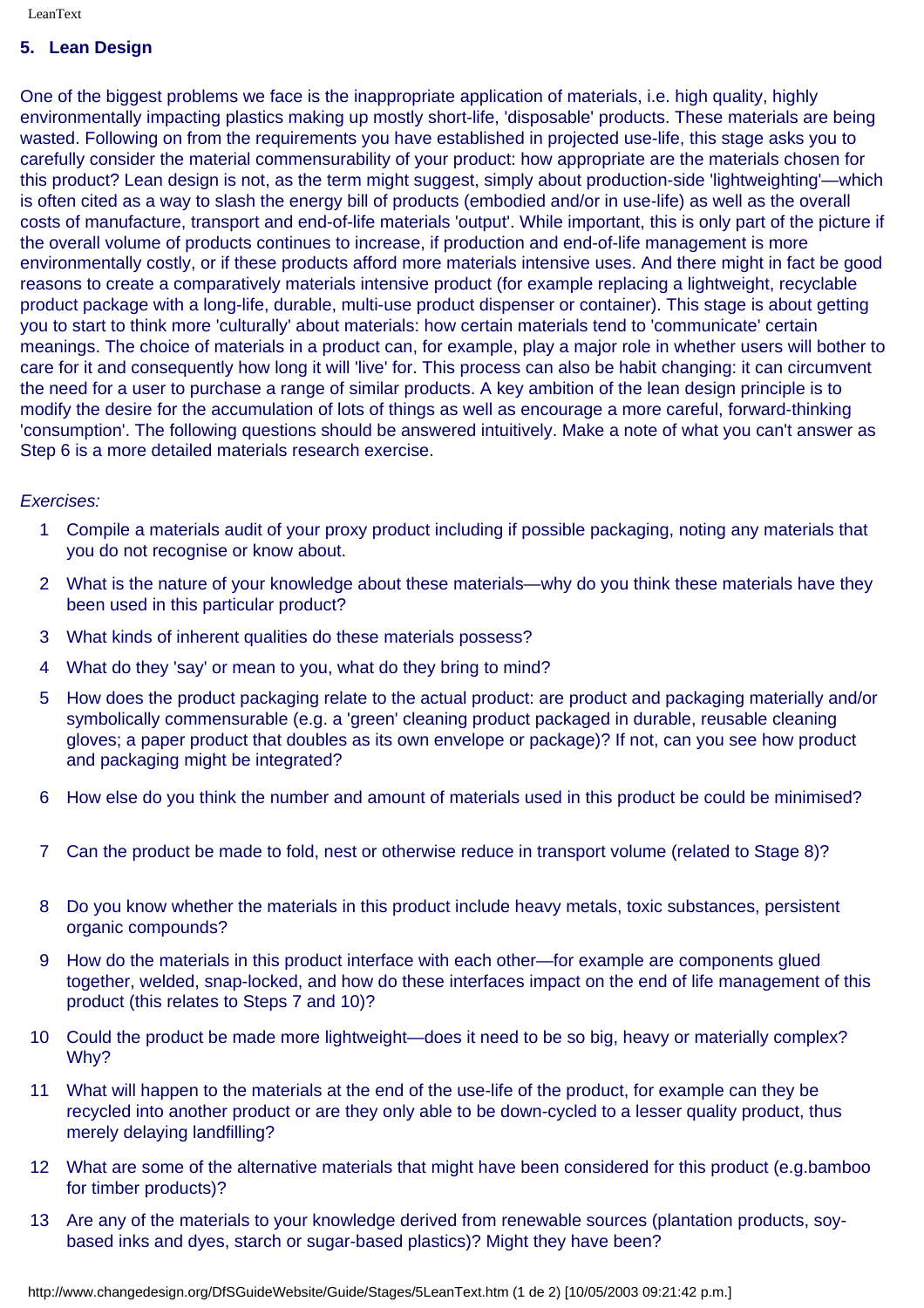- 14 Could this product have been made out of reclaimed materials (what about reclaiming materials from products it replaces or has made obsolete)?
- 15 Given these considerations, summarise how the design of this product might be made leaner, i.e. more appropriate?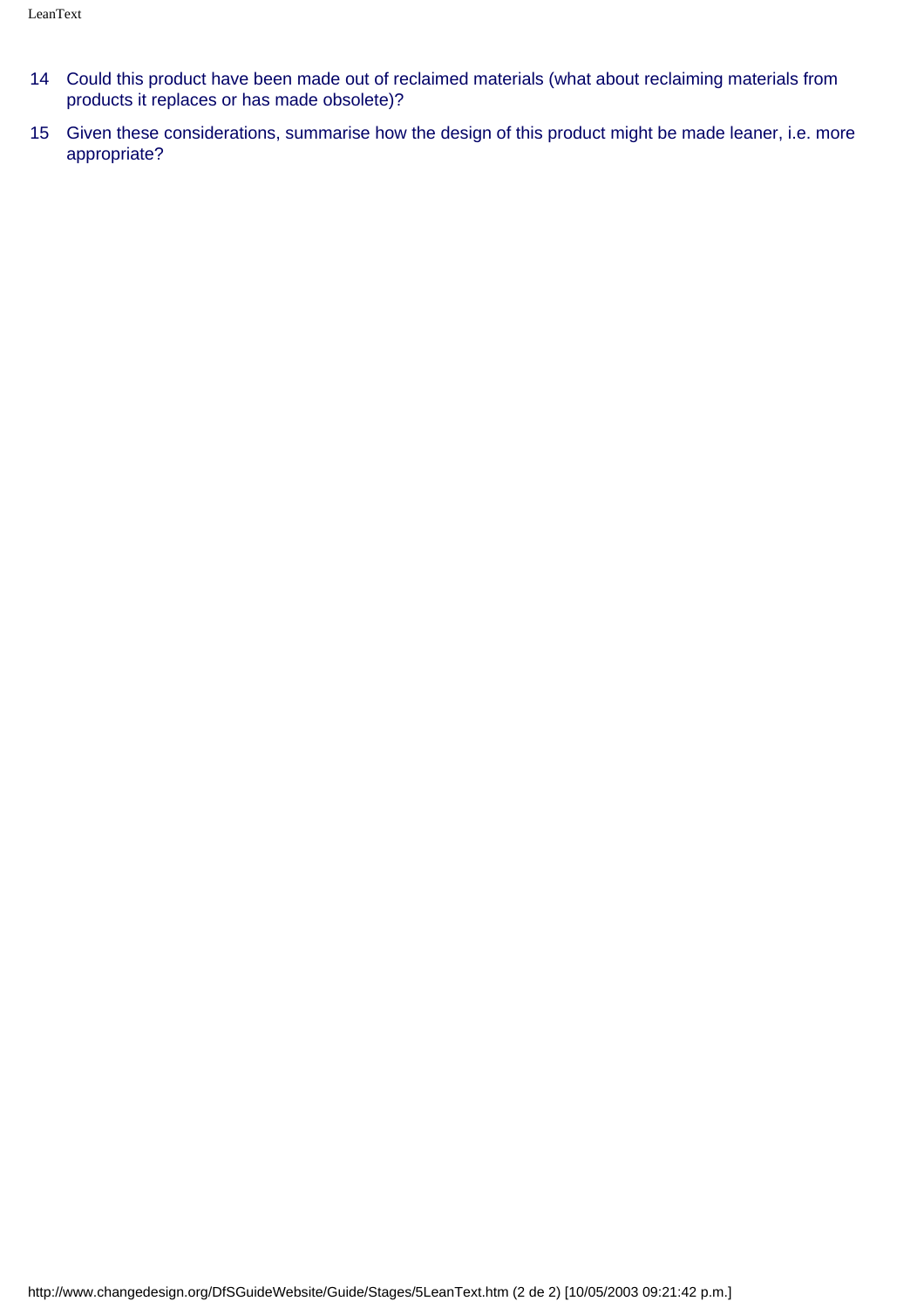### **6. Manufacture Issues**

The manufacture of the materials that go into making your product, the supply and transport of those materials (which we look at in Step 8), the assembly of your product—these are all 'outsourced' areas of design that the designer does not often consider or even know about (which you may have discovered in the previous Stage). However as a designer for sustainability you have a responsibility to find out about the [Industrial Ecology](#page-1-0) of your product. This stage comprises a research exercise. The point is to answer as many of the questions listed below as you can, in order to see how and where your product may mitigate against and even reverse production side impacts. These questions may sometimes be difficult to research and answer, however the process of attempting to do so is a learning exercise in itself—you may be surprised at how little people know about the environmental impacts of what they are already caught up in doing. You could compile this information graphically in a process chart, but make sure you indicate 'known' and 'unknown' aspects, rather than erase what you do not know from the picture.

### *Exercises:*

- 1 Returning to the materials audit list you made in the last stage, try to find out about the materials you do not recognise. In the case of a product that has only one or two materials, add to the list as many of the materials needed for the use of this product as you can (recall secondary products in Stage 2). Answer the following:
- 2 From what, where and how were these materials sourced?
- 3 Where and by whom were they manufactured?
- 4 What are the manufacturing processes for these materials?
- 5 Is there just one way to make these materials or are there many alternatives and how do they compare?
- 6 Are any of these materials recycled or otherwise drawn from prior product sources?
- 7 What kinds of energies are used in manufacture and product assembly (renewable or gas/coal based?) and what are the energy and water efficiency strategies employed, for example, do the manufacturers use cogeneration (the co-production of electricity and thermal energy using a single fuel) processes?
- 8 What are the machining requirements for the manufacture of this product, for example does it require the development of new tooling?
- 9 Where and if possible by whom was this product assembled?
- 10 Do the manufacturers/suppliers/assemblers have Environmental Management Systems in place to organise and monitor such strategies?
- 11 What do you know about the health risks for those involved in manufacturing these materials (for example particulates, emissions, noise)?
- 12 Are they sources of acid rain, ozone depleting chemicals, or do they contribute to local air pollution?
- 13 How does the supplier/manufacturer/assembler relate to their immediate environment, for example how do they manage pollution issues and what happens to material off-cuts?
- 14 How do they relate to other local ecologies, for example do they utilise local resources?
- 15 Do they/ are they planning to practice Extended Producer Responsibility? What are the legislative restrictions imposed on the manufacture of this product and what voluntary agreements does its production come under?
- 16 What kind of product recovery infrastructure do the supplier/manufacturer/assembler have in place (relates to Steps 8, 10)?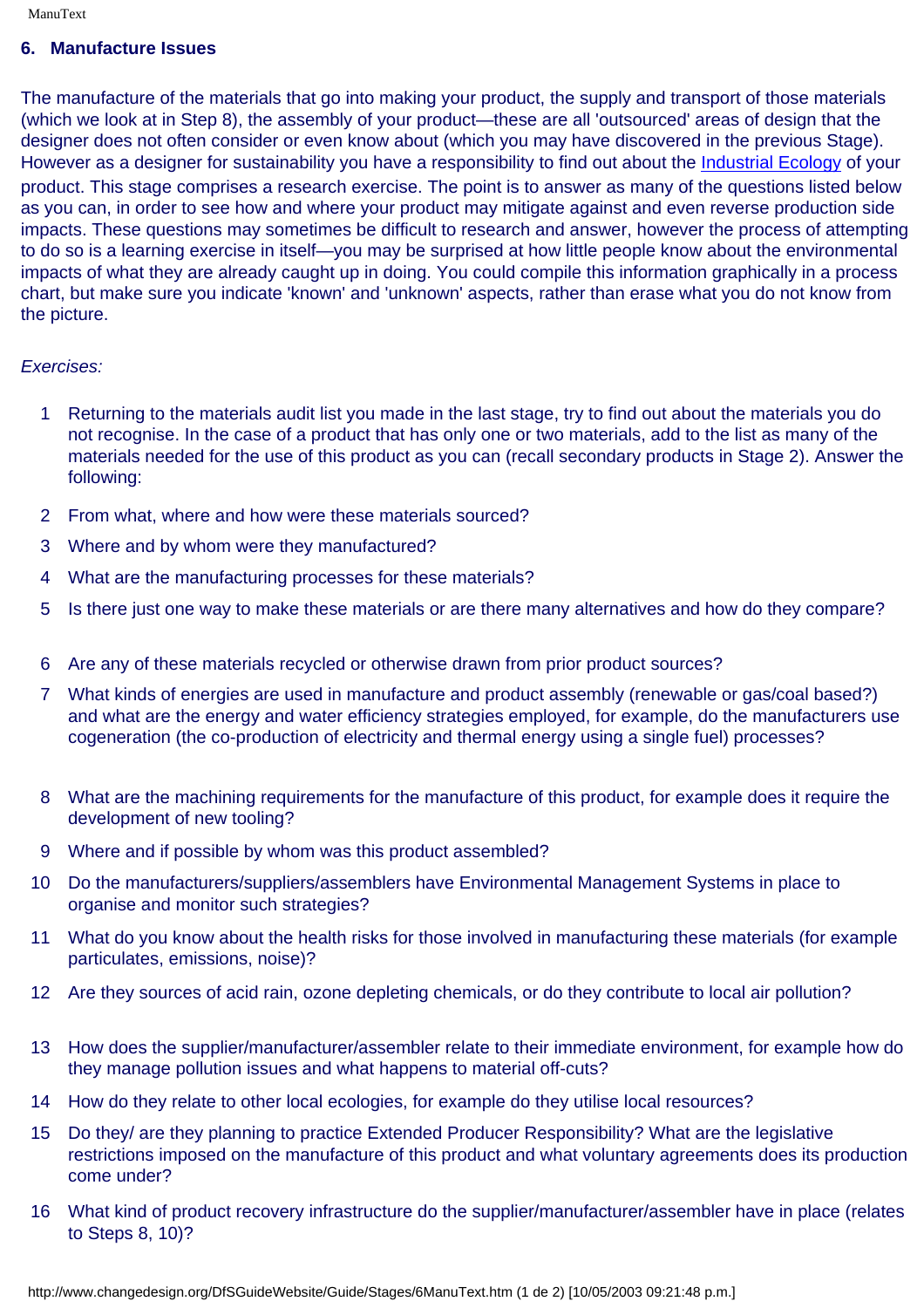- 17 What kinds of measures would need to be implemented to manufacture this product more sustainably, for example, would it be possible to demand manage any aspect of the supply or manufacture of this product?
- 18 Can any aspect of this product be remanufactured (remanufacturing is the process of disassembly, component refurbishing and reassembly of products to meet first-use performance standards. It has a strong educational benefits, as manufacturers get to see exactly where and how products become worn in use)?
- 19 In summary, what do you think are the main environmental impacts associated with putting this product together?
- 20 How might these impacts have been reduced or reversed in the front-end design process?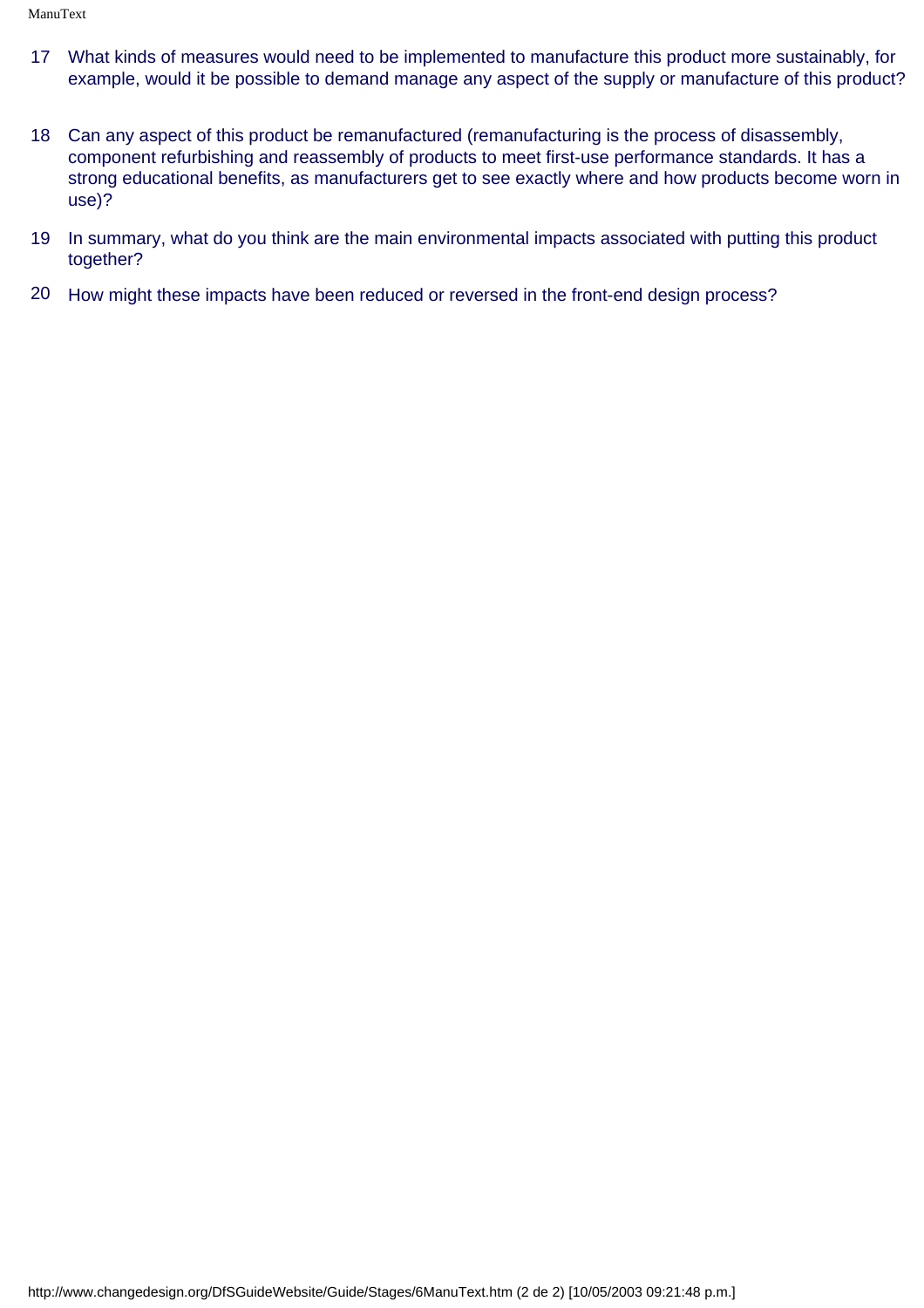## **7. Product Styling**

Now you have made certain decision about the kind of product you are going to design and have done some research into manufacturing processes, you need to work out how you can style this product appropriately to promote sustainable use. Product meanings arise in the relationships between users and products. These relationships are both physical and symbolic—prompted by product 'affordances', tacit user know-how as well as by new meanings promoted by marketing strategies (which we look at in Stage 9).

As contemporary product buyers, we tend to expect products to aesthetically declare their functions and 'performance' (one of the most obvious examples is to be found perhaps in car detailing). As designers, we are often encouraged to style products 'gratuitously', that is, in a way that denies any need to create symbolically commensurate and integrated forms. The principle of commensurability discussed in 'lean design' is therefore also relevant here. Designers are often approached with bad design specs and more or less asked to 'spread some cool design' over the surface of the product<sup>\*</sup>. But the world certainly doesn't need any more iMac-style telephones destined to join the 80% of new products that fail to be wanted, let alone needed. Often, the more 'specific' a product's styling gets, the more limited it will be in terms of usability and desirability. A piece of furniture with fixed shelving dedicated to the sizing of today's technology is an obvious example here, and will find itself unable to absorb the demands of technological innovation. Quite unapologetically, we wish to promote a different culture of styling—one that is about communicating and making desirable more sustainable ways of living and working. The spirit of invention is invited by sustainable design, but it needs to move in a different direction to the current aesthetically driven one. Products need to be styled more responsibly in relation to *what* they communicate (symbolic meanings) and *how* they communicate to users (interface semantics); in all, in ways that are more commensurate with their functional lives. This is not to advocate a 'modernist' representational approach, but rather to make the point that styling is, literally and symbolically, the key to a 'successful' product. It is about the ways in which products look, feel and even act toward users. The following questions are designed to help you reflect upon and apply direction to styling decisions you have perhaps already intuitively made.

\* From Chris Heatherly, chief strategist at Frog Design, based in Sunnyvale, Calif. which appeared in "Cool Design Won't Save a Dud Product" by Bob Parks posted on ID Forum March 2001.

*Considering the styling of your proxy product, ask the following questions:* 

- 1 What does this product 'know' about you, for example ergonomically (e.g. a rubber glove 'knows' I have 5 fingers); but also about what you need (e.g. it knows I need protection; assistance with grip); like and dislike (e.g. to keep my hands dry)?
- 2 What doesn't this product know about you (e.g. I don't need colour co-ordinated gloves; I don't know enough about the tolerance and performance of synthetic rubber, and tend to use the gloves inappropriately, like for handling some chemicals)?
- 3 What and how does this product communicate about its use-life to you, (for example, does it 'look' disposable)?
- 4 How does this product communicate about its materials to you, for example through labels, embossing, manuals? (related to Stages 4,6)
- 5 How does this product invite your understanding of how it works, for example through labels etc. (related to Stages 4 and 9).
- 6 If electrically dependent, how does the product encourage being turned off (research shows that turning a product off entirely rather than putting it on standby mode will not cause additional wear')?
- 7 How flexible is the product; can it be adapted to several uses or ways of use? If a technological product, is it designed for intergenerational compatibility?
- 8 Is the product assemblable and repairable or is it an 'all-in-one' that can only be put together and/ or taken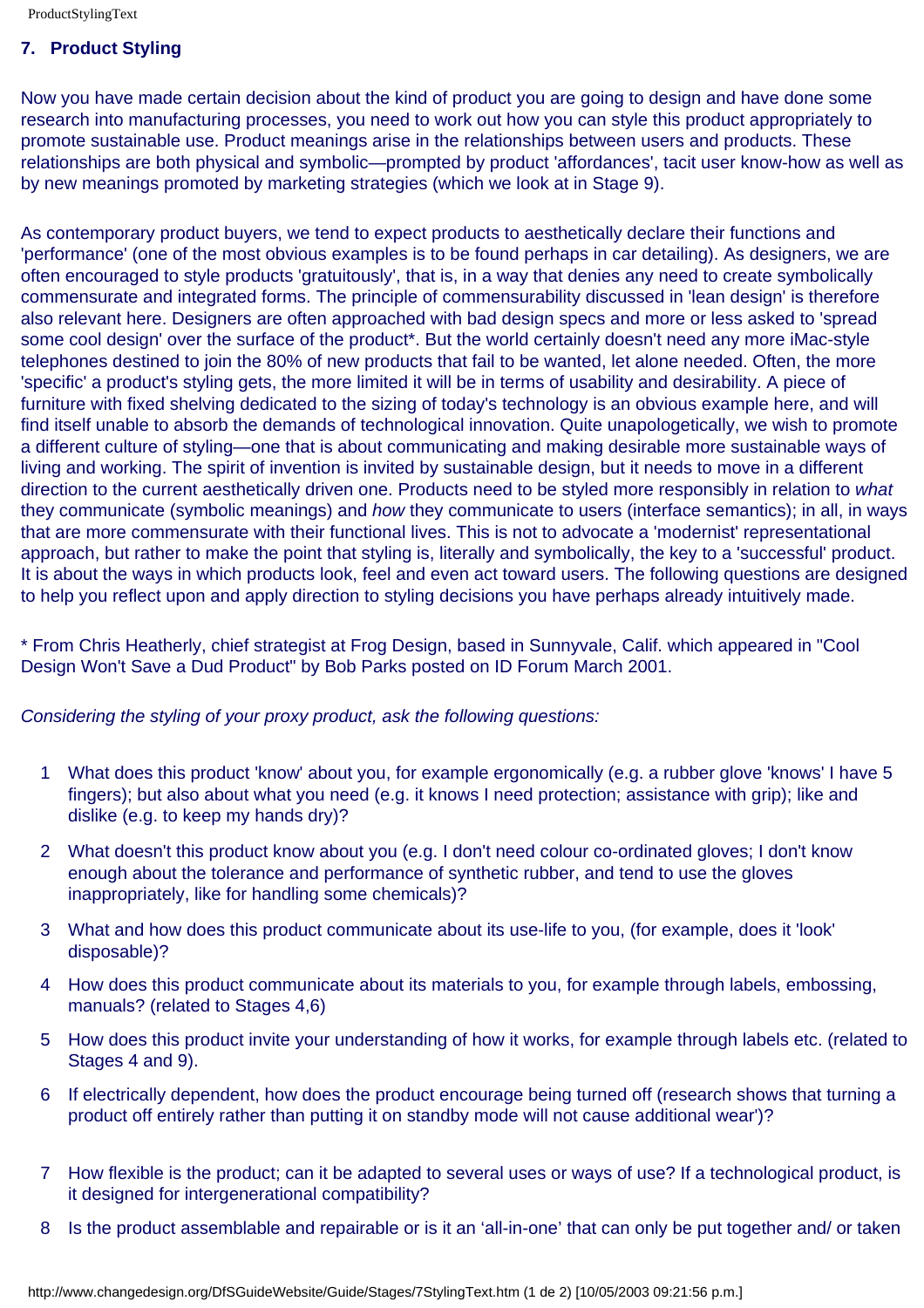## apart and repaired by an external source?

9 Following on from Stage 5, what and how will product packaging communicate to users? If surface signage is to be used, will this be adaptable, removable, reusable and generally low impacting?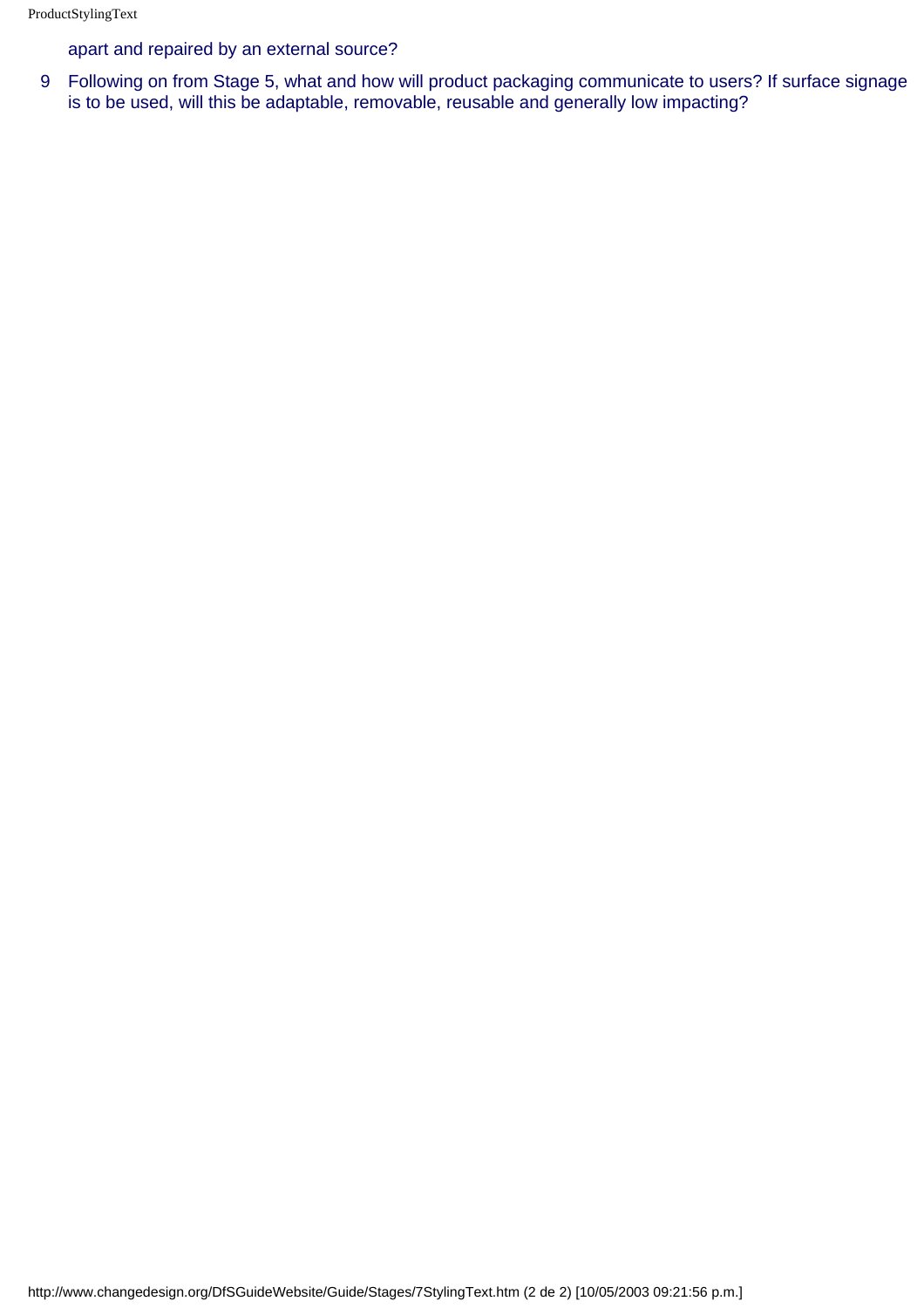## **8. Distribution Issues**

We have learnt to sense that most things are deliverable or available at a cost. These costs however rarely include the environmental costs of supply and transport, not to mention the common scenario of 'goods' fast approaching obsolescence (or already obsolete), languishing in warehouses. Ask the following questions of your proxy—they may make a difference to how you see your own product taking shape.

### *Exercises:*

- 1 How are materials distributed between materials supplier, manufacturer, assembler?
- 2 When assembled, is the product packed, how and with what? Where are these packing materials searched from and what happens to them at end-of-life?
- 3 How is the product distributed to 'point of sale' and where is it stored? How is it looked after?
- 4 How is the product distributed/delivered to users?
- 5 What packing requirements does this entail?
- 6 Is the product distributed in bulk or on demand? How are user expectations dealt with, for example if distributed in bulk, is a waiting period incurred?
- 7 How is the product repaired: does it need to be sent away requiring more transportation?
- 8 How is the product managed at the end of its life in relation to transportation issues?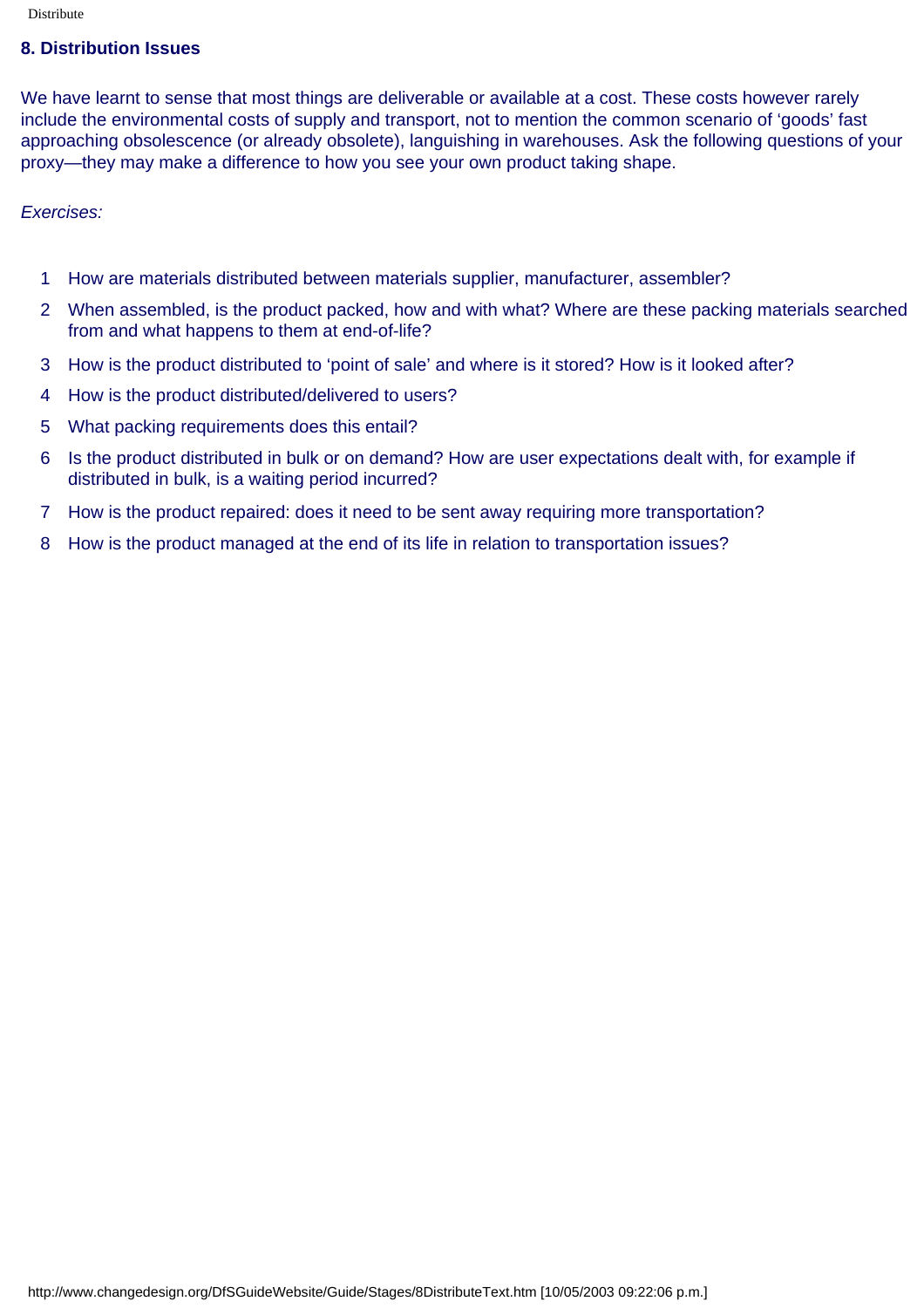## **9. Retail and Use-Life Management**

This step concerns the 'point of sale' or equivalent and the support systems that will sustain the product's value over its use-life and encourage careful 'consumption'. This involves both material aspects, like repair and technical support, but also symbolic, 'declarative' aspects: the ways in which products are branded, promoted, represented and 'placed', as well as the ways in which these strategies are undertaken. Incidentally or intentionally, these aspects communicate certain meanings about products to users (this is again an issue of commensurability). The extents to which these meanings are supported by the design of products has a significant role in determining product use-life and influencing innovations in use.

The idea that things are 'disposable' for example is an idea that has been learnt and has become a cultural habit. Clearly, most things are not 'disposable', they are just 'hidden' in landfill. This has a variety of ongoing environmental effects, not least on the 'need' for newer versions of those same things. In order to change such cultural habits, we have to intervene at the promotional level and make other kinds of behaviours, such as product reuse, more visible and desirable. This means creating and promoting new kinds of associations and stories about products.

As the designer, you are best placed to think about how you could promote your product's specific sustainabilities: durability, adaptability, *share*ability, reliability, mobility etc. Your first task then is to develop 'stories' about your product; its 'character profile', its 'lifestyle', 'career', appreciative users, putting it into future scenarios (where it has aged gracefully, for example). These could form the basis of promotional strategies for new but also remanufactured or used products, indicating that something is 'better than new 'cause it has a story' (to quote David Mamet). In doing this exercise it might be worth talking to other designers about their product 'stories' (how did this product come into being?). It is sometimes useful to unpack prevalent 'stories' about products to discover the unsustainable associations they have created, which you might be able to 'jam' or design against. A good place to start here is with a critical observation of advertising media. (Nb. the *Eternally Yours* book listed in the Resources section, which we are told may soon be available on the net, provides some great examples of such strategies).

Conversely, there might be ways to 'agree' your product into use, i.e. showing how it will save the user money. Though price is a powerful influencer of choice, it is not necessarily a behaviour changing mechanism. An important issue commonly raised in relation to price reduction strategies is what will 'consumers' spend the balance on? Another problem is the reduction in symbolic value 'cheap' products entail. Strategies to mitigate the 'cheapness' of plastic bags by 'pricing them up' at 'point of sale' are, for example, having great success in modifying how they are both seen and used (see [Planet Ark's website\)](http://www.planetark.org/generalpage.cfm/newsid/5/story.htm). Another 'agreement' strategy is showing how a product will gain in value over time or improve quality of life (as distinct from elevating materialistic life styles).

The following questions relate to practical issues associated with this stage of the product's life. Some of them suggest research tasks—particularly in relation to the practices of retailers and their relation to manufacturers. It is worth noting that this stage of a product's life often falls off the agenda of LCA—therefore knowing about this stuff gives you a bit of a market edge!

### *Exercises:*

- 1 What implications does sustaining the value of your product have on use-life management, for example what support services will be needed in relation to technical support, repair, customer service and how are these responsibilities distributed? What problems can you identify in relation to this?
- 2 How will the user be informed of these management responsibilities and of their own responsibilities in relation to the care of the product? How will this product be displayed and sold—will it require packaging and if so how can this be integrated into the product or otherwise reused?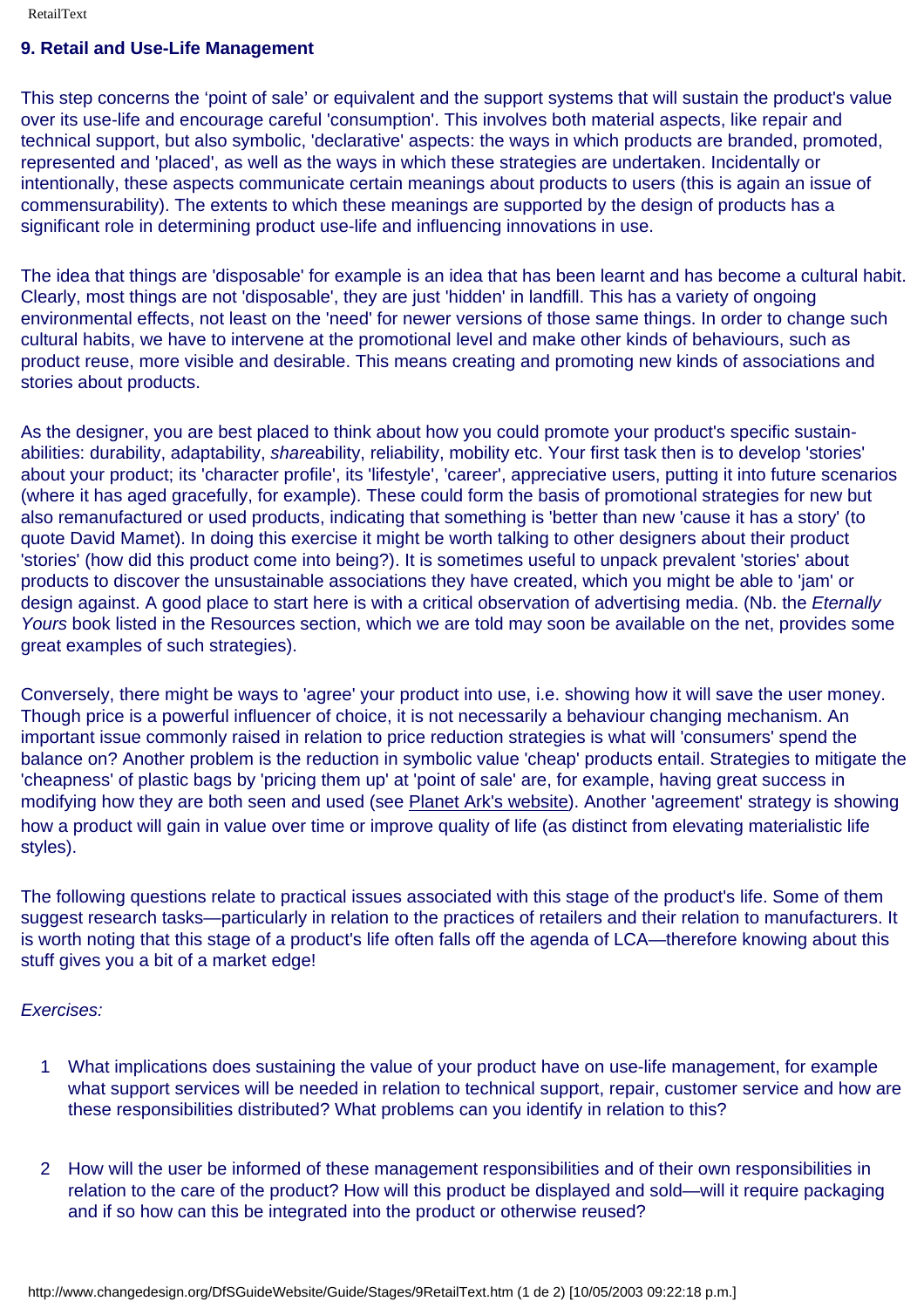- 3 What will be the material expenditure associated with the promotion and sale of this product, for example literature, lighting? How can this be reduced? (Problems associated with informational marketing strategies are discussed in [Designing a Competition Logo.](http://www.changedesign.org/DfSGuideWebsite/HowTo/HowToFrameset.htm))
- 4 How can you reduce the material impacts of advertising, for example could the product have a website that could function as its site of sale, instruction, support? (related to Step 9)
- 5 Could this product be sold over the internet and if so how could you eliminate or reduce packaging and transport environmental costs?
- 6 How can you make the materials required to pack, distribute etc. present to the buyer, part of the product 'package'?
- 7 If sold in conventional shops, what Environmental Management Systems do the retailers employ?
- 8 Will they take back packaging and manage its return to manufacturers or what other kinds of strategies do they have in place?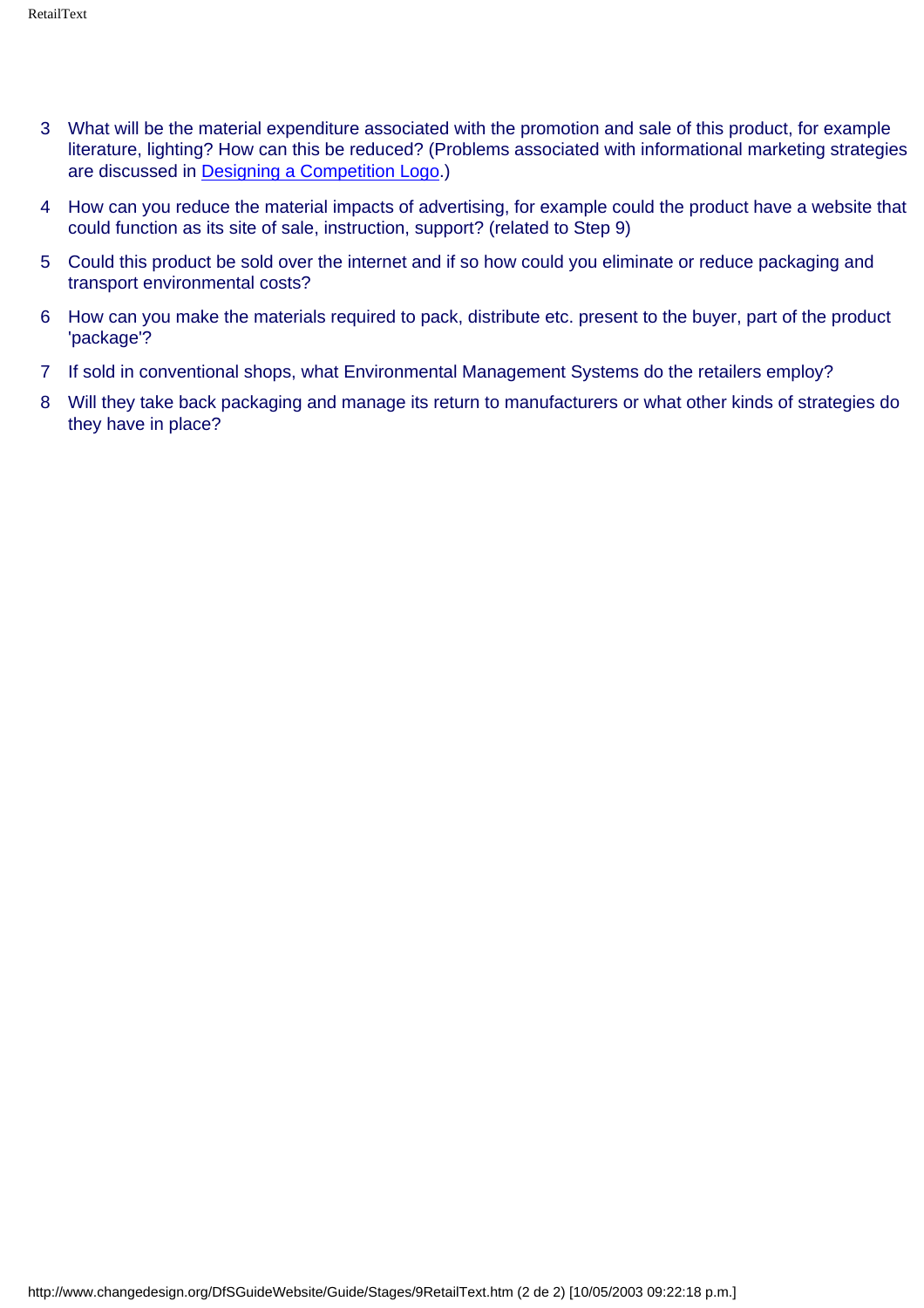## **10. Post-use Management**

If you design your product as well as possible there should be nothing to waste at the end of its first entirely sustainable use-life. It should be fully consumed or inertly biodegradable, entirely disassemblable, reusable or recyclable in low impacting ways into other, needed products. Its material value will either be fully retained or transformable in a low or no impact manner into equally valued materials whose life purposes will more than make up for any environmental impacts. Your product will spend its life communicating sustainability sustainably with 'users' who will use, maintain, repair and care for it properly.

Additionally, by using your product, users will develop new sustainable habits and new insights into the other unsustainable products in their lives. The manufacturer will organise for the low impact collection of these materials to be fed into low impacting and exceptionally managed materials recovery and remanufacture programs...sounding a bit idealistic?

Even if all these things could be achieved, the perfect product does not exist because no matter how carefully you design something, environments are not and will never be entirely calculable (this, in a nutshell, is the main problem with scientifically derived environmental management systems). We can however, work toward creating sustainments even though the world is full of designers, products and processes 'sustaining the unsustainable'. The more sustainments that are designed—ethical products aware of the power of design—the more the possibility of a more generally sustainable culture will arrive.

This last set of questions is about consolidating what you have learnt by doing this guide. This is followed with a design process audit and a redesign task—tips for writing a 'return brief' incorporating some of what you have learnt.

### *Exercises*

- 1 How many use-lives will your product potentially have, and drawing on your research summarise how its design will support this?(materials, material interfaces, instructions, infrastructure etc.)
- 2 Will the user be able to disassemble the product easily, for example are the components comprehensively labelled?
- 3 How will information about the management of post-use be included with product; where will prompts/instructions be located (for example on an internal computer chip; manuals, embedded into the materials)?
- 4 Will there be any kinds of incentives offered to users for the return of products or parts; will these incentives also be sustainments?
- 5 Will there be any kinds of feedback mechanisms in place, any way that users can document their experiences or otherwise participate in the design process so that the designer can learn from the culture of use the product has designed?
- 6 Your last task before rewriting the design brief is to summarise the audit of your design process. To do this, we suggest you use your log information to draw an 'ecomap': a visual schematic representation of your work process. Draw a simple diagram of your work space and try to locate the sites of intensity of energy or materials use. This is a quick way to identify key areas of unsustainability in your process, but should not replace a more thorough assessment of the main ecological impacts associated with the material and energy inputs and outputs you have logged. What changes or adjustments to your work process do you need to make, and how might the physical assembly of your space assist in this? For further information on this process see Eco- Mapping.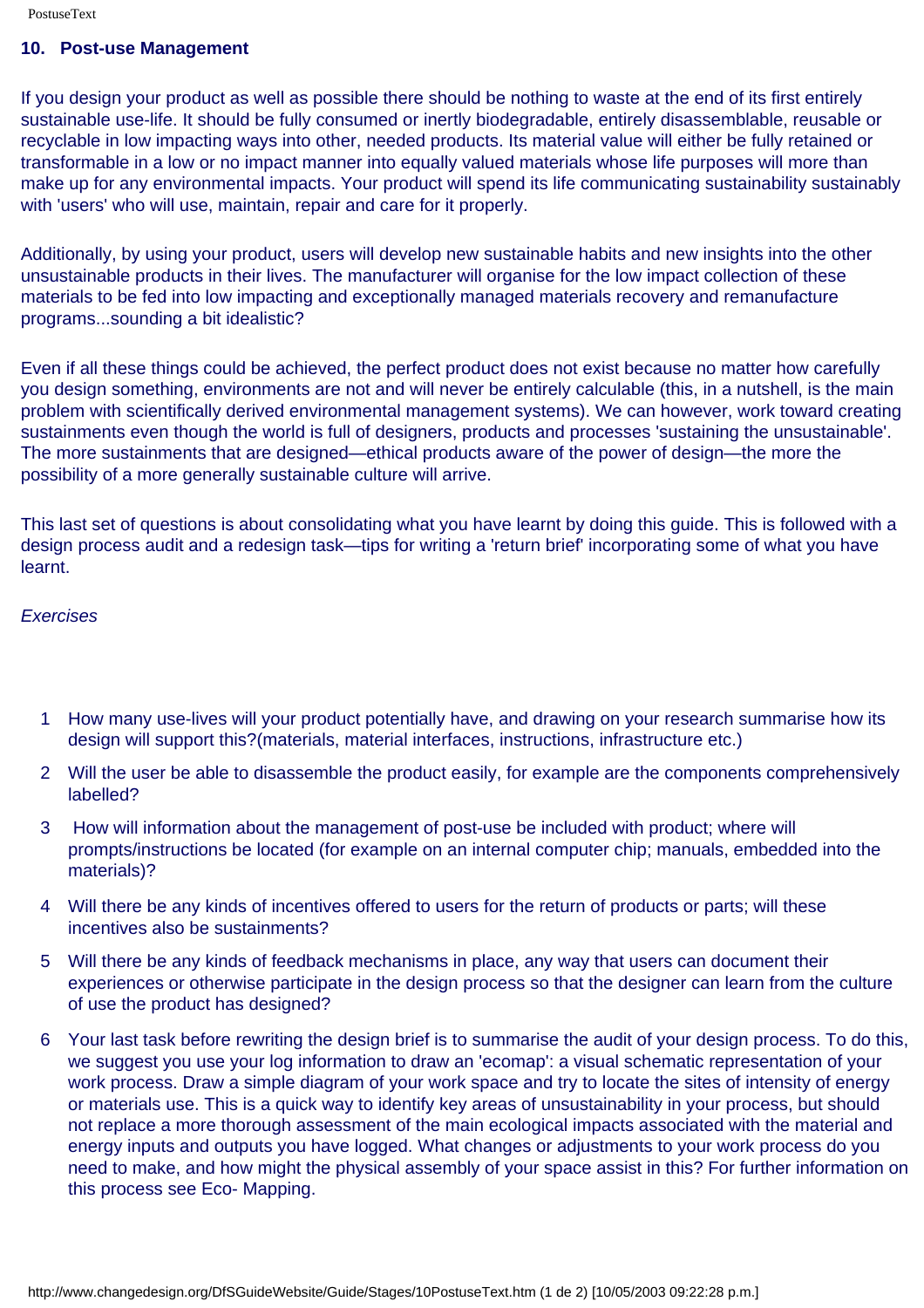PostuseText

7 Finally, visit [Seven Tips for a Return Brief](http://www.changedesign.org/DfSGuideWebsite/Guide/SevenTips/AllofSevenText.htm) . For help with research, check out [User Research](http://www.changedesign.org/DfSGuideWebsite/Guide/UserResearch/UserResIntroText.htm).

Please communicate with us about this guide - [Comments and Questions Welcome](mailto:edf@edf.edu.au).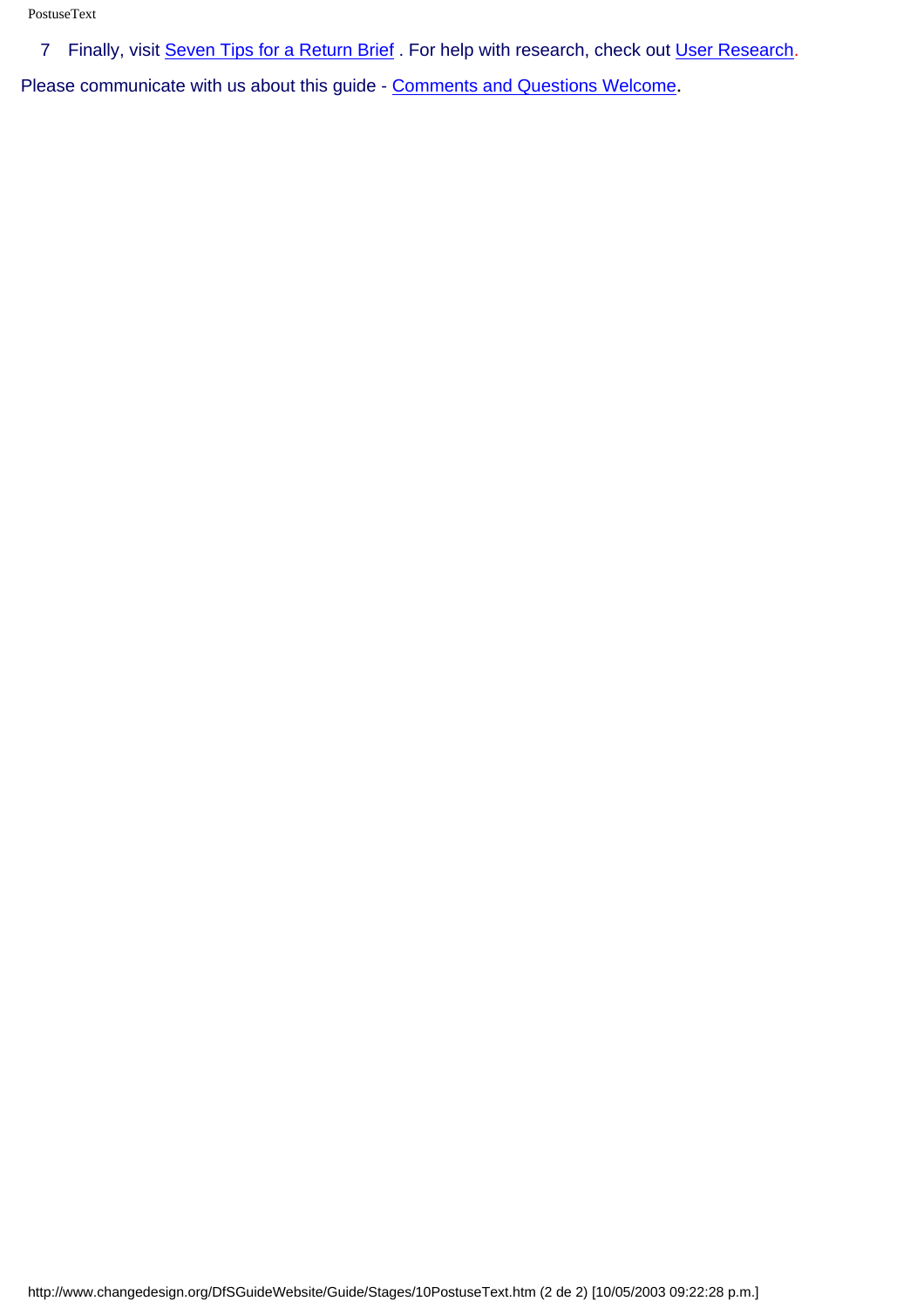References

#### **Resources**

This guide predominantly draws on the work the EcoDesign Foundation has done in sustainable design for the last 10 years. As far as other guides go, we have found J.C. Brezet and C.G. van Hemel *Ecodesign: A Promising Approach* (Paris: UNEP 1997) to be one of the most useful product design guides produced—see Further Introduction for their 'New Concept Development' strategies. Another more recent guide by Helen Lewis and John Gertsakis et.al.*Design and Environment: A Global Guide to Designing Greener Goods* (Sheffield: Greenleaf, 2001) was reviewed in the January 2002 issue of the [Sustainments newsletter.](http://www.edf.edu.au/Sustainments/Newsletter/index.htm) Most guides and checklists however do not account substantially enough for the cultural contexts that are, as we hope to have suggested in this Guide, the key aspect of designing for sustainability.

*A Few Recommended Books:*

Beukers, Adriaan and Ed van Hinte. *Lightness:the inevitable renaissance of minimum energy structures*. Rotterdam: 010 publishers, 1998.

Beck, Ulrich. *Ecological Politics in an Age of Risk*. trans. Amos Weisz, Cambridge: Polity Press, 1995. Buchanan, Richard and Victor Margolin (eds.). *The Idea of Design* . Cambridge: MIT Press, 1995. Buchanan, Richard and Victor Margolin. (eds.) *Discovering Design: Explorations in Design Studies* . Chicago:

The University of Chicago Press, 1995.

Frascara, Jorge. *User-Centred Graphic Design: Mass Communications and Social Change* . London: Taylor & Francis, 1997.

van Hinte, Ed (ed.) *Eternally Yours: Visions on Product Endurance* . Rotterdam:010 publishers, 1998. Fry, Tony. *A New Design Philosophy: an introduction to defuturing.* Sydney: UNSW Press, 1999. Fry, Tony. *Remakings: Ecology, Design, Philosophy.* Sydney: Envirobook, 1994. Graedel, T.E and B.R Allenby. *Industrial Ecology*. New Jersey: AT & T /Prentice Hall, 1995.

Manzini, Ezio. *The Material of Invention: Materials and Design.* Cambridge: MIT Press, 1989.

McKenzie Mohr, Doug and William Smith. *[Fostering Sustainable Behaviour: an introduction to Community-Based](http://www.cbsm.com/)* 

*[Social Marketing](http://www.cbsm.com/)*. Gabriola Island: New Society Publishers, 1999.

Norman, Donald. *The Design of Everyday Things*. New York: Doubleday, 1990.

Papanek, Victor. *The Green Imperative: Ecology and Ethics in Design and Architecture*. London: Thames and Hudson, 1995.

*Some Relevant Links For design issues:*

This is an excellent design for sustainability resource site from Goldsmiths College, University of London [Demi](#page-48-0) [Design for Sustainability](#page-48-0)

[Eternally Yours](http://www.eternally-yours.nl/) is an organisation with broad design affiliations that focuses on how the relationships between people and the products we buy and use designs the value, durability and quality of products. [SusHouse project](http://www.sushouse.tudelft.nl/not/frames.htm) is a European research project concerned with developing and evaluating scenarios for transitions to sustainable households.

### *For materials information:*

http://www.changedesign.org/DfSGuideWebsite/Guide/Stages/ReferencesText.htm (1 de 2) [10/05/2003 09:22:34 p.m.]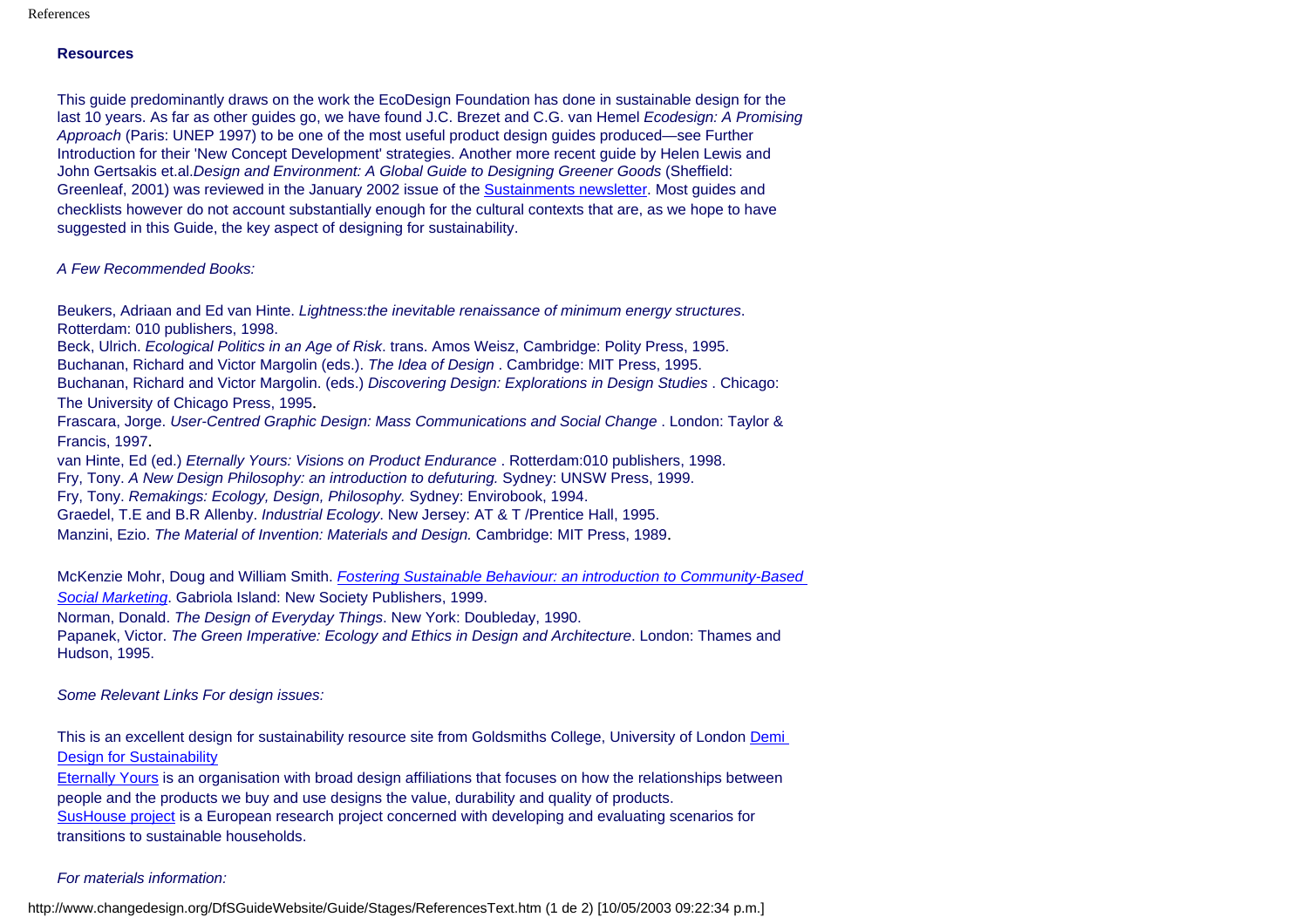References

[http://www.ebuild.com](http://www.ebuild.com/) [http://www.timbershop.wilderness.org.au](http://www.timbershop.wilderness.org.au/) [http://ecospecifier.rmit.edu.au/flash.htm](#page-70-0)

*For energy information and issues:*

[CADDET](http://www.caddet.co.uk/) ( Centre for the Analysis and Dissemination of Demonstrated Energy Technologies) is an international agency for the exchange of information on renewable energy projects including biomass, geothermal, hydro, solar, wind, waste and PV. Extensive case studies with technical data and contact details.

*For toxics and hazardous substances information*:

[Index of toxic or hazardous substances.](http://sun1.mpce.stu.mmu.ac.uk/pages/projects/dfe/guide/hazard.htm)

*Links to important current and emerging legislative drivers for design for sustainability:* The [EU's WEEE](#page-68-0) (Waste Electrical and Electronic Equipment)Directive The [EU's Directive on Packaging and Packaging Waste](#page-49-0) Australia's voluntary [National Packaging Covenant](#page-53-0) The [EU's End-of-life Vehicle Directive](#page-55-0) The [EU's EEE](#page-58-0) (Environmentally-friendly Electrical and Electronic) product proposal (whereas the WEEE legislation is concerned with the end-of-life processing of the product, the EEE initiative focusses on the full lifecycle of the product).

The EU's [Energy Label](#page-60-0) and [Energy Star Program](#page-64-0)

*For other useful references, go to the [links](http://www.edf.edu.au/Sustainments/Resources/index.htm) section of the EDF website.*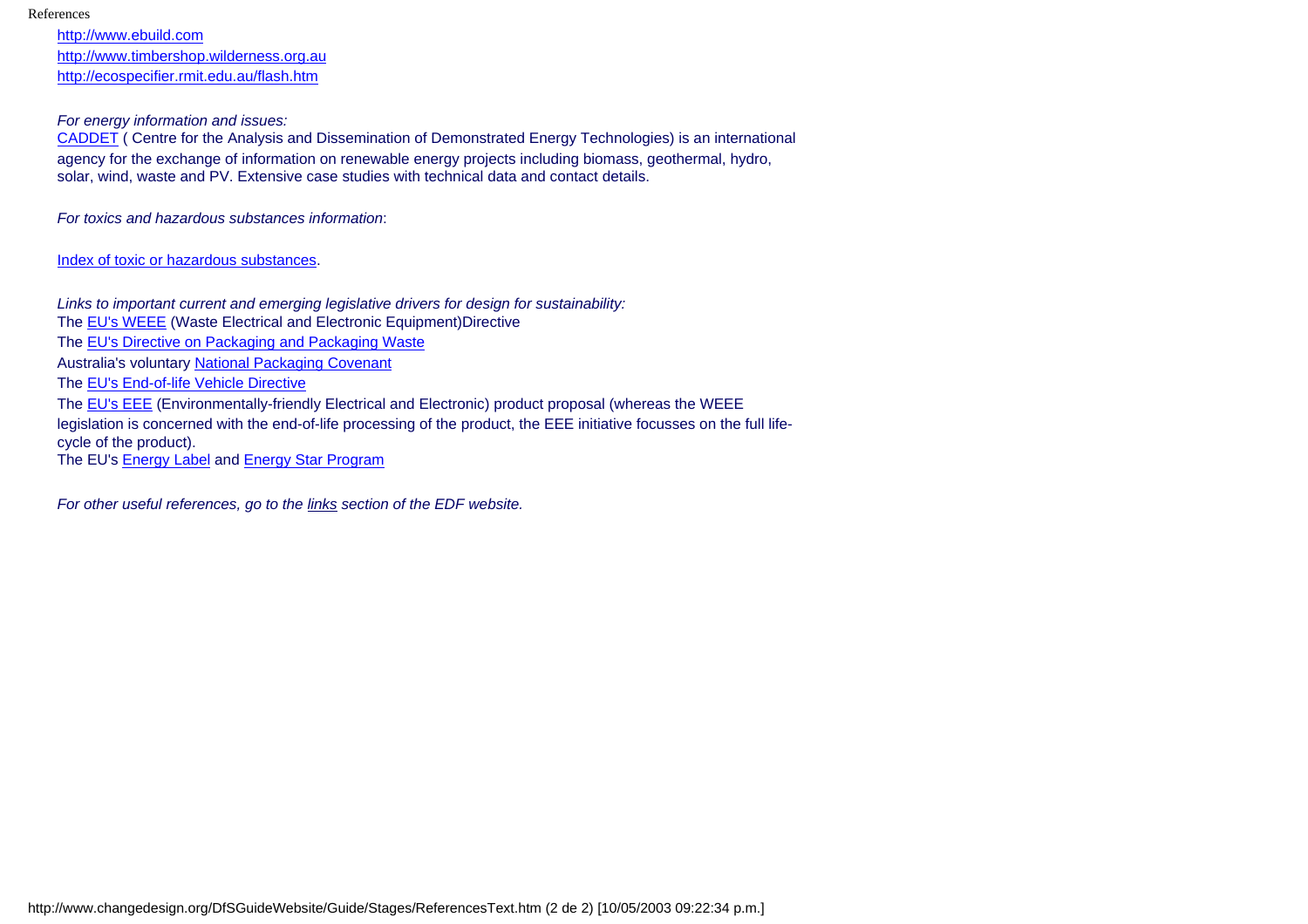## <span id="page-48-0"></span>demi guide to design for sustainability

SEARCH GO

This website contains lots of information on design for sustainability. You can explore it by clicking on the map which shows this information clustered in six sectors. To get the best out of demi use the map in combination with the keyword weblinks and the free search.

demi has been written, unless otherwise stated, by researchers at Goldsmiths College, University of London as part of a UK Government-funded project

UHAT IS DEMI?

**DEMI PEOPLE** 

**I LEARNING AND TEACHING** 

U JOIN THE DEBATE

 $EFAO$ 

MORE INFORMATION

For more information on demi contact [info@demi.org.uk](mailto:info@demi.org.uk)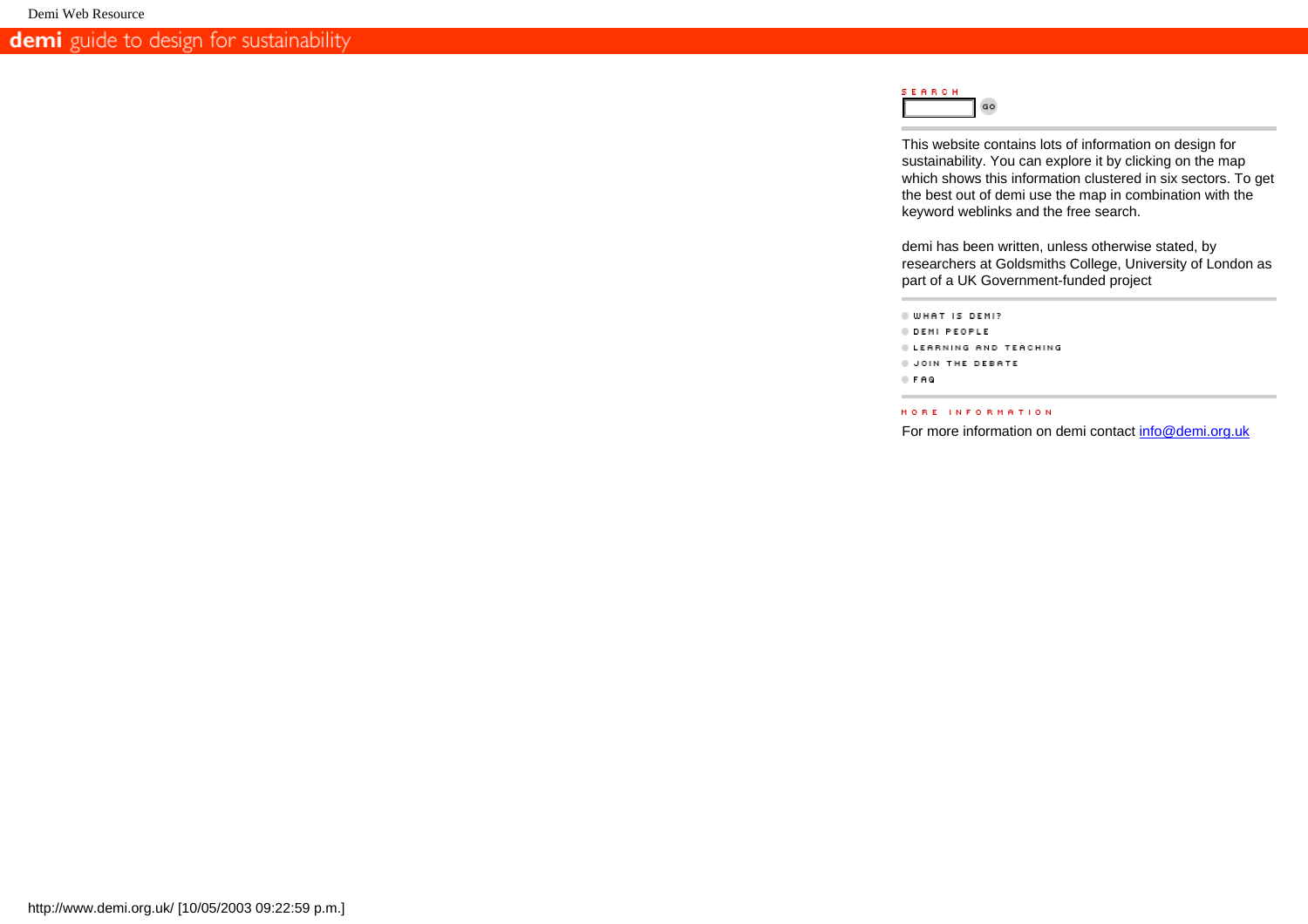#### <span id="page-49-1"></span><span id="page-49-0"></span>**Important legal notice**



**News Activities Institutions** The EU at a glance **Official documents Information sources** 



**[Print version](http://europa.eu.int/scadplus/printversion/en/lvb/l21207.htm) | [What's new?](http://europa.eu.int/geninfo/whatsnew.htm) | [Search](http://europa.eu.int/geninfo/query_en.htm) | [Contact](mailto:mailbox@scadplus.cec.eu.int) | [Index](http://europa.eu.int/scadplus/leg/en/index_01.htm) | [Glossary](http://europa.eu.int/scadplus/leg/en/cig/g4000.htm)**



[WASTE MANAGEMENT](http://europa.eu.int/scadplus/leg/en/s15002.htm) >

# **Packaging and packaging waste**

## **1) OBJECTIVE**

To harmonise national measures concerning the management of packaging and packaging waste to provide a high level of environmental protection and to ensure the functioning of the internal market.

# **2) ACT**

**Council Directive 94/62/EC of 15 December 1994 on packaging and packaging waste [Official Journal L 365, 31.12.1994].**

# **3) SUMMARY**

1. The Directive covers all packaging placed on the market in the Community and all packaging waste, whether it is used or released at industrial, commercial, office, shop, service, household or any other level, regardless of the material used.

2. The Directive provides that the Member States shall take measures to prevent the formation of packaging waste, which may include national programmes and may encourage the reuse of packaging.

3. The Member States must introduce systems for the return and/or collection of used packaging to attain the following targets:

- $\bullet$  recovery: 50% to 60%;
- recycling: 25% to 45%, with a minimum of 15% by weight for each packaging material.

4. The Directive lays down essential requirements as to the composition and the reuse, recovery and recycling of packaging; the Commission is to promote the preparation of European standards relating to the essential requirements.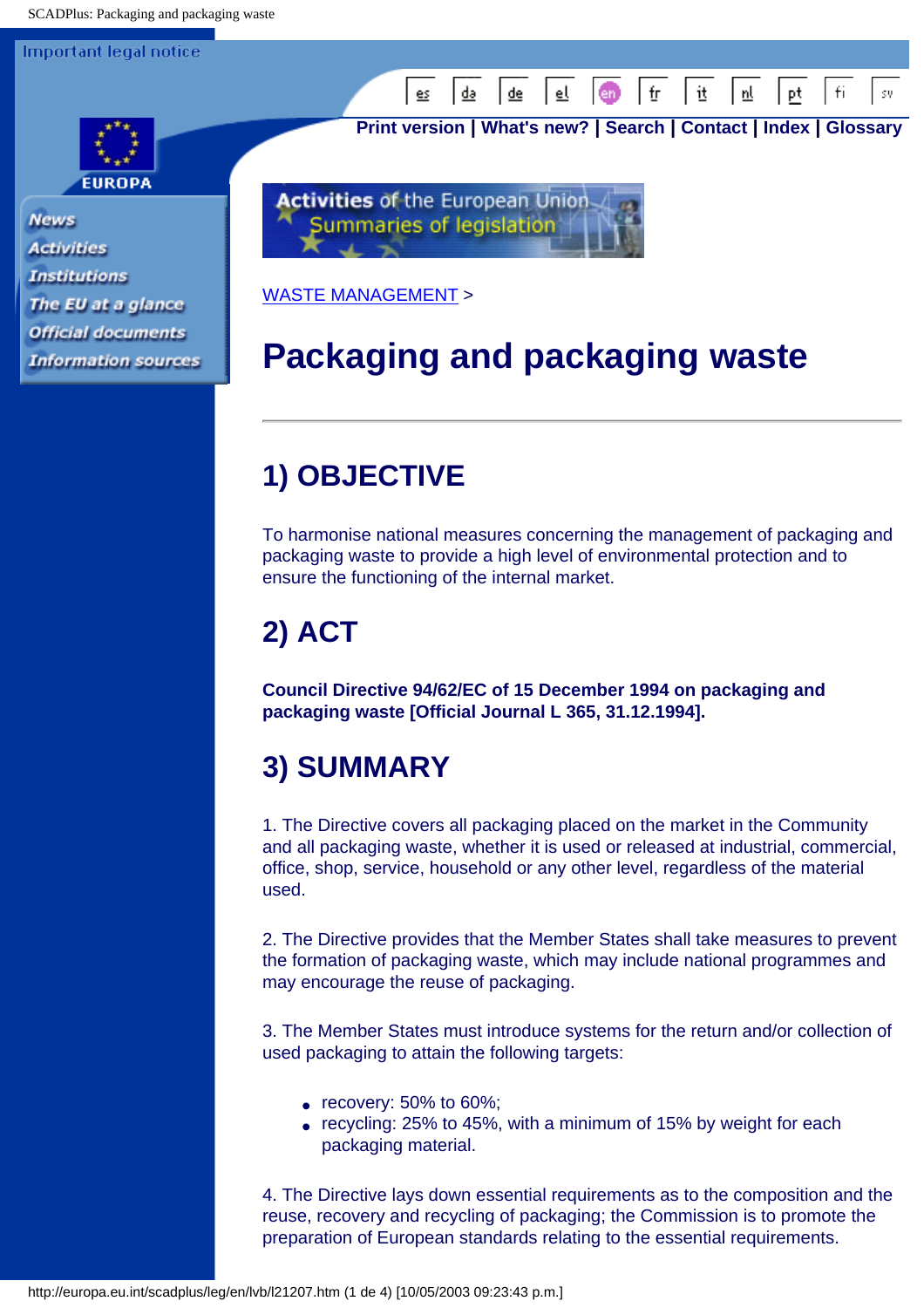Provisions concerning proof of conformity with national standards must be applied immediately.

5. The Council is to decide no later than two years after the entry into force of this Directive on the marking of packaging. The identification system for the materials used will be prepared on the basis of Annex I no later than 12 months after entry into force.

6. The Member States are to notify the drafts of the measures which they intend to adopt within the framework of the Directive, excluding tax measures, prior to adopting them.

7. To provide the necessary Community data on waste management, the Member States must ensure that databases on packaging and packaging waste are established on a harmonised basis so that the implementation of the objectives of the Directive can be monitored.

8. The Member States are to report regularly to the Commission on the application of the Directive.

9. Member States will ensure that users of packaging are given the necessary information about the management of packaging and packaging waste.

10. The identification system and the structure of the databases will be adapted to scientific and technical progress.

11. This Directive provides for a transition period during which packaging manufactured before its entry into force may be marketed.

| Act                | Date of entry into<br>force | <b>Final date for</b><br>implementation in<br>the Member States |
|--------------------|-----------------------------|-----------------------------------------------------------------|
| Directive 94/62/EC | 31.12.1994                  | 30.06.1996                                                      |

## **4) IMPLEMENTING MEASURES**

### **Decision 97/129/EC** - **Official Journal L 50, 20.02.1997**

Commission Decision of 28 January 1997 establishing the identification system for packaging materials pursuant to European Parliament and Council Directive 94/62/EC on packaging and packaging waste.

The Decision establishes the numbering and abbreviations on which the identification system is based, indicating the nature of the packaging material(s) used and specifying which materials are subject to the identification system.

### **Decision 97/138/EC** - **Official Journal L 52, 22.02.1997**

Commission Decision of 3 February 1997 establishing the formats relating to the database system pursuant to European Parliament and Council Directive 94/62/EC on packaging and packaging waste.

The formats serve to harmonise the characteristics and presentation of data on packaging and packaging waste, making them compatible from one Member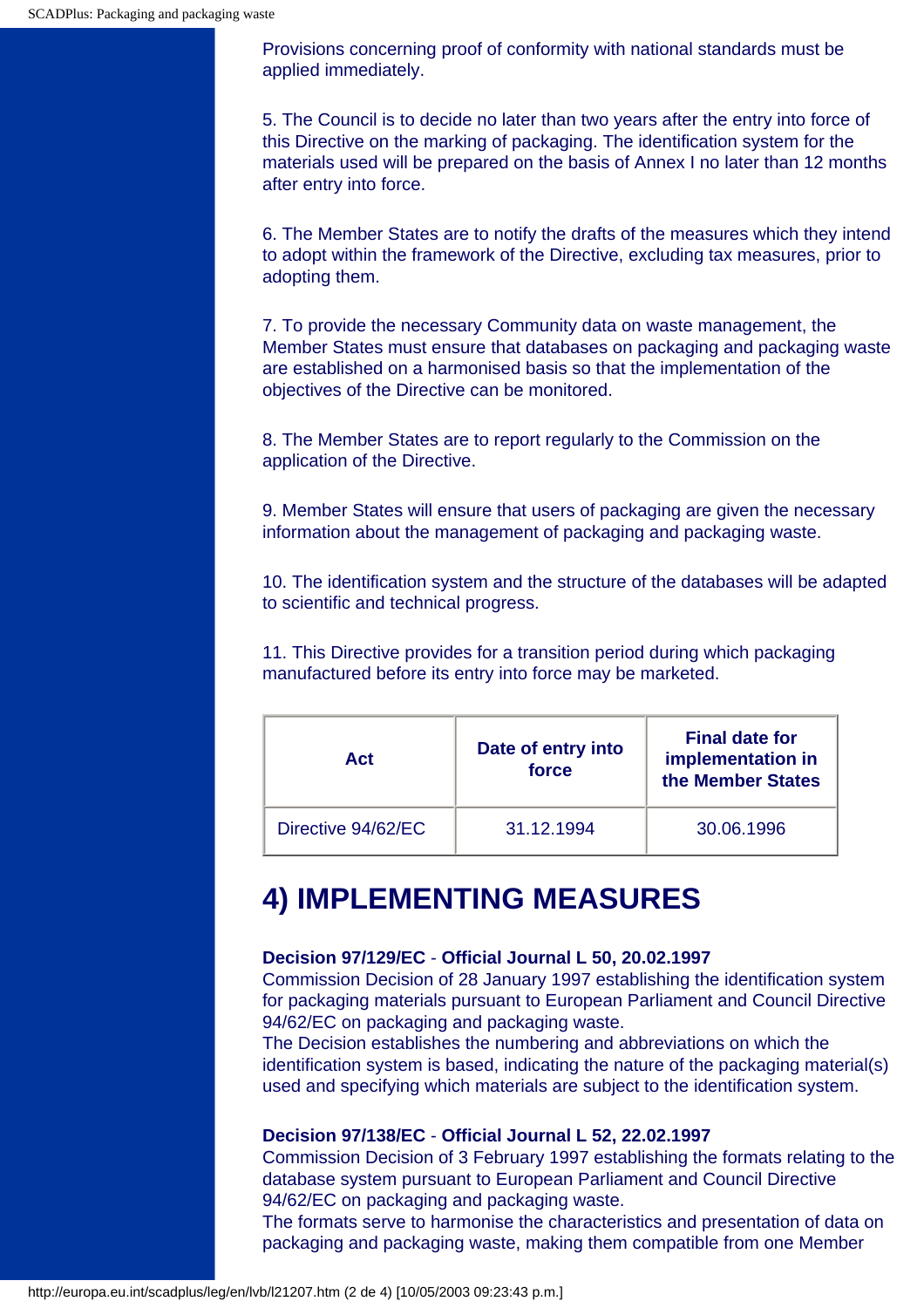State to another. The data will be used to monitor attainment of the objectives of Directive 94/62/EC. Provision of data is compulsory only in respect of the following packaging materials: glass, plastics, paper and fibreboard and metals.

### **Decision 97/622/EC** - **Official Journal L 256, 19.09.1997**

Commission Decision of 27 May 1997 concerning questionnaires for Member States reports on the implementation of certain Directives in the waste sector (implementation of Council Directive 91/692/EEC).

### **Decision 1999/177/EC** - **Official Journal L 56, 04.03.1999**

Commission Decision of 8 February 1999 establishing the conditions for a derogation for plastic crates and plastic pallets in relation to the heavy metal concentration levels established in Directive 94/62/EC on packaging and packaging waste.

### **Decision 1999/652/EC** - **Official Journal L 257, 02.10.1999**

Commission Decision of 15 September 1999 confirming the measures notified by Belgium pursuant to Article 6(6) of Directive 94/62/EC of the European Parliament and the Council on packaging and packaging waste.

### **Decision 2001/171/EC - Official Journal L 62, 02.03.2001**

Commission Decision of 19 February 2001 establishing the conditions for a derogation for glass packaging in relation to the heavy metal concentration levels established in Directive 94/62/EC on packaging and packaging waste.

### **Decision 2001/524/EC - Official Journal L 190, 12.07.2001**

Commission Decision of 28 June 2001 relating to the publication of references for standards EN 13428:2000, EN 13429:2000, EN 13430:2000, EN 13431:2000 and EN 13432:2000 in the Official Journal of the European Communities in connection with Directive 94/62/EC on packaging and packaging waste.

### **Report [COM(1999) 596 final** - **Not published in the Official Journal]**

Interim Report from the Commission to the Council and the European Parliament according to Article 6.3(a) of Directive 94/62/EC on packaging and packaging waste.

The interim report provides the Council and the European Parliament with the information they need in order to examine the practical experience gained in the Member States since 1998 and the findings of scientific research and evaluation techniques such as eco-balances. The report focuses primarily on "practical experience gained in the pursuance of the targets" (see point 3).

One third of the packaging for soft drinks, mineral water and wine in the European Union is reused. The packaging materials concerned by reuse are mainly glass and PET (polyethylene terephthalate). Some Member States have reuse systems in the milk products sector, though Directive 94/62/EC does not set targets in that area. It should be added that reuse systems are available to a much greater extent in the northern Member States than in the southern Member States.

Regarding recycling, the targets set by the Directive have proven realistic, with only slight geographical differences. The only material for which the recycling rate is still low is plastic.

## **5) FOLLOW-UP WORK**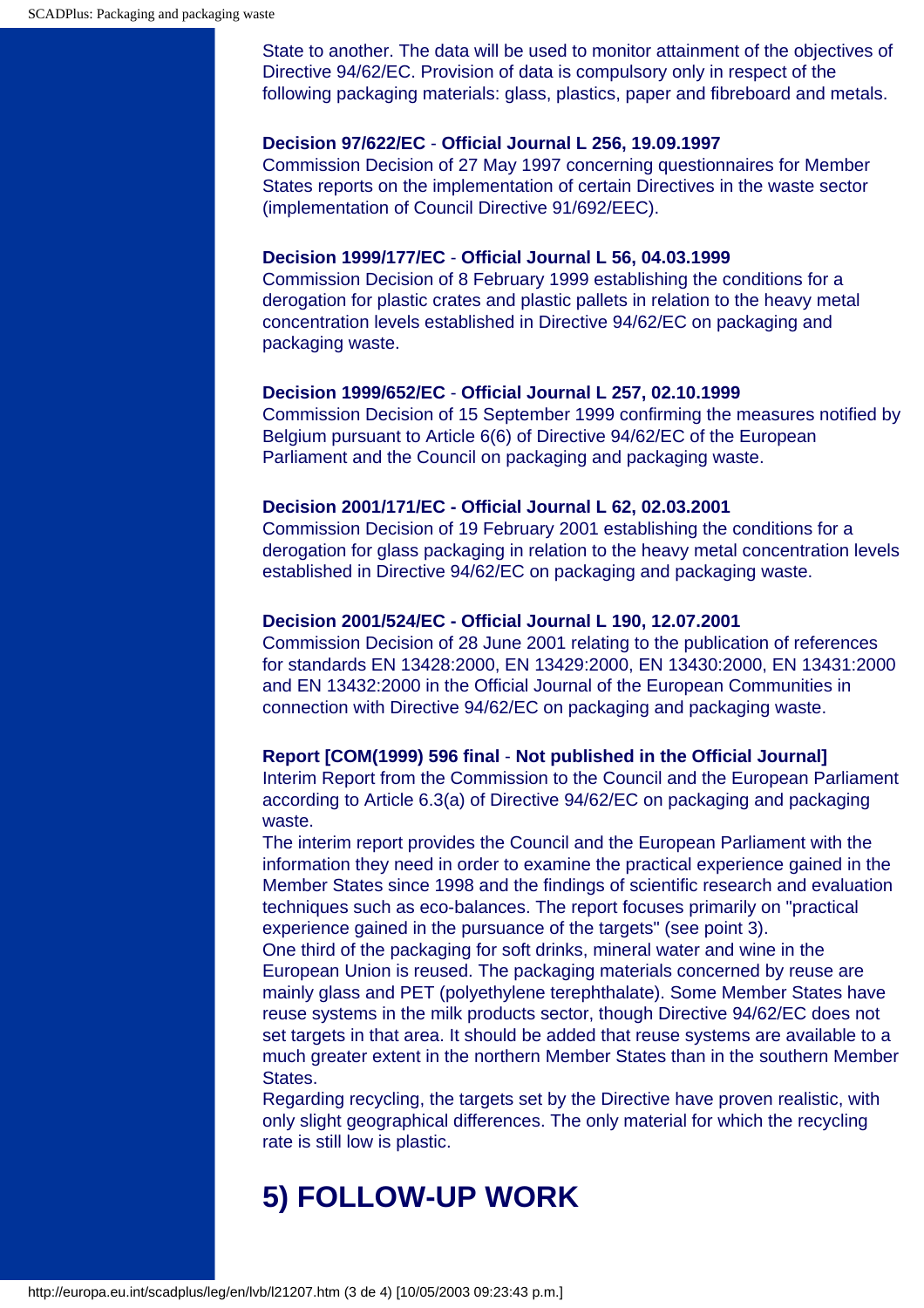On 7 December 2001, the Commission presented a proposal for a directive of the European Parliament and of the Council, amending Directive 94/62/EC on packaging and packaging waste [COM (2001) 729 final - Official Journal C 103, 30.04.2002].

This proposal lays down new, more ambitious targets for recovery and recycling, to be met by 30 June 2006. The overall recovery and recycling targets must be between 60% and 75%, and 55% and 70% respectively. Specific recycling targets were also fixed according to materials: 60% for glass, 55% for paper and cardboard, 50% for metals and 20% for plastics (mechanical and chemical recycling only). Greece, Ireland and Portugal were given until 30 June 2009 to meet these targets.

The proposal signals the need for new definitions of "raw material" and chemical recycling. It includes an interpretation of the definition of packaging.

### **Codecision procedure (COD/2001/0291)**

On 29 May 2002, the Economic and Social Committee delivered its opinion. On 3 September 2002, Parliament approved the Commission proposal subject to certain amendments.

On 25 November 1996 the Commission put forward a proposal for a directive on marking of packaging and on the establishment of a conformity assessment procedure for packaging [COM(96) 191 final - Official Journal C 382, 18.12.1996].

The proposal harmonises the marking of re-usable and recyclable packaging practised on a voluntary basis by economic operators. It also establishes a conformity assessment procedure applicable to all the packaging covered by Directive 94/62/EC.

### **Co**-**decision procedure**

First reading: On 25 February 1999 Parliament approved the Commission's proposal subject to 12 amendments [Official Journal C 153, 01.06.1999]. An amended proposal from the Commission incorporating the amendments it has accepted is awaited. The legal basis for this proposal has been renumbered following the entry into force of the Treaty of Amsterdam.

Last updated: 05.09.2002

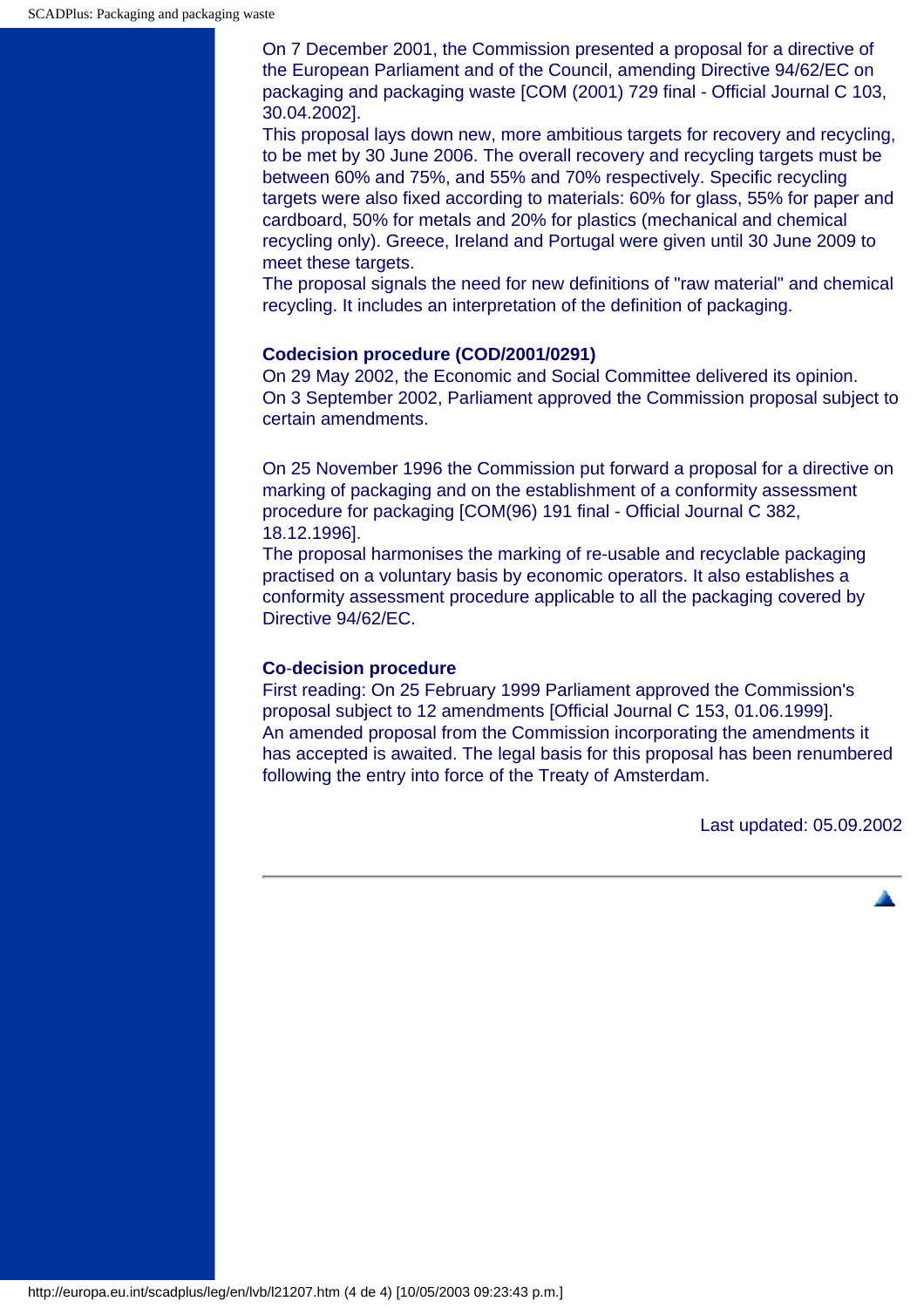## <span id="page-53-0"></span>**THE NATIONAL PACKAGING COVENANT**

**The National Packaging Covenant was launched in August 1999.**

**The aim of the Covenant is to provide more effective management of used packaging based on the principles of shared responsibility and product stewardship.**

**The National Packaging Covenant has two tiers:**

- 1. **The Covenant The framework or umbrella document that establishes the policy approach and sets the broad parameters. It is the key document.**
- 2. **The National Environment Protection Measure (NEPM) or regulatory safety net Focuses on brandowners and is designed to catch the "free loaders" and encourage companies to sign the National Packaging Covenant. The NEPM is secondary to the National Packaging Covenant.**

## **KEY DOCUMENTS**

**Following is a set of key documents relating to the National Packaging Covenant:**

- **[Overview of the National Packaging Covenant/NEPM](http://www.packcoun.com.au/covtoverview.html)**
- **[The National Packaging Covenant](http://www.packcoun.com.au/NPC.htm)**
- **[The NEPM](http://www.packcoun.com.au/finalnepm.html)**
- **[Independent Assessment of Kerbside Recycling in Australia, Revised Final Report Volume](http://www.packcoun.com.au/NPC-FINAL-01.PDF)  [I - January 2001](http://www.packcoun.com.au/NPC-FINAL-01.PDF)**

**and [Appendix A - Environmental Assessment Methodology Details](http://www.packcoun.com.au/NPC-FinalAppendices-01.PDF)**

**If you are having trouble downloading these files, simply right click on the above link and choose "Save Target As..." (IE) or "Save Link As..." (NN)**

## **ACTION PLANS - TRANSITIONAL FUND**

**Signatories to the National Packaging Covenant are required to produce Action Plans. Industry/company signatories are also required to contribute to the transitional fund. Following is advice/guidance on payments by companies to the Transitional Fund, together with advice on putting together an Action Plan and Guidelines for acceptance of that Action Plan:** 

## **Transitional Fund**

**[Click here](http://www.packcoun.com.au/transitional_fund.html) to view the Transitional Fund table showing contributions by turnover for company signatories. Please note that company signatories are required to make three annual contributions regardless of when they sign the Covenant.**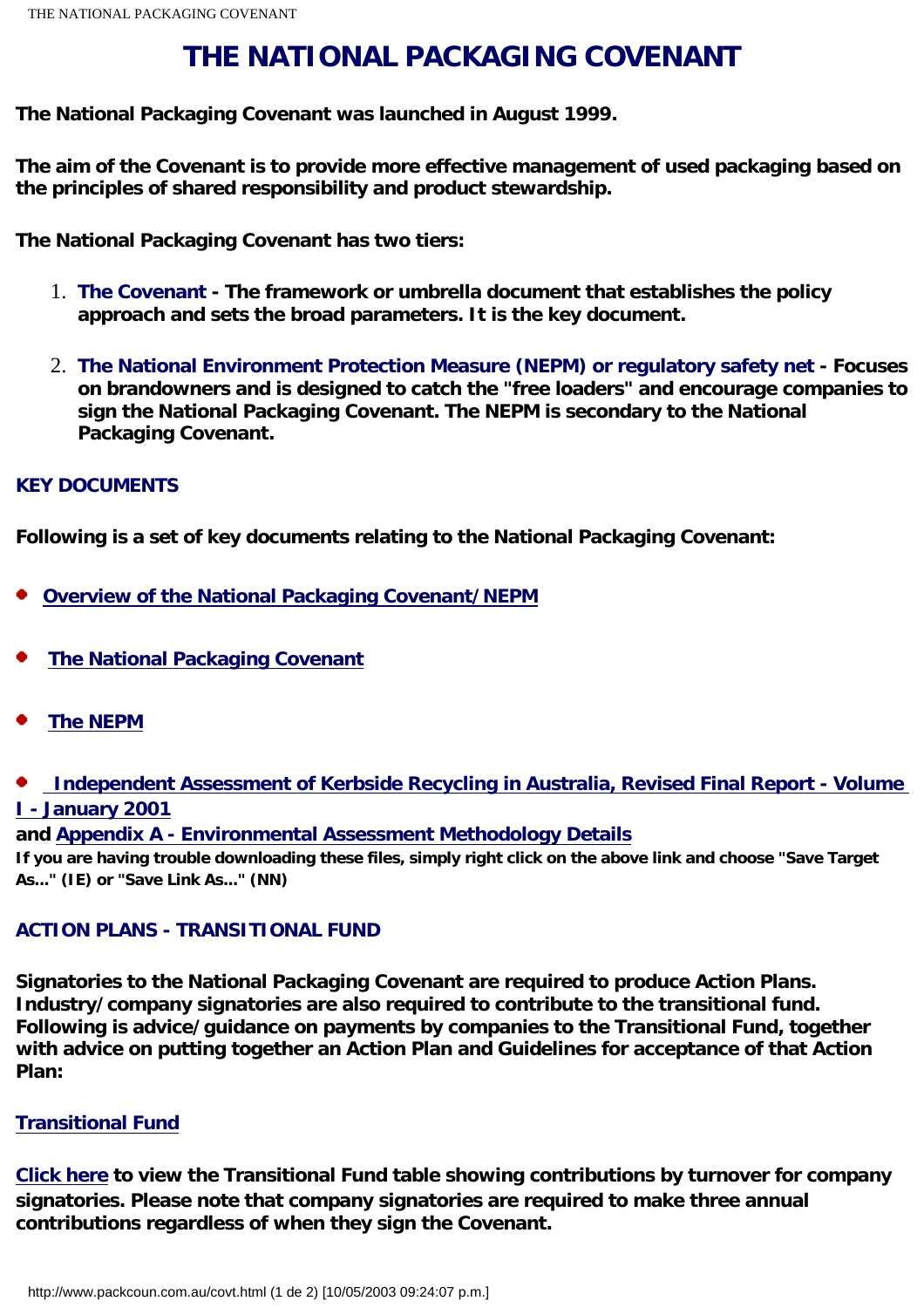THE NATIONAL PACKAGING COVENANT

## **For further information about the Transitional Fund, please contact:**

 **Mr Gerard Van Rijswijk Executive Director Association of Liquidpaperboard Carton Manufacturers P O Box 6250 North Sydney NSW 2606 Tel: +61 2 9954 4588 Fax: +61 2 9954 4546 Email: [gvan@alc.asn.au](mailto:gvan@alc.asn.au)** 

- **[Action Plan Development Guidelines](http://www.ea.gov.au/industry/waste/covenant/kit.html%20)**
- **[Action Plan Pre-Registration Assessment Guidelines](http://www.packcoun.com.au/preregassguidelines.html)**

## **Action Plans :**

**Following are Action Plans - by category - submitted and approved by Covenant signatories:**

- **For companies [click here](http://www.packcoun.com.au/ap_companies.htm)**
- **For governments [click here](http://www.packcoun.com.au/ap_govts.htm)**
- **For local governments [click here](http://www.packcoun.com.au/ap_localgovt.htm)**
- **For industry associations [click here](http://www.packcoun.com.au/ap_assoc.htm)**
- **[Signatories to the National Packaging Covenant](http://www.packcoun.com.au/covtsign1.html)**

### **Signing on to the National Packaging Covenant**

**Following are contact details for signing on to the Covenant:**

**Ms Barbara Butt Environmental Stewardship Team, Sustainable Industries Branch Environment Australia P O Box 787 CANBERRA ACT 2601 Tel: +612 6274 1679 Fax: +612 6274 1640 E-mail:[barbara.butt@ea.gov.au](mailto:barbara.butt@ea.gov.au) [http:\\www.environment.gov.au/epg/covenant/](http://www.packcoun.com.au/\\www.environment.gov.au/epg/covenant/)**

## **[Presentations on the National Packaging Covenant by the PCA](http://www.packcoun.com.au/speechpage.html)**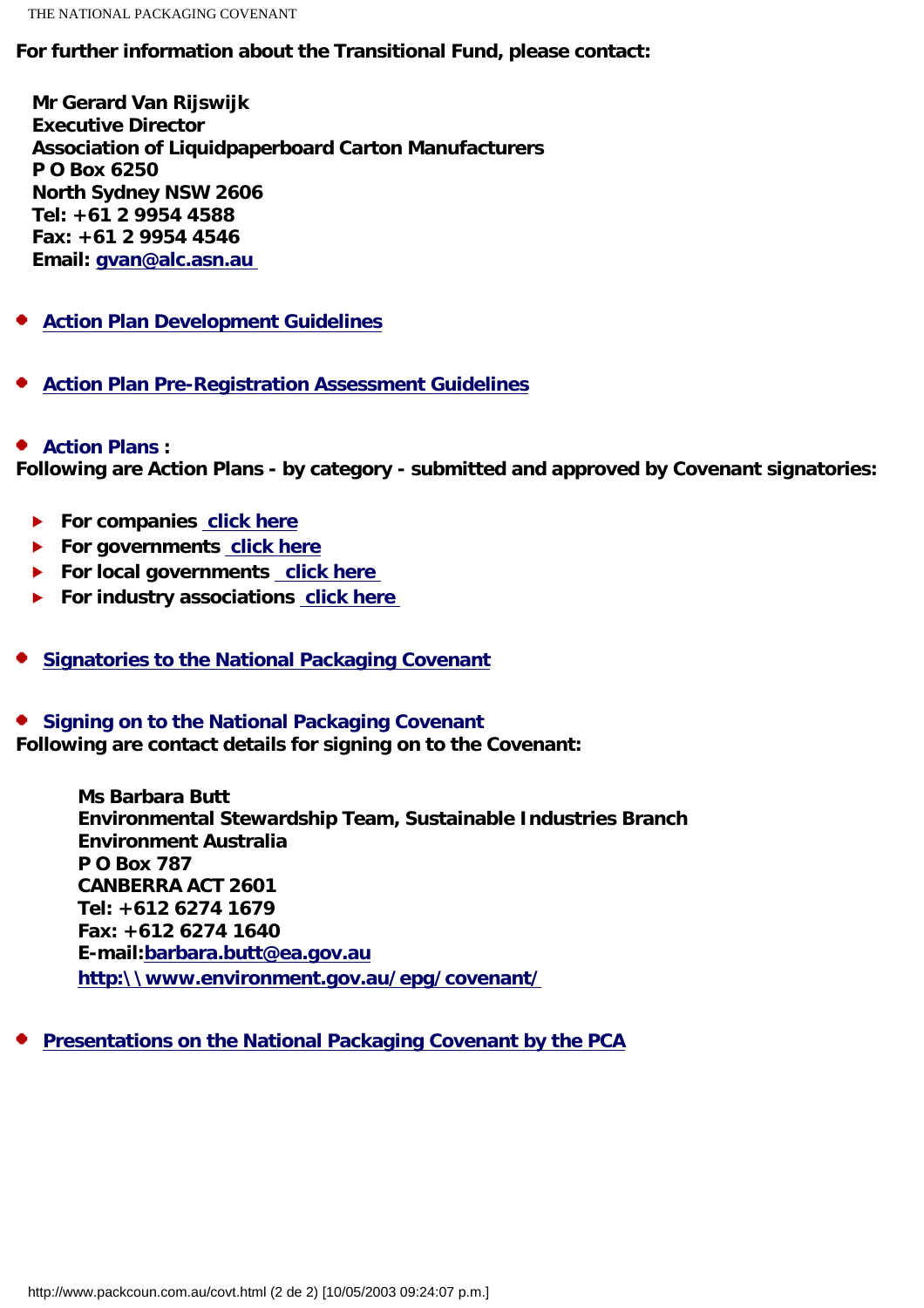#### <span id="page-55-0"></span>**Important legal notice**



**News Activities Institutions** The EU at a glance **Official documents Information sources** 



**[Print version](http://europa.eu.int/scadplus/printversion/en/lvb/l21225.htm) | [What's new?](http://europa.eu.int/geninfo/whatsnew.htm) | [Search](http://europa.eu.int/geninfo/query_en.htm) | [Contact](mailto:mailbox@scadplus.cec.eu.int) | [Index](http://europa.eu.int/scadplus/leg/en/index_01.htm) | [Glossary](http://europa.eu.int/scadplus/leg/en/cig/g4000.htm)**



[WASTE MANAGEMENT](http://europa.eu.int/scadplus/leg/en/s15002.htm) >

# **Management of end-of-life vehicles**

## **1) OBJECTIVE**

To prevent waste from end-of-life vehicles and promote the collection, re-use and recycling of their components to protect the environment.

# **2) ACT**

**Directive 2000/53/EC of the European Parliament and of the Council of 18 September 2000 on end**-**of**-**life vehicles [Official Journal L 269, 21.10.2000].**

# **3) SUMMARY**

1. Following the Council Resolution of 7 May 1990 on waste management policy, the Commission proposed various measures to combat certain categories of waste. Several waste streams have therefore already been the subject of Community regulation ( [waste oil](http://europa.eu.int/scadplus/leg/en/lvb/l21206.htm) , [waste batteries and accumulators](http://europa.eu.int/scadplus/leg/en/lvb/l21202.htm) , [waste](#page-49-1) [packaging](#page-49-1) , sewage sludge).

2. The 5th Community action programme in the field of the environment and sustainable development stresses the need to modify both methods of production and development and consumer behaviour.

The Community approach to waste management is based on two complementary strategies:

- avoiding waste by improving product design;
- increasing the recycling and re-use of waste.

3. By Resolution of 14 November 1996, the European Parliament called on the Commission to legislate on waste streams, in particular end-of-life vehicles, on the basis of product liability. The Commission took the view that a specific directive was necessary given the importance of this type of waste. This position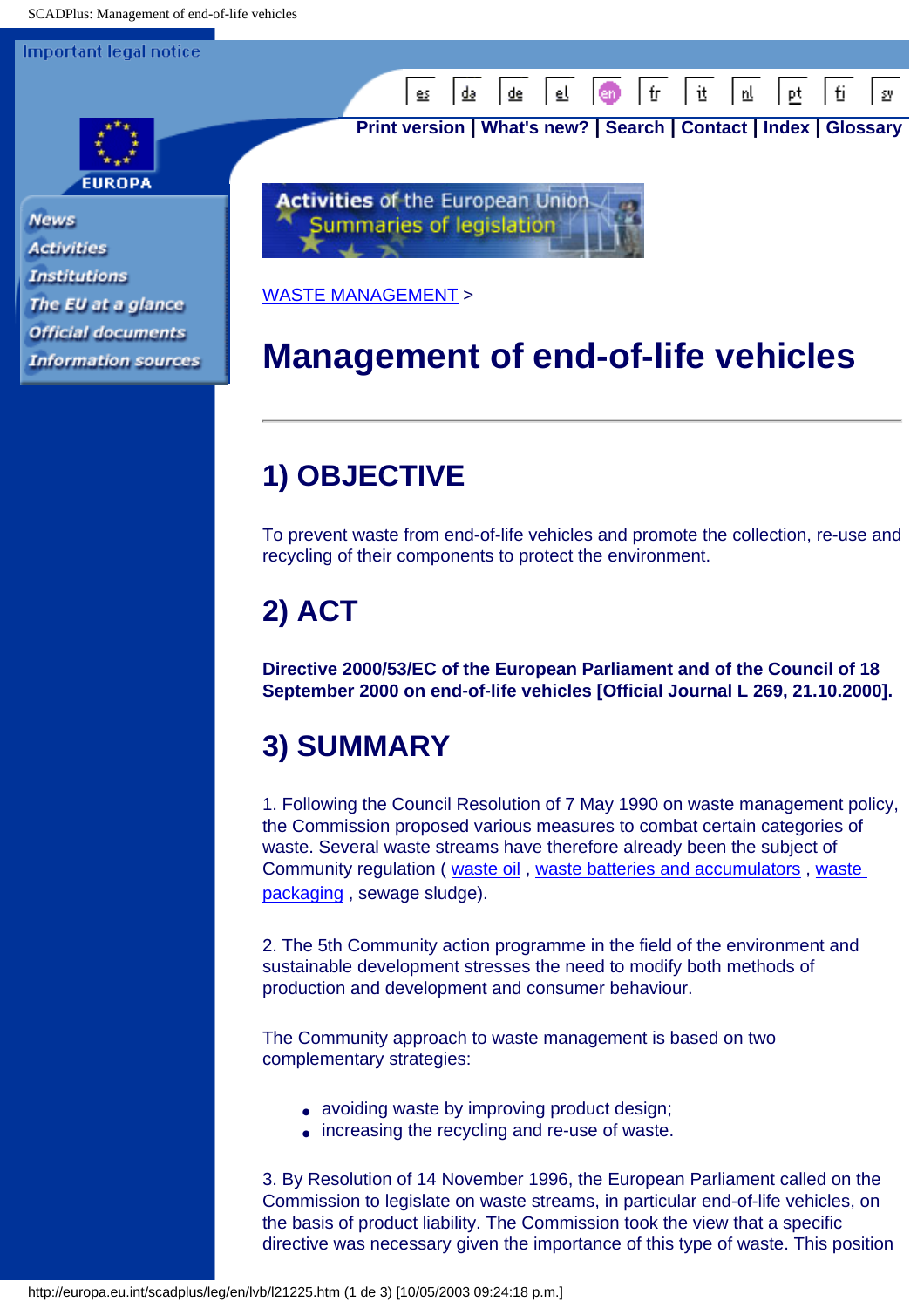is shared by the OECD Working Party on waste streams, whose 1995 report considers the treatment of end-of-life vehicles as a priority towards the overall objective of reducing waste.

4. The Directive defines an end-of-life vehicle as any type of vehicle which is waste within the meaning of Directive 75/442/EEC. The scope of the Directive therefore covers:

- any end-of-life vehicle designated as category M1 or N1 (as defined in section A of Annex II to Directive 70/156/EEC);
- two- or three-wheel motor vehicles and their components.

5. Waste prevention is the priority objective of the Directive. To this end, it stipulates that vehicle manufacturers and material and equipment manufacturers must:

- endeavour to reduce the use of hazardous substances when designing vehicles;
- design and produce vehicles which facilitate the dismantling, re-use, recovery and recycling of end-of-life vehicles;
- increase the use of recycled materials in vehicle manufacture;
- ensure that components of vehicles placed on the market after 1 July 2003 do not contain mercury, hexavalent chromium, cadmium or lead, except in the cases listed in Annex II. The Commission must amend the Annex in the light of scientific and technical progress.

6. The Directive also introduces provisions on the collection of all end-of-life vehicles (Article 5). Member States must set up collection systems for end-of-life vehicles and for waste used parts. They must also ensure that all vehicles are transferred to authorised treatment facilities, and must set up a system of deregistration upon presentation of a certificate of destruction. Such certificates are to be issued when the vehicle is transferred, free of charge, to a treatment facility.

7. The last holder of an end-of-life vehicle will be able to dispose it free of charge ("free take-back" principle). Producers must meet all, or a significant part of, the cost of applying this measure.

8. The storage and treatment of end-of-life vehicles is also subject to strict control, in accordance with the requirements of Directive 75/442/EEC and those of Annex I to the Directive. Establishments or undertakings carrying out treatment operations must strip end-of-life vehicles before treatment and recover all environmentally hazardous components. Priority must be given to the re-use and recycling of vehicle components (batteries, tyres, oil).

9. At the moment, 75% of end-of-life vehicles are recycled (metal content). The aim of this Directive is to increase the rate of re-use and recovery to 85% by average weight per vehicle and year by 2006, and to 95% by 2015, and to increase the rate of re-use and recycling over the same period to at least 80% and 85% respectively by average weight per vehicle and year. Less stringent objectives may be set for vehicles produced before 1980.

10. Member States must ensure that producers use material coding standards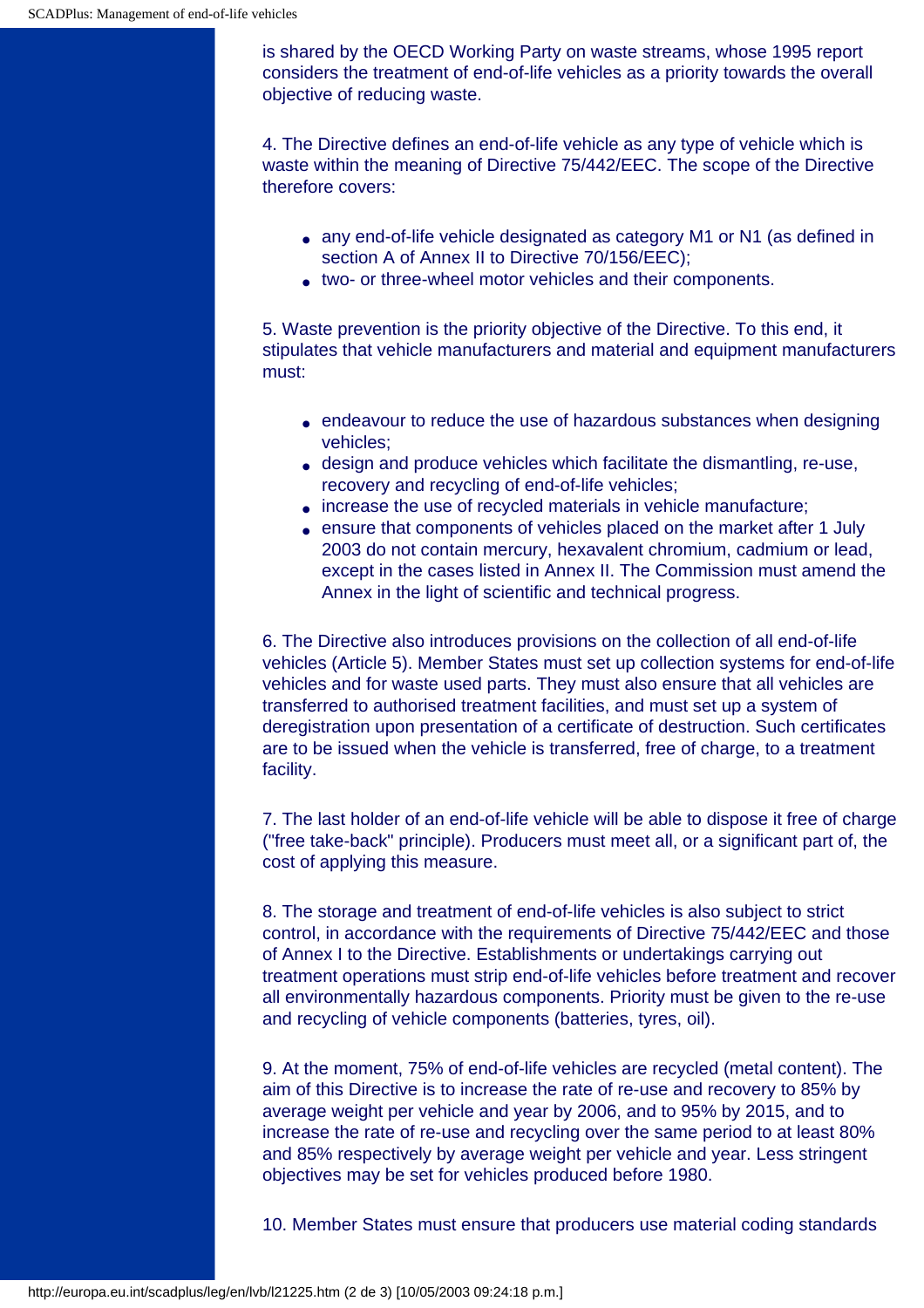which allow identification of the various materials during dismantling. The Commission must establish European standards on material coding and identification.

11. Economic operators must provide prospective purchasers of vehicles with information on the recovery and recycling of vehicle components, the treatment of end-of-life vehicles and progress with regard to re-use, recycling and recovery. On the basis of this information, Member States must report to the Commission every three years on the implementation of the Directive. The Commission must then publish a report on the implementation of the Directive.

12. Member States may transpose certain of the Directive's provisions by means of agreements with the economic sectors concerned.

| Act                            | Date of entry into<br>force | <b>Final date for</b><br>implementation in<br>the Member States |
|--------------------------------|-----------------------------|-----------------------------------------------------------------|
| <b>Directive</b><br>2000/53/EC | 21.10.2000                  | 21.04.2002                                                      |

## **4) IMPLEMENTING MEASURES**

**Decision 2002/525/EC** - **Official Journal L 170, 29.06.2002**

Commission Decision of 27 June 2002 amending Annex II of Directive 2000/53/EC of the European Parliament and of the Council on end-of-life vehicles.

## **Decision 2002/151/EC** - **Official Journal L 50, 21.02.2002**

Commission Decision of 19 February 2002 on minimum requirements for the certificate of destruction issued in accordance with Article 5(3) of Directive 2000/53/EC of the European Parliament and of the Council on end-of-life vehicles.

## **Decision 2001/753/EC- Official Journal L 282, 26.10.2001**

Commission Decision of 17 October 2001, concerning a questionnaire for Member States' reports on the implementation of Directive 2000/53/EC of the European Parliament and of the Council on end-of-life vehicles.

# **5) FOLLOW-UP WORK**

Last updated: 22.02.2002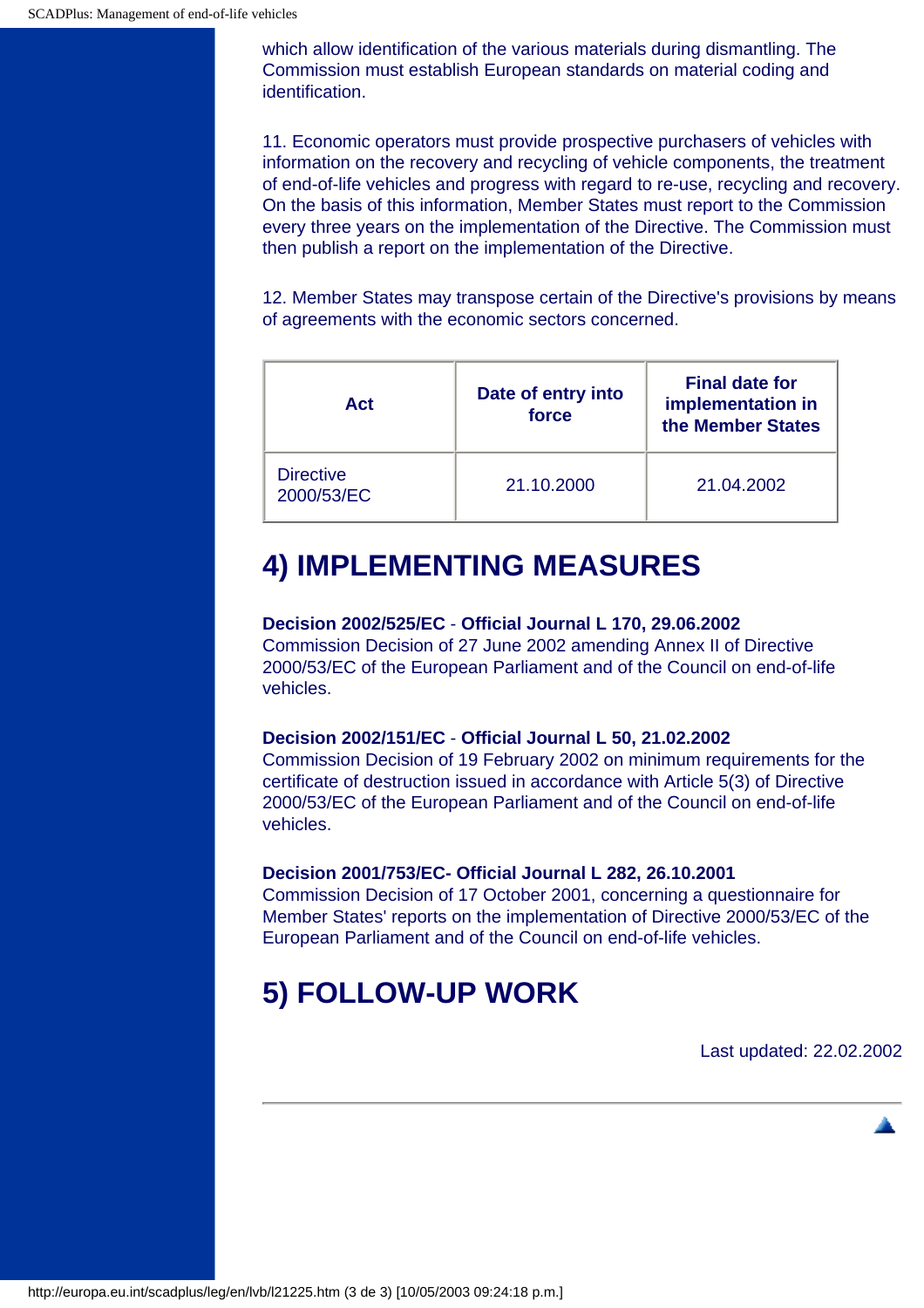<span id="page-58-0"></span>EUROPA - Enterprise - Environmentally-frendly electrical and electronic equipment

**IMPORTANT LEGAL NOTICE** - The information on this site is subject to a [disclaimer](http://www.europa.eu.int/geninfo/disclaimer_en.htm) and a [copyright notice.](http://www.europa.eu.int/geninfo/copyright_en.htm)



## **Environmentally friendly end use equipment – proposal for an EuE Directive**

The Commission is currently examining strategies as to how other policy areas can integrate environmental aspects. This proposal demonstrates how such integration can be achieved in practice.

The working paper contains an initial draft text for a directive which **harmonises requirements concerning the design of end use equipment to ensure the free movement of these products within the internal market, aiming to improve their overall impact on the environment**, and thus providing an efficient use of resources and a high level of environmental protection compatible with sustainable development.

The intention is to shape one framework directive by merging two initiatives - the EEE (impact on the environment of electrical and electronic equipment) and the EER (energy efficiency requirements) - on which previous consultations already took place.

[A workshop](http://www.europa.eu.int/comm/enterprise/electr_equipment/eee/workshop.htm) on implementation issues of the EEE draft Directive took place on 21- 22 February 2002.

[An experts' meeting](http://www.europa.eu.int/comm/enterprise/electr_equipment/eee/workshop9-10-02/index.htm) for life cycle data for eco-design of EEE took place on 9 October 2002.

[A stakeholders' workshop](http://www.europa.eu.int/comm/enterprise/electr_equipment/eee/stakeholderspresentation.pdf) **30** on the EER draft Directive took place on 30 April 2002.

The working document aims at laying down one single framework for the setting of eco-design requirements and at providing the possibility for setting more detailed requirements.

This paper is intended to generate interest and feedback from stakeholders. Information concerning further developments relating to this proposal will be published on this website.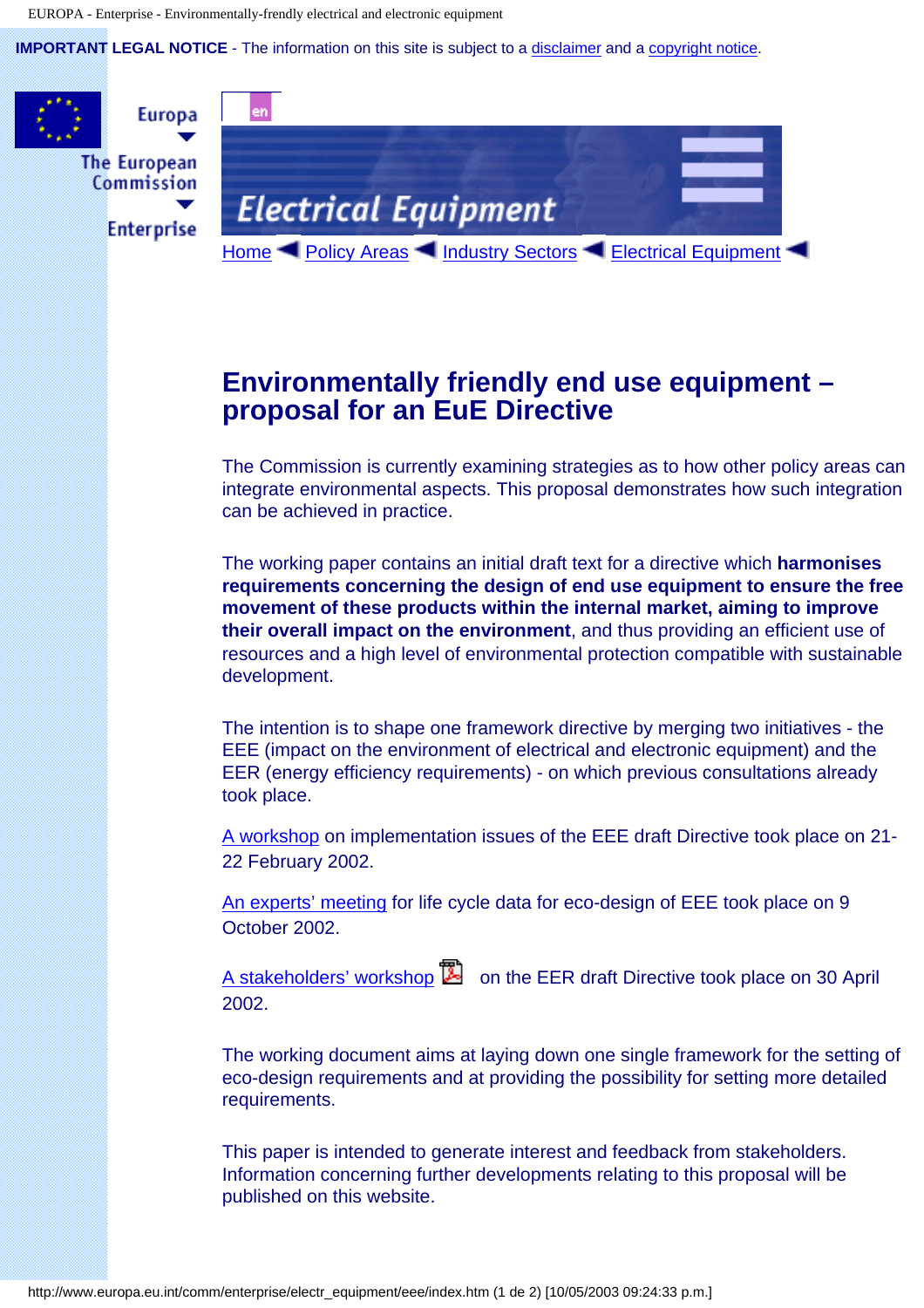[Working paper for a proposed DIRECTIVE OF THE EUROPEAN](http://www.europa.eu.int/comm/enterprise/electr_equipment/eee/workdoc09102002.pdf) [PARLIAMENT AND OF THE COUNCIL establishing a framework](http://www.europa.eu.int/comm/enterprise/electr_equipment/eee/workdoc09102002.pdf) for Eco-design of End use Equipment

The European Commission would like to invite comments from all interested parties on the concepts which are described in this paper. Comments may be sent via e-mail to the following address:

**WHAT'S NEW** 

**KEY ISSUE** 













[Michail.Papadoyannakis@cec.eu.int](mailto:Michail.papadoyannakis@cec.eu.int) OR [Andre.Brisaer@cec.eu.int](mailto:andre.brisaer@cec.eu.int)

Relevant comments will in principle be published [here](http://www.europa.eu.int/comm/enterprise/electr_equipment/eee/comments/index.htm), unless the sender explicitly requests the comment not to be published. Anonymous comments will not be published. The Commission reserves the right not to publish comments which it receives.

The Commission analyses carefully the contributions to see whether and to what extent, the views expressed can be accomodated in the Commission proposal.

A stakeholders' meeting for discussing the initiative and the working paper took place on 18 November 2002. The issues presented and the comments discussed are available [here](http://www.europa.eu.int/comm/enterprise/electr_equipment/eee/eue20021118.pdf).

Last update: 20/01/2003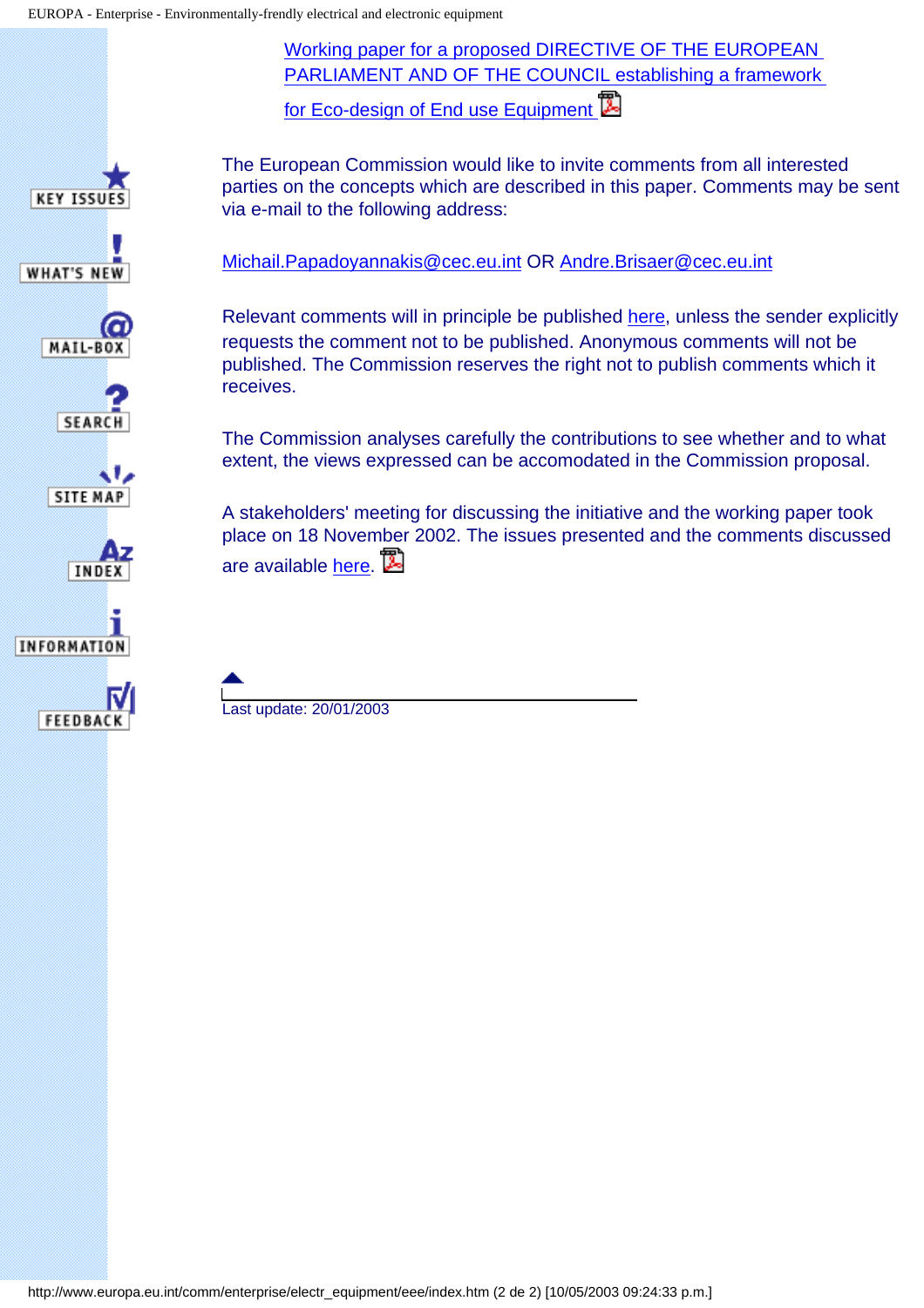### <span id="page-60-0"></span>**Important legal notice**



**News Activities Institutions** The EU at a glance **Official documents Information sources** 

 $|$  pt l≘s ∶ ∐£i ls⊻

**[Print version](http://europa.eu.int/scadplus/printversion/en/lvb/l32004.htm) | [What's new?](http://europa.eu.int/geninfo/whatsnew.htm) | [Search](http://europa.eu.int/geninfo/query_en.htm) | [Contact](mailto:mailbox@scadplus.cec.eu.int) | [Index](http://europa.eu.int/scadplus/leg/en/index_01.htm) | [Glossary](http://europa.eu.int/scadplus/leg/en/cig/g4000.htm)**

**Activities of the European Union** Summaries of legislation

[CONSUMERS](http://europa.eu.int/scadplus/leg/en/s16000.htm) > [ENERGY](http://europa.eu.int/scadplus/leg/en/s14000.htm) > [TECHNICAL HARMONISATION](http://europa.eu.int/scadplus/leg/en/s06011.htm) >

# **Labelling household appliances**

## **1) OBJECTIVE**

To harmonise national measures relating to the publication of information on the consumption of energy and of other essential resources by household appliances, thereby allowing consumers to choose appliances on the basis of their energy efficiency.

# **2) COMMUNITY MEASURES**

**Council Directive 92/75/EEC of 22 September 1992 on the indication by labelling and standard product information of the consumption of energy and other resources by household appliances.**

# **3) CONTENTS**

1. The Directive applies to the following types of household appliances, even where these are sold for non-household uses:

- refrigerators, freezers and their combinations;
- washing machines, dryers and their combinations;
- dishwashers:
- ovens;
- water heaters and hot-water storage appliances;
- lighting sources;
- air-conditioning appliances.

2. Household appliances offered for sale, hire or hire-purchase must be accompanied by a fiche and a label providing information relating to their consumption of energy (electrical or other) or of other essential resources.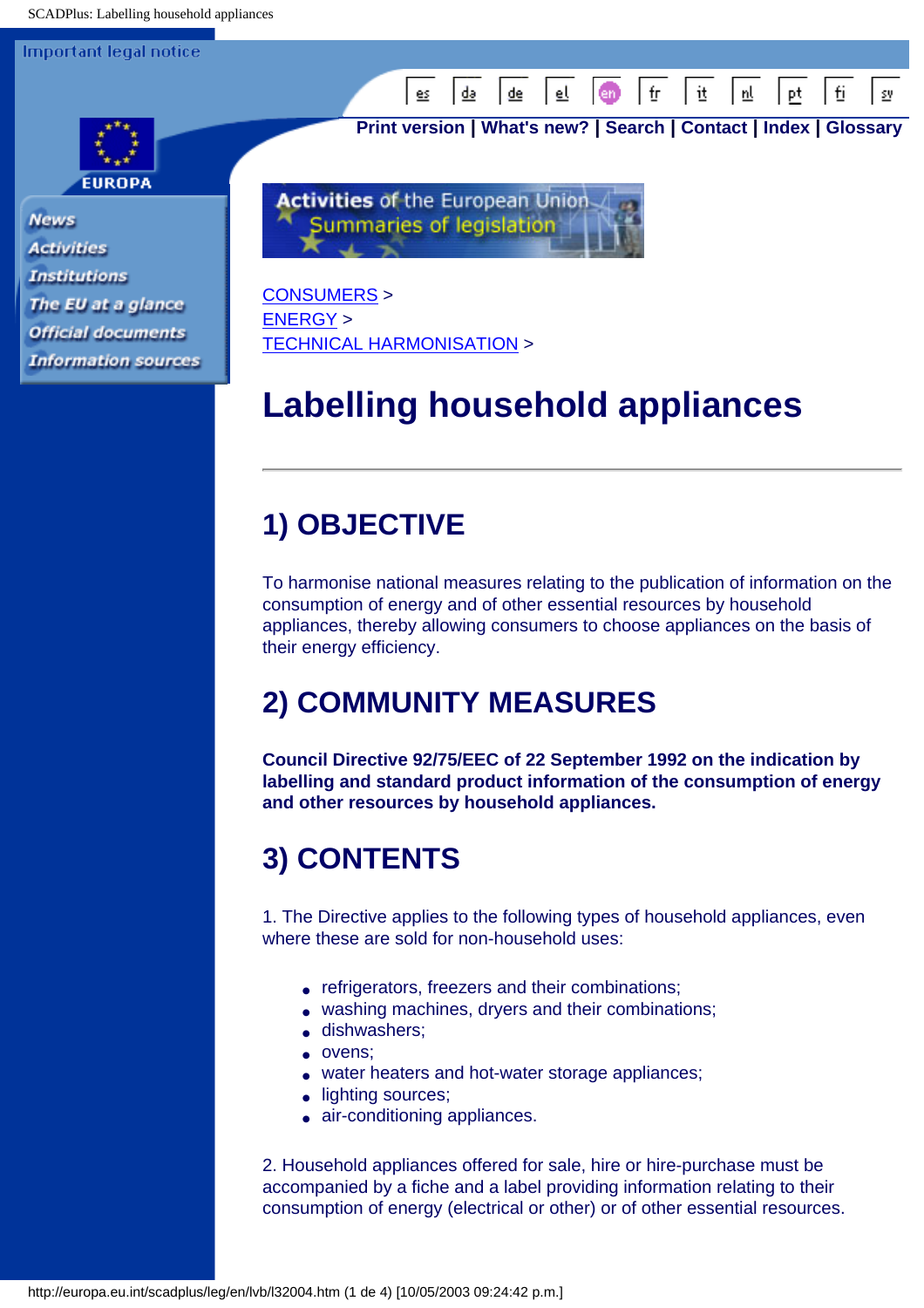3. The supplier must establish technical documentation sufficient to enable the accuracy of the information contained in the label and the fiche to be assessed. This documentation must include:

- a general description of the product;
- the results of design calculations, where necessary;
- test reports:
- where values are derived from those obtained for similar models, the same information for these models.

The supplier shall make this documentation available for inspection purposes for a period ending five years after the last product has been manufactured.

4. Suppliers must provide:

- a free label, to be attached to the appliance by the dealer in the appropriate position and in the appropriate language version;
- a product fiche, contained in all the brochures relating to the product or, where these are not provided, in all other literature provided with the appliance.

Suppliers are responsible for the accuracy of the information contained in the labels and fiches that they supply and are deemed to have given their consent to the publication of the information.

5. Where appliances are offered for sale, hire or hire-purchase by catalogue or by other means whereby the potential customer is unable to see the appliance displayed, the essential information contained in the label or fiche must be provided to the potential customer before purchase.

6. Information on airborne noise provided pursuant to Directive 86/594/EEC, and other public information relating to the appliance in question and provided pursuant to other Community legislation, must be included on the label or fiche.

7. Member States must take the necessary measures to:

- ensure that all suppliers and dealers established in their territory fulfil their obligations under this Directive;
- prohibit the display of labels, marks, symbols or inscriptions relating to energy consumption which do not comply with the requirements of this Directive and which are likely to cause confusion, with the exception of Community or national environmental labels;
- launch educational and promotional information campaigns aimed at encouraging more responsible use of energy by private consumers.

8. Where Member States have grounds for suspecting that the information contained in labels or fiches is incorrect, they may require suppliers to furnish evidence.

9. The Commission is assisted by an advisory committee.

10. The Directives adopted in implementation of the present Directive must specify: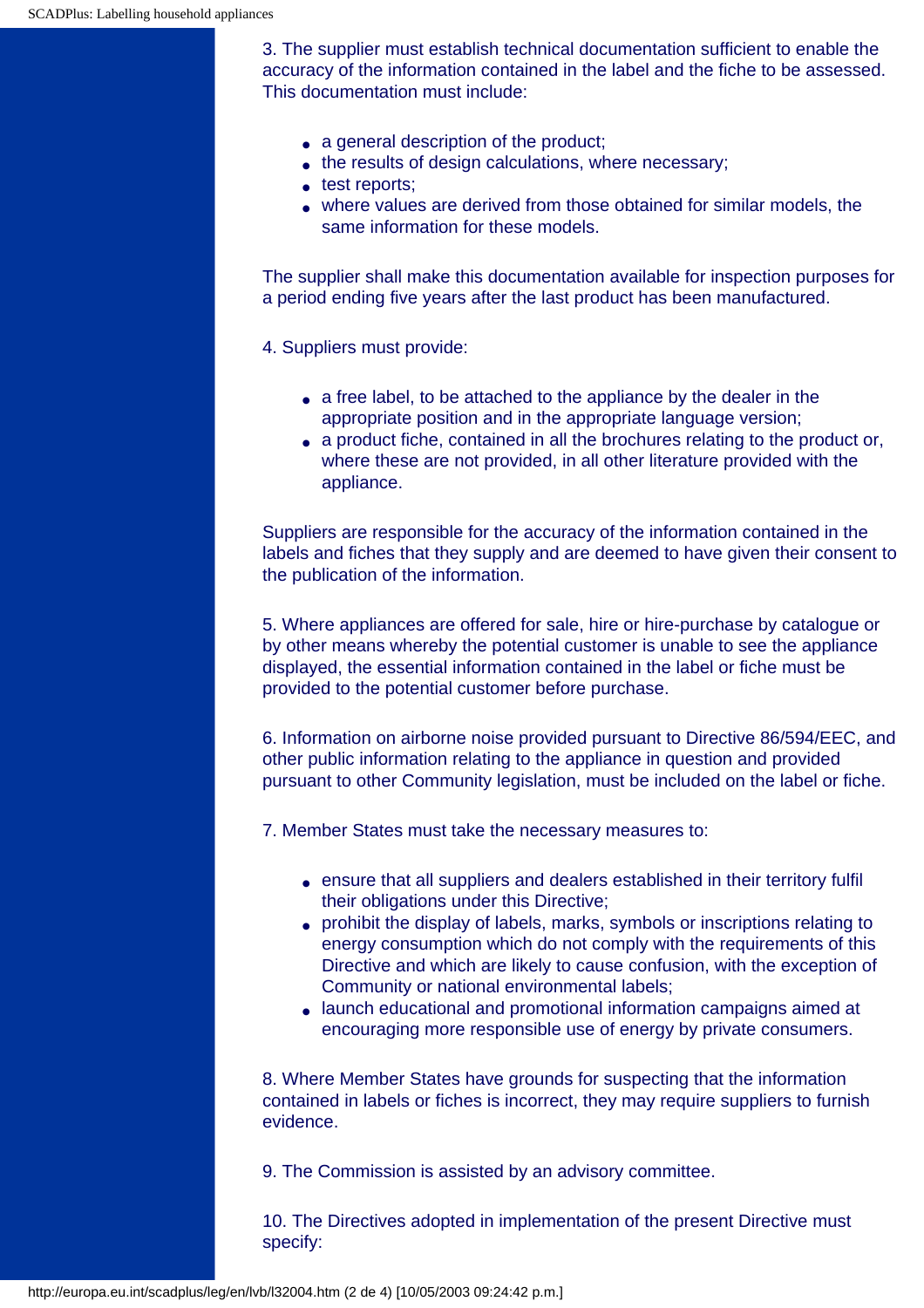- the exact definition of the type of appliances to be included;
- the measurement standards and methods to be used in obtaining the information relating to energy consumption;
- details of the technical documentation required;
- the design and content of the label;
- the location where the label shall be fixed to the appliance;
- the content and where appropriate the format of the fiche, on which must be included the information appearing on the label;
- the information details to be provided in the case of mail-order offers for sale.

11. This Directive cancels Directive 79/530/EEC. Directive 79/531/EEC is considered as implementing this Directive for electric ovens.

# **4) DEADLINE FOR IMPLEMENTATION OF THE LEGISLATION IN THE MEMBER STATES**

01.07.1993

# **5) DATE OF ENTRY INTO FORCE (if different from above)6) REFERENCES**

**Official Journal L 297, 13.10.1992**

# **7) FOLLOW-UP WORK8) COMMISSION IMPLEMENTING MEASURES**

### **Directive 94/2/EC** - **Official Journal L 45, 17.02.1994**

Commission Directive of 21 January 1994 implementing Council Directive 92/75/EEC with regard to energy labelling of household electric refrigerators, freezers and their combinations.

### **Directive 95/12/EC** - **Official Journal L 136, 21.06.1995**

Commission Directive of 23 May 1995 implementing Council Directive 92/75/EEC with regard to energy labelling of household washing machines. Amended by Directive 96/89/EC - Official Journal L 388, 28.12.1996.

### **Directive 95/13/EC** - **Official Journal L 136, 21.06.1995**

Commission Directive of 23 May 1995 implementing Council Directive 92/75/EEC with regard to energy labelling of household electric tumble dryers.

### **Directive 96/60/EC** - **Official Journal L 266, 18.10.1996**

Commission Directive of 19 September 1996 implementing Council Directive 92/75/EEC with regard to energy labelling of household combined washerdryers.

### **Directive 97/17/EC** - **Official Journal L 118, 07.05.1997**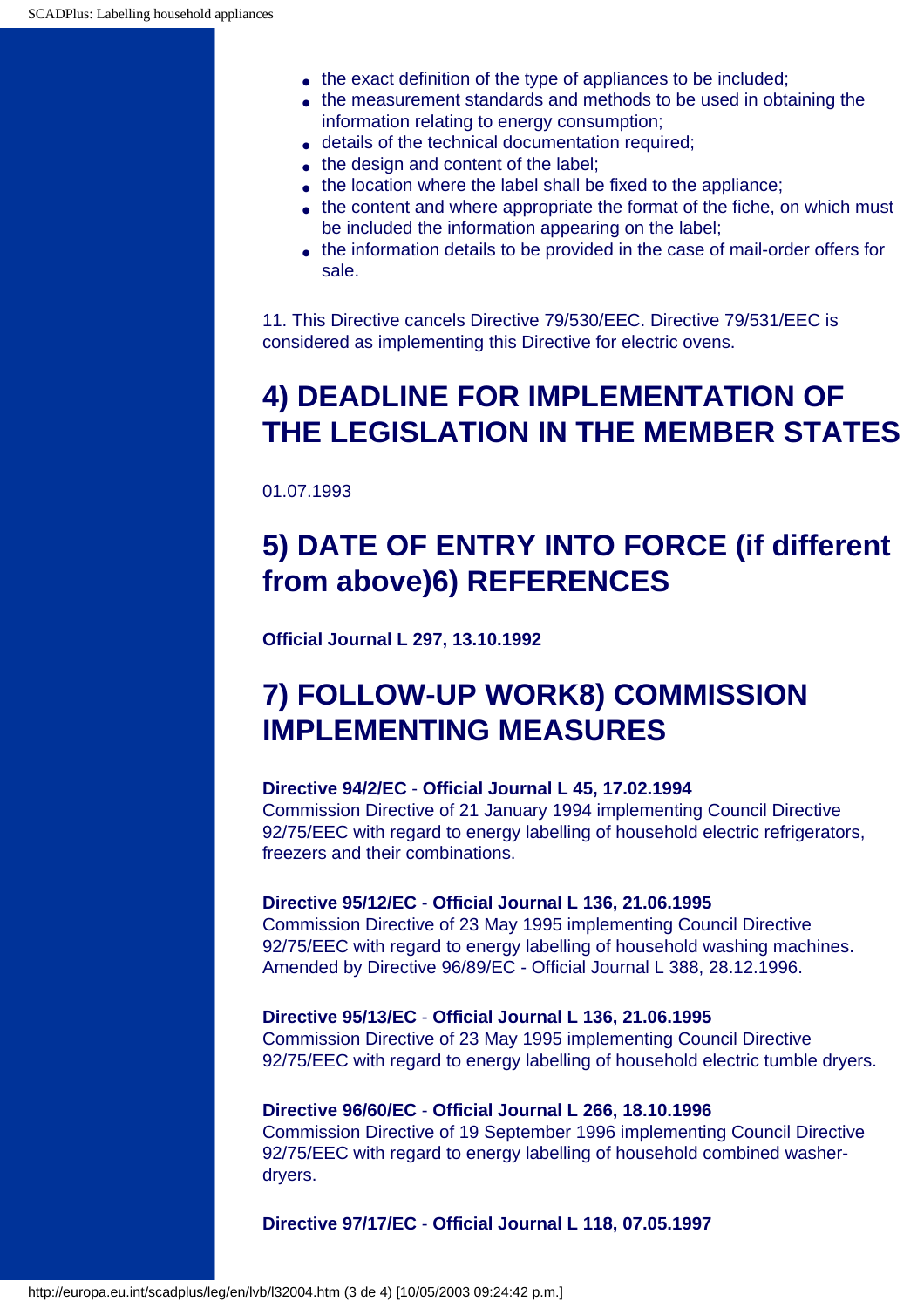Commission Directive of 16 April 1997 implementing Council Directive 92/75/EEC with regard to energy labelling of household dishwashers. Amended by the following measure: **Directive 1999/9/EC** - **Official Journal L 56, 04.03.1999**

## **Directive 98/11/EC** - **Official Journal L 71, 10.03.1998**

Commission Directive 98/11/EC of 27 January 1998 implementing Council Directive 92/75/EEC with regard to energy labelling of household lamps.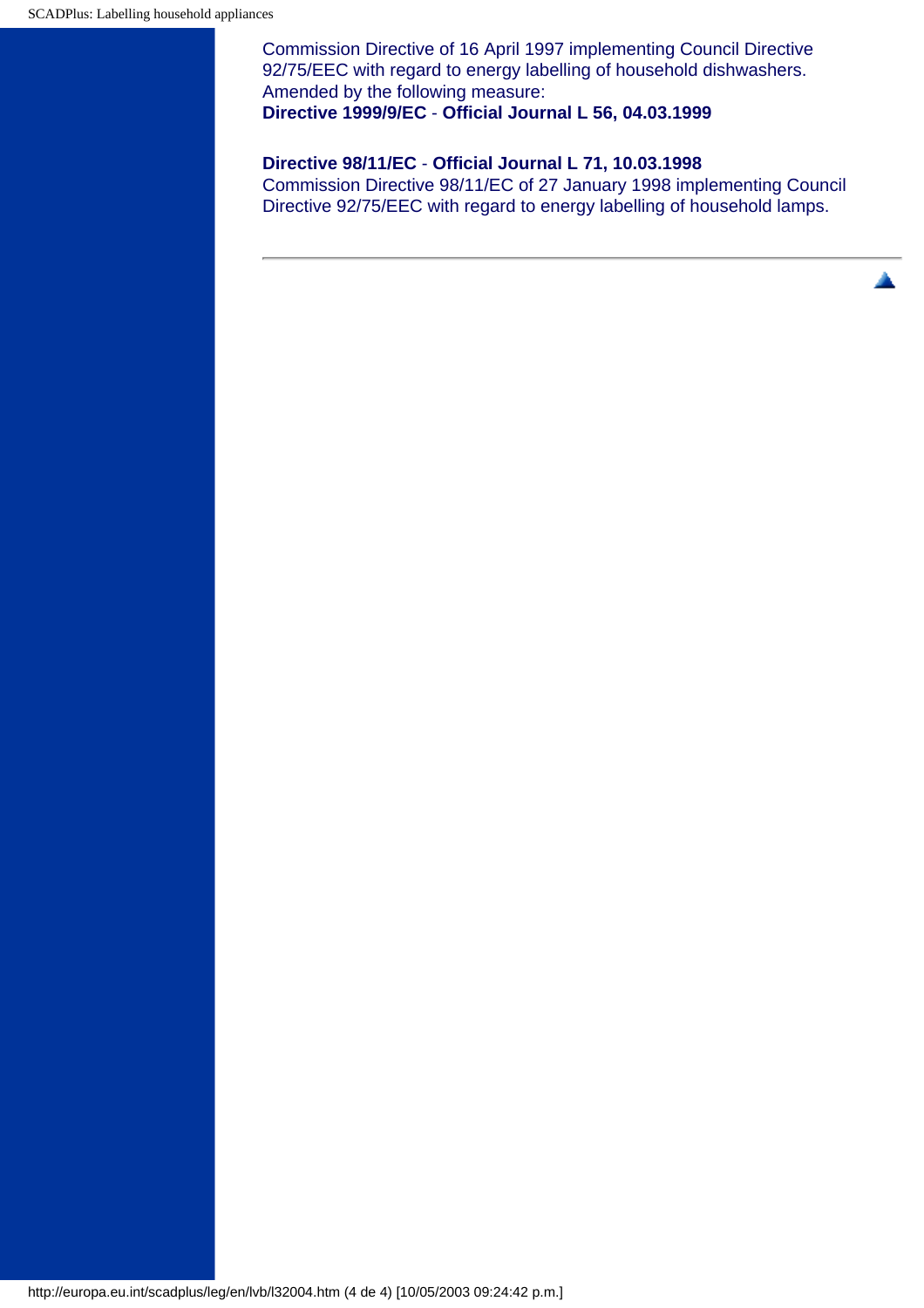#### <span id="page-64-0"></span>**Important legal notice**



**News Activities Institutions** The EU at a glance **Official documents Information sources** 

 $\frac{d}{d}$  $|_{pt}|$ | fi | sv l≘⊴

**[Print version](http://europa.eu.int/scadplus/printversion/en/lvb/l27034.htm) | [What's new?](http://europa.eu.int/geninfo/whatsnew.htm) | [Search](http://europa.eu.int/geninfo/query_en.htm) | [Contact](mailto:mailbox@scadplus.cec.eu.int) | [Index](http://europa.eu.int/scadplus/leg/en/index_01.htm) | [Glossary](http://europa.eu.int/scadplus/leg/en/cig/g4000.htm)**

**Activities of the European Union** Summaries of legislation

[ENERGY](http://europa.eu.int/scadplus/leg/en/s14000.htm) >

# **Energy efficiency: ENERGY STAR Programme**

## **1) OBJECTIVE**

To coordinate the labelling of energy-efficient office equipment using the "ENERGY STAR" logo.

# **2) ACT**

**Council Decision 2001/469/EC of 14 May 2001 concerning the conclusion on behalf of the European Community of the Agreement between the Government of the United States of America and the European Community on the coordination of energy**-**efficient labelling programs for office equipment [Official Journal L 172, 26.06.2001]**

The detailed arrangements for implementing this Agreement at Community level have been put forward in:

**Regulation (EC) No 2422/2001 of the European Parliament and of the Council of 6 November 2001 on a Community energy**-**efficient labelling programme for office equipment [Official Journal L 332, 15.12.2001]**

## **3) SUMMARY**

### 1. **Context**

Office equipment (personal computers, monitors, fax machines, scanners, copiers, printers, etc.) accounts for a large proportion of electricity consumption in the tertiary sector. In the context of the Community's international commitments, particularly in the area of climate change (notably the [Kyoto](http://europa.eu.int/scadplus/leg/en/lvb/l28060.htm)  [Protocol](http://europa.eu.int/scadplus/leg/en/lvb/l28060.htm) ), and given its objectives in such areas as sustainable development, the energy-efficiency initiatives take on special significance. The coordinated labelling programme (known as ENERGY STAR) will enable consumers to identify energy-efficient appliances and should therefore result in electricity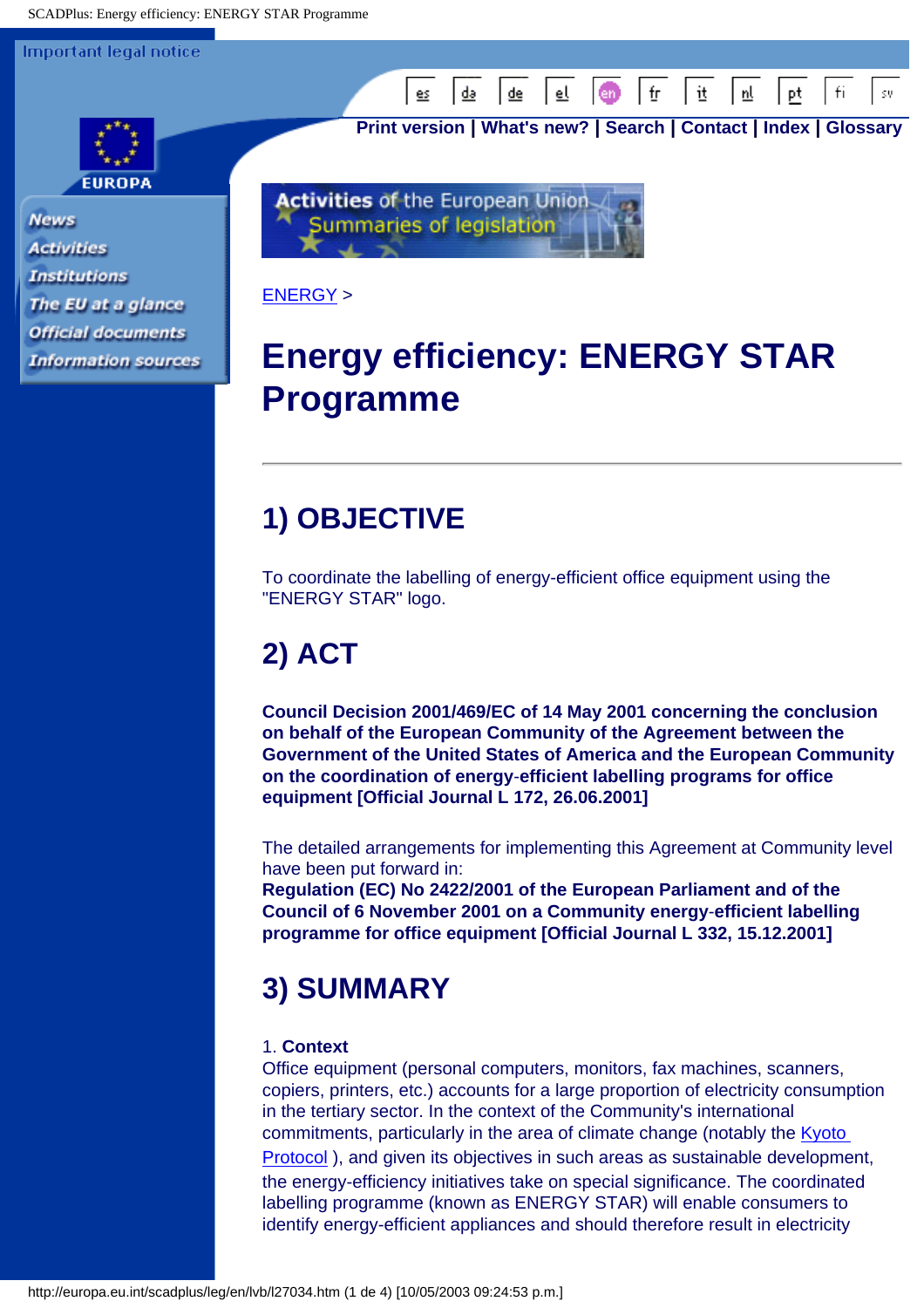savings that will help not only to protect the environment but also to ensure the security of energy supply. The programme may also help to encourage the manufacture and sale of energy-efficient products.

### **EC-USA Agreement**

### 2. **General provisions**

The Agreement, concluded for five years, sets up, between the United States and the Community, a common labelling programme for energy-efficient office equipment. ENERGY STAR is the name of the joint programme and logo and is a US-registered service mark owned by the United States Environmental Protection Agency (EPA).

#### 3. **Participation in the programme**

Participation in the programme is voluntary, and the Agreement makes provision for manufacturers, vendors or resale agents of the products in question to register as participants in the programme and to be authorised to use the "ENERGY STAR" logo to identify their products, provided that these meet the requirements set out in Annex C to the Agreement (e.g. low-power "sleep" mode option for monitors). The Agreement basically covers the office equipment listed in the Annex thereto (monitors, computers and operating systems, but also fax machines, scanners, copiers and printers).

The products identified by the ENERGY STAR logo are tested at the participants' installations or by an independent testing laboratory. The management bodies designated by the two signatories may also test or examine products in order to verify whether they comply with the specifications set out in the Agreement.

#### 4. **Management of the programme**

Each party designates a management body to be responsible for the management of the ENERGY STAR Programme: on the one hand, the United States Environmental Protection Agency (EPA) and, on the other, the Commission, which has assigned the task of setting and reviewing the technical specifications and of monitoring the application of the programme within the Community to an appropriate body, viz. the European Union Energy Star Board. This body, which is made up, in part, of national representatives, will advise and assist the Commission in the management of the programme.

The Agreement sets out guidelines on the proper use of the ENERGY STAR name. These guidelines cover not only the use of the logo as a label but also the use of the ENERGY STAR name in educational documents, advertisements, etc.

### 5. **Amendment and termination of the Agreement**

The parties are free to amend the Agreement (e.g. addition of a new item of equipment) by mutual agreement of the two management bodies. They may also terminate the Agreement at any time by giving three months' notice, in which case the European Community will no longer be able to use the ENERGY STAR mark, since it is the property of the EPA.

### **Community Regulation**

#### 6. **Objective**

The objective of the Regulation is to lay down the relevant rules for the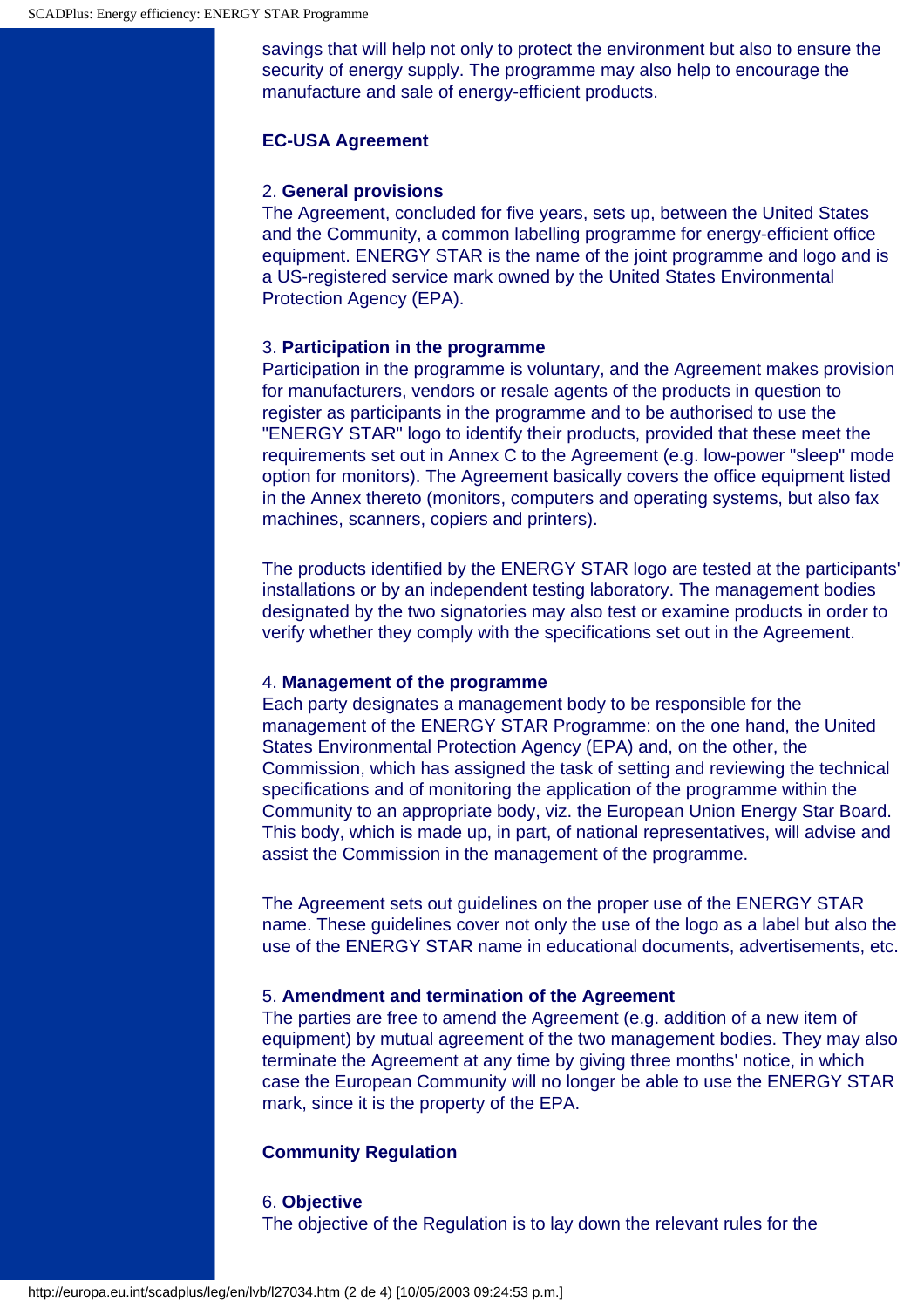implementation of the above-mentioned Agreement in the European Community.

## 7. **Management at Community level**

The implementation of the ENERGY STAR Programme within the European Community is managed by the Commission, which has set up, for this purpose, a management body known as the European Union Energy Star Board (EUESB) (see point 4). The Regulation also provides for the participation of the various parties affected by the programme such as the manufacturers, retailers, environmental protection agencies, etc.

One year after the entry into force of this Regulation, and at twelve-monthly intervals thereafter, the EUESB will be required to submit a report on market penetration by products bearing the logo and on the technologies available for the reduction of energy consumption.

### 8. **Implementation**

Within six months of the entry into force of the Regulation, the Commission will adopt a Working Plan incorporating an implementation strategy for the subsequent three years. The Plan, which will be reviewed each year, will help in the elaboration of:

- energy efficiency improvements;
- a non-exhaustive list of office equipment products which should be considered as priorities for inclusion in the ENERGY STAR Programme;
- outline proposals concerning educational and promotional campaigns aimed at raising consumer awareness;
- proposals for coordination and cooperation between the Energy Star Programme and other voluntary energy labelling schemes (such as the [Community eco-label](http://europa.eu.int/scadplus/leg/en/lvb/l28020.htm) ).

One year after entry into force of the Regulation, the Member States must inform the Commission of the measures they have taken to comply with it.

### 9. **Assessment**

Before 15 January 2005 (date of renewal of the Agreement) the Commission will submit to the European Parliament and the Council a report assessing the energy efficiency of the office equipment market in the Community and the effectiveness of the ENERGY STAR Programme, and proposing, if necessary, complementary measures.

| Act                        | Date of entry into<br>force | <b>Final date for</b><br>implementation in<br>the Member States |
|----------------------------|-----------------------------|-----------------------------------------------------------------|
| Regulation<br>2422/2001/EC | 14.01.2001                  |                                                                 |

# **4) IMPLEMENTING MEASURES**

# **5) FOLLOW-UP WORK**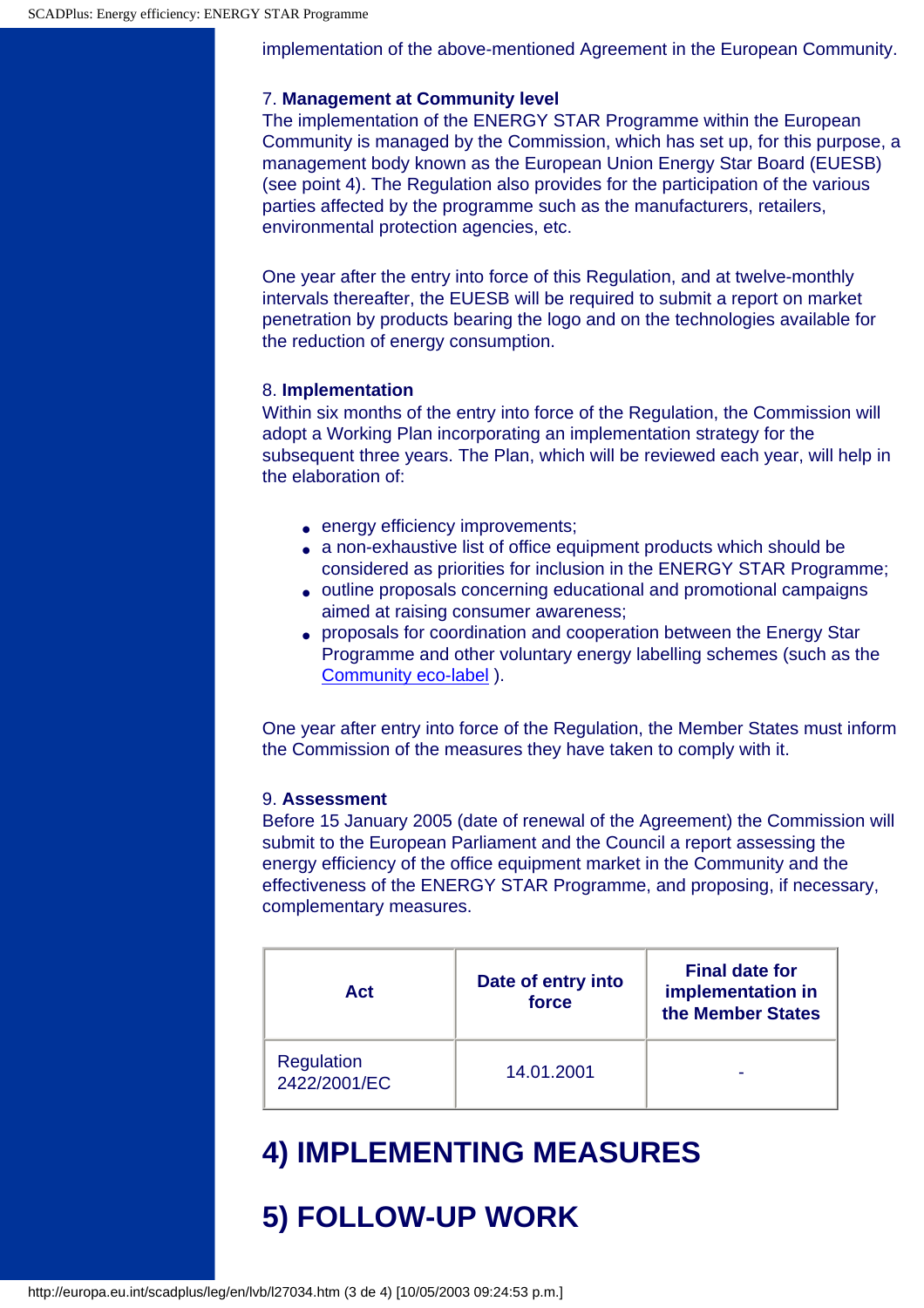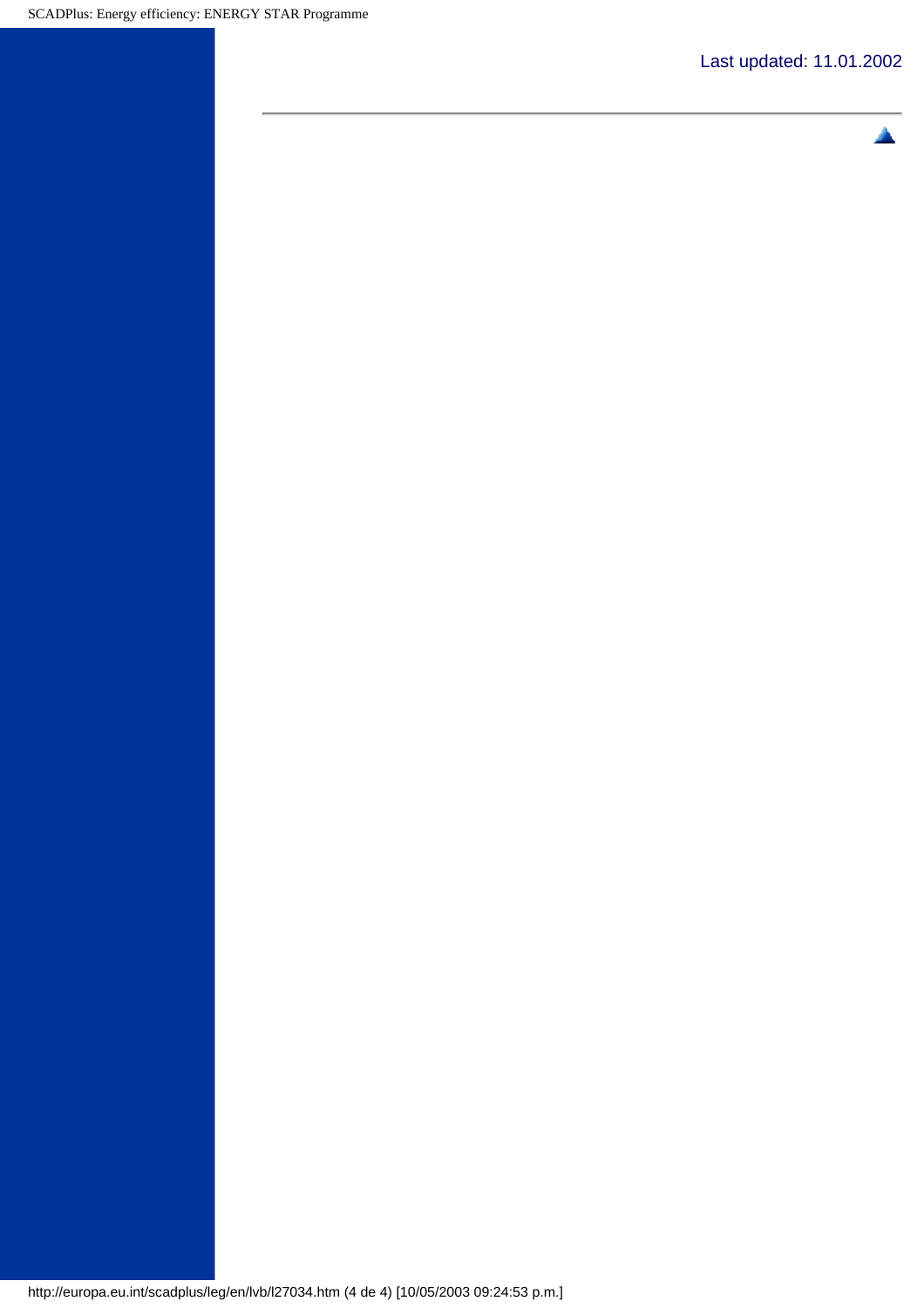<span id="page-68-0"></span>EUROPA - Environment - Waste Electrical and Electronic Equipment

#### <span id="page-68-1"></span>**Important legal notices**



## **Proposal for a DIRECTIVE OF THE EUROPEAN PARLIAMENT AND OF THE COUNCIL**

## **on Waste Electrical and Electronic Equipment**

**and**

## **on the restriction of the use of certain hazardous substances in electrical and electronic equipment**

**COM (2000)347**

The European Commission has adopted a proposal for a Directive on Waste Electrical and Electronic Equipment (WEEE) and a proposal for a Directive on the restriction of the use of certain hazardous substances in electrical and electronic equipment. The proposed Directives are designed to tackle the fast increasing waste stream of electrical and electronic equipment and complements European Union measures on landfill and incineration of waste. Increased recycling of electrical and electronic equipment, in accordance with the requirements of the proposal for a WEEE Directive, will limit the total quantity of waste going to final disposal. Producers will be responsible for taking back and recycling electrical and electronic equipment. This will provide incentives to design electrical and electronic equipment in an environmentally more efficient way, which takes waste management aspects fully into account. Consumers will be able to return their equipment free of charge. In order to prevent the generation of hazardous waste, the proposal for a Directive on the restriction of the use of certain hazardous substances requires the substitution of various heavy metals and brominated flame retardants in new electrical and electronic equipment from 1 January 2008 onwards.

The press release and document are available by clicking the language icons below.

**Press release**



**Full text of the proposal**



(**[pdf](http://europa.eu.int/comm/environment/pdfinfo.htm)** ~340K)

Follow the progress of this proposal in the legislative process on the **[Prelex database.](http://europa.eu.int/prelex/detail_dossier.cfm?CL=en&ReqId=0&DocType=COM&DocYear=2000 &DocNum=347)**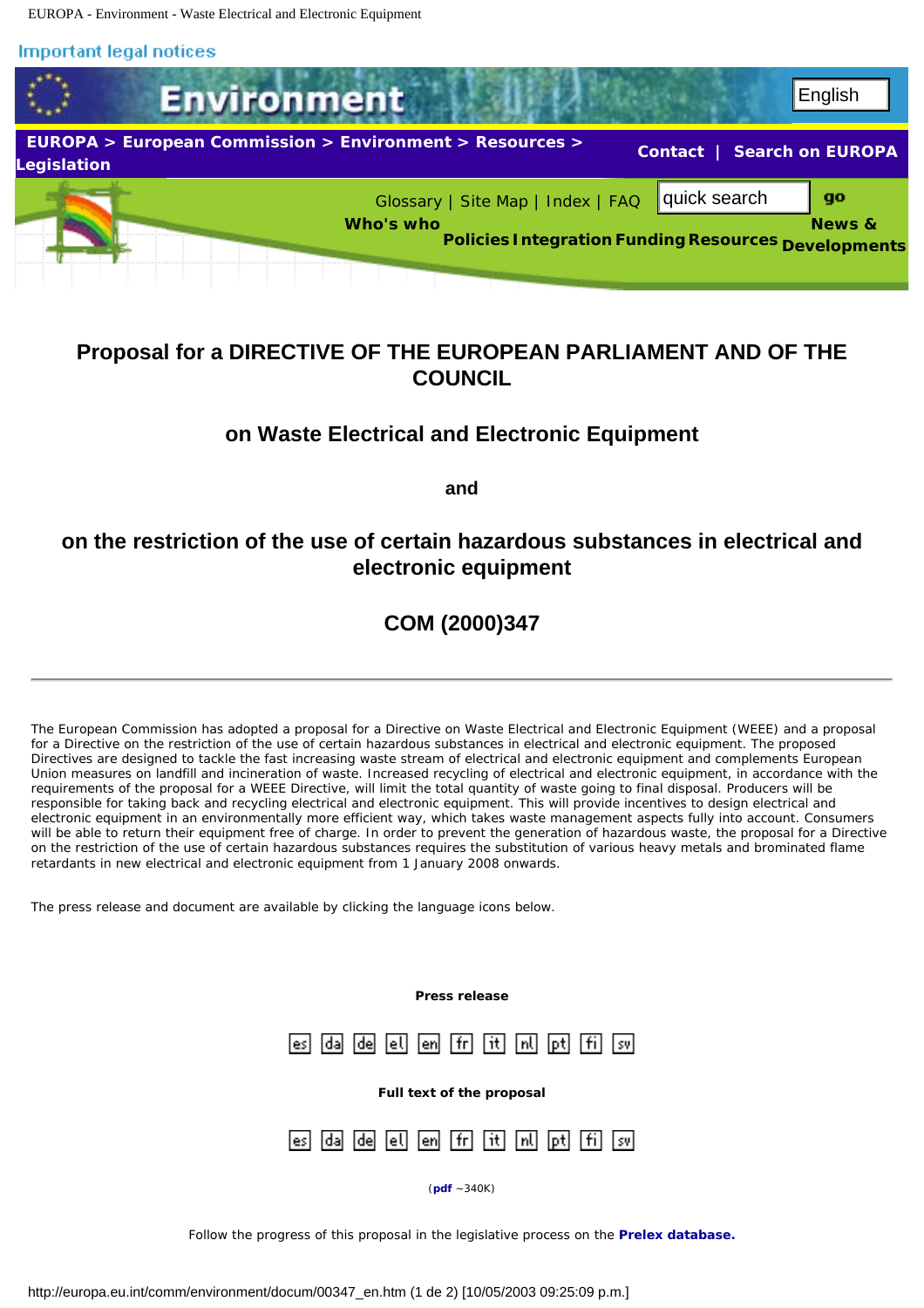last update: 04/03/2003

**[E-mail this page](http://europa.eu.int/comm/environment/mail/form_en.cfm)** | **[Glossary](http://europa.eu.int/comm/environment/glossary_en.htm)** | **[Site Map](http://europa.eu.int/comm/environment/sitemap_en.htm)** | **[Index](http://europa.eu.int/comm/environment/abc.htm)** | **[FAQ](http://europa.eu.int/comm/environment/faqs.htm)** | **[Top](#page-68-1)**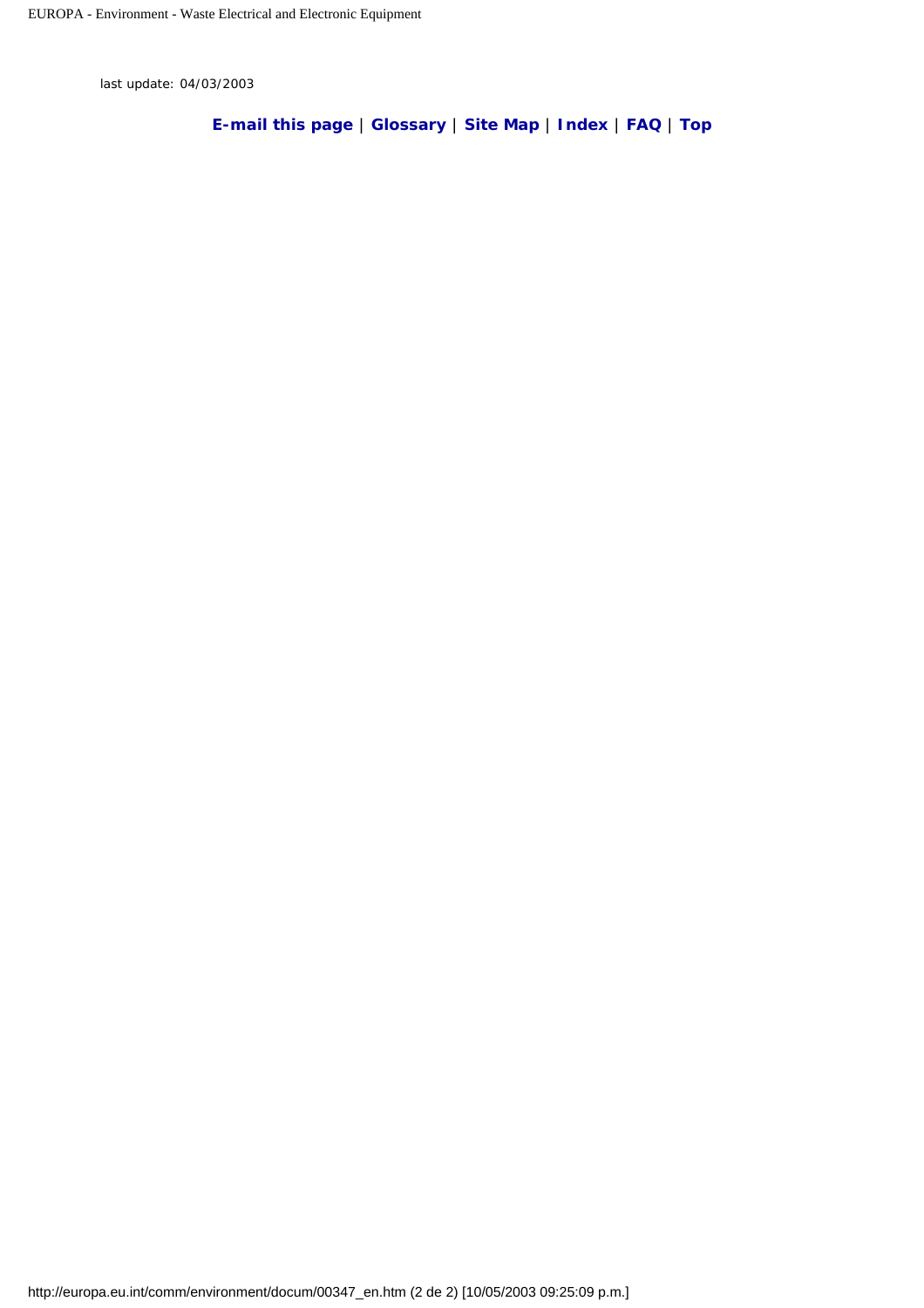<span id="page-70-0"></span>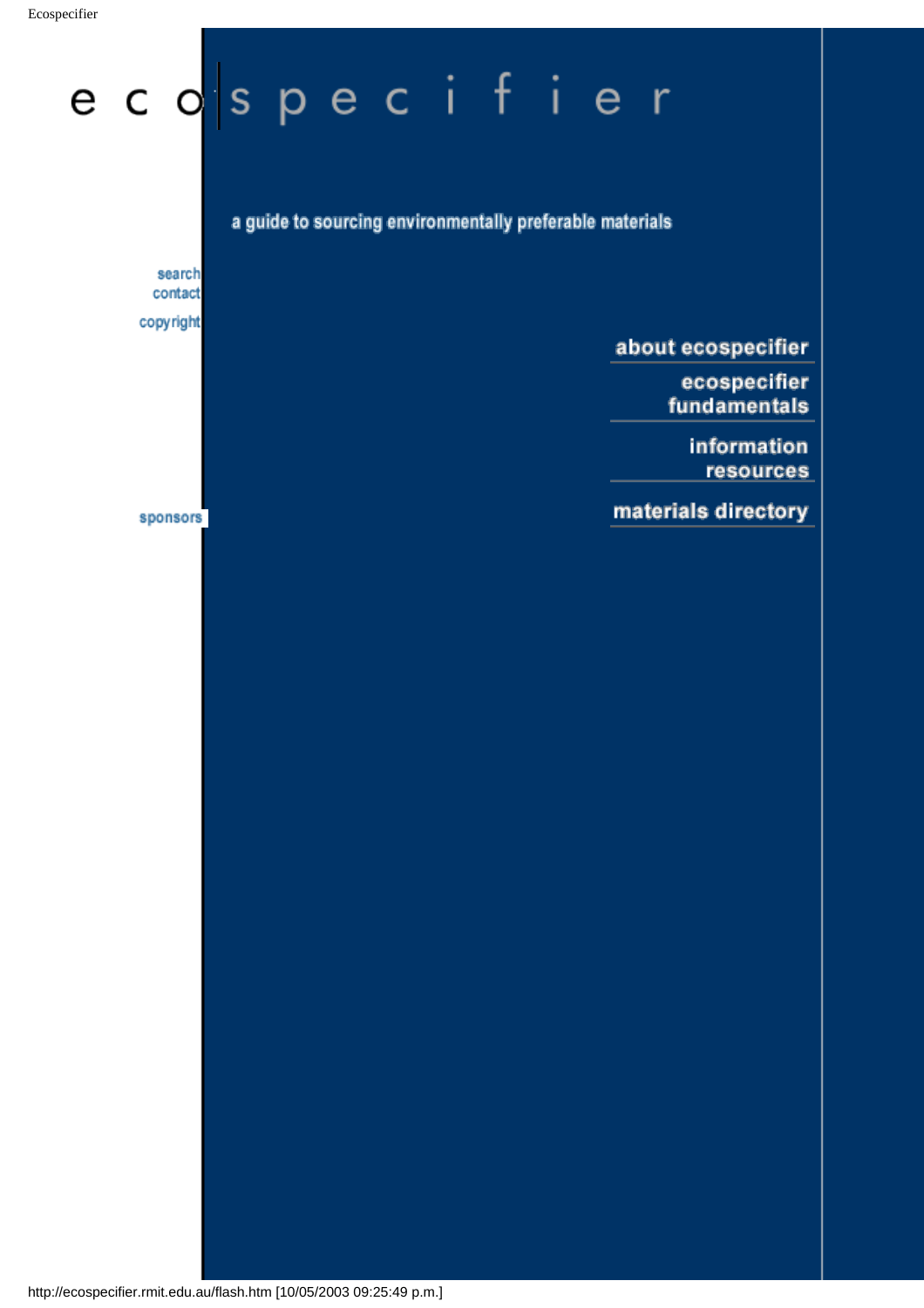Ecospecifier

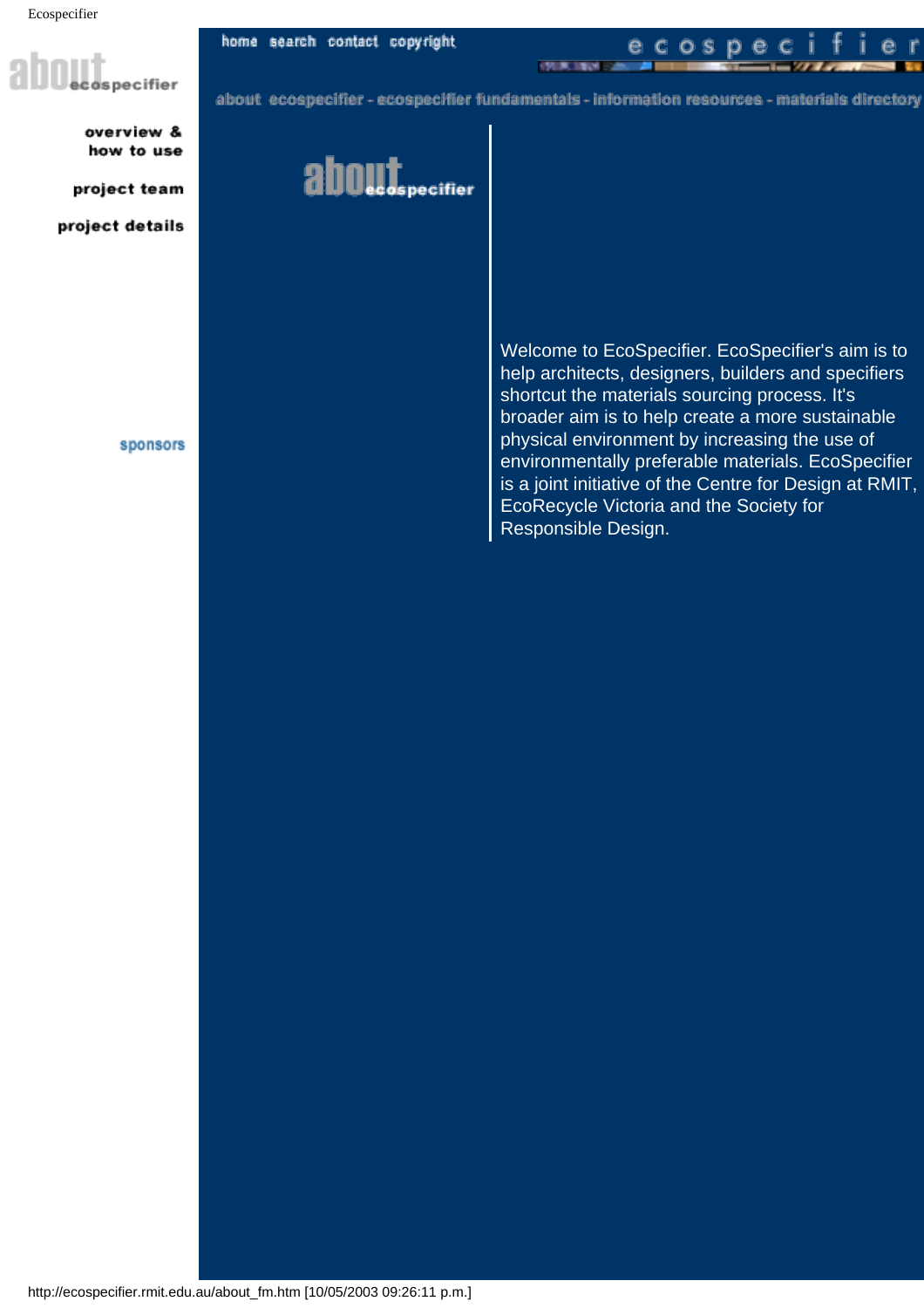home search contact copyright ospecifier

EcoMaterialswhat and why?

> dealing with suppliers

trends among major suppliers

life cycle context of materials about ecospecifier - ecospecifier fundamentals - information resources - materials directory

**CRUIT THEY** 



The increased use of EcoMaterials is only one contribution towards developing sustainable outcomes. An over-emphasis on EcoMaterials can also be problematic when not considered as part of an overall suite of issues. It is vital to avoid evaluating any material in isolation of its life cycle impacts. Specifying most materials requires a judicious process of inquiry within the time, cost and knowledge constraints of practitioners.

ecospe

sponsors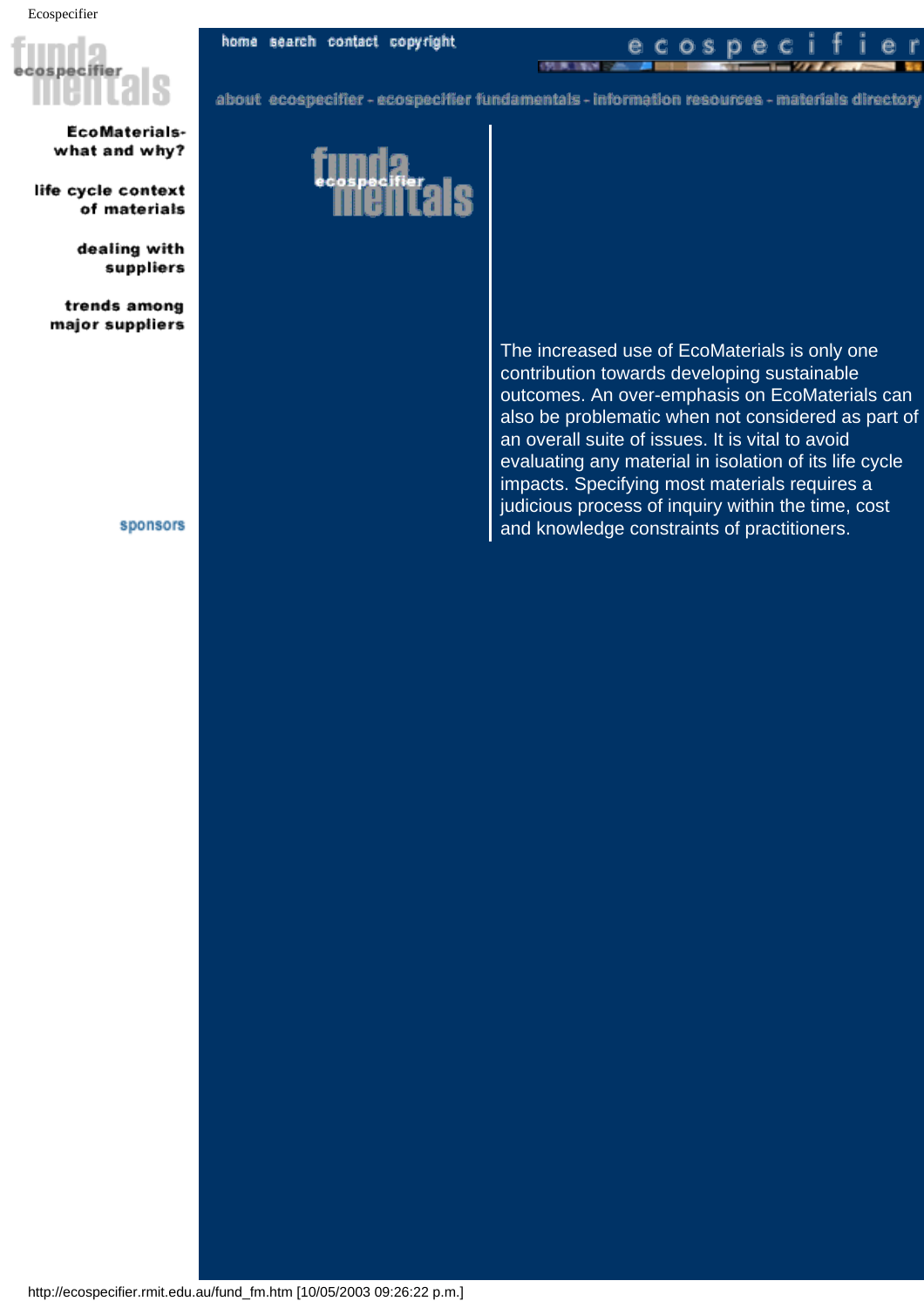publications

organisations

world wide web

salvaged/recovered materials suppliers

> recycled plastic resins suppliers

**infor** 

home search contact copyright

The following sources contain a variety of information related to EcoMaterials, ecodesign, sustainable architecture and building and Life Cycle Assessment. Contact us at ecospecifier@rmit.edu.au if you have suggestions for new inclusions, corrections or general feedback. We are particularly interested in sources of practical information that are readily accessible by designers, builders and specifiers in Australasia.

sponsors

ecospe

about ecospecifier - ecospecifier fundamentals - information resources - materials directory

**CRUIT TIBES**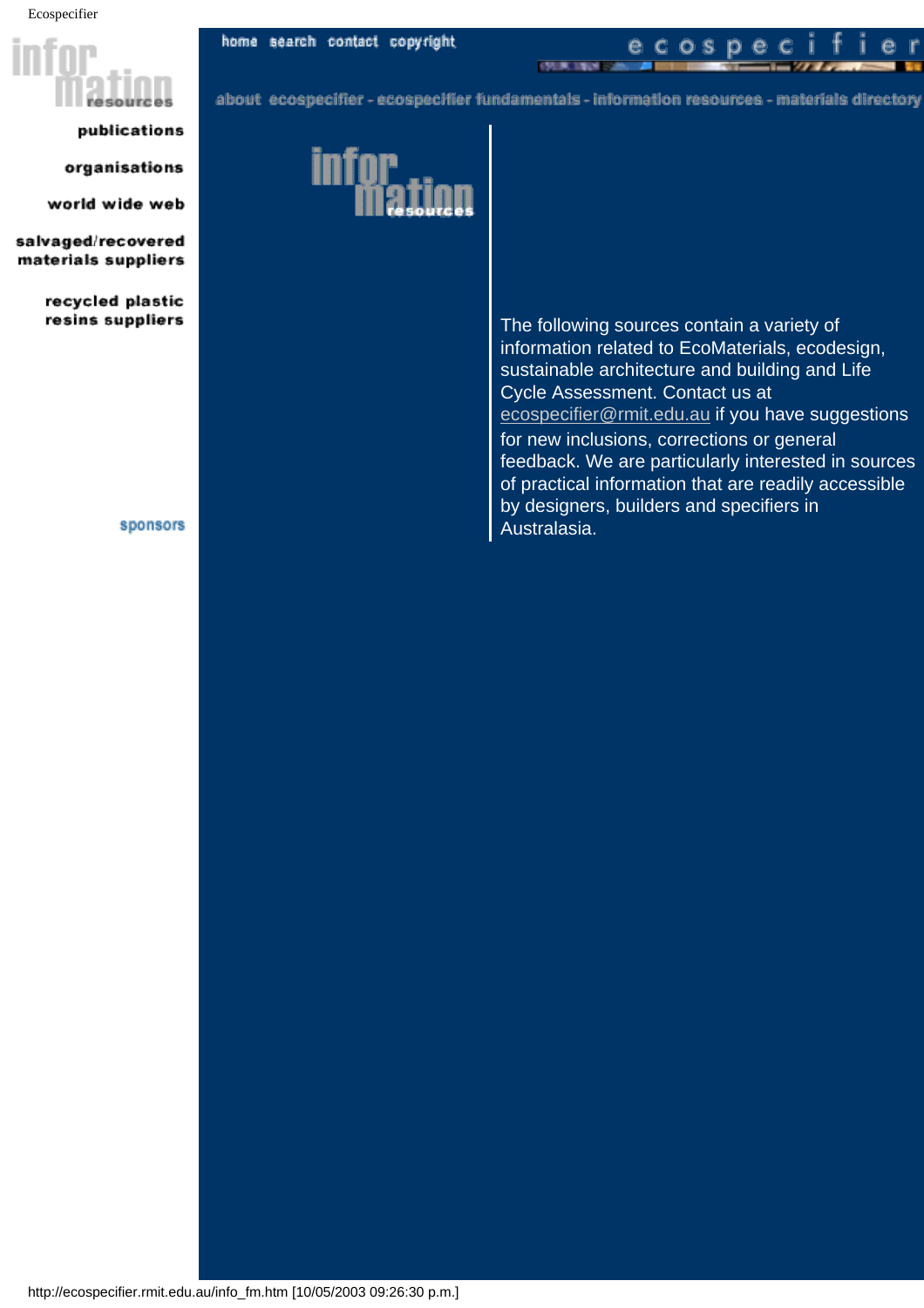#### home search contact copyright

about ecospecifier - ecospecifier fundamentals - information resources - materials directory

0910030001728

#### composites

concrete/ masonry/plaster

orio

finishes/ sealants/adhesives

glass

metals

plastics/rubber

reconstituted wood

textiles

miscellaneous

# **materials**

This directory contains information about EcoMaterials that are commercially available in Australia. Its practical aim is to help architects, designers, builders and specifiers shortcut the materials sourcing process. Please ensure that you read the disclaimer. Contact us at ecospecifier@rmit.edu.au if you have suggestions for new inclusions, corrections or general feedback. We are particularly interested in hearing from suppliers about new materials.

ecospe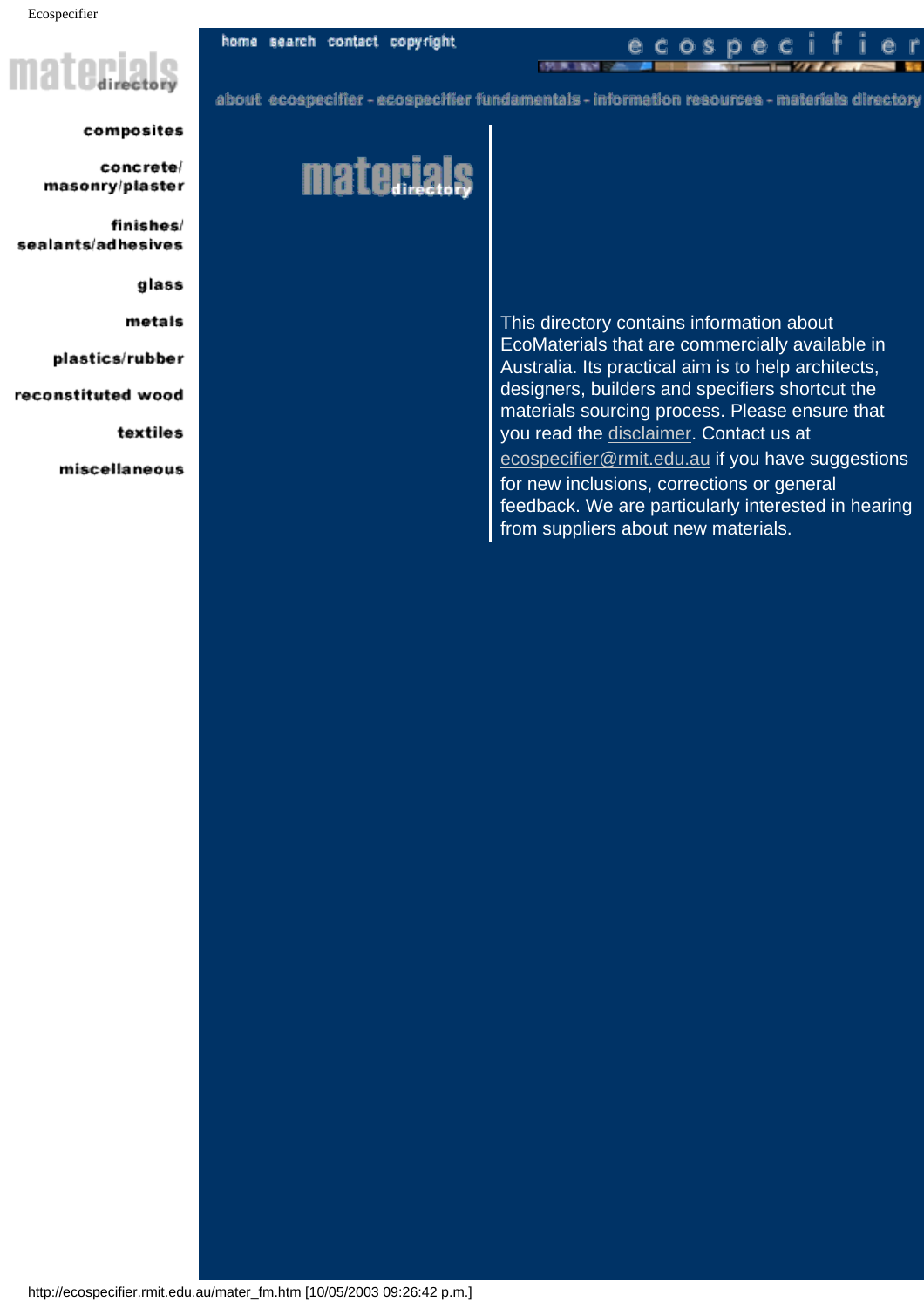### miolo directory

#### composites

concrete/ masonry/plaster

finishes/ sealants/adhesives

glass

metals

plastics/rubber

reconstituted wood

textiles

miscellaneous



composites com

home search contact copyright

**Boral Recycled Asphalt** Duroloid **Duroloid Bulletin Board** Marmoleum/Artoleum Millennium

about ecospecifier - ecospecifier fundamentals - information resources - materials directory

**GUREAN CALL #1** 

ecospec

e -r

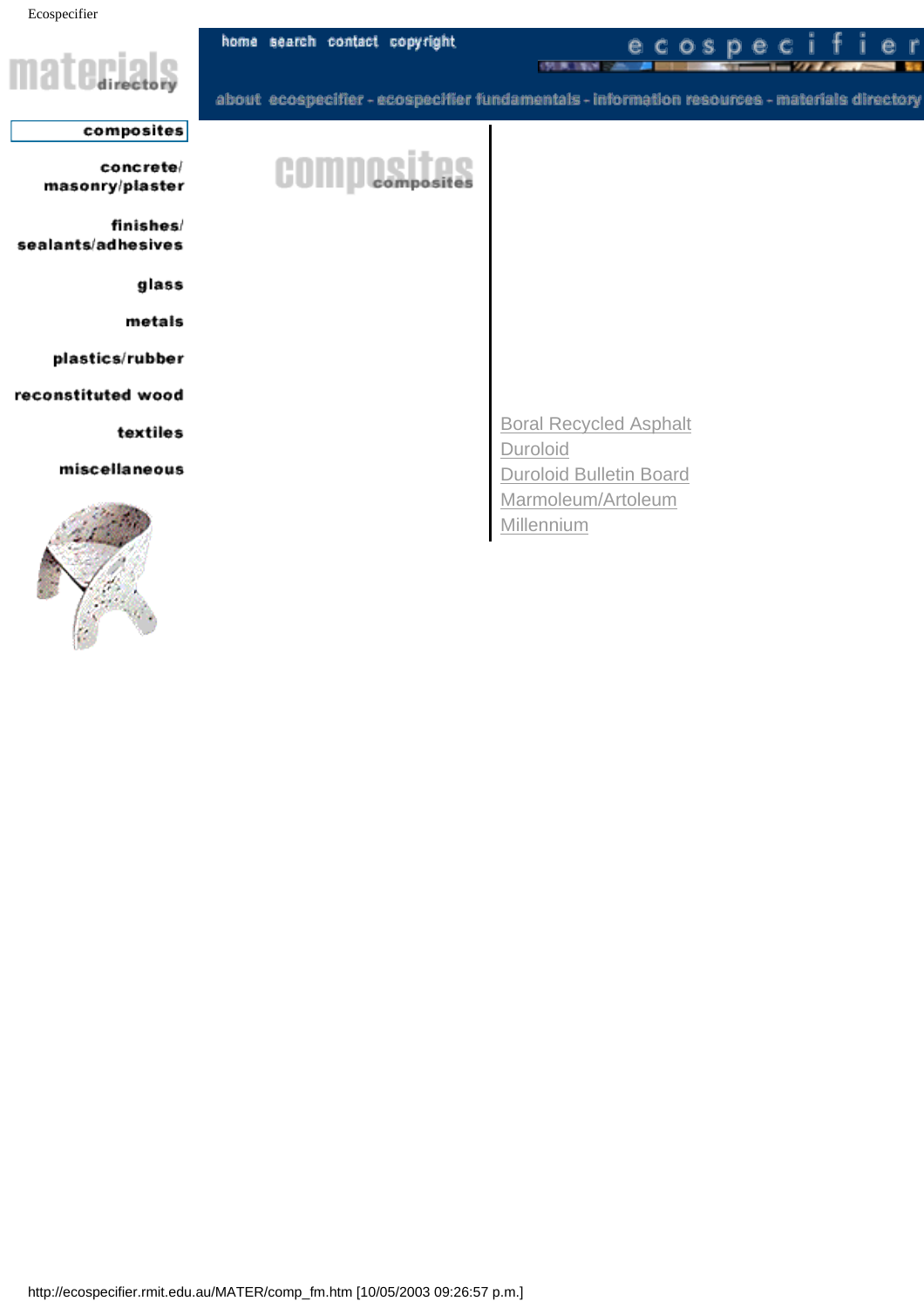## **Boral Recycled Asphalt**

[Click here before Printing](http://ecospecifier.rmit.edu.au/MATER/filename.htm)

#### <span id="page-76-0"></span>**Material / Product Description**

A mixture of graded aggregates with a bitumin binder.

#### **Applications**

A variety of paving applications including roads, carparks and pedestrian walkways.

#### **Claimed Environmental Improvements**

Contingent upon the specific application, the product can contain up to 20% post-consumer recycled asphalt.

| RECYCLED CONTENT, RECYCLABILITY & WASTE AVOIDANCE              |  |
|----------------------------------------------------------------|--|
| Contains post-consumer recycled content                        |  |
| Contains industrial waste (that would otherwise be landfilled) |  |
| Potential for extended material/product life                   |  |
| <b>Extended Producer Responsibility Scheme</b>                 |  |
| High potential for re-use                                      |  |
| Recyclable where collection scheme exists                      |  |
| Packaging eliminated, reduced, reusable etc                    |  |
| Potential for in-use low maintenance                           |  |
| Uses materials in least processed state                        |  |
| <b>LOW TOXICS</b>                                              |  |
| Substantially reduced off-gas/particulate emissions            |  |
| Low/non-toxic alternative treatments                           |  |
| Non-toxic emissions from production process                    |  |
| No listed carcinogens emitted during production                |  |
| Low impact disposal when discarded                             |  |
| <b>REDUCED GREENHOUSE RELATED IMPACTS</b>                      |  |
| Reduced Greenhouse or energy impacts                           |  |
|                                                                |  |

http://ecospecifier.rmit.edu.au/MATER/comp\_004.htm (1 de 2) [10/05/2003 09:27:03 p.m.]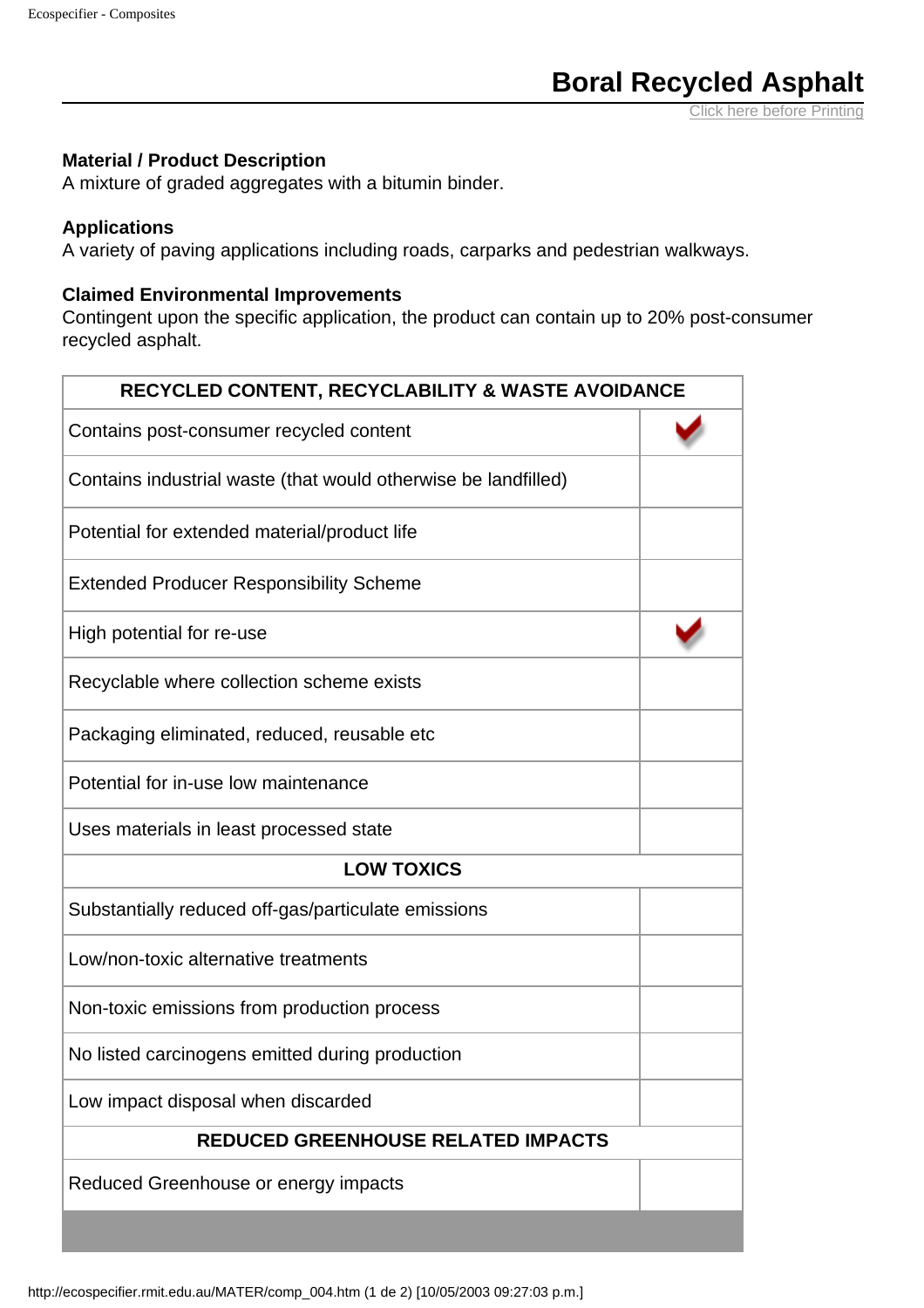| Potential for reduced energy consumption during use |  |
|-----------------------------------------------------|--|
| Low energy use during processing/production         |  |
| SUSTAINABLE SOURCES, BY-PRODUCTS, BIODEGRADABILITY  |  |
| Contains agricultural by-products                   |  |
| Uses abundantly available raw materials             |  |
| Uses materials from sustainable sources             |  |
| Advanced levels of biodegradability                 |  |
| <b>OTHER VITAL SIGNS</b>                            |  |
| Material safety data sheets                         |  |
| <b>Environment policy</b>                           |  |
| Environmental product information available         |  |
| Environmental claims independently verified         |  |
| Ecolabels, awards & other relevant accreditation    |  |
| ISO 14000/EMAS accredited                           |  |
| <b>Complies with relevant Australian Standards</b>  |  |

Boral Asphalt 15 Powers Road Seven Hills NSW 2147 **Telephone:**(02) 8801 2000 **Facsimile:**(03) 8801 2011 **Website:** [http://www.boral.com.au](http://www.boral.com.au/)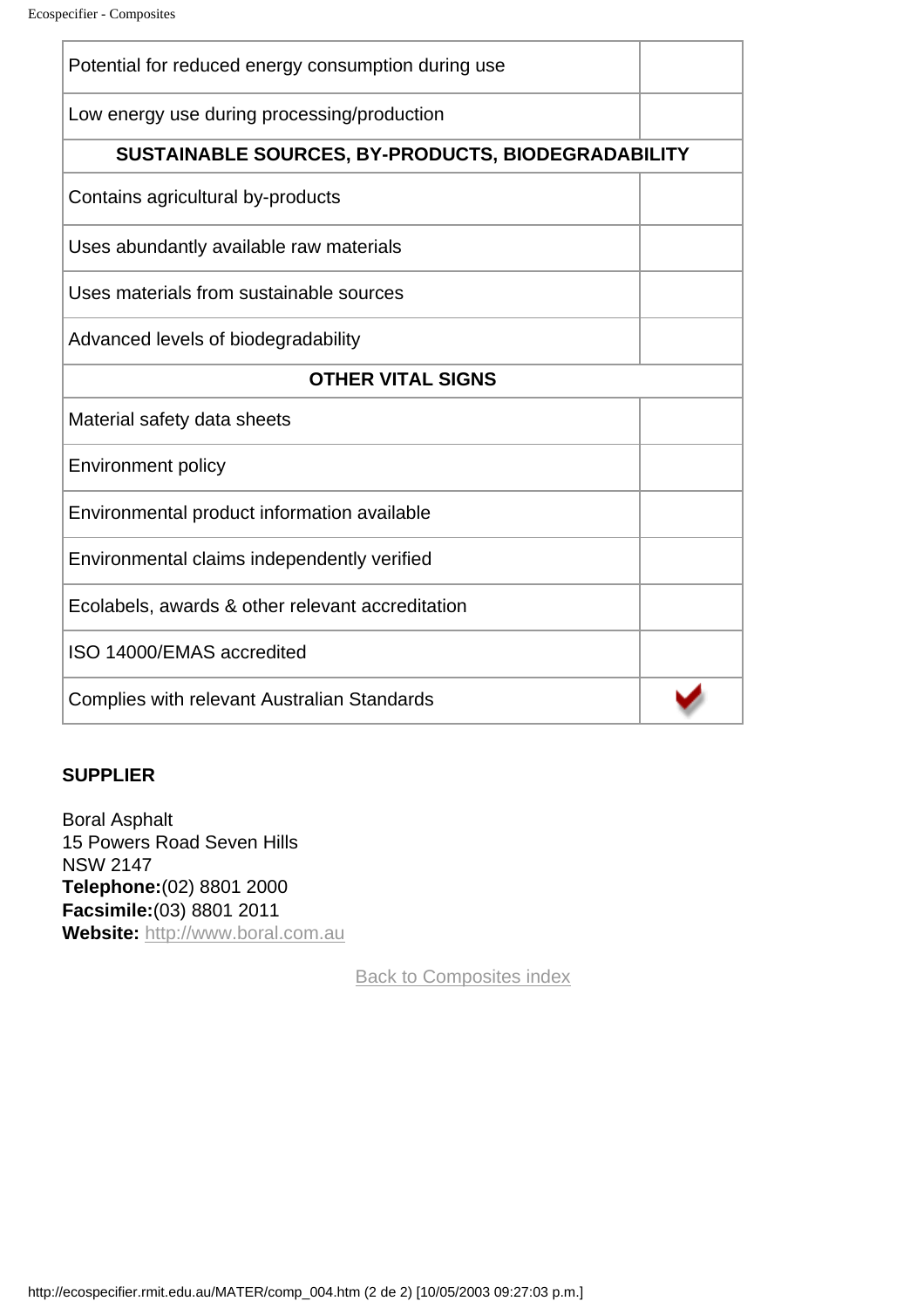#### <span id="page-78-0"></span>**Material / Product Description**

A linoleum finishing product. Available in 32 metre rolls, or cut to length.

#### **Applications**

Developed for use on desks, table tops, counters, bars, walls, partitions and doors.

#### **Claimed Environmental Improvements**

Manufactured from natural, renewable materials, and is biodegradable at the end of its life.

| RECYCLED CONTENT, RECYCLABILITY & WASTE AVOIDANCE              |  |
|----------------------------------------------------------------|--|
| Contains post-consumer recycled content                        |  |
| Contains industrial waste (that would otherwise be landfilled) |  |
| Potential for extended material/product life                   |  |
| <b>Extended Producer Responsibility Scheme</b>                 |  |
| High potential for re-use                                      |  |
| Recyclable where collection scheme exists                      |  |
| Packaging eliminated, reduced, reusable etc                    |  |
| Potential for in-use low maintenance                           |  |
| Uses materials in least processed state                        |  |
| <b>LOW TOXICS</b>                                              |  |
| Substantially reduced off-gas/particulate emissions            |  |
| Low/non-toxic alternative treatments                           |  |
| Non-toxic emissions from production process                    |  |
| No listed carcinogens emitted during production                |  |
| Low impact disposal when discarded                             |  |
| <b>REDUCED GREENHOUSE RELATED IMPACTS</b>                      |  |
| Reduced Greenhouse or energy impacts                           |  |
| Potential for reduced energy consumption during use            |  |

http://ecospecifier.rmit.edu.au/MATER/comp\_002.htm (1 de 2) [10/05/2003 09:27:09 p.m.]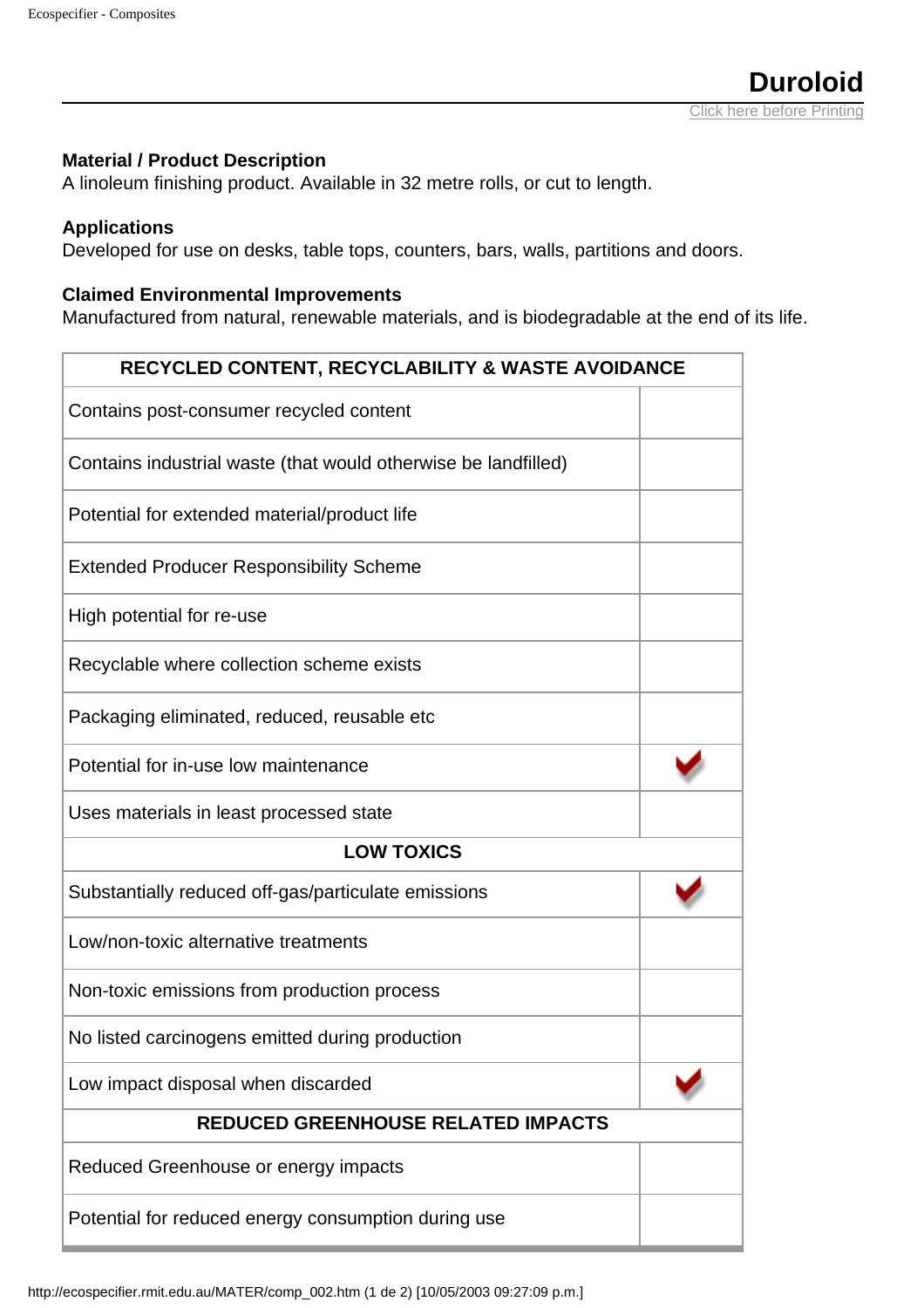| Low energy use during processing/production        |  |  |
|----------------------------------------------------|--|--|
| SUSTAINABLE SOURCES, BY-PRODUCTS, BIODEGRADABILITY |  |  |
| Contains agricultural by-products                  |  |  |
| Uses abundantly available raw materials            |  |  |
| Uses materials from sustainable sources            |  |  |
| Advanced levels of biodegradability                |  |  |
| <b>OTHER VITAL SIGNS</b>                           |  |  |
| Material safety data sheets                        |  |  |
| <b>Environment policy</b>                          |  |  |
| Environmental product information available        |  |  |
| Environmental claims independently verified        |  |  |
| Ecolabels, awards & other relevant accreditation   |  |  |
| ISO 14000/EMAS accredited                          |  |  |
| <b>Complies with relevant Australian Standards</b> |  |  |

Duroloid Pty Ltd 236 Wickham Road Moorabbin VIC 3189 **Telephone:** (03) 9555 9921 **Facsimile:** (03) 9553 2131 **E-mail:** [gryan@iaccess.com.au](mailto:gryan@iaccess.com.au)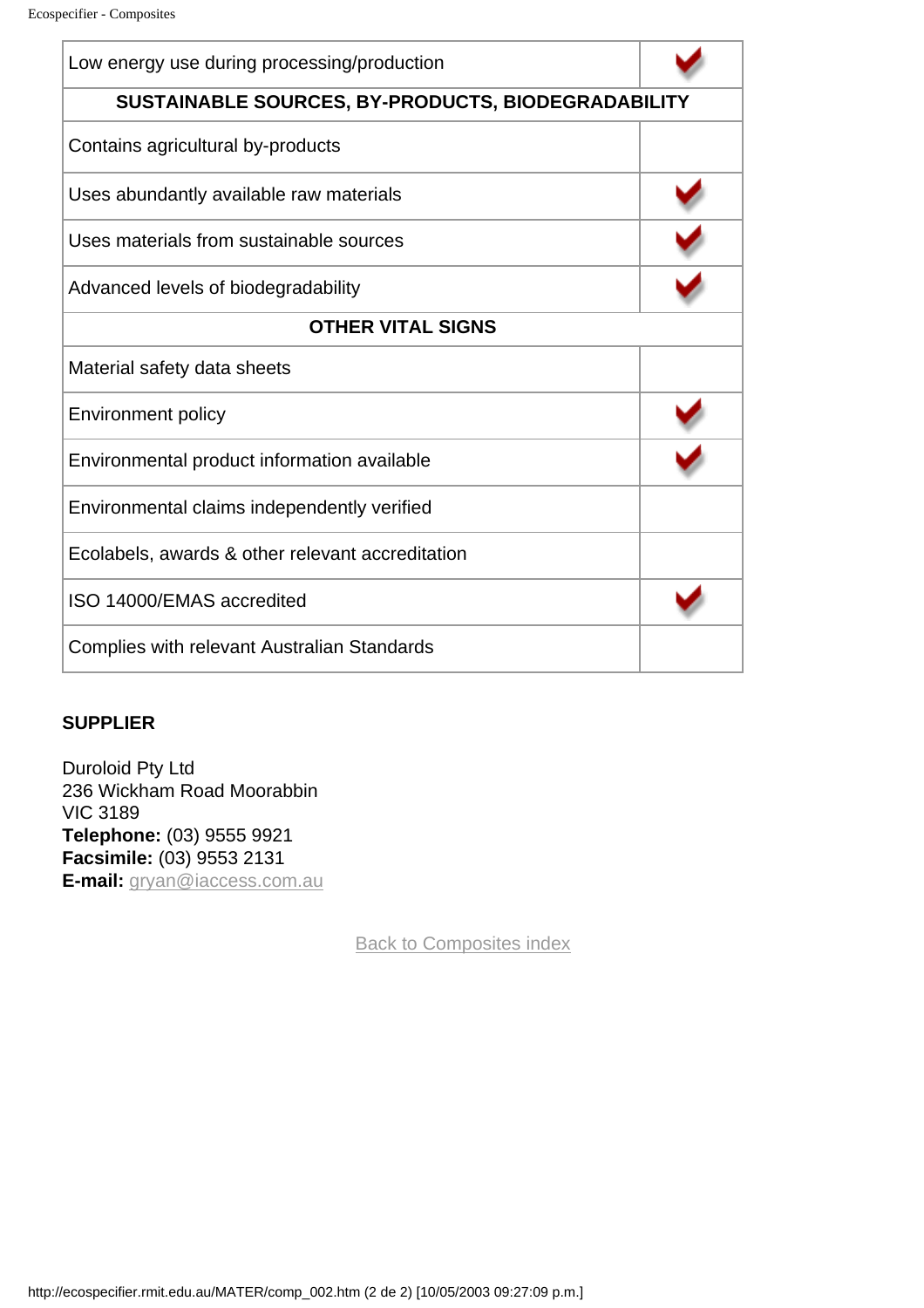#### <span id="page-80-0"></span>**Material / Product Description**

A uni-coloured linoleum with very high cork content, both functional and decorative. Also provides thermal and noise insulation.

#### **Applications**

Suitable for offices, schools and residential spaces as bulletin boards. Can be integrated with office furniture. Not suitable for exterior use.

#### **Claimed Environmental Improvements**

The board is produced from 100% natural materials.

| RECYCLED CONTENT, RECYCLABILITY & WASTE AVOIDANCE              |  |  |
|----------------------------------------------------------------|--|--|
| Contains post-consumer recycled content                        |  |  |
| Contains industrial waste (that would otherwise be landfilled) |  |  |
| Potential for extended material/product life                   |  |  |
| <b>Extended Producer Responsibility Scheme</b>                 |  |  |
| High potential for re-use                                      |  |  |
| Recyclable where collection scheme exists                      |  |  |
| Packaging eliminated, reduced, reusable etc                    |  |  |
| Potential for in-use low maintenance                           |  |  |
| Uses materials in least processed state                        |  |  |
| <b>LOW TOXICS</b>                                              |  |  |
| Substantially reduced off-gas/particulate emissions            |  |  |
| Low/non-toxic alternative treatments                           |  |  |
| Non-toxic emissions from production process                    |  |  |
| No listed carcinogens emitted during production                |  |  |
| Low impact disposal when discarded                             |  |  |
| REDUCED GREENHOUSE RELATED IMPACTS                             |  |  |
| Reduced Greenhouse or energy impacts                           |  |  |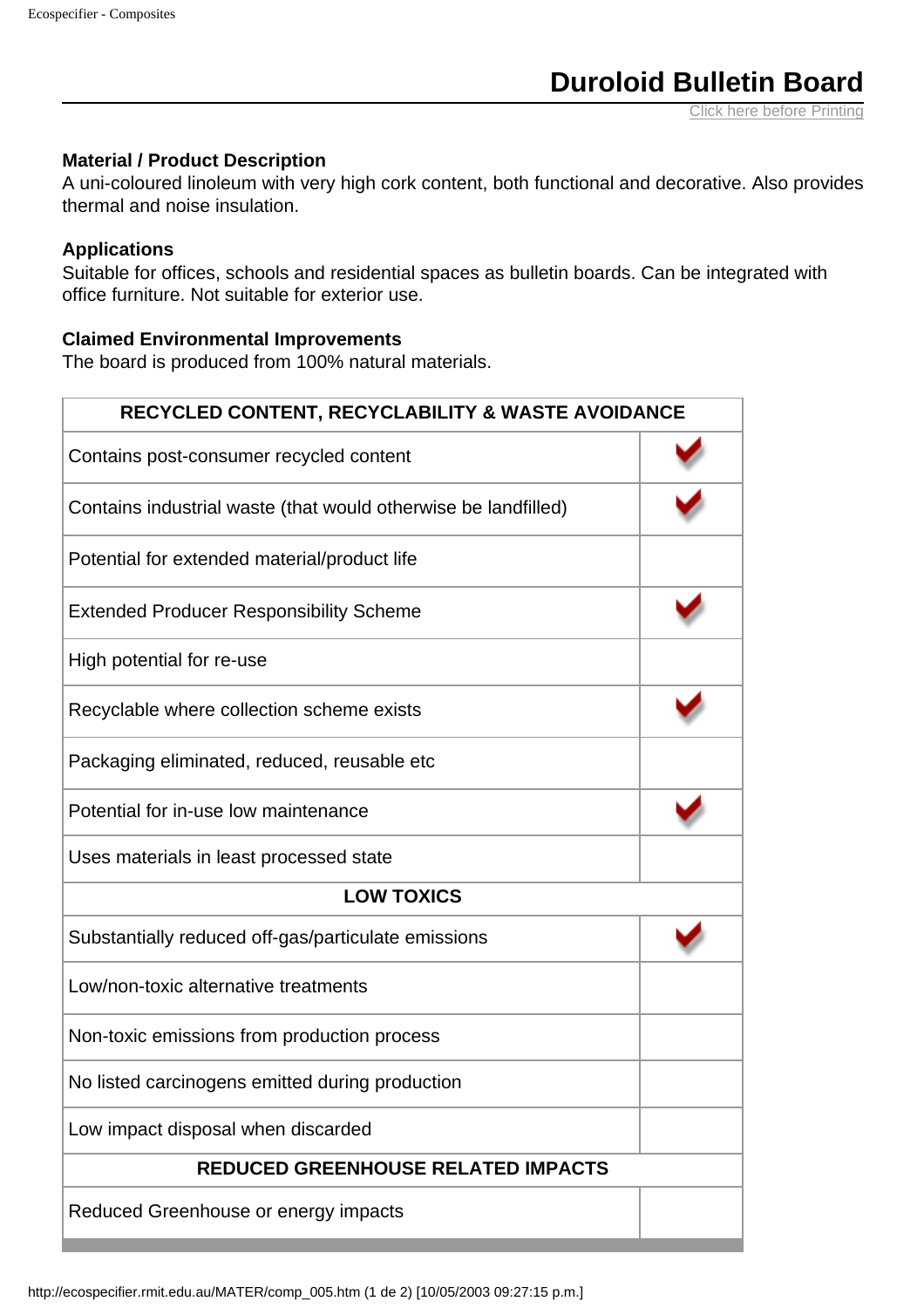| Potential for reduced energy consumption during use |  |  |  |
|-----------------------------------------------------|--|--|--|
| Low energy use during processing/production         |  |  |  |
| SUSTAINABLE SOURCES, BY-PRODUCTS, BIODEGRADABILITY  |  |  |  |
| Contains agricultural by-products                   |  |  |  |
| Uses abundantly available raw materials             |  |  |  |
| Uses materials from sustainable sources             |  |  |  |
| Advanced levels of biodegradability                 |  |  |  |
| <b>OTHER VITAL SIGNS</b>                            |  |  |  |
| Material safety data sheets                         |  |  |  |
| <b>Environment policy</b>                           |  |  |  |
| Environmental product information available         |  |  |  |
| Environmental claims independently verified         |  |  |  |
| Ecolabels, awards & other relevant accreditation    |  |  |  |
| ISO 14000/EMAS accredited                           |  |  |  |
| <b>Complies with relevant Australian Standards</b>  |  |  |  |

Duroloid Pty Ltd PO Box 802 Baulkham Hills NSW 1755 **Telephone:** 02 9674 8345 **Facsimile:** 02 9674 8345 **Toll Free:** 1800 066 319 **E-mail:** [molly@iaccess.com.au](mailto:molly@iaccess.com.au)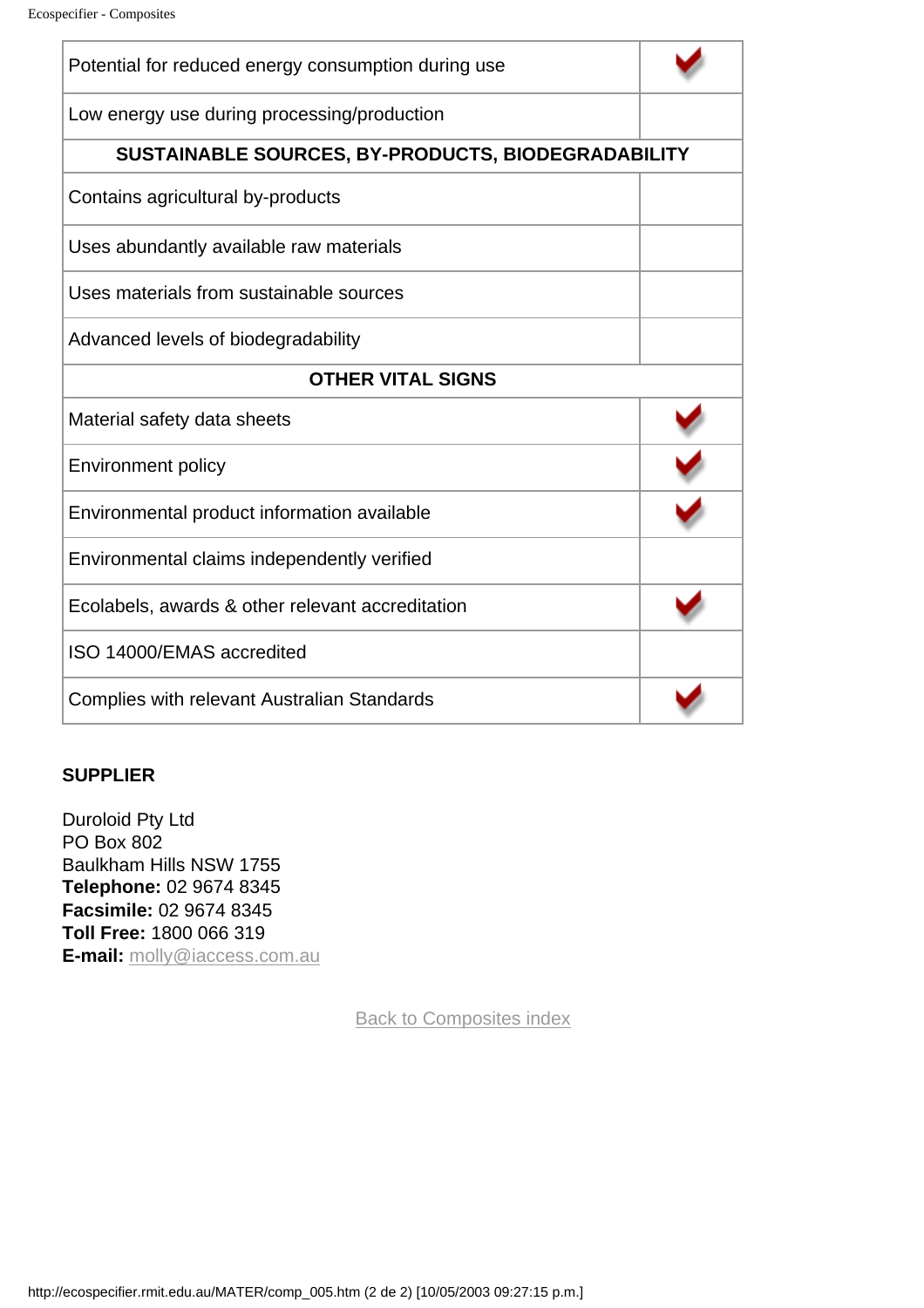## **Marmoleum/Artoleum**

#### <span id="page-82-0"></span>**Material / Product Description**

Linoleum floor covering, available in both sheet and tiles, in a wide range of colours and patterns.

#### **Applications**

Its durability and long lifespan make it suitable for educational, health and commercial applications, as well as for residential use.

#### **Claimed Environmental Improvements**

Composed of abundant/sustainable natural materials, the product has been optimised for improved environmental performance throughout its entire lifecycle.

| <b>RECYCLED CONTENT, RECYCLABILITY &amp; WASTE AVOIDANCE</b>   |  |
|----------------------------------------------------------------|--|
| Contains post-consumer recycled content                        |  |
| Contains industrial waste (that would otherwise be landfilled) |  |
| Potential for extended material/product life                   |  |
| <b>Extended Producer Responsibility Scheme</b>                 |  |
| High potential for re-use                                      |  |
| Recyclable where collection scheme exists                      |  |
| Packaging eliminated, reduced, reusable etc                    |  |
| Potential for in-use low maintenance                           |  |
| Uses materials in least processed state                        |  |
| <b>LOW TOXICS</b>                                              |  |
| Substantially reduced off-gas/particulate emissions            |  |
| Low/non-toxic alternative treatments                           |  |
| Non-toxic emissions from production process                    |  |
| No listed carcinogens emitted during production                |  |
| Low impact disposal when discarded                             |  |
| <b>REDUCED GREENHOUSE RELATED IMPACTS</b>                      |  |
| Reduced Greenhouse or energy impacts                           |  |

http://ecospecifier.rmit.edu.au/MATER/comp\_001.htm (1 de 2) [10/05/2003 09:27:20 p.m.]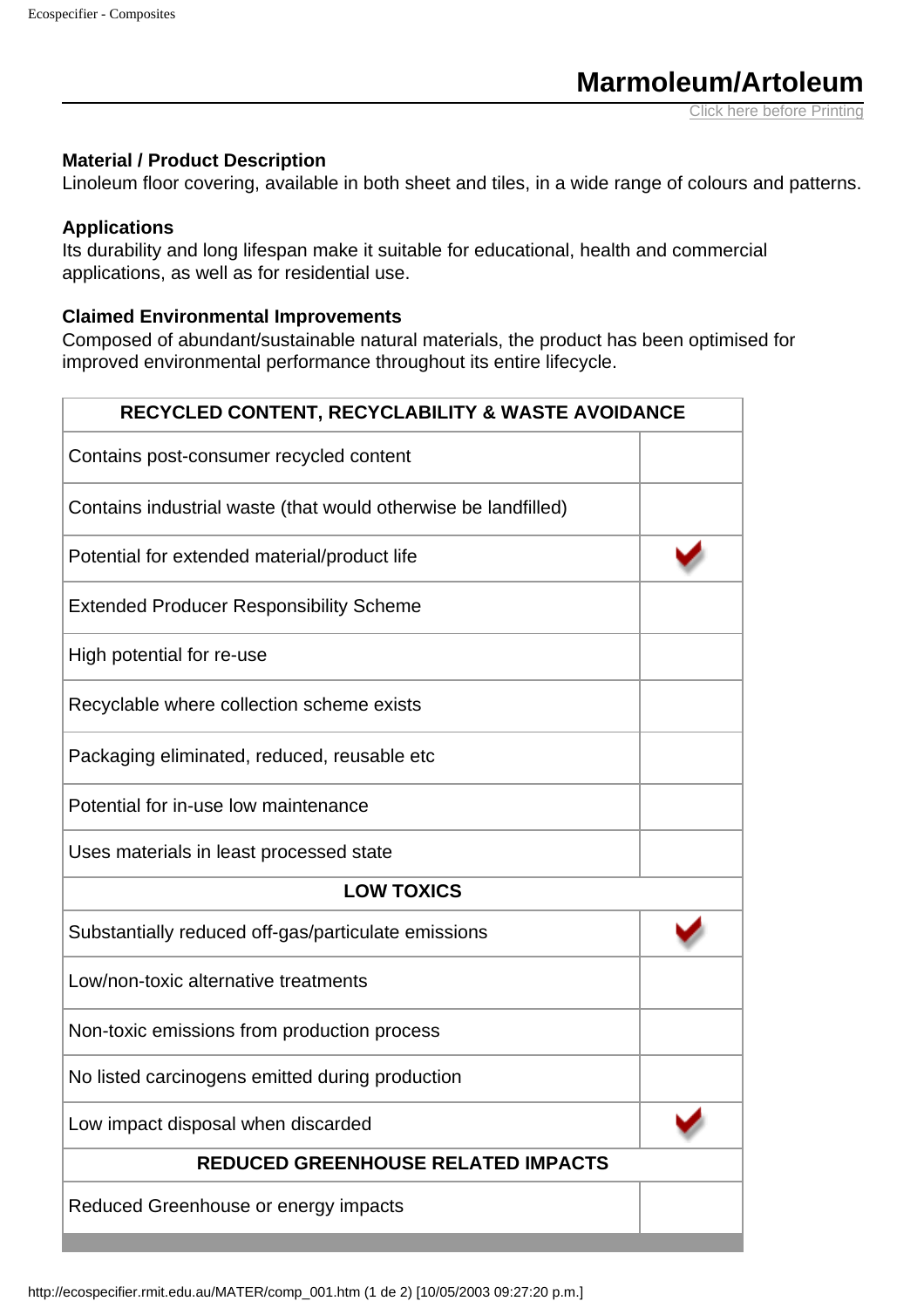| Potential for reduced energy consumption during use |  |  |  |
|-----------------------------------------------------|--|--|--|
| Low energy use during processing/production         |  |  |  |
| SUSTAINABLE SOURCES, BY-PRODUCTS, BIODEGRADABILITY  |  |  |  |
| Contains agricultural by-products                   |  |  |  |
| Uses abundantly available raw materials             |  |  |  |
| Uses materials from sustainable sources             |  |  |  |
| Advanced levels of biodegradability                 |  |  |  |
| <b>OTHER VITAL SIGNS</b>                            |  |  |  |
| Material safety data sheets                         |  |  |  |
| <b>Environment policy</b>                           |  |  |  |
| Environmental product information available         |  |  |  |
| Environmental claims independently verified         |  |  |  |
| Ecolabels, awards & other relevant accreditation    |  |  |  |
| ISO 14000/EMAS accredited                           |  |  |  |
| <b>Complies with relevant Australian Standards</b>  |  |  |  |

Forbo Floorcoverings 15 Ferndell Street Chester Hill NSW 2162 **Telephone:**(02) 9738 4848 **Facsimile:**(02) 9645 4270 **Website:** [http://www.forbo-krommenie.com](http://www.forbo-krommenie.com/)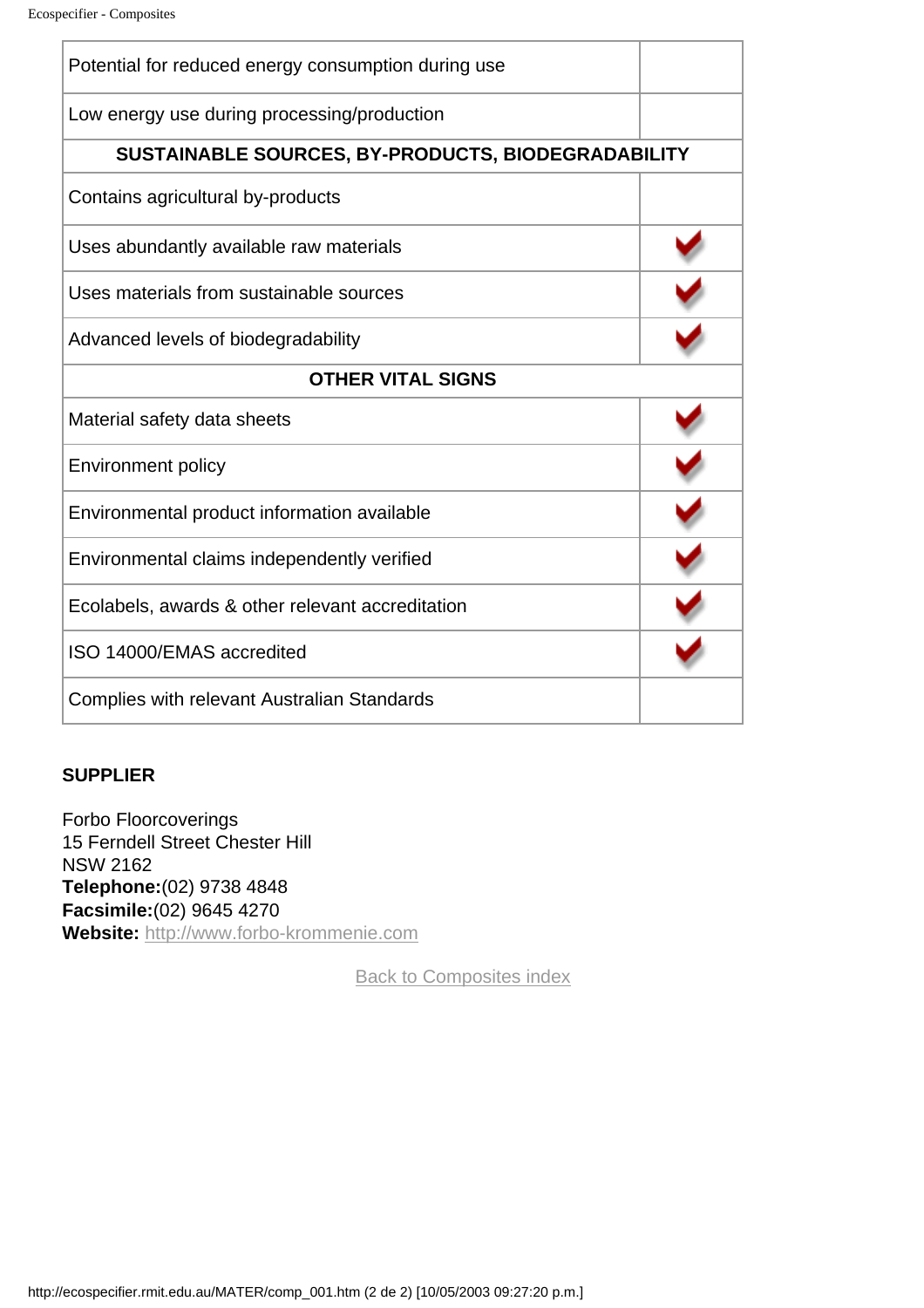#### <span id="page-84-0"></span>**Material / Product Description**

A linoleum sheet surface. Available in a range of colours, in rolls of approximately 14-17 lineal metres, or cut to length.

#### **Applications**

Suited for use on desks, counters, bar and table tops, walls, partitions and doors.

### **Claimed Environmental Improvements**

Manufactured from natural, renewables materials, and is biodegradable at the end of its life.

| <b>RECYCLED CONTENT, RECYCLABILITY &amp; WASTE AVOIDANCE</b>   |  |  |
|----------------------------------------------------------------|--|--|
| Contains post-consumer recycled content                        |  |  |
| Contains industrial waste (that would otherwise be landfilled) |  |  |
| Potential for extended material/product life                   |  |  |
| <b>Extended Producer Responsibility Scheme</b>                 |  |  |
| High potential for re-use                                      |  |  |
| Recyclable where collection scheme exists                      |  |  |
| Packaging eliminated, reduced, reusable etc                    |  |  |
| Potential for in-use low maintenance                           |  |  |
| Uses materials in least processed state                        |  |  |
| <b>LOW TOXICS</b>                                              |  |  |
| Substantially reduced off-gas/particulate emissions            |  |  |
| Low/non-toxic alternative treatments                           |  |  |
| Non-toxic emissions from production process                    |  |  |
| No listed carcinogens emitted during production                |  |  |
| Low impact disposal when discarded                             |  |  |
| <b>REDUCED GREENHOUSE RELATED IMPACTS</b>                      |  |  |
| Reduced Greenhouse or energy impacts                           |  |  |
|                                                                |  |  |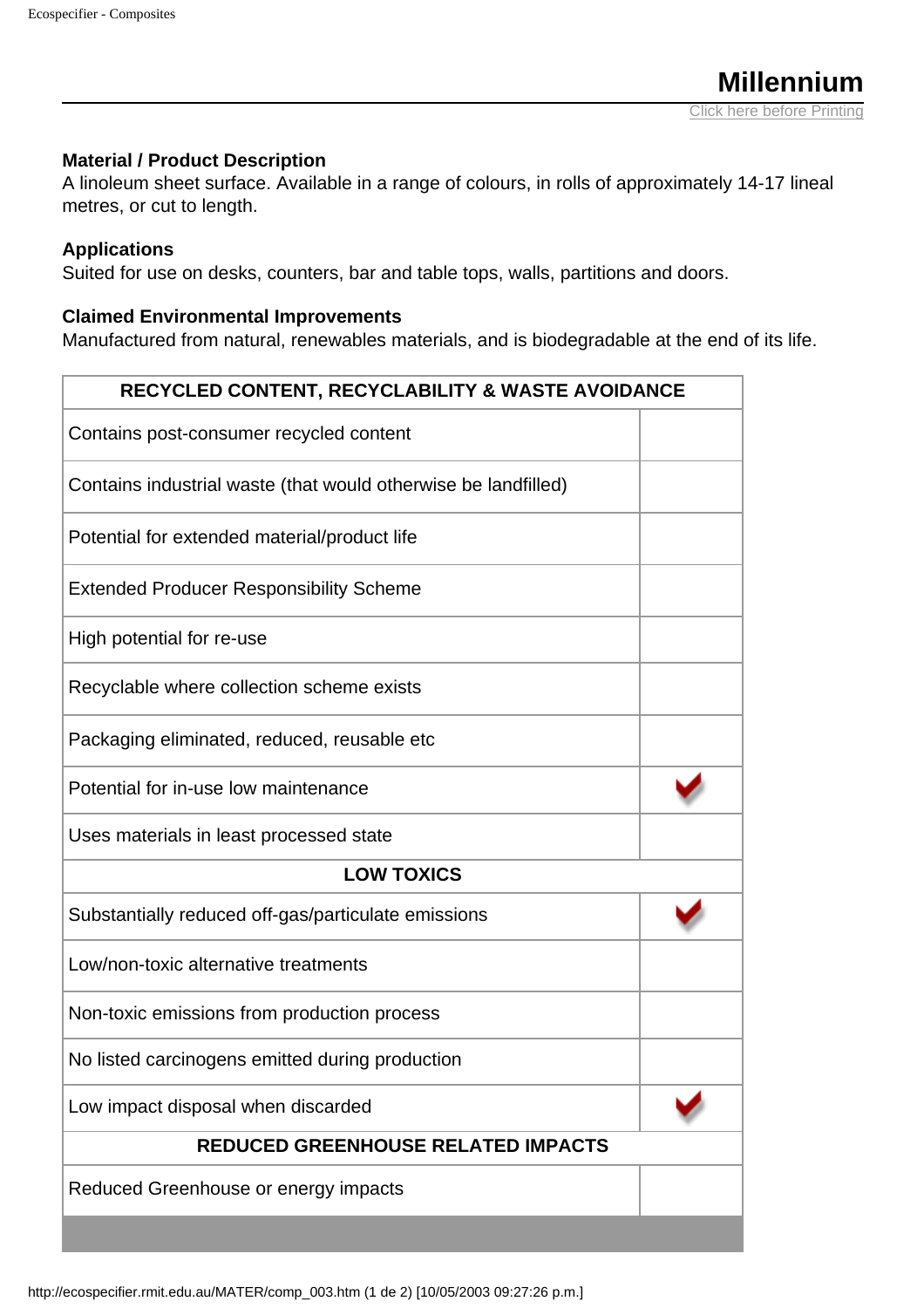| Potential for reduced energy consumption during use |  |  |  |
|-----------------------------------------------------|--|--|--|
| Low energy use during processing/production         |  |  |  |
| SUSTAINABLE SOURCES, BY-PRODUCTS, BIODEGRADABILITY  |  |  |  |
| Contains agricultural by-products                   |  |  |  |
| Uses abundantly available raw materials             |  |  |  |
| Uses materials from sustainable sources             |  |  |  |
| Advanced levels of biodegradability                 |  |  |  |
| <b>OTHER VITAL SIGNS</b>                            |  |  |  |
| Material safety data sheets                         |  |  |  |
| <b>Environment policy</b>                           |  |  |  |
| Environmental product information available         |  |  |  |
| Environmental claims independently verified         |  |  |  |
| Ecolabels, awards & other relevant accreditation    |  |  |  |
| ISO 14000/EMAS accredited                           |  |  |  |
| <b>Complies with relevant Australian Standards</b>  |  |  |  |

Duroloid Pty Ltd 236 Wickham Road Moorabbin VIC 3189 **Telephone:**(03) 9555 9921 **Facsimile:**(03) 9553 2131 **E-mail:** [gryan@iaccess.com.au](mailto:gryan@iaccess.com.au)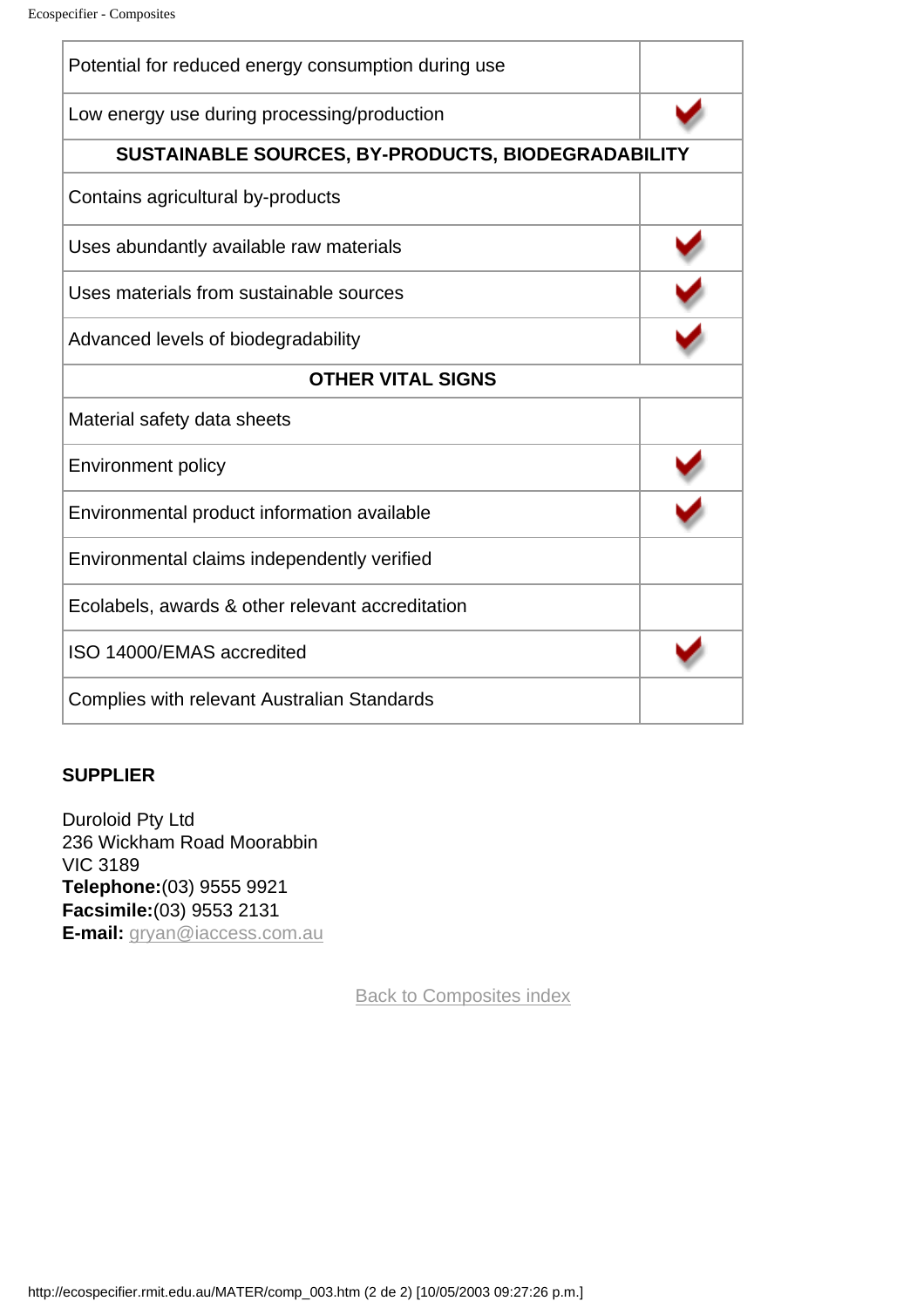home search contact copyright

m

mason

pläster

e c o s p e c if e r (510) 1804 - 200

about ecospecifier - ecospecifier fundamentals - information resources - materials directory

#### composites

oniolo

concrete/ masonry/plaster

finishes/ sealants/adhesives

glass

metals

plastics/rubber

reconstituted wood

textiles

miscellaneous



**Australian Mud Bricks** Blast Furnace (BF) Slag Concrete Aggregate **Boral Plasterboard Boral Envirocrete Boral Recycled Roadbase Boral Rollpave** Coal Ash Aggregate **CSR Hebel AAC Blocks, Panels & Lintels** Earthbricks **Georgica Earthbricks Gyprock Fibre Cement HardiPanel Compressed**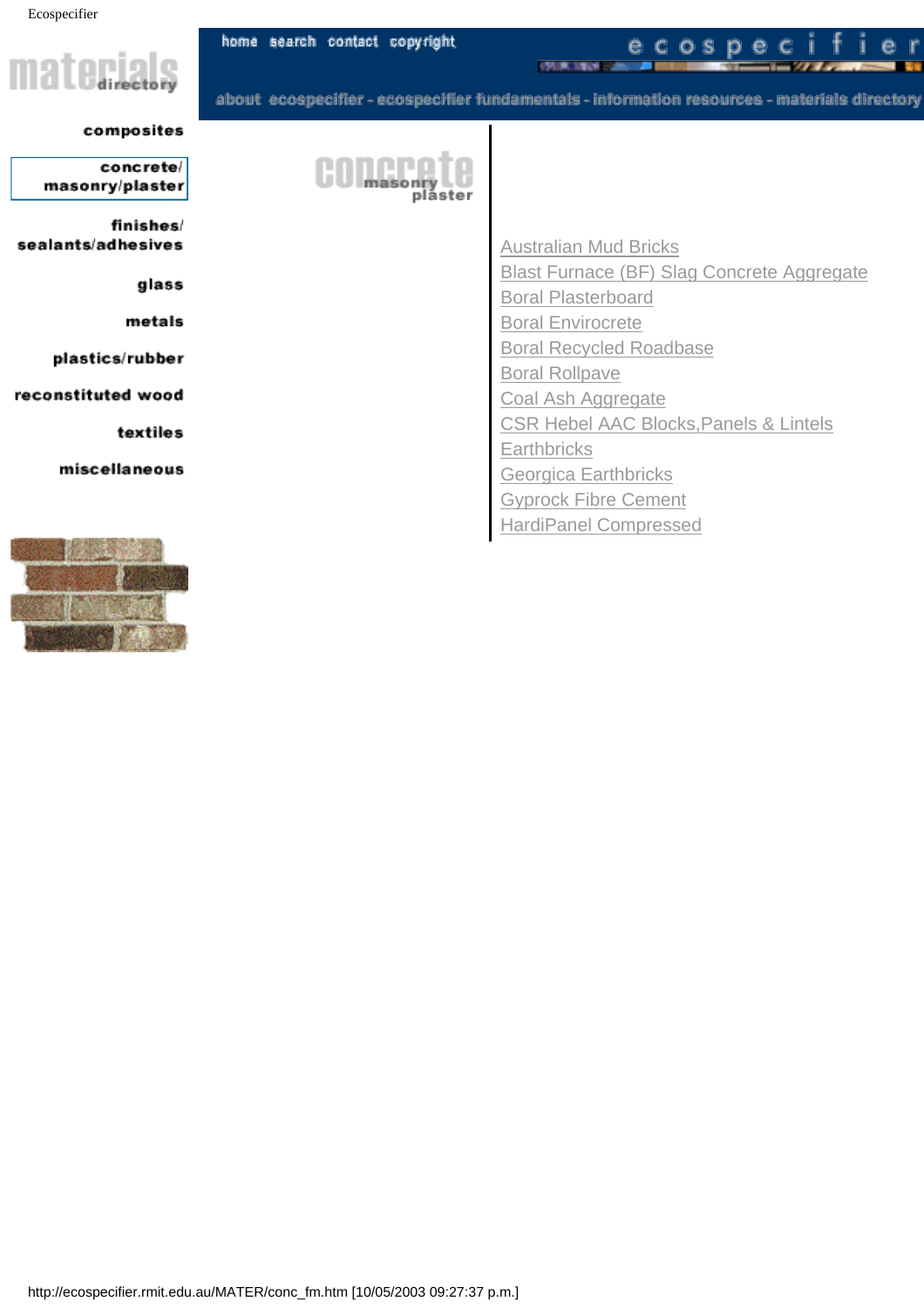home search contact copyright

e c o s p e c i f ier (510) 1939 - 20

about ecospecifier - ecospecifier fundamentals - information resources - materials directory

#### composites

oniolo

concrete/ masonry/plaster

finishes/ sealants/adhesives

glass

metals

plastics/rubber

reconstituted wood

textiles

miscellaneous



Aquapro (Matt Finish) **BIO Ceramic Tile Adhesive BIO Cork Adhesive BIO Enamel Lacquer BIO Natural Oils BIO Paint Stripper BIO Varnishes BIO Wall Paint HD Ceratech Radiation Control Coating** Citristrip **Colour Coat Cork Flooring Gripcore Sheets and Gripset Range Keim Mineral Paints** Laminex - High Pressure Laminate **Living Proof Paint** Livos Dubron Natural Wall Paint Livos Kunos Natural Oil Sealer Murobond Aqua Glaze **Murobond Cement Paint** Murobond Pentimento Limewash Murowash **Organoil Timber Finishes Paint Odour Eliminator** Porter's Milk Paint **Porter's Original Distemper** Procor 75 Ready Floor Solarfoil Soyplex Form Release Oil **Taubmans Bristol Tech-Dry Earth Bonding Emulstion** Xpex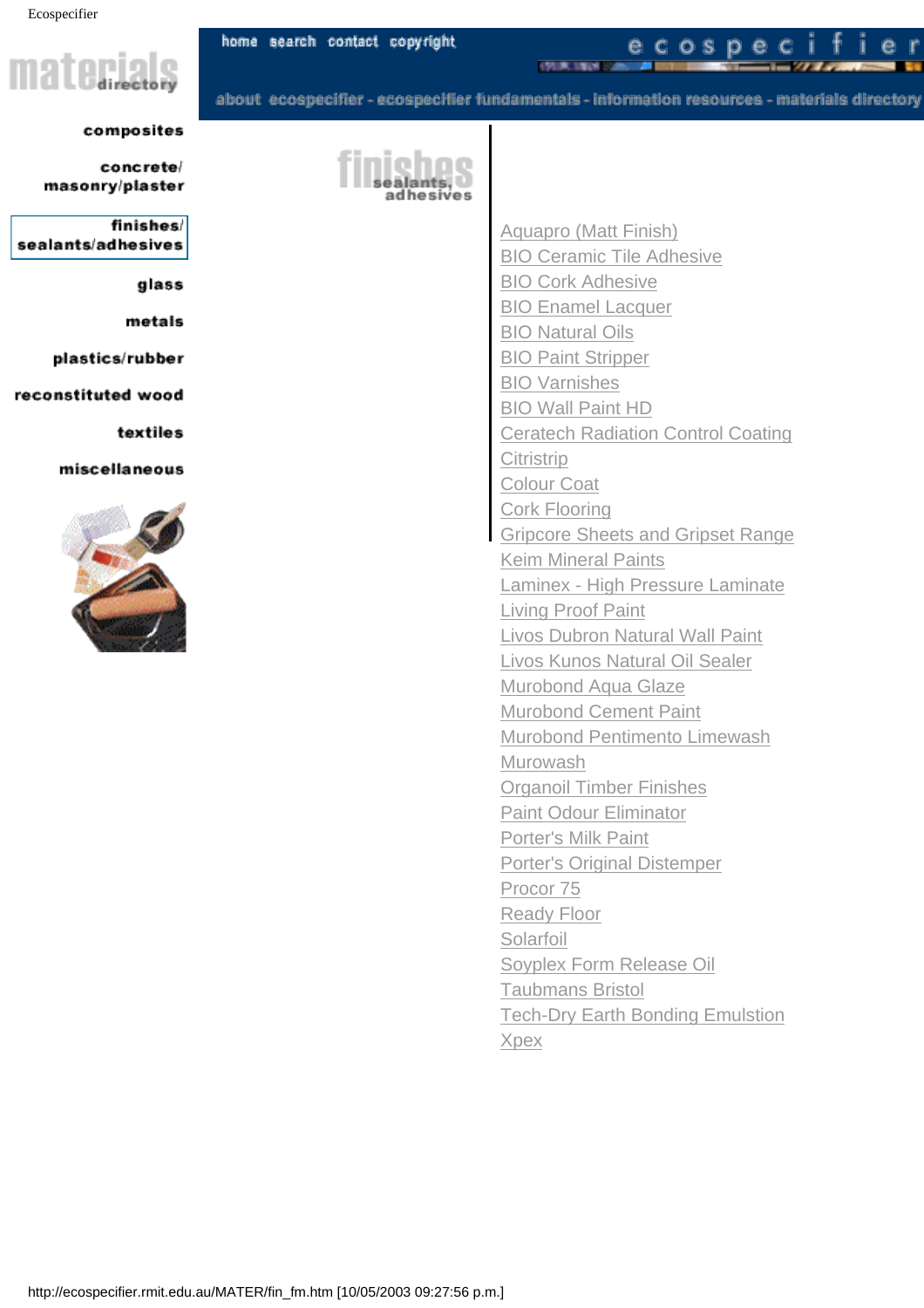#### home search contact copyright ecospeci e - r oniale **GUREAN CALL #1** 1733 about ecospecifier - ecospecifier fundamentals - information resources - materials directory composites **ISS**<br>glass concrete/ masonry/plaster finishes/ sealants/adhesives glass metais plastics/rubber [Canterbury Windows](http://ecospecifier.rmit.edu.au/MATER/glass006.htm) reconstituted wood **[CertainTeed](http://ecospecifier.rmit.edu.au/MATER/glass007.htm)** [PPG Azurlite](http://ecospecifier.rmit.edu.au/MATER/glass001.htm) textiles

miscellaneous



**[Smart Glass](http://ecospecifier.rmit.edu.au/MATER/glass002.htm)** [Solarglass \(using PPG Azurlite & Sungate 500\)](http://ecospecifier.rmit.edu.au/MATER/glass003.htm) [Tyrol Windows](http://ecospecifier.rmit.edu.au/MATER/glass004.htm) [Velux Skylights](http://ecospecifier.rmit.edu.au/MATER/glass005.htm)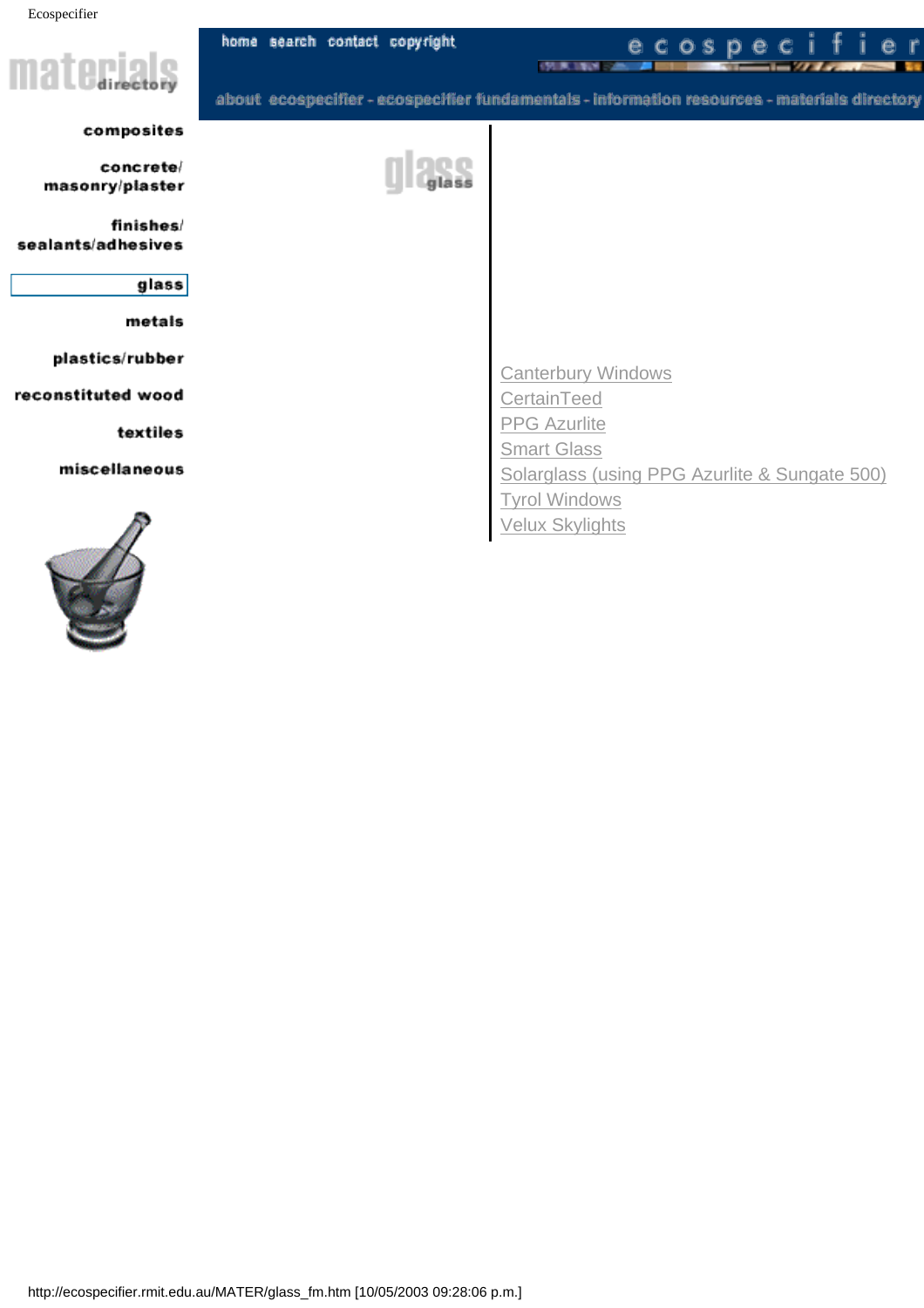## home search contact copyright ariolo

#### composites

concrete/ masonry/plaster

finishes/ sealants/adhesives

glass

metals

plastics/rubber

reconstituted wood

textiles

miscellaneous



about ecospecifier - ecospecifier fundamentals - information resources - materials directory

0910010091728



**Aluminium Concertina Foil Batts Aluminium Sunscreen Louvre Systems Crane Enfield Metals Aluminium Extrusions G James Recycled Aluminium Extrusions JWI Sunshield Louvres** King Slide Product No. 8103-\*\*\*2-ESA Kleenflo Divertor Valve Filter Ronstan Architectural Rigging Systems **Silver Batts Smartflo Guttering System** Solar Mesh Solartube Termi-mesh **Western's Home Ventilators** 

e c o s p e c i

e r

http://ecospecifier.rmit.edu.au/MATER/metal\_fm.htm [10/05/2003 09:28:20 p.m.]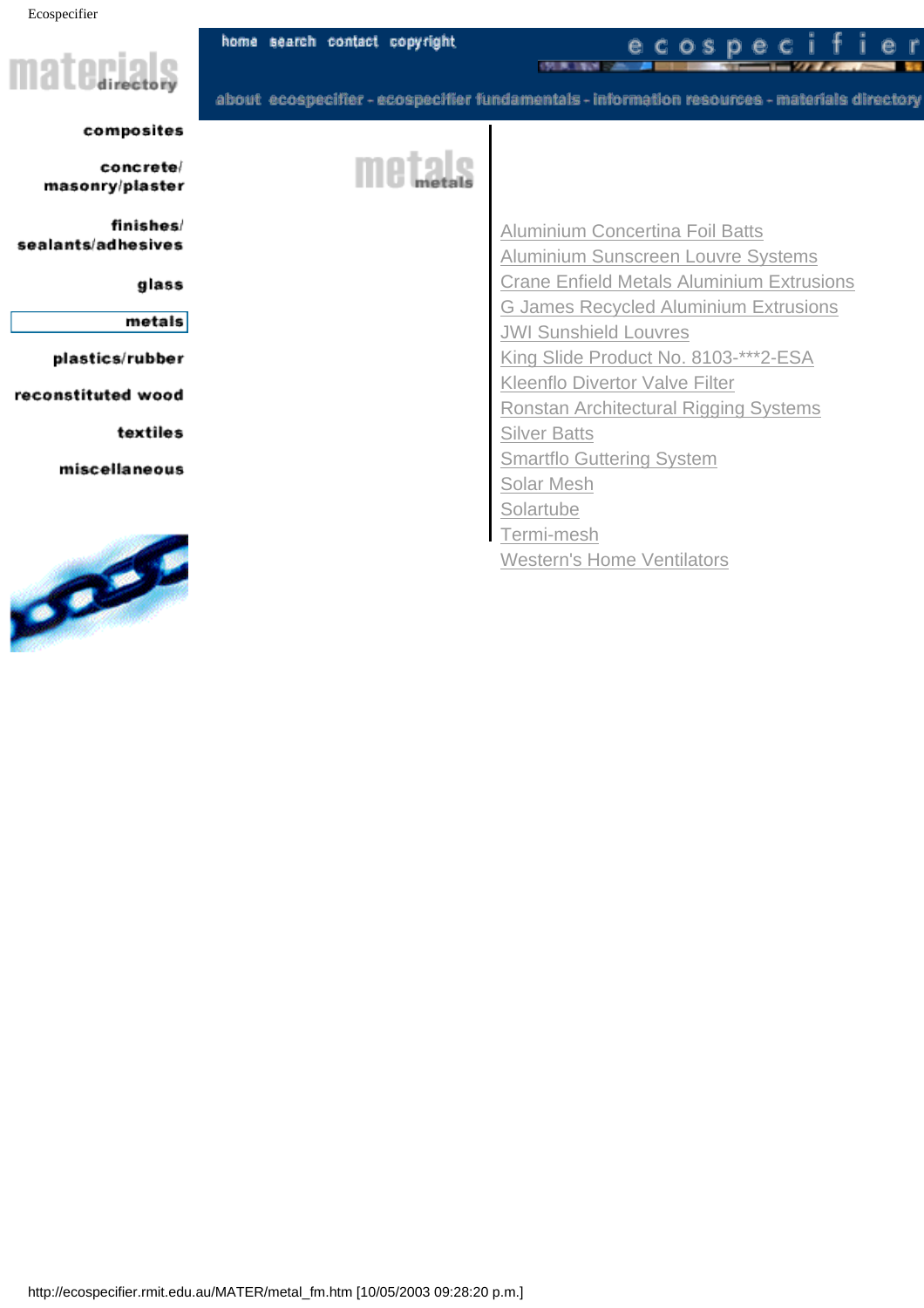## oniolo

home search contact copyright

ecospeci

about ecospecifier - ecospecifier fundamentals - information resources - materials directory

#### composites

concrete/ masonry/plaster

finishes/ sealants/adhesives

glass

metals

plastics/rubber

reconstituted wood

textiles

miscellaneous



plastics

**Atlantis Drainage Cells Atlantis Ecological Tanks Atlantis EcoPave Atlantis GrassPave Atlantis Strip Filter Drain Atlantis Wall Drainage Autex Insulation Concrete Underlay Dunlop Carpet Underlay Ecoflex Wall Systems Flexitec Bobble Pave Flexitec Drainage Paver Flexitec Fallsafe Pavers Flexitec Playground Safety Edge Flexitec Solid Paver Flexitec Stable Mats** Freudenberg Ecoplan & Ecoment Rubber Floorcovering **Fusiontherm Pipe System Gem Plastics Concrete Underlay Gem Plastics Damp Course Gem Plastics Handy Rolls Horizontal Drainage Cell** Impactamat **IPS Polyethylene and Nylon Pipes and Fittings Megaflow Panel Drain** PolyDrain **Polyester Insulation Proflex Rubber Flooring** Recoplas **Regupol Equine Rubber Safety Surfaces Requpol Everlast Recycled Rubber Flooring** Regupol Impact Sound Absorbing Underlay **Requpol Pavers Reln Effluent Drain Reln Plastic Septic Tank Reln Stormwater Collection and Distribution Pits** Reln Surface Water Drainage Grate **Replas Products** Rib Loc Series 2000 Stormwater Drainage Pipe Rib Loc Series 2000 Low Head Irrigation Pipe Rib Loc Series 2000 Sub-Surface Drainage Pipe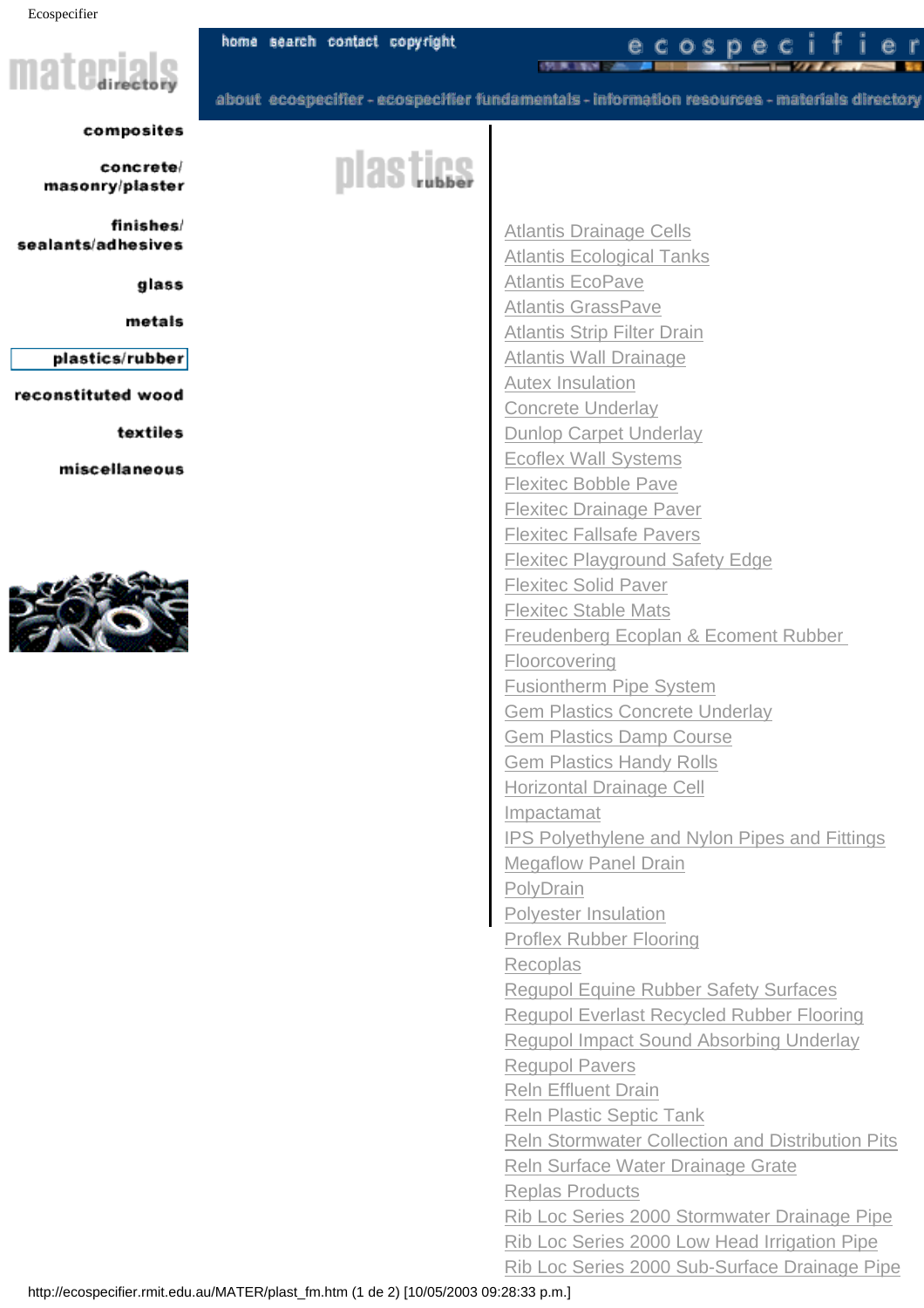**[Skylight Tiles](http://ecospecifier.rmit.edu.au/MATER/plast060.htm)** [Specialised Rubber Services Flooring System](http://ecospecifier.rmit.edu.au/MATER/plast038.htm) [Sprinkle Edges](http://ecospecifier.rmit.edu.au/MATER/plast020.htm) [Stan-stat](http://ecospecifier.rmit.edu.au/MATER/plast021.htm) [Stormflex Pipe](http://ecospecifier.rmit.edu.au/MATER/plast061.htm) [Stratum Jeune](http://ecospecifier.rmit.edu.au/MATER/plast055.htm) **[Stratum Path](http://ecospecifier.rmit.edu.au/MATER/plast053.htm) [Stratum Plus](http://ecospecifier.rmit.edu.au/MATER/plast054.htm)** [Tred-Safe](http://ecospecifier.rmit.edu.au/MATER/plast023.htm) [Triangle Electrical Cabling](http://ecospecifier.rmit.edu.au/MATER/plast037.htm) [Tyrex™ Playcare](http://ecospecifier.rmit.edu.au/MATER/plast024.htm) [Tyrex™ WorkerCare](http://ecospecifier.rmit.edu.au/MATER/plast025.htm) [Tyrex™ CustomCare](http://ecospecifier.rmit.edu.au/MATER/plast026.htm) [Unimould](http://ecospecifier.rmit.edu.au/MATER/plast027.htm) [Visy Plastics](http://ecospecifier.rmit.edu.au/MATER/plast062.htm) [Water Divertor](http://ecospecifier.rmit.edu.au/MATER/plast063.htm) [Wharington RECOPOL™](http://ecospecifier.rmit.edu.au/MATER/plast029.htm) [Winter Windows](http://ecospecifier.rmit.edu.au/MATER/plast028.htm)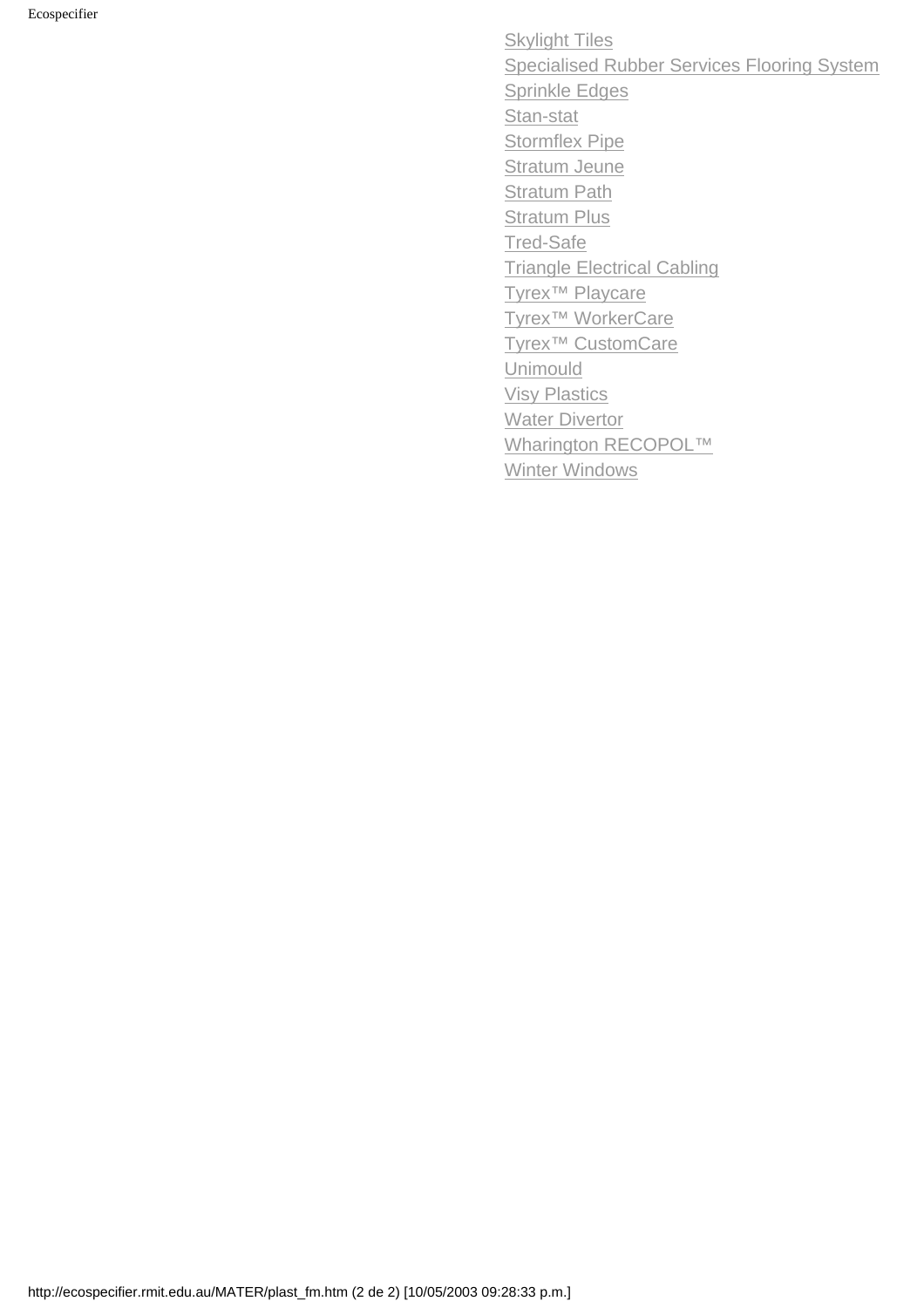http://ecospecifier.rmit.edu.au/MATER/wood\_fm.htm

home search contact copyright e c o s p e c i f i e r materials (510) 1939 - 20 about ecospecifier - ecospecifier fundamentals - information resources - materials directory composites wood concrete/ masonry/plaster finishes/ [Bamboo Floors](http://ecospecifier.rmit.edu.au/MATER/wood008.htm) sealants/adhesives [Bamboo Flooring & Lining Boards](http://ecospecifier.rmit.edu.au/MATER/wood006.htm) [BT Bamboo](http://ecospecifier.rmit.edu.au/MATER/wood009.htm) glass [Building Bitz](http://ecospecifier.rmit.edu.au/MATER/wood018.htm) metals [Certified F.S.C Timber](http://ecospecifier.rmit.edu.au/MATER/wood001.htm) plastics/rubber [Crosstrack flooring](http://www.mel.spowers.com.au/esd/products/reports/summary.asp?sid=12) [Easiboard](http://ecospecifier.rmit.edu.au/MATER/wood002.htm) reconstituted wood [Enviroven](http://ecospecifier.rmit.edu.au/MATER/wood010.htm) textiles [Golden Cypress \(Cypress Macrocarpa\)](http://ecospecifier.rmit.edu.au/MATER/wood005.htm) [Joinex](http://ecospecifier.rmit.edu.au/MATER/wood011.htm) miscellaneous [Joinex Window Joinery](http://ecospecifier.rmit.edu.au/MATER/wood012.htm) ['Preserve with ACQ' treated timber](http://ecospecifier.rmit.edu.au/MATER/wood013.htm) [Radially Sawn Timber](http://ecospecifier.rmit.edu.au/MATER/wood014.htm) [Recycled Timber](http://www.mel.spowers.com.au/esd/products/reports/summary.asp?sid=30) [Rescued Timber](http://ecospecifier.rmit.edu.au/MATER/wood015.htm) [Resource Tipshop](http://ecospecifier.rmit.edu.au/MATER/wood016.htm) [Tanalith E Treated Timber](http://ecospecifier.rmit.edu.au/MATER/wood007.htm) [Uniclic - laminate flooring](http://www.mel.spowers.com.au/esd/products/reports/summary.asp?sid=27) [Urban Salvage Recycled Tmbers](http://ecospecifier.rmit.edu.au/MATER/wood017.htm) [Wonder Board](http://ecospecifier.rmit.edu.au/MATER/wood003.htm) [Wunderlay Natural Timber Floor](http://ecospecifier.rmit.edu.au/MATER/wood004.htm)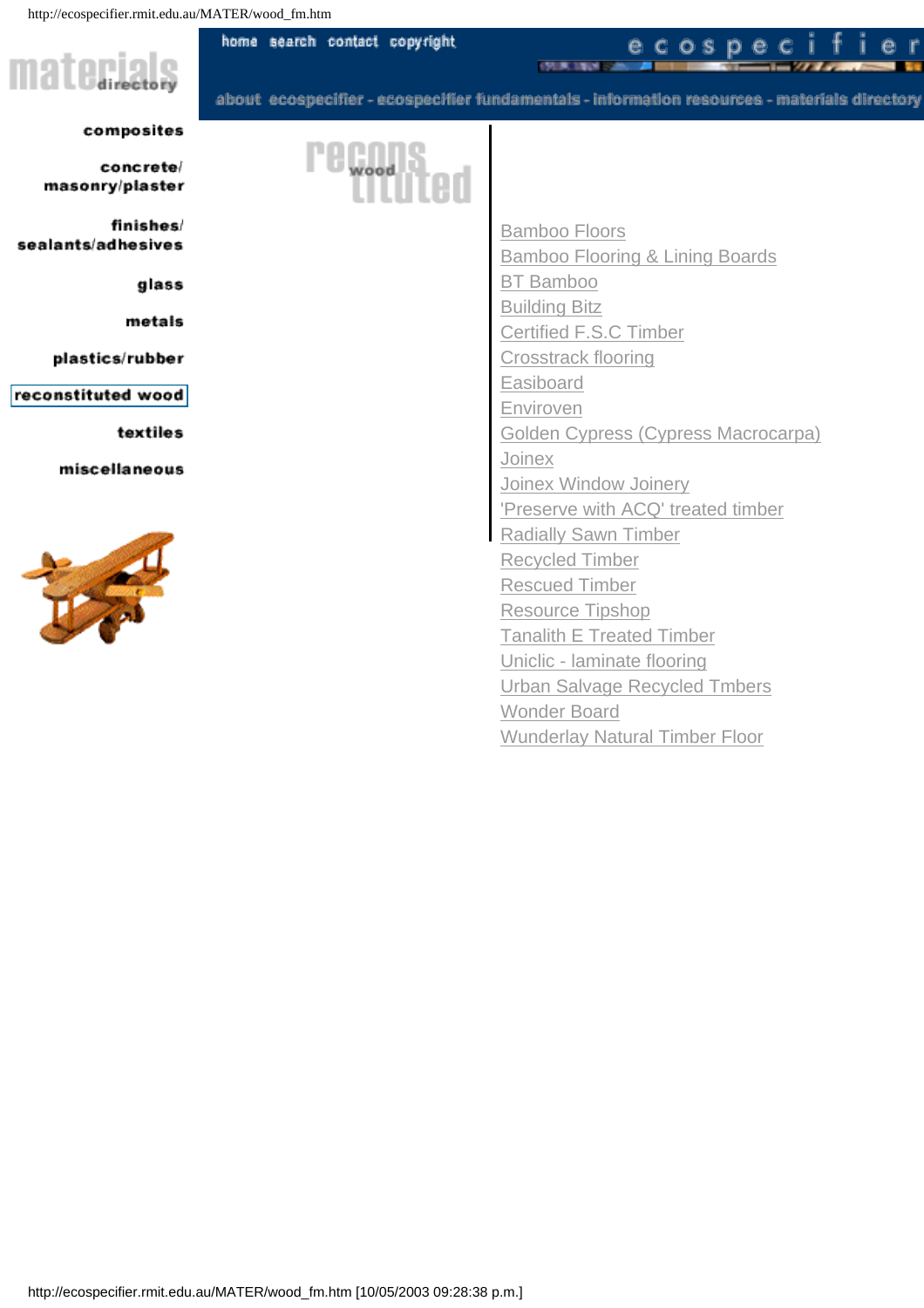#### home search contact copyright

ecospeci  $\mathbf{e}$ 09100310051720

about ecospecifier - ecospecifier fundamentals - information resources - materials directory

#### composites

oniolo

concrete/ masonry/plaster

finishes/ sealants/adhesives

glass

metals

plastics/rubber

reconstituted wood

textiles

miscellaneous



**Bidim Geofabric Carpet Tile Carpet Underlay Earth Plus Modular Carpet Tiles** Echo Screen Eco BATTs **Envisions Carpet** Floorspace Coir **Floorspace Seagrass Floorspace Sisal Higgins Insulation** Homfrey Hycroft carpet **Macquarie Fabrics Collection Natural Fibre Underfelt** Natural Floorcovering Centre Coir, Sisal and **Seagrass** Play It Again Sam Raw Cloth **Rebtex Sisal Redux Collection Smith Family Carpet Underlay** Swewi Leather Thermowool **True-Blue Carpet Underlay Volclay Voltex William McDonough Collection Woolmark or Fernmark Carpets**